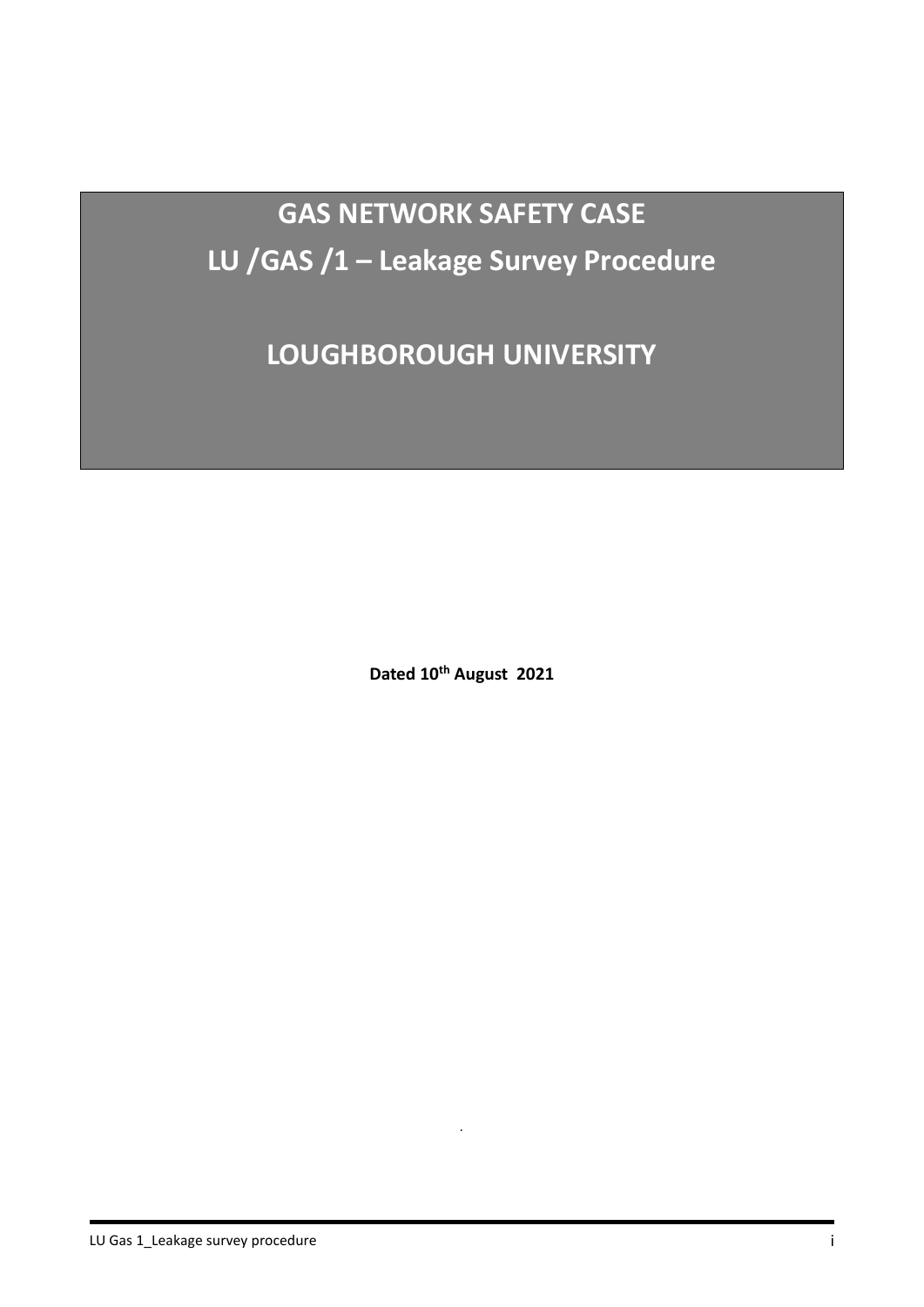## **Contents**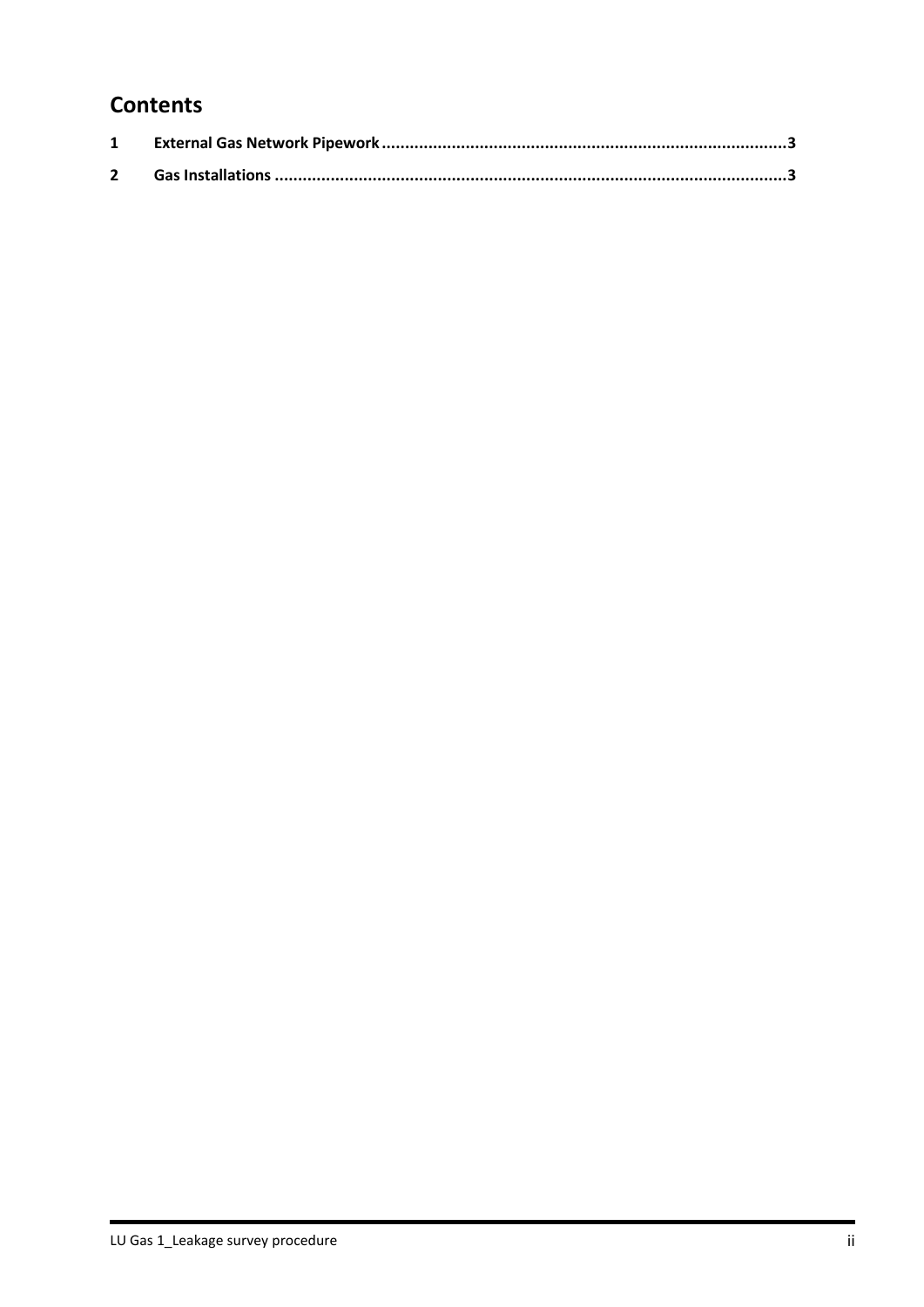## **1 External Gas Network Pipework**

A walking leakage survey of mains and services will be undertaken during the Spring/Summer/Autumn period when the ground is dry, the air is still and there is little or no traffic about.

The equipment used will be a hand-held flame ionisation detector (FID) capable of detecting gas in air concentrations down to parts per million.

Barholing should take place if 500 ppm or more is indicated via the flame ionization detector or at lower levels if the ground surface is believed to be completely sealed i.e. there is no un-surfaced ground, no joints or surface cracks along the route of the pipes being surveyed.

A fully equipped "leak locate and repair team" will be available throughout the survey.

Any leaks detected will be located and repaired as soon as possible. Repair work will be continuous until the leak has been stopped.

A record will be made of:

- the date,
- the precise location of the leak,
- the source of all leaks,
- the repair method used,
- the condition of the pipe,
- the ground condition and backfill material,
- the accuracy of the existing drawing and any amendments required,
- other details considered relevant.

#### **2 Gas Installations**

For gas installations, downstream of the ECV, leakage repairs are carried by the University in house Gas Safe operatives or by approved Gas Safe contractors.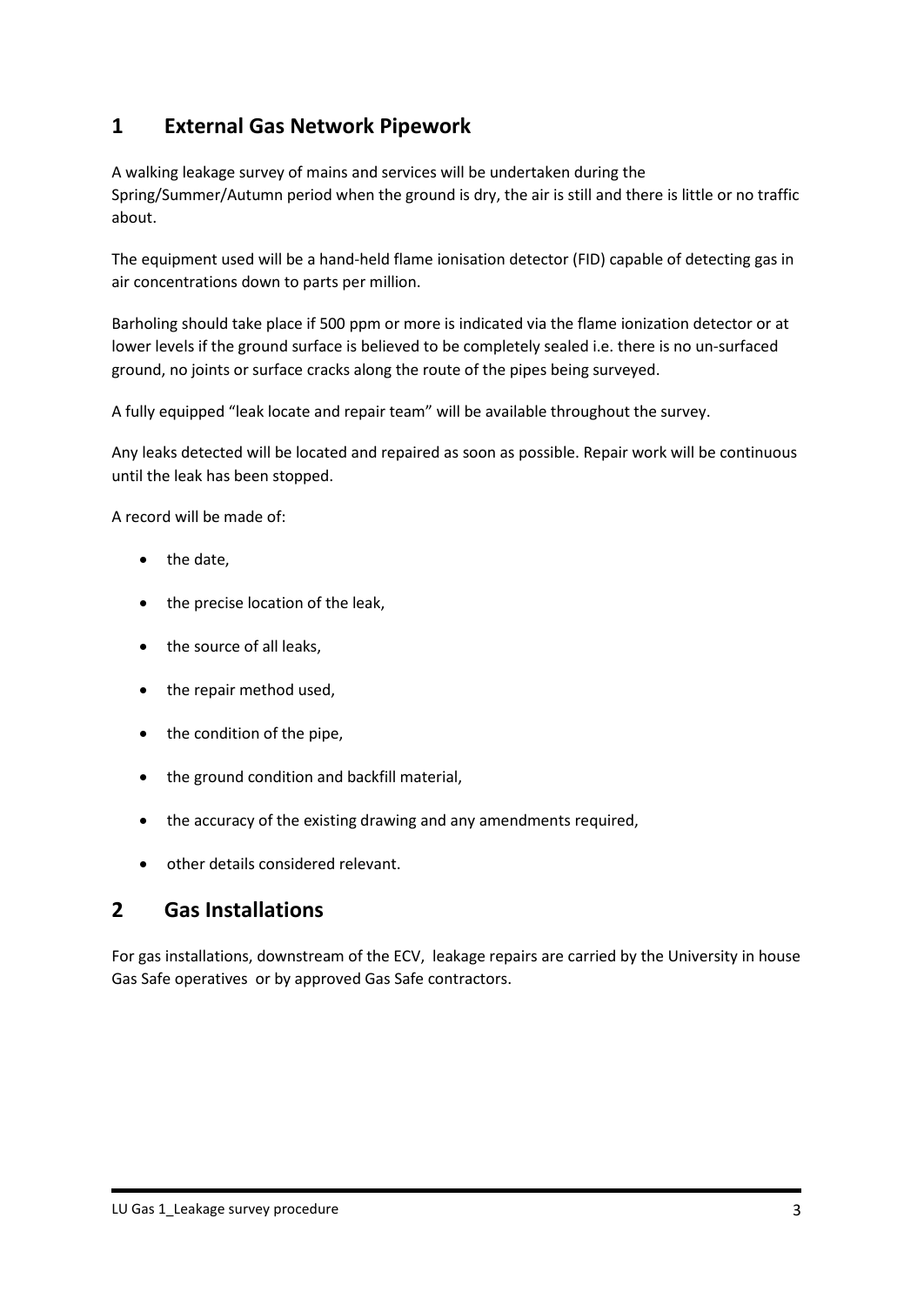**GAS NETWORK SAFETY CASE LU /GAS /2 – Mains replacement policy**

**LOUGHBOROUGH UNIVERSITY**

**Dated 10th August 2021**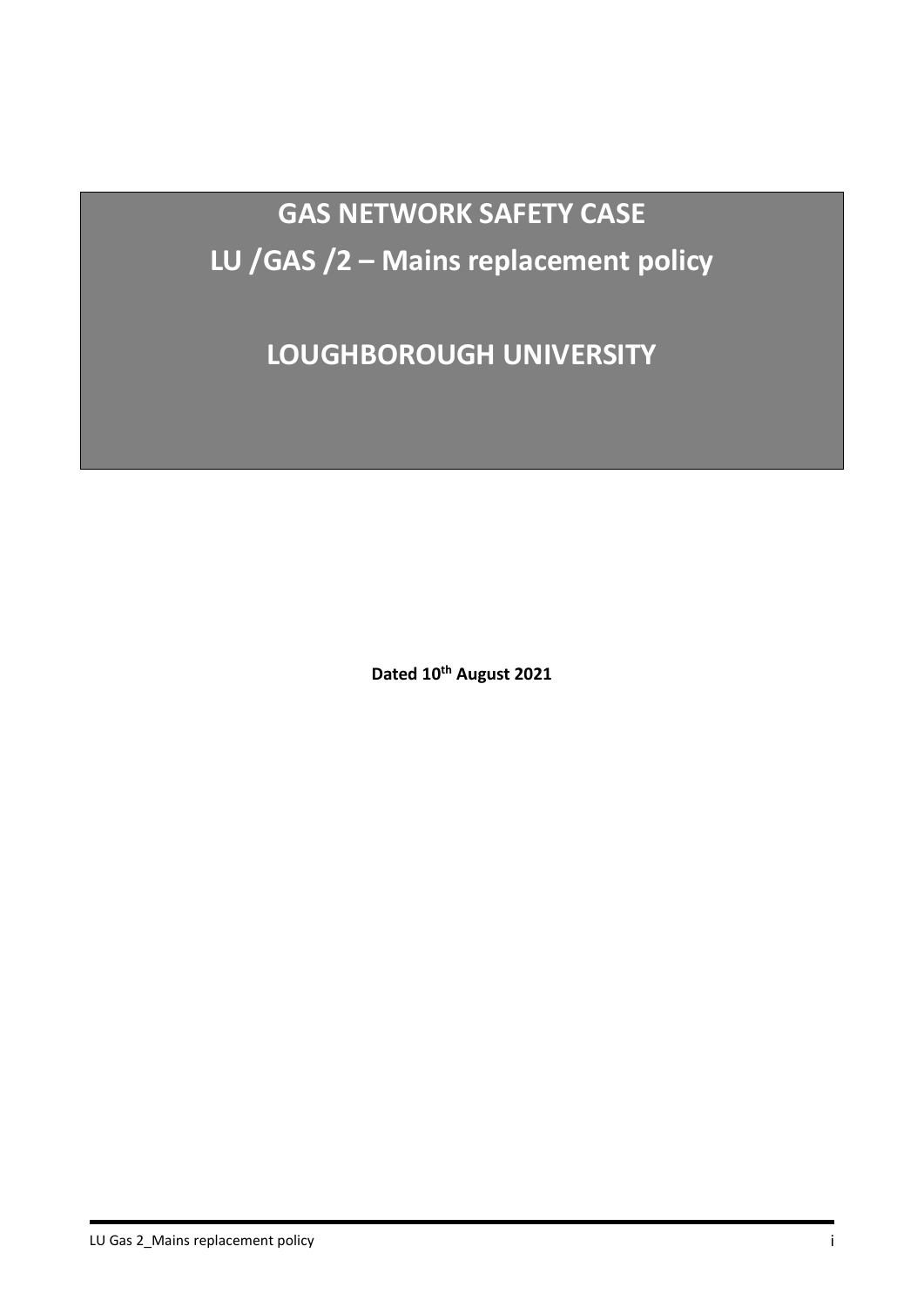## **Contents**

|--|--|--|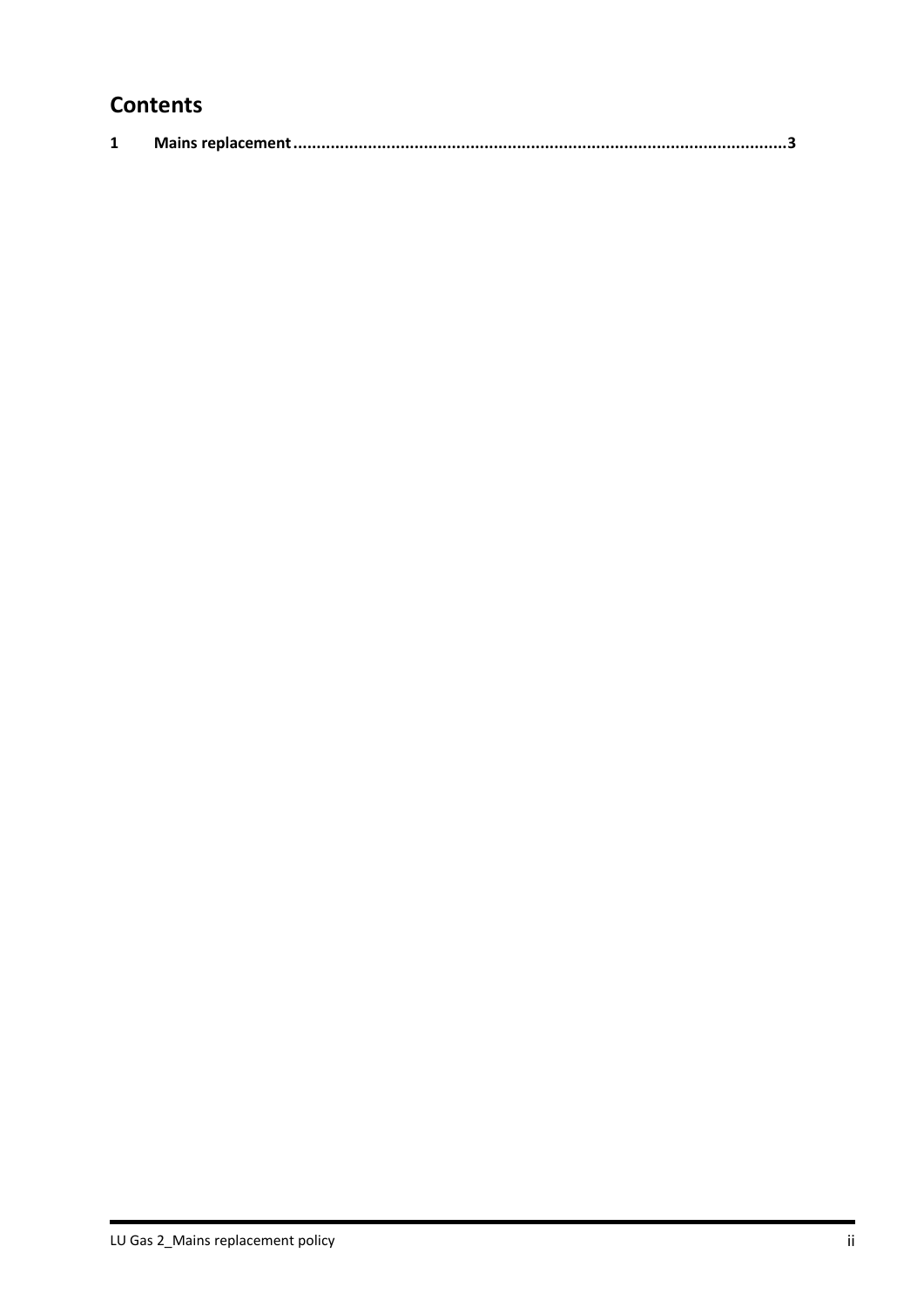## **1 Mains replacement**

The purpose of replacing metallic mains is to minimise the risk of gas explosions or fires.

It is the policy of the University to replace (or abandon) all metallic mains and services within 30 metres of a building by 2032 unless there is evidence that the main is in good condition. This can be established by the absence of any leaks, by trial holes and by cathodic protection data if it has been installed.

From the evidence provided in current records there are no cast iron or ductile iron pipes and only very short lengths of steel buried pipe installed on the system.

The industry established mains replacement priorities are listed as follows: -

- 1. Ductile iron mains,
- 2. Steel mains known to be suffering from corrosion this information will be derived from the results of the leakage surveys and any gas escapes reported,
- 3. Steel mains not leaking but found by trial hole to be suffering from corrosion and where cathodic protection is not an option.

Some mains will be replaced for economic reasons; examples of these are:

- 1. Mains connected to mains being replaced for reasons (1) to (3) often the additional cost of replacing a section of main connected to a main selected for replacement is low enough to make its replacement a sensible option,
- 2. When it is necessary to carry out a diversion to facilitate other works,
- 3. When it is more economical to replace the main than continue to maintain it.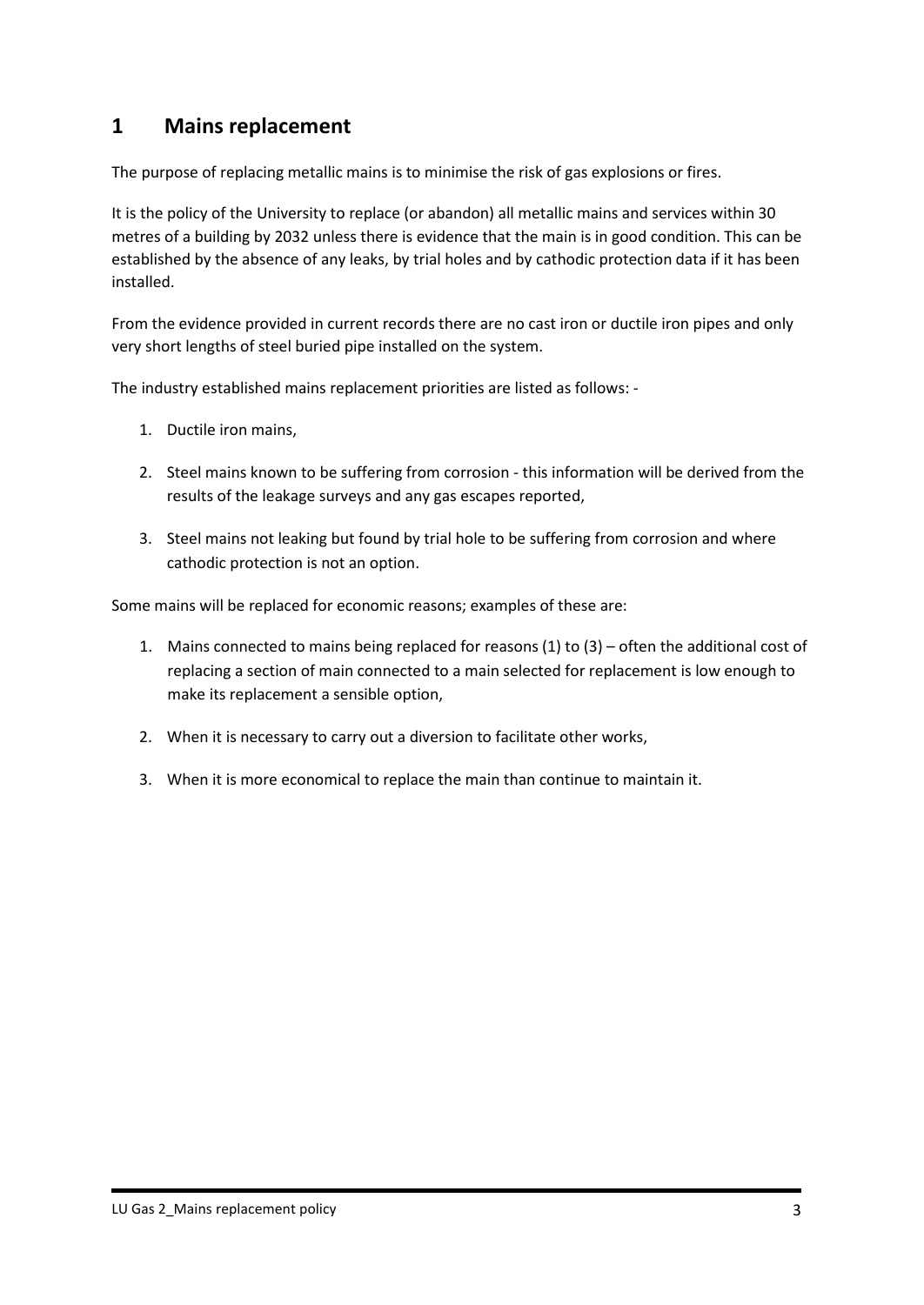**GAS NETWORK SAFETY CASE LU /GAS /3 – Transfer of responsibility**

**LOUGHBOROUGH UNIVERSITY**

**Dated 10th August 2021**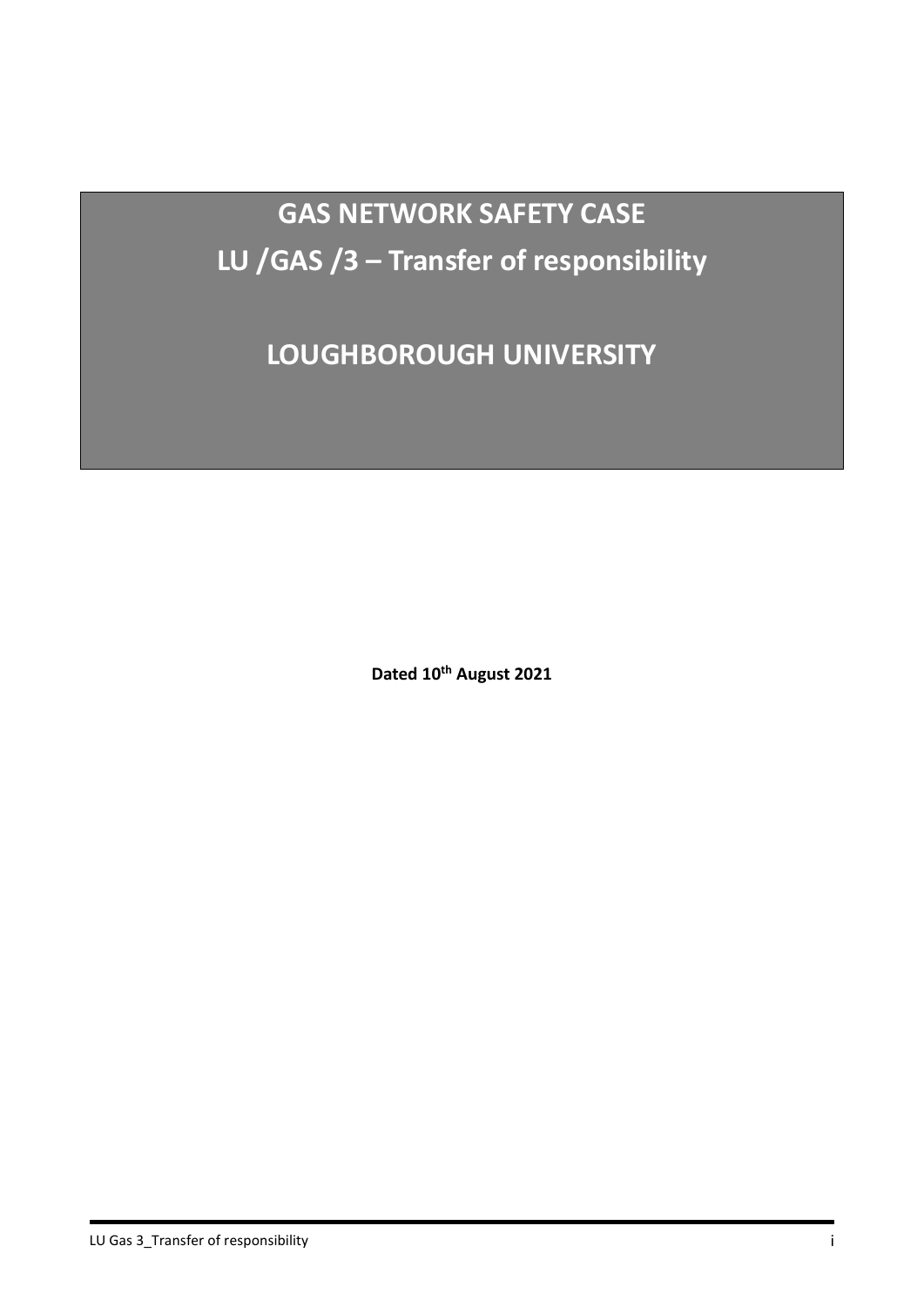## **Contents**

|--|--|--|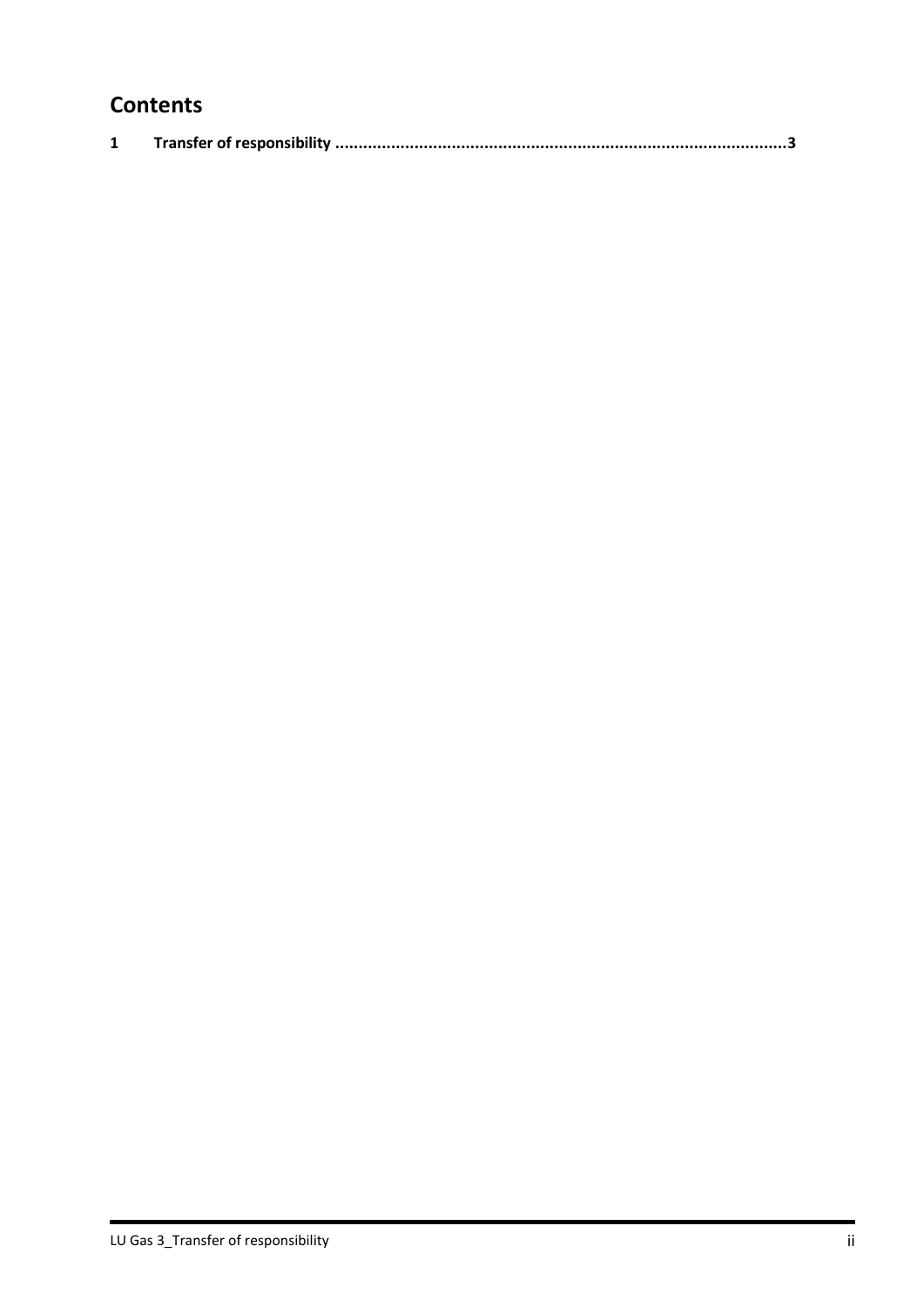## **1 Transfer of responsibility**

When called, the National Gas emergency service (CADENT) engineer will provide a "respond and make safe service" for the University's system.

If necessary, and only when the immediate threat to life and property has been adequately controlled should the "Transfer of Responsibility" form from the National Grid Gas Emergency Engineer be accepted by the University. The transfer of responsibility shall only be accepted by the Plumbing/Heating & HVAC Manager, Maintenance Services Manager or the University Gas Duty Appointed Person.

If the nominated University gas competent person accepts responsibility, the event must be recorded on the appropriate transfer of responsibility CADENT documentation.

The nominated University gas competent person must be training and accredited via competency assessment before taking on the responsibilities associated with the transfer of responsibility.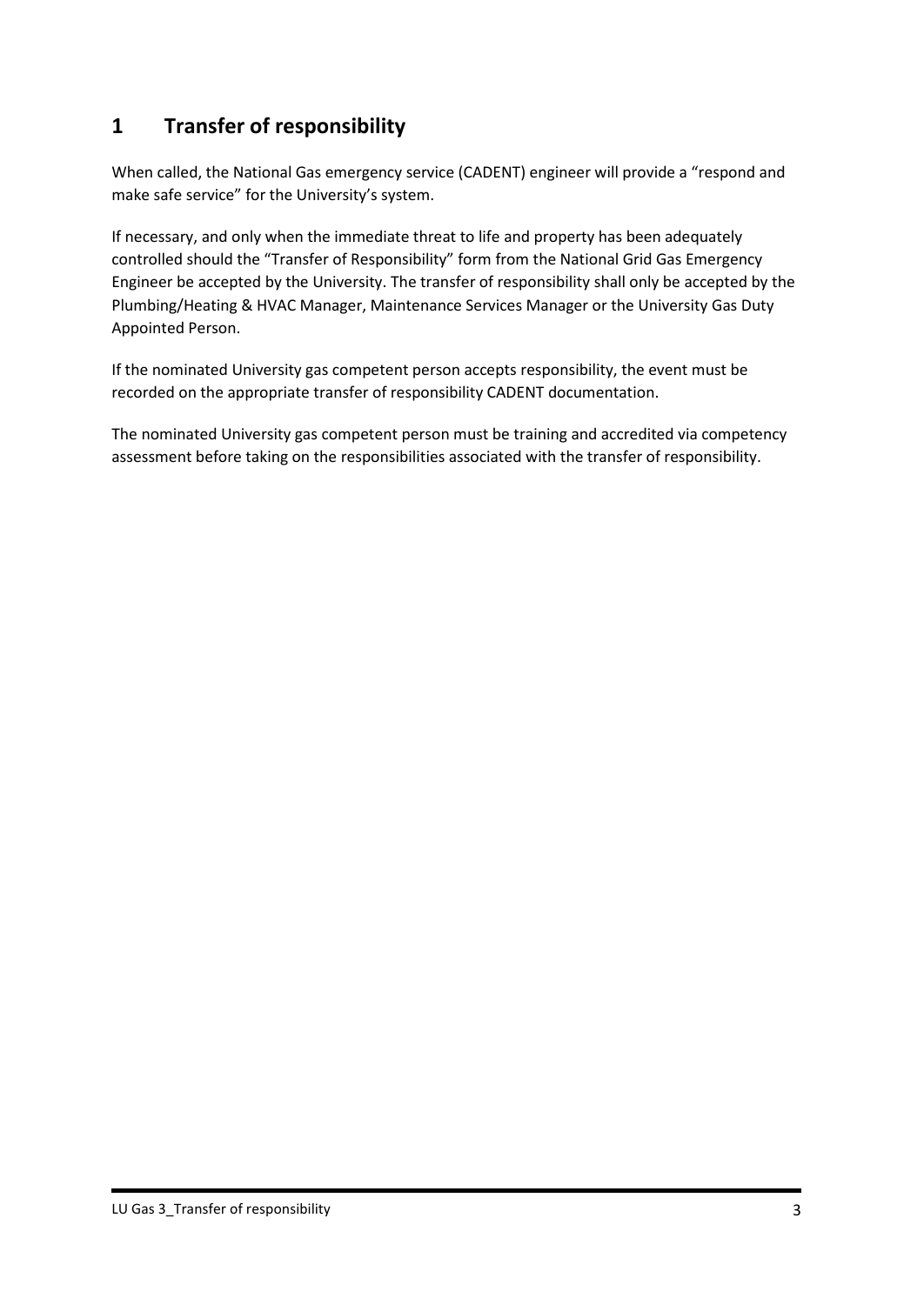# **GAS NETWORK SAFETY CASE**

## **LU /GAS /4 – Procedure for restoring gas supplies**

**LOUGHBOROUGH UNIVERSITY**

**Dated 22nd August 2021**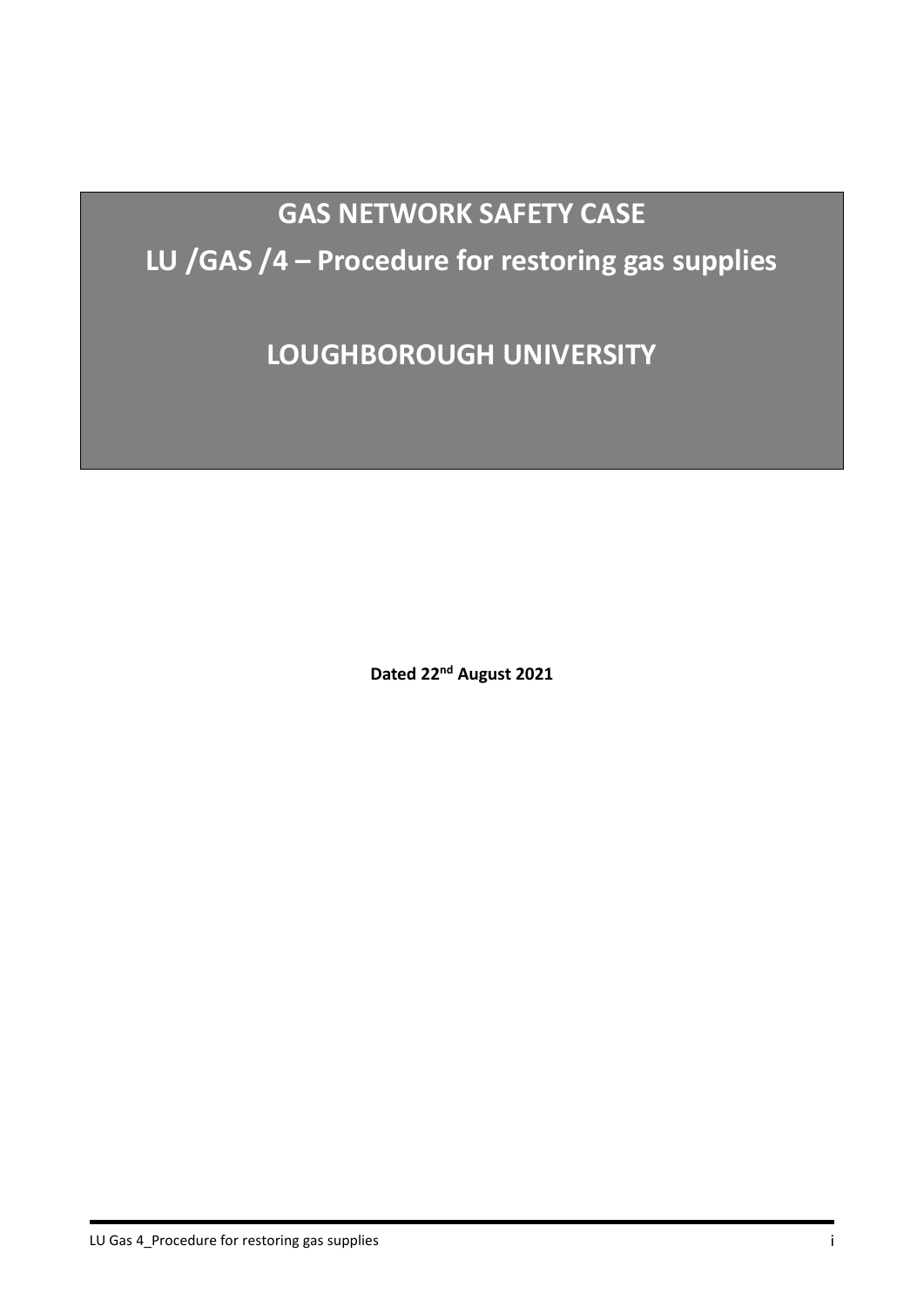## **Contents**

| $\mathbf{1}$   |  |
|----------------|--|
| $\overline{2}$ |  |
| 3              |  |
| 4              |  |
| 4.1            |  |
| 4.2            |  |
| 4.3            |  |
| 4.4            |  |
| 4.5            |  |
| 4.6            |  |
| 5              |  |
| 6              |  |
|                |  |
| 7              |  |
| 8              |  |
| 9              |  |
| 10             |  |
| 11             |  |
| 11.1           |  |
| 11.2           |  |
| 12             |  |

## **List of Figures**

No table of figures entries found.

#### **List of Tables**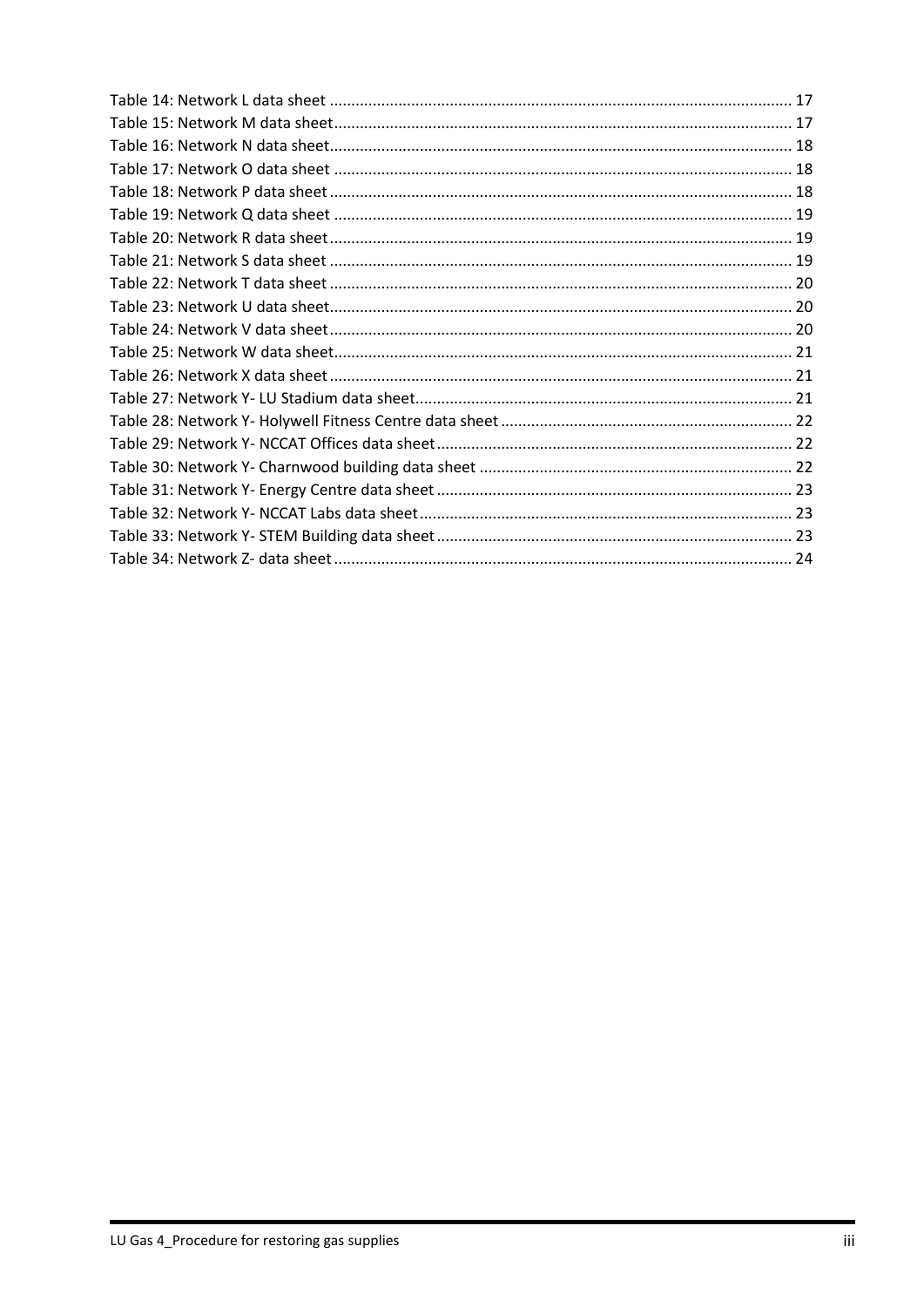#### <span id="page-12-0"></span>**1 Context**

In a supply emergency every effort will be made to maintain positive gas pressures in the system. Initially (and if there is time) individual consumers will be turned off at the ECV's and pressures maintained at or above 19mb.

If however gas pressures fall to zero they will be restored by following this procedure. The procedure is based on IGE/UP/1 Edition 2 and is designed to ensure supplies can be restored safely and as quickly as possible. It assumes the University plans/records and meter information are accurate.

During this procedure it is important to keep all affected gas consumers advised by carrying out a property visit informing them of the procedure, the likely duration and instructing them to ring the University Help Desk or Security office if they smell gas.

It is proposed to test this procedure by carrying out an annual mock exercise. Despite this, should the need for the procedure arise the person in charge will have to use informed engineering judgement by reference to the University appointed gas consultant. .

The volume of gas vented shall be kept to a minimum.

For any pipe that needs to be purged and recommissioned the pressure created during the purge shall not exceed the MOP of the pipe and associated fittings.

**All testing purging and recommissioning activities will be controlled under a None Routine Operations Procedure (NRO).**

#### <span id="page-12-1"></span>**2 Planning**

Should any section of the gas network have been isolated such that a minimum pressure of 19 mbar has not been maintained then the pipework will need to be tested, purged and re-commissioned before it brought back into service. The procedure is complex and it is therefore preferable, if at all possible, a minimum pressure is maintained in the gas network to avoid the application of this procedure. For example, if a below ground section of pipework fails its pressure test then it is likely that a replacement would be more expedient than searching for the source of the gas leak.

For advance planning for a testing, purging and recommissioning procedure the following parameters will be required for the section of the network to be recommissioned.

- Location of ECV's and supply points
- Pipe Volume (V)
- Tightness Test Pressure (TTP)
- Tightness Test Duration (TTD) using the formula 0.047(GRM) x V x 67) and a water or digital gauge with a Gauge Readable Movement (GRM) of 0.5mb
- Minimum Purge Flow Rate (MPFR)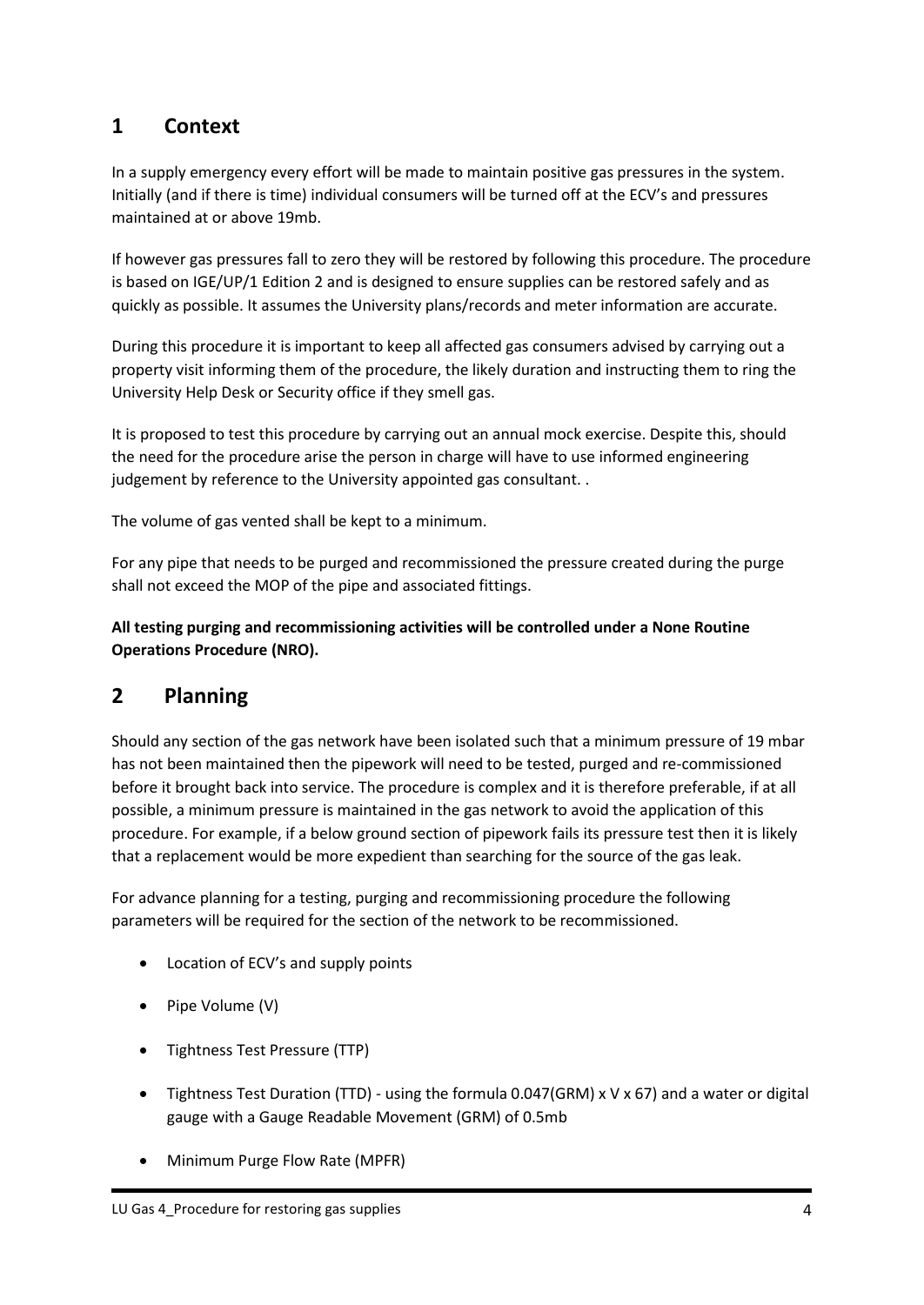- Purge Point Dimensions and Locations
- The Maximum Purge Time (Max PT) allowed for purging to each purge point using the formula Max PT(secs) =  $1.5 \times V \times 3600/M$ PFR.

In order to keep the complexity of this procedure to a reasonable level, the number of purge points within each network will be limited to the ends of the spine main and the ends of the larger branch mains. In practice the University network comprises mostly none integrated pipes which means the recommissioning procedure will be relatively straight forward.

## <span id="page-13-0"></span>**3 Site precautions**

The following precautions will be taken throughout the procedure:

Appropriate "No Smoking" signage shall be displayed around any vent and elsewhere if necessary.

All valves will be labelled clearly "Do not Operate - Purge in Progress".

Mobile phones will be used to co-ordinate remote activities. Care will be taken to ensure they are not taken into or used in gaseous atmospheres.

Any electrical continuity bonds will be maintained throughout the purging operation.

Two fire extinguishers will be situated close to any open purge point.

When positioning purge points and hoses, precautions shall be taken to reduce the hazards associated with venting by avoiding venting close to air intakes or sources of ignition. Venting will not take place close to electrical equipment and no electrical switches will be operated during venting. Hoses shall be long enough to vent the gas to atmosphere away from buildings and ignition sources.

The end of a purge hose/stack shall be in the open air, at least 5 metres down wind of any potential ignition source and at least 2.5 metres above ground level, and precautions will be taken to prevent vented gas drifting into buildings.

## <span id="page-13-1"></span>**4 Plant and equipment**

The following plant and equipment is required:

#### <span id="page-13-2"></span>**4.1 Bypass rig**

(80 mm/3 inch diameter) with integral valve.

Note: A 3 inch diameter rider 3 metres long with 4 elbows and 2 inline gate valves (full bore) is equivalent to 10.5 m of straight pipework and will pass 216 cu. m/hr with a pressure drop of 2.0mb.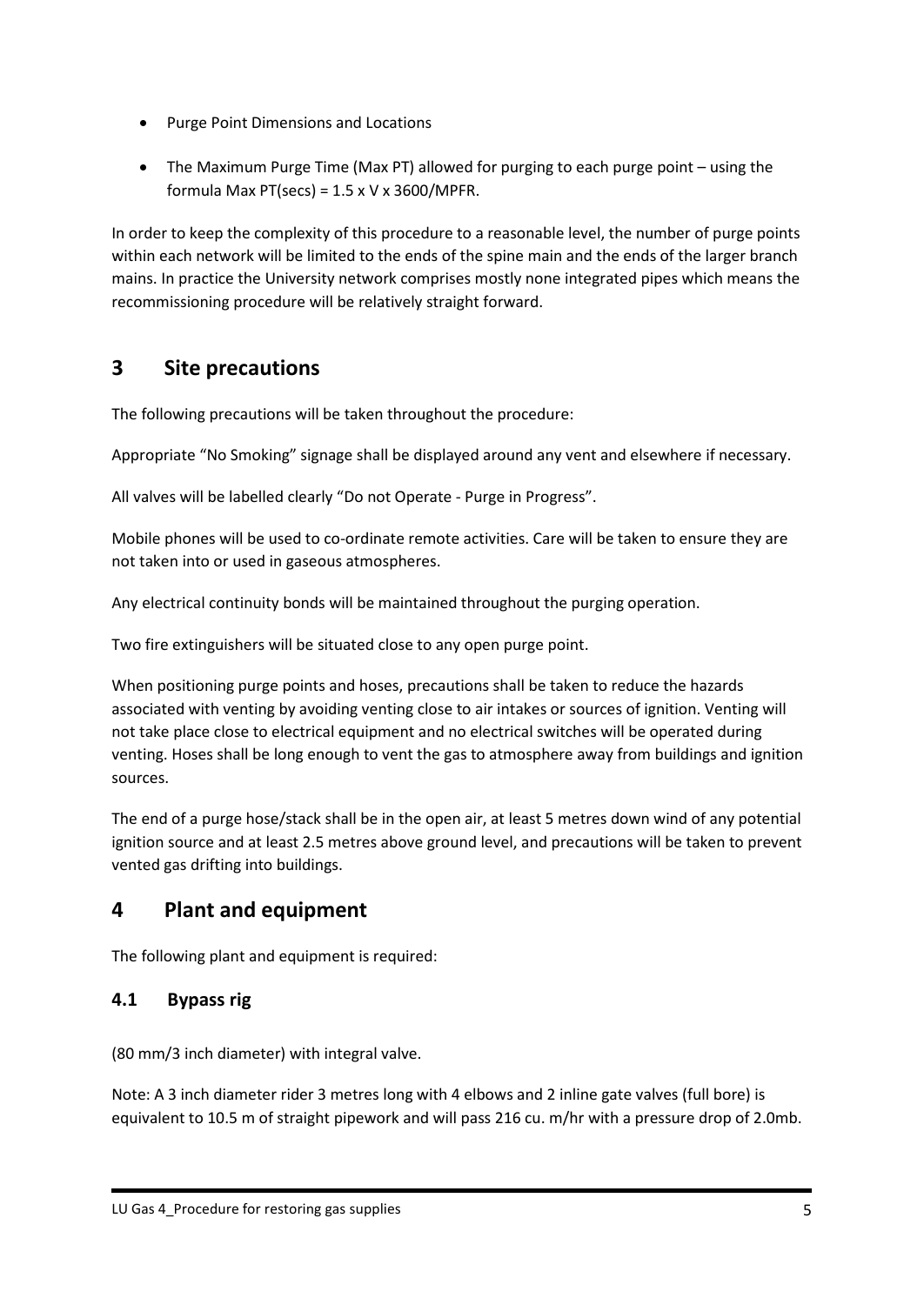#### <span id="page-14-0"></span>**4.2 Flow rate meter**

The purge point diameters will be sized to ensure the required purge velocities will be achieved providing the inlet pressure to the purge points is 19 mb or more. For example, a 5-metre purge hose/stack 100 mm diameter will pass the minimum required flow rate (216 m3 /hr) for a 12" diameter main with a pressure drop of less than 1.0 mbar. However, if in doubt a rate of flow meter capable of measuring up to 300 m3/hr may be fitted between the purge point and the hose.

#### <span id="page-14-1"></span>**4.3 One bank of nitrogen cylinders**

(11 bottles) with a high-capacity pressure regulator size to deliver a flow rate of 216 cu. m/hr

Note: Obtain confirmation from the cylinder supplier that the cylinder contains nitrogen.

#### <span id="page-14-2"></span>**4.4 Two natural gas detectors**

Note: Any electronic detectors (or other equipment such as test gauges) used shall:

- be certified for use in hazardous areas;
- be operated in accordance with the manufacturer's instructions;
- have their batteries tested prior to use;
- be zeroed at the commencement of each test and have their zero's checked at the finish of each test
- be tested, overhauled and calibrated in accordance with the manufacturer's instructions.

#### <span id="page-14-3"></span>**4.5 Water gauges**

Sufficient water gauges calibrated in mbar

#### <span id="page-14-4"></span>**4.6 Fire extinguishers**

Sufficient fire extinguishers i.e. two at each purge point.

#### <span id="page-14-5"></span>**5 Supervision and manpower**

The University will ensure there are sufficient competent staff available. The supervisor must be able to demonstrate competency to supervise the work and or obtain assistance from a qualified gas engineer, either a Gas Consultant or a GIRS registered contractor.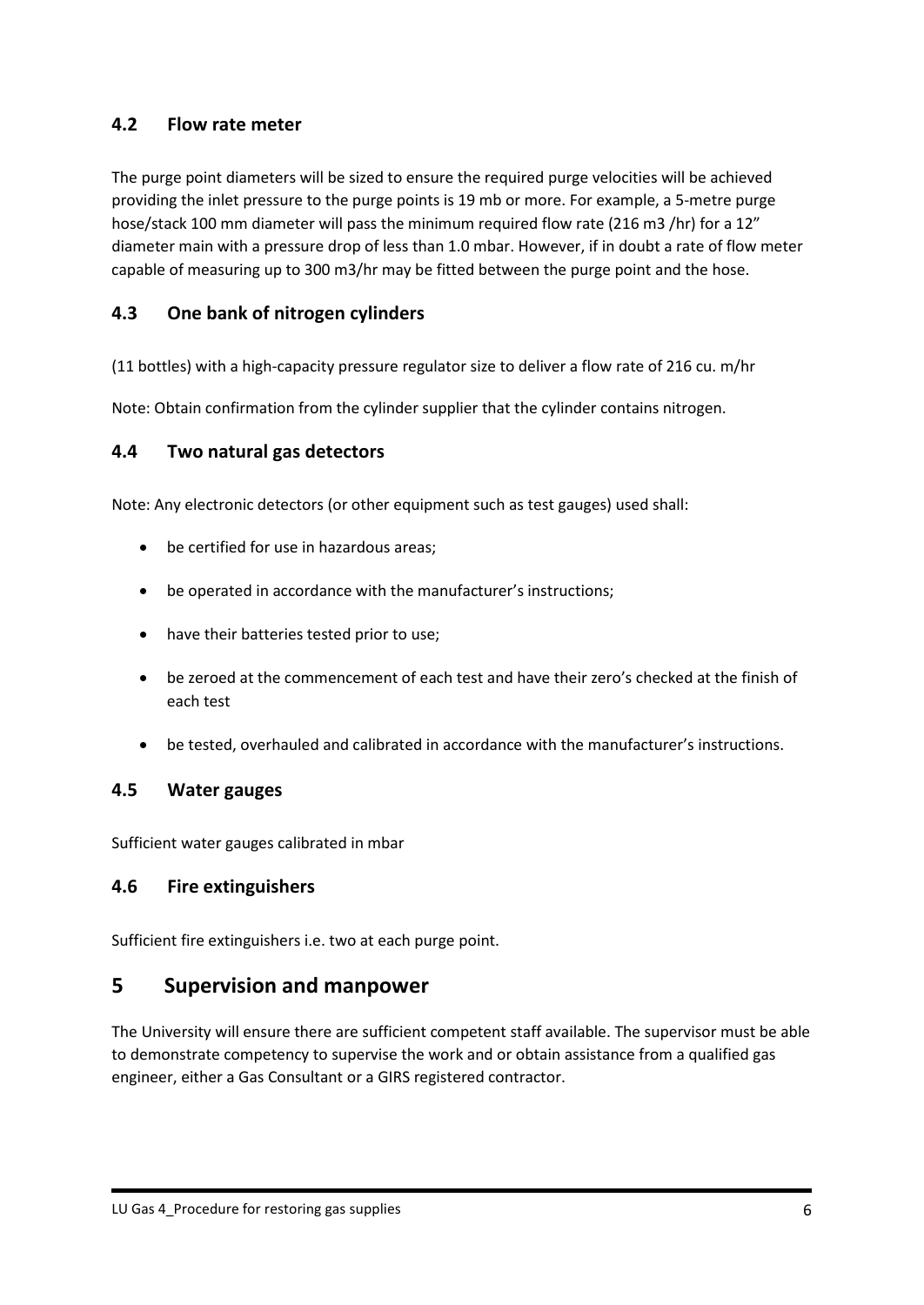## <span id="page-15-0"></span>**6 Nitrogen purge**

The following procedure is to be followed for each pipe where the pressure has fallen to atmospheric pressure.

- 1. Walk the site and suspend any work on or adjacent to the network that could result in pipe damage, or pipework being left open-ended, and be alert for third party work in the vicinity.
- 2. Close all emergency control valves (ECV's) and label "Do Not Open Purge in Progress".
- 3. Check that the primary meter outlets are isolated and that nitrogen cannot pass into the upstream system by disconnecting and capping the primary meter outlet main, squeezing off the P.E. mains, or closing a valve. Where a valve is used it will have integral double block and bleed features; the bleed facility will be piped to a surface box and will terminate in a full bore valve.
- 4. Install the nitrogen injection point immediately downstream of the primary meter isolation method.
- 5. Ensure the normal operating pressure (NOP) will not be exceeded by installing and monitoring a water gauge to a pressure point immediately adjacent to, and downstream of, the nitrogen injection point.
- 6. Ensure the nitrogen regulator is capable of delivering the minimum purge flow rate (MPFR), connect the nitrogen cylinder/s and leave closed.
- 7. Install purge hoses/stacks and water gauges at all purge points as listed in the NRO. Leave all purge points closed.
- 8. Fully open the purge valve and then open the nitrogen inlet valve, commence the purge and increase the flow rate until the pressure in the main at the injection point reaches 19 mbar but ensure the NOP is not exceeded. If 19 mbar cannot be achieved with the nitrogen regulator fully open the MPFR will be achieved providing the pressure in the cylinders is 5 barg or more.
- 9. Simultaneously start the timer and continue the purge until a reading of 1.8% gas in air (or less) is achieved. This should occur before the maximum permitted purge time has elapsed.
- 10. If the 1.8% gas in air is not achieved within the maximum permitted purge time it is probably because the required flow rate is not being achieved. In this case it will be necessary to identify the reason for the problem, rectify it and repeat the purge process.
- 11. Upon completion of the purge, close the nitrogen inlet and then the purge point.
- 12. Proceed to subsequent purge points as necessary, open the purge point and then the nitrogen inlet valve and commence the purge. Increase the flow rate whilst monitoring the pressure to ensure the NOP is not exceeded. Simultaneously start the timer and continue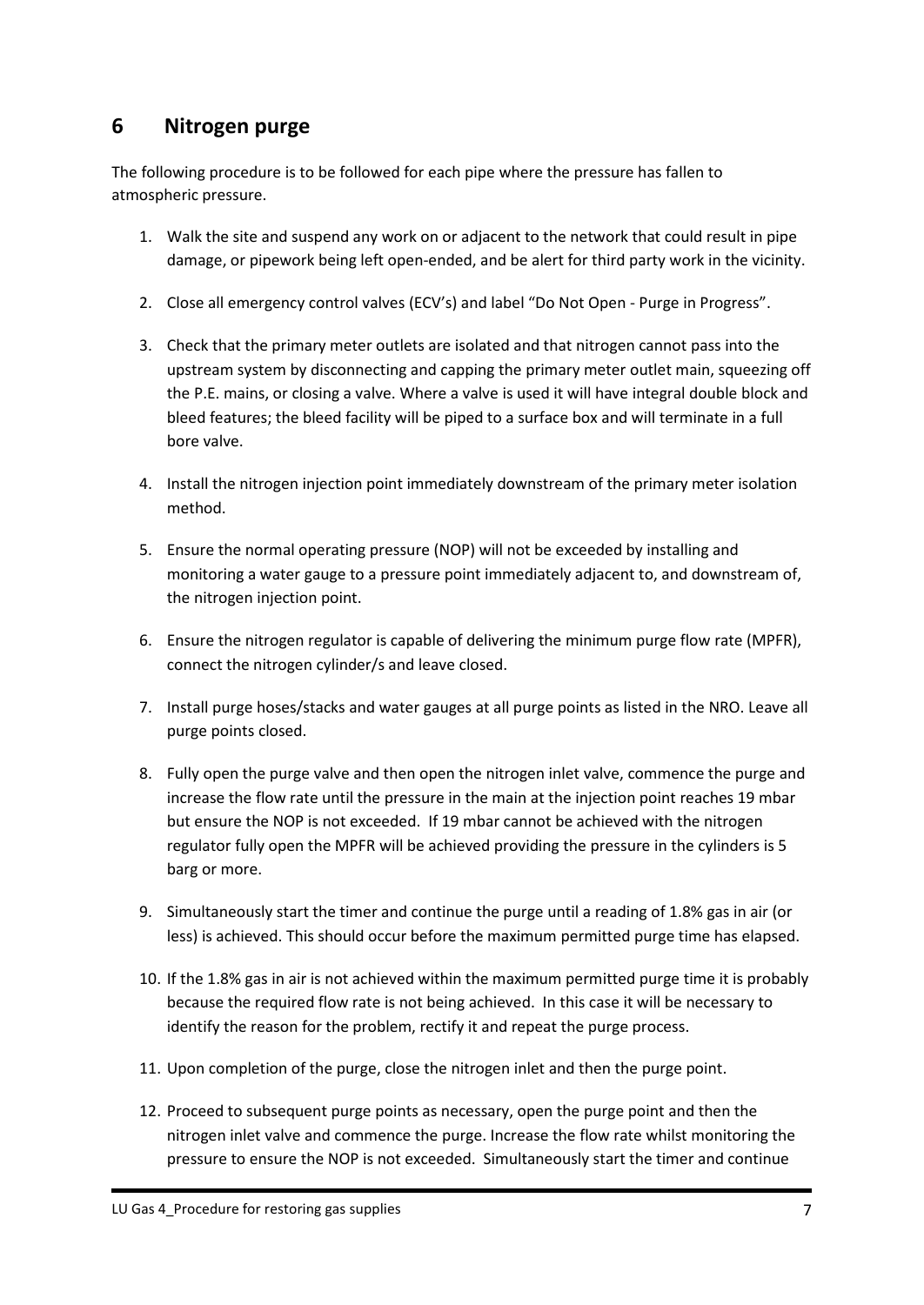the purge until a reading of 1.8% gas in air (or less). This should occur before the maximum permitted branch purge time has elapsed.

- 13. Upon completion of the purge close the nitrogen inlet and then purge points.
- 14. Repeat the above for all remaining sections. To avoid making this process overly complicated (and thereby increasing the risk of human error) and because the pipework is to be recommissioned as soon as possible, it is not proposed to nitrogen purge each service pipe nor any small diameter branch mains with volumes of less than  $1m<sup>3</sup>$ .
- 15. Complete a purging certificate
- 16. Unless the tightness test (section 7 below) is to be carried out immediately, disconnect the nitrogen cylinder/s, plug and test the injection point.

## <span id="page-16-0"></span>**7 Tightness test using nitrogen**

The following tightness test must be carried out immediately prior to purging to gas and re commissioning: -

- 1. Walk the route of the network and carry out a physical check to ensure there are no obvious signs of interference damage and that all ECV's remain closed.
- 2. Re-connect the nitrogen cylinder/s and install pressure point and leave both closed.
- 3. Open the nitrogen injection valve and allow the pressure in the network to rise to the NOP of the network. Take care to ensure the NOP is not exceeded.
- 4. Close the nitrogen injection valve; allow 15 minutes for stabilisation.
- 5. During this time check that the pipe isolation valves (or squeeze offs) are not allowing gas "let-by" by testing the open bleed facility with leak detection fluid (wash off after use).
- 6. Monitor pressure in the network for the TTD of the network. If the pressure does not drop by greater than the GRM, i.e. 0.5 mbar for a water or digital gauge, during the TTD monitoring period the network has passed.
- 7. If the pressure falls by more than 0.5 mbar during the TTD the test has failed. If however the pressure has dropped between 0.5 and 2.0 mbar the actual leak rate must be calculated (see IGE/UP/1) and if this is less than or equal to 0.03 m3 /hr the test has passed. If the leak rate is higher than 0.03 m3/hr the leak/s must be traced and repaired and the test repeated.
- 8. If the retest still indicates leakage, it will be from the below ground system and could prove impractical to locate using nitrogen as a test medium. In these circumstances a risk assessment will be carried out before proceeding to section 8 below. The risk assessment will take into consideration the volume of leakage calculated. It may be prudent to replace a section of pipe rather than determine the source of the leak.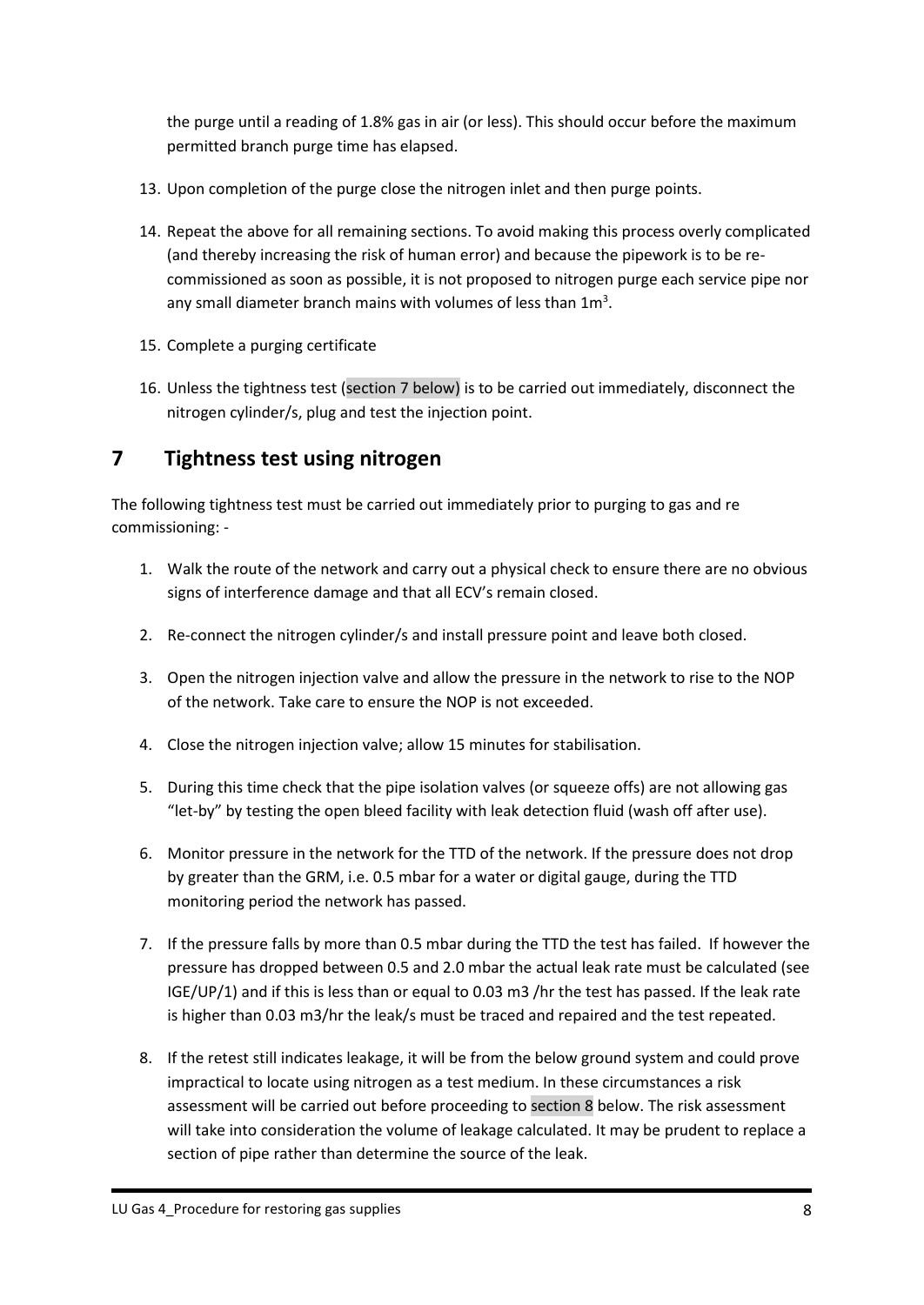9. The results of this test must be documented and retained with the NRO.

## <span id="page-17-0"></span>**8 Natural gas purge**

The following procedure is to be followed immediately after the tightness test.

- 1. Inform the Gas Supplier of the procedure and request attendance of the Meter Asset Manager (MAM).
- 2. Check with the MAM that their system and meter are capable of supplying the Minimum Purge Flow Rate (MPFR)\* without reducing upstream pressures to unacceptable levels. The MPFR is the same as the MPFR for the nitrogen purge above.
- 3. Walk the site and suspend any work on or adjacent to the network that could result in pipe damage, or pipework being left open-ended, and be alert for third party work in the vicinity; carry out a physical check to ensure there are no obvious signs of interference damage.
- 4. Ask the MAM staff to purge the upstream side of the primary meter outlet valve and set the meter rig to feed at the NOP.
- 5. Erect a 90 mm /3" diameter bypass and pressure points across the primary meter outlet isolation method and leave the bypass end closed.
- 6. Fully open the purge point.
- 7. Install and monitor a pressure gauge either side of the primary meter outlet isolation point.
- 8. Commence the purge by slowly (but fully) opening the bypass valve, monitor the pressures either side and start the timer. The minimum pressure on the upstream side of the meter to be agreed with the MAM and the maximum pressure in the pipe under purge not to exceed the NOP.
- 9. Check with the MAM that the meter is functioning correctly and that inlet and outlet pressures are correct.
- 10. Continue the purge until a reading of 90% gas in air (or more) is achieved at the purge point. This should occur before the maximum purge time for the network has elapsed. The maximum purge time is the same as the MPT for the nitrogen purge above.
- 11. If the 90% gas in air is not achieved within the maximum permitted purge time it is probably because the required flow rate is not being achieved. In this case it will be necessary to identify the reason for the problem, rectify it and repeat the purge process.
- 12. Close the purge point taking care to ensure the normal operating pressure of the network is not exceeded.
- 13. Proceed to purge point 2, open the purge point/s and commence the purge of the branch. Simultaneously start the timer and continue the purge until a reading of 90% gas in air (or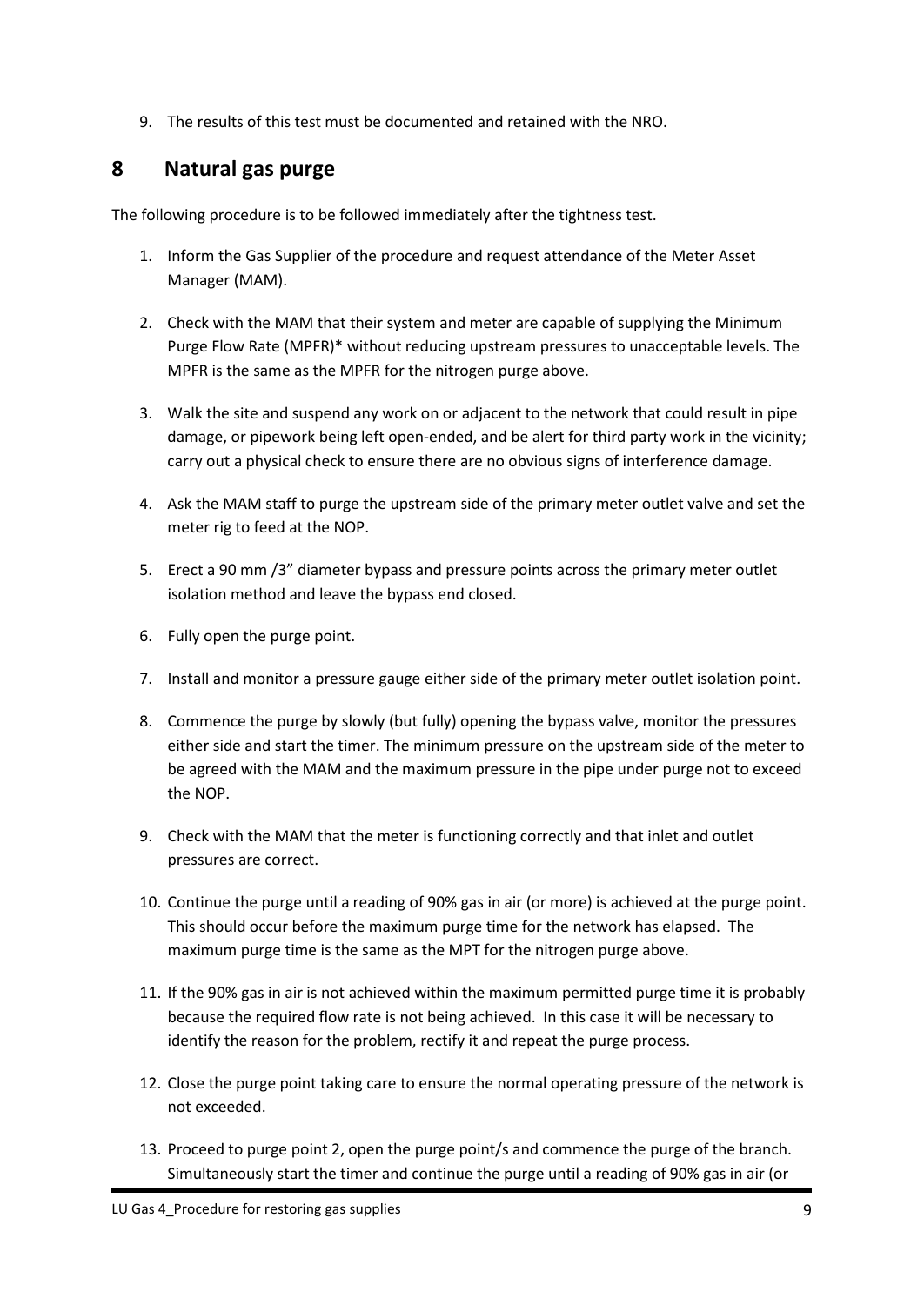more) is achieved. This should occur before the maximum permitted purge time for the branch has elapsed.

- 14. Once the purge is complete close purge point 2.
- 15. Repeat the steps above for all remaining points on the section of the network being purged.
- 16. Once the purge is complete check that pressures have equalised across the primary meter outlet isolation method and remove the isolation method whilst monitoring the pressures either side. Ensure the NOP is not exceeded.
- 17. Immediately after completing the gas purge, carry out an above ground walking leakage survey using suitable hand-held gas detection equipment. This is particularly important if the leak rate calculated exceeds 0.03m3 / hr. In these circumstances bar holes must be made in sealed surfaces and all service entries, drains and ducts into the buildings must be checked with a gas detector on the ppm scale.
- 18. Ensure all open ends are capped (or plugged) with an appropriate fitting and test any disturbed joints with leak detection fluid. Wash off leak detection fluid.
- 19. The results of this purge must be documented and retained.
- 20. Each step within the process must be ticked usually within the NRO.

## <span id="page-18-0"></span>**9 Recommissioning procedure**

In order to keep the complexity of this procedure to a reasonable level, the number of purge points within each network will been limited to the ends of the spine main and the ends of the larger branch mains i.e. those branch mains with volumes of 1m3 or more. Therefore the branch mains and services with volumes of less than 1m3 may still contain air or nitrogen and consequently they must be purged until a reading of 90% G.I.A. through hoses attached to the outlet of the ECV's is attained. The following procedure is applicable:-

- 1. Before re-commissioning supplies to individual properties, attach a purge hose to the outlet of the ECV and purge the service pipe/ branch main for a minimum of 1 second/metre length of the service/main and for longer if necessary until two consecutive readings of 90% GIA are obtained.
- 2. Gas supplies to the secondary meters and appliances can now be restored to gas users by the University's Gas Safe registered personnel or approved Gas Safe contactors following the University's procedures for pressure testing, purging and appliance re-commissioning. As each property is re-commissioned the "Do Not Open - Purge in Progress" labels must be removed from the ECV's.
- 3. Carry out a mail shot advising consumers that the procedure is complete and thanking them for their co-operation and allow any suspended works to recommence.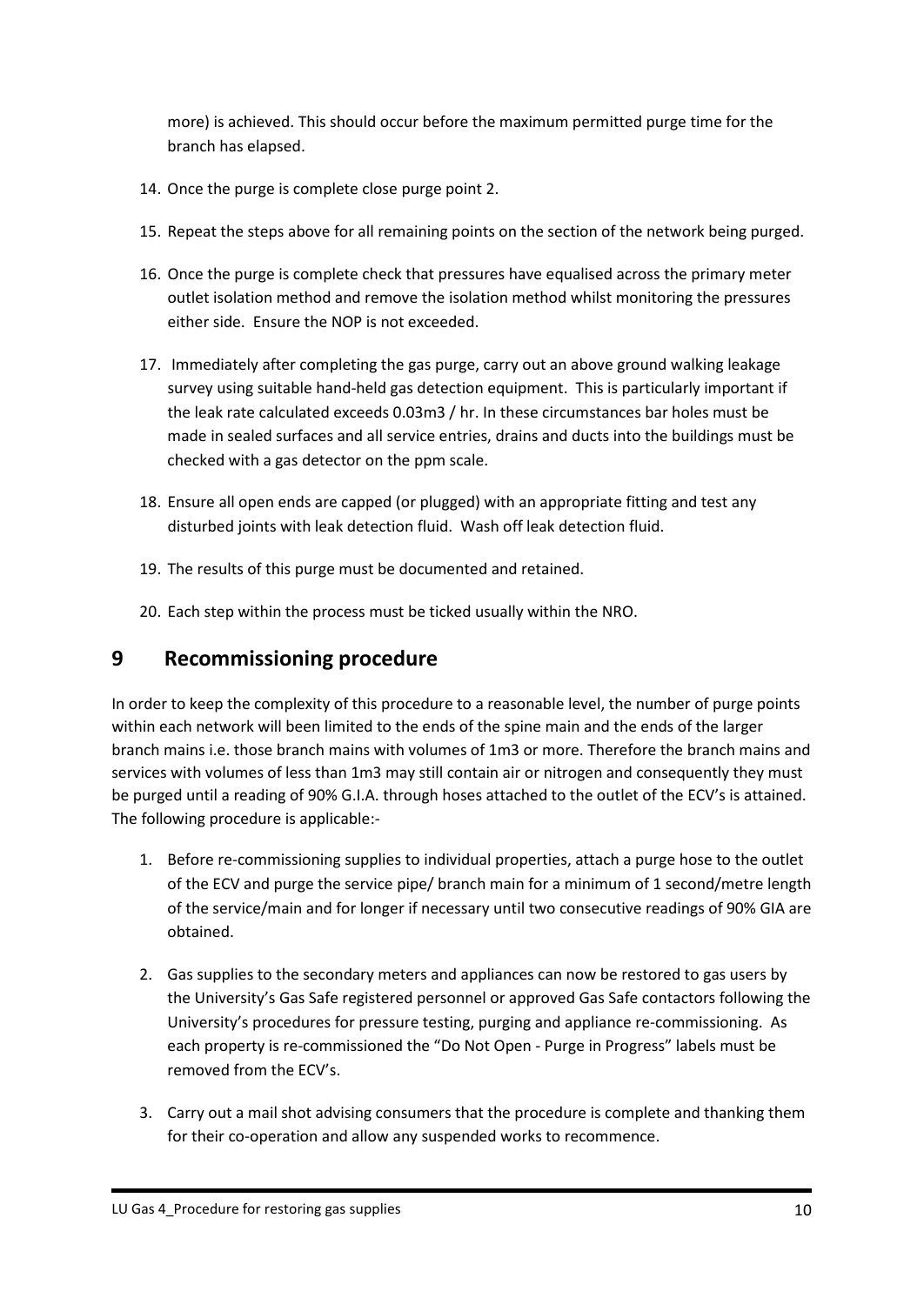## <span id="page-19-0"></span>**10 Record keeping**

A written record of each step of the procedure must be made and kept, together with any notes of deviations from this procedure taken by the gas competent person. Each step within the process must be ticked and initialled by the gas competent person as it is completed. At the end of the procedure the document must be signed and dated again by the University the Gas Duty Authorised Person or nominated deputies. This process will normally be captured within the NRO for the operation.

These records should be retained with the purge, tightness test and leakage survey results, for reference purposes.

#### <span id="page-19-1"></span>**11 Network data sheets**

#### <span id="page-19-2"></span>**11.1 Template**

For each network pipe the following parameters will be calculated: -

- TTP = Tightness Test Pressure;
- TTD = Tightness Test Duration;
- MPFR = Minimum Purge Flow Rate;
- GRM = Gauge Readable Movement (TTD calculated using a water gauge with GRM = 0.5mb);
- $\bullet$  PP = purge pt.
- Max PT = Maximum Purge Time.

Where: -

 $TTD = 0.047$ GRM x IV x F1,

Where: -

 $GRM = 0.5mb$ , IV = Internal Volume and F1 = 67 (from table 10).

The Max PT's have been calculated by making an estimate of the volume of each branch (scaled from the drawing) and assuming the minimum required purge flow rate (taken from IGE/UP/1 Edition 2) for the maximum diameter pipe in the branch will be achieved by fully opening the purge point. The formula used is taken from paragraph IGE/UP/1 Edition 2 as follows :-

Max PT (sec) = (PV(m3) x 3600) / Q

where  $PV = 1.5 \times IV$  and  $Q = MPFR$ .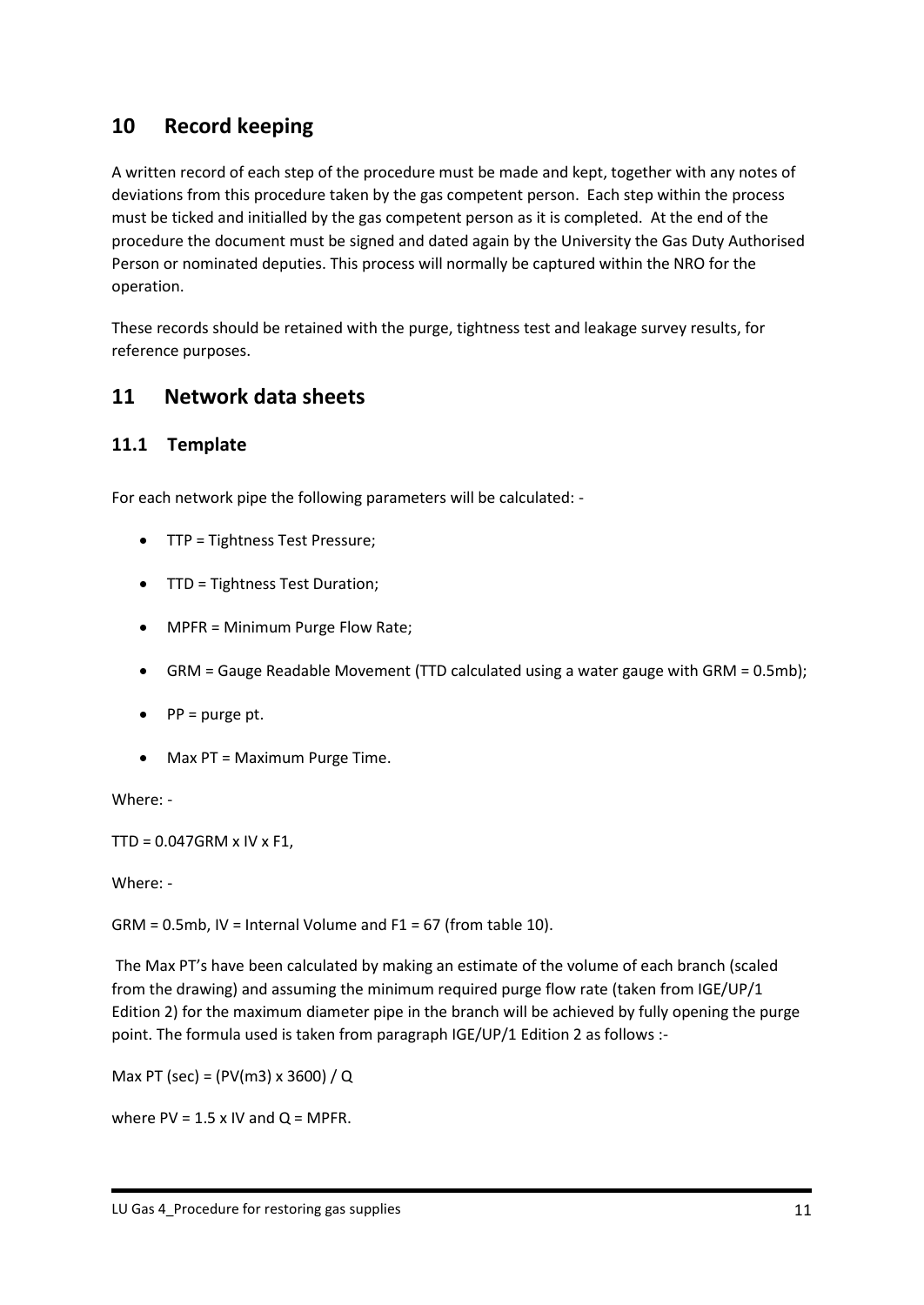In order to keep the complexity of this procedure to a reasonable level, the number of purge points has been limited to the ends of the spine main and the ends of the larger branch mains i.e. those branch mains with volumes of 1m3 or more. The purge points for branch mains and services with volumes of less than 1m3 are not specifically referred to. In addition, it is not proposed to purge these low volume sections to nitrogen in the event of a complete loss of pressure; however, they will be purged to gas through hoses attached to the ECV's once supplies are restored.

#### <span id="page-20-0"></span>**11.2 Network data sheets**

The data sheets for each network specifying the following are included in Appendix 1:-

- Test pressure (network operating pressure OP)
- Tightness test duration (TTD)
- Maximum purge time (PT)
- Purge point diameter
- Purge hose diameter

Note: The network references (A-Y) relate to the network drawings contained in Safety Case Appendix 3 – Network analysis results

## <span id="page-20-1"></span>**12 AECV and ECV Locations**

The University maintains an asset register of AECV and ECV locations which is contained in a separate spread sheet in Appendix 6 of the Safety Case.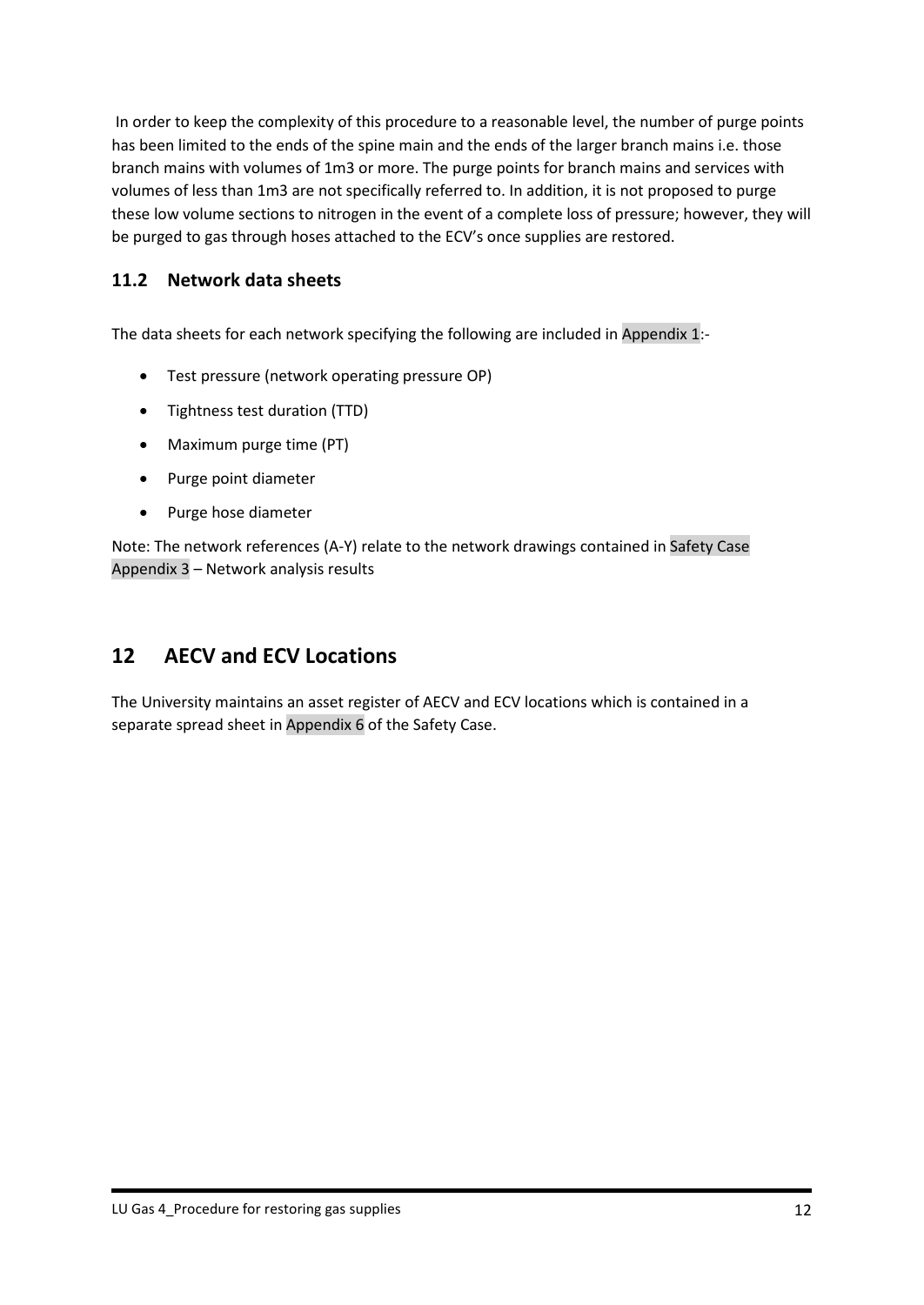## **Appendix 1 – Network data sheets**

| <b>NETWORK A</b> | <b>TIGHTNESS TEST PRESSURE</b> | 26.6 MBAR (OP) | <b>TIGHTNESS TEST DURATION</b> | (TTD) |                                           | 15.36 MINUTES |
|------------------|--------------------------------|----------------|--------------------------------|-------|-------------------------------------------|---------------|
|                  |                                |                |                                |       |                                           |               |
| <b>NETWORK A</b> | <b>MAXIMUM PURGE TIME</b>      | 6.23           | <b>MINUTES</b>                 |       |                                           |               |
|                  |                                |                |                                |       |                                           |               |
| <b>NETWORK A</b> | <b>PURGE POINT BORE</b>        | 80             | <b>MM (Equivalent)</b>         |       | <b>MAY COMPRISE MULTIPLE PURGE POINTS</b> |               |
|                  |                                |                |                                |       |                                           |               |
| <b>NETWORK A</b> | <b>PURGE HOSE BORE</b>         | 100            | <b>MM (Equivalent)</b>         |       | <b>MAY COMPRISE MULTIPLE PURGE POINTS</b> |               |

**Table 1: Network A data sheet**

| <b>NETWORK B</b> | <b>TIGHTNESS TEST PRESSURE</b> | 27.7 MBAR (OP) | <b>TIGHTNESS TEST DURATION</b> | (TTD) |                                           | <b>1.07 MINUTES</b> |
|------------------|--------------------------------|----------------|--------------------------------|-------|-------------------------------------------|---------------------|
|                  |                                |                |                                |       |                                           |                     |
| <b>NETWORK B</b> | <b>MAXIMUM PURGE TIME</b>      | 5.54           | <b>MINUTES</b>                 |       |                                           |                     |
|                  |                                |                |                                |       |                                           |                     |
| <b>NETWORK B</b> | <b>PURGE POINT BORE</b>        | 25             | <b>MM (Equivalent)</b>         |       | <b>MAY COMPRISE MULTIPLE PURGE POINTS</b> |                     |
|                  |                                |                |                                |       |                                           |                     |
| <b>NETWORK B</b> | <b>PURGE HOSE BORE</b>         | 40             | <b>MM (Equivalent)</b>         |       | <b>MAY COMPRISE MULTIPLE PURGE POINTS</b> |                     |

<span id="page-21-0"></span>**Table 2: Network B data sheet**

| <b>NETWORK C</b> | <b>TIGHTNESS TEST PRESSURE</b> | 25.4 MBAR (OP) | <b>TIGHTNESS TEST DURATION</b> | (TTD) | 3.27 MINUTES |
|------------------|--------------------------------|----------------|--------------------------------|-------|--------------|
|                  |                                |                |                                |       |              |
| <b>NETWORK C</b> | <b>MAXIMUM PURGE TIME</b>      | 6.23           | <b>MINUTES</b>                 |       |              |
|                  |                                |                |                                |       |              |
| <b>NETWORK C</b> | <b>PURGE POINT BORE</b>        | 40             | <b>MM</b>                      |       |              |
|                  |                                |                |                                |       |              |
| <b>NETWORK C</b> | <b>PURGE HOSE BORE</b>         | 50             | <b>MM</b>                      |       |              |

#### <span id="page-21-3"></span><span id="page-21-2"></span><span id="page-21-1"></span>**Table 3: Network C data sheet**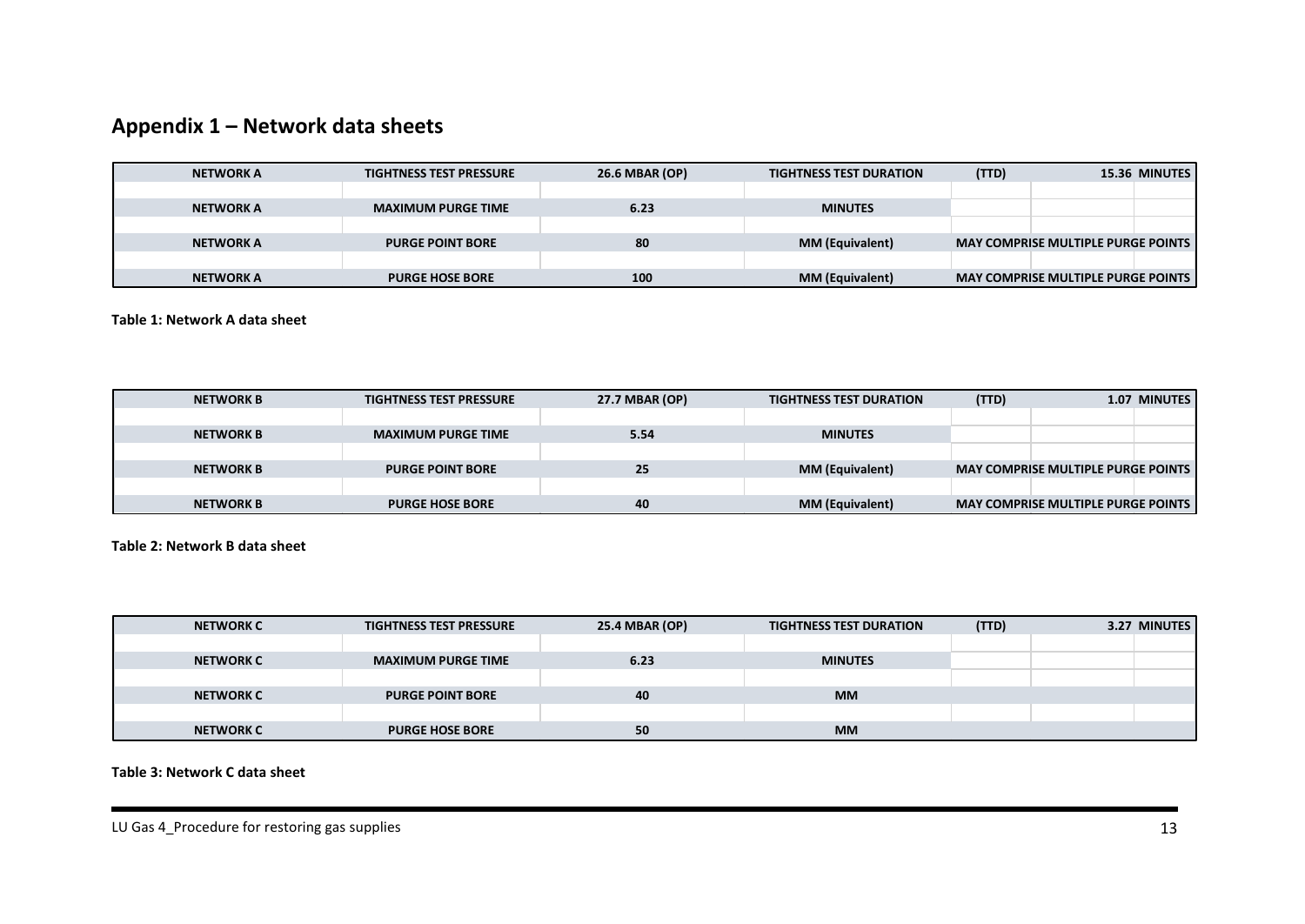| <b>NETWORK D1</b> | <b>TIGHTNESS TEST PRESSURE</b> | 67.1 MBAR (OP) | <b>TIGHTNESS TEST DURATION</b> | (TTD) | 3.42 MINUTES |
|-------------------|--------------------------------|----------------|--------------------------------|-------|--------------|
|                   |                                |                |                                |       |              |
| <b>NETWORK D1</b> | <b>MAXIMUM PURGE TIME</b>      | 5.15           | <b>MINUTES</b>                 |       |              |
|                   |                                |                |                                |       |              |
| <b>NETWORK D1</b> | <b>PURGE POINT BORE</b>        | 40             | <b>MM</b>                      |       |              |
|                   |                                |                |                                |       |              |
| <b>NETWORK D1</b> | <b>PURGE HOSE BORE</b>         | 50             | <b>MM</b>                      |       |              |

**Table 4: Network D1 data sheet**

| <b>NETWORK D2</b> | <b>TIGHTNESS TEST PRESSURE</b> | 67.1 MBAR (OP) | <b>TIGHTNESS TEST DURATION</b> | (TTD) | 2.13 MINUTES |
|-------------------|--------------------------------|----------------|--------------------------------|-------|--------------|
|                   |                                |                |                                |       |              |
| <b>NETWORK D2</b> | <b>MAXIMUM PURGE TIME</b>      | 11.06          | <b>MINUTES</b>                 |       |              |
|                   |                                |                |                                |       |              |
| <b>NETWORK D2</b> | <b>PURGE POINT BORE</b>        | 25             | <b>MM</b>                      |       |              |
|                   |                                |                |                                |       |              |
| <b>NETWORK D2</b> | <b>PURGE HOSE BORE</b>         | 40             | <b>MM</b>                      |       |              |

**Table 5: Network D2 data sheet**

| <b>NETWORK E1</b> | <b>TIGHTNESS TEST PRESSURE</b> | 23.7 MBAR (OP) | <b>TIGHTNESS TEST DURATION</b> | (TTD) | 1.51 MINUTES |
|-------------------|--------------------------------|----------------|--------------------------------|-------|--------------|
|                   |                                |                |                                |       |              |
| <b>NETWORK E1</b> | <b>MAXIMUM PURGE TIME</b>      | 2.87           | <b>MINUTES</b>                 |       |              |
|                   |                                |                |                                |       |              |
| <b>NETWORK E1</b> | <b>PURGE POINT BORE</b>        | 40             | <b>MM</b>                      |       |              |
|                   |                                |                |                                |       |              |
| <b>NETWORK E1</b> | <b>PURGE HOSE BORE</b>         | 50             | <b>MM</b>                      |       |              |

<span id="page-22-2"></span><span id="page-22-1"></span><span id="page-22-0"></span>**Table 6: Network E1 data sheet**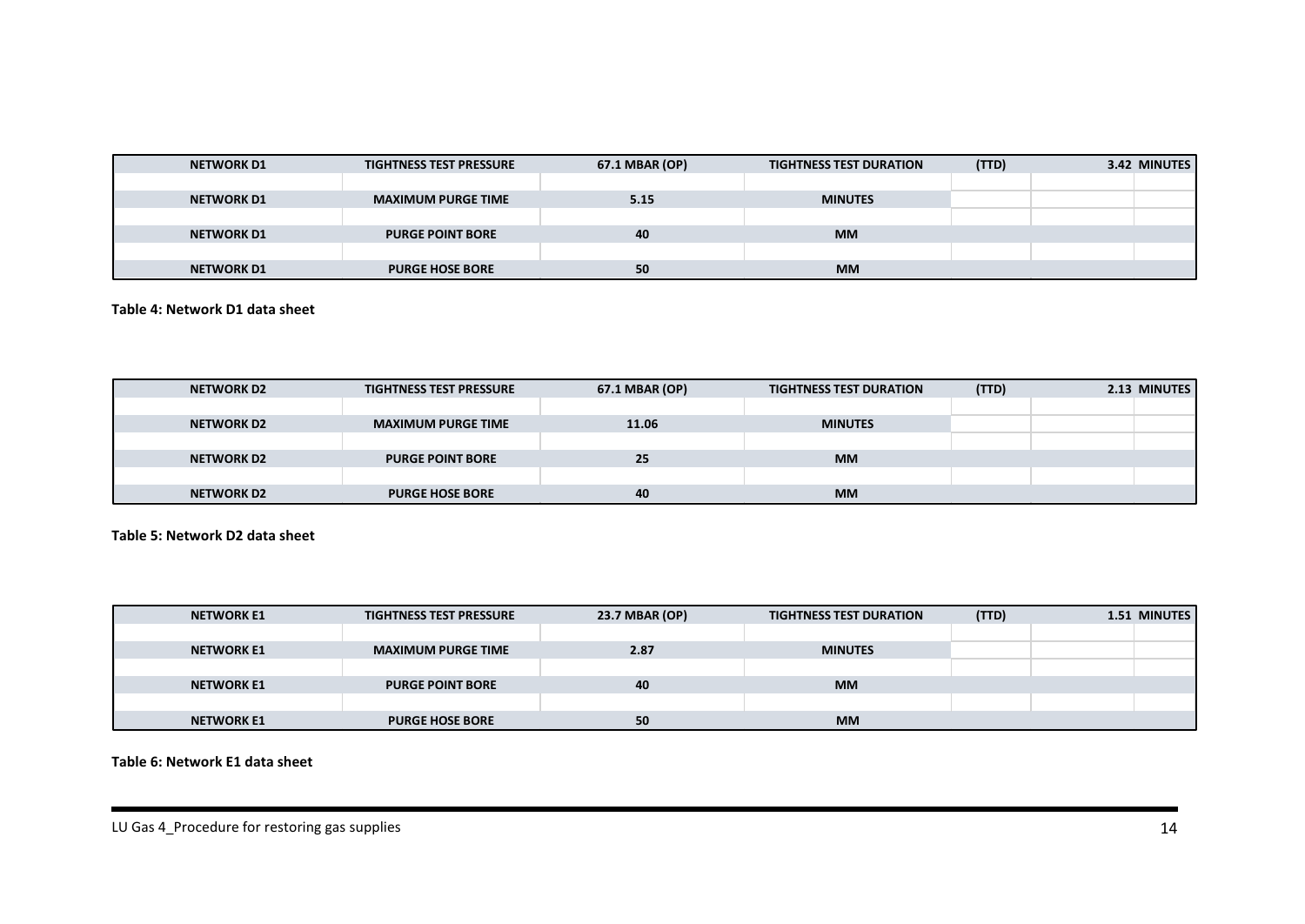| <b>NETWORK E2</b> | <b>TIGHTNESS TEST PRESSURE</b> | 24.9 MBAR (OP) | <b>TIGHTNESS TEST DURATION</b> | (TTD) | 0.06 MINUTES |
|-------------------|--------------------------------|----------------|--------------------------------|-------|--------------|
|                   |                                |                |                                |       |              |
| <b>NETWORK E2</b> | <b>MAXIMUM PURGE TIME</b>      | 0.73           | <b>MINUTES</b>                 |       |              |
|                   |                                |                |                                |       |              |
| <b>NETWORK E2</b> | <b>PURGE POINT BORE</b>        | 25             | <b>MM</b>                      |       |              |
|                   |                                |                |                                |       |              |
| <b>NETWORK E2</b> | <b>PURGE HOSE BORE</b>         | 40             | <b>MM</b>                      |       |              |

#### **Table 7: Network E2 data sheet**

| <b>NETWORK F</b> | <b>TIGHTNESS TEST PRESSURE</b> | 30.2 MBAR (OP) | <b>TIGHTNESS TEST DURATION</b> | (TTD) |                                             | 17.55 MINUTES |
|------------------|--------------------------------|----------------|--------------------------------|-------|---------------------------------------------|---------------|
|                  |                                |                |                                |       |                                             |               |
| <b>NETWORK F</b> | <b>MAXIMUM PURGE TIME</b>      | 26.40          | <b>MINUTES</b>                 |       |                                             |               |
|                  |                                |                |                                |       |                                             |               |
| <b>NETWORK F</b> | <b>PURGE POINT BORE</b>        | 40             | <b>MM (Equivalent)</b>         |       | <b>MAY COMPRISE MULTIPLE PURGE POINTS</b>   |               |
|                  |                                |                |                                |       |                                             |               |
| <b>NETWORK F</b> | <b>PURGE HOSE BORE</b>         | 50             | <b>MM (Equivalent)</b>         |       | <b>MAY COMPRISE MULTIPLE PURGE POINTS  </b> |               |

**Table 8: Network F data sheet**

| <b>NETWORK G</b> | <b>TIGHTNESS TEST PRESSURE</b> | 23 MBAR (OP) | <b>TIGHTNESS TEST DURATION</b> | (TTD) | 0.26 MINUTES |
|------------------|--------------------------------|--------------|--------------------------------|-------|--------------|
|                  |                                |              |                                |       |              |
| <b>NETWORK G</b> | <b>MAXIMUM PURGE TIME</b>      | 3.25         | <b>MINUTES</b>                 |       |              |
|                  |                                |              |                                |       |              |
| <b>NETWORK G</b> | <b>PURGE POINT BORE</b>        | 25           | <b>MM</b>                      |       |              |
|                  |                                |              |                                |       |              |
| <b>NETWORK G</b> | <b>PURGE HOSE BORE</b>         | 40           | <b>MM</b>                      |       |              |

<span id="page-23-2"></span><span id="page-23-1"></span><span id="page-23-0"></span>**Table 9: Network G data sheet**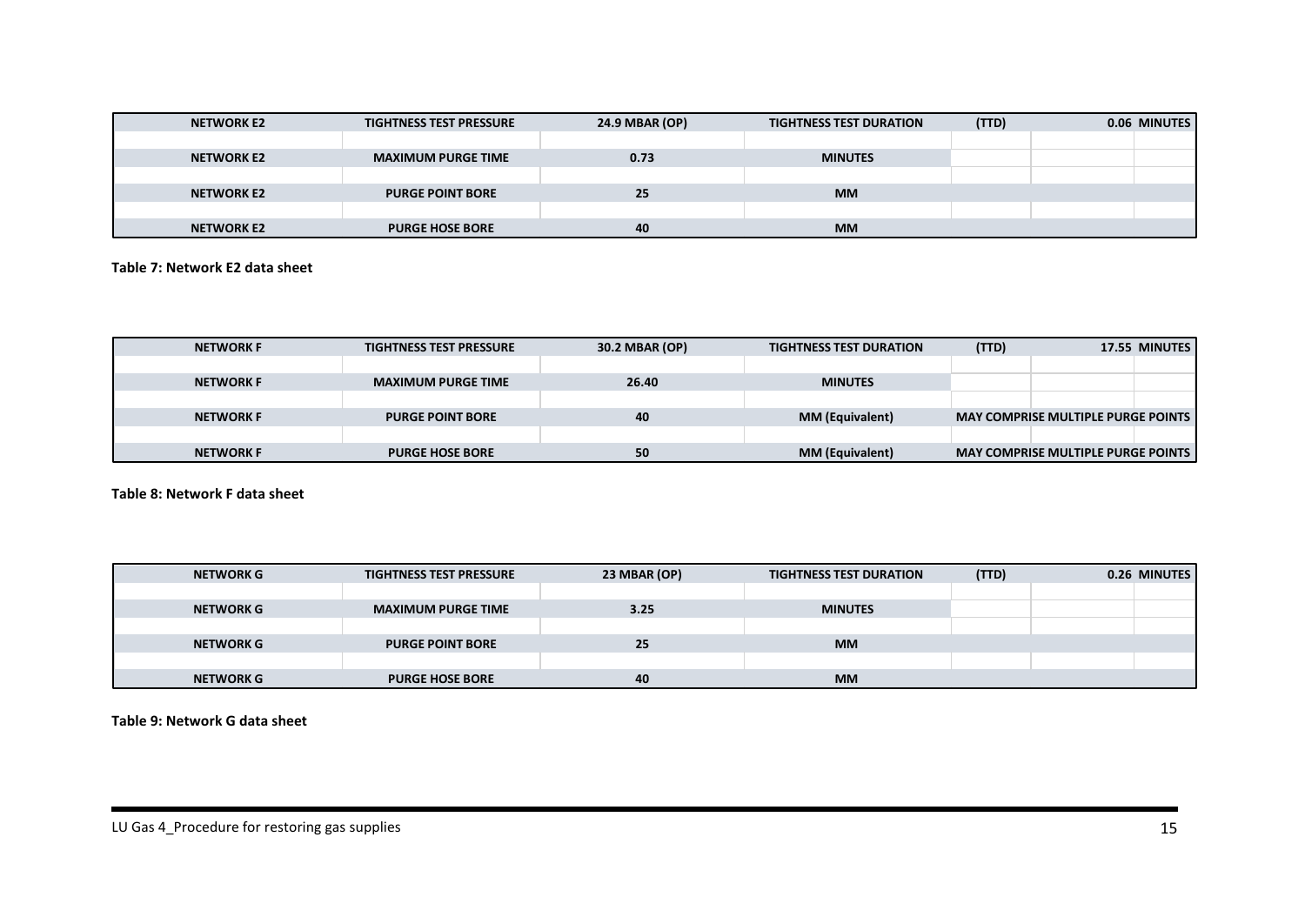| <b>NETWORK H</b> | <b>TIGHTNESS TEST PRESSURE</b> | 23.9 MBAR (OP) | <b>TIGHTNESS TEST DURATION</b> | (TTD) |                                             | 3.92 MINUTES |
|------------------|--------------------------------|----------------|--------------------------------|-------|---------------------------------------------|--------------|
|                  |                                |                |                                |       |                                             |              |
| <b>NETWORK H</b> | <b>MAXIMUM PURGE TIME</b>      | 7.47           | <b>MINUTES</b>                 |       |                                             |              |
|                  |                                |                |                                |       |                                             |              |
| <b>NETWORK H</b> | <b>PURGE POINT BORE</b>        | 40             | <b>MM (Equivalent)</b>         |       | <b>MAY COMPRISE MULTIPLE PURGE POINTS  </b> |              |
|                  |                                |                |                                |       |                                             |              |
| <b>NETWORK H</b> | <b>PURGE HOSE BORE</b>         | 50             | <b>MM (Equivalent)</b>         |       | <b>MAY COMPRISE MULTIPLE PURGE POINTS</b>   |              |

#### **Table 10: Network H data sheet**

| <b>NETWORK I</b> | <b>TIGHTNESS TEST PRESSURE</b> | 31.3 MBAR (OP) | <b>TIGHTNESS TEST DURATION</b> | (TTD) | 0.46 MINUTES |
|------------------|--------------------------------|----------------|--------------------------------|-------|--------------|
|                  |                                |                |                                |       |              |
| <b>NETWORK I</b> | <b>MAXIMUM PURGE TIME</b>      | 2.38           | <b>MINUTES</b>                 |       |              |
|                  |                                |                |                                |       |              |
| <b>NETWORK I</b> | <b>PURGE POINT BORE</b>        | 25             | <b>MM</b>                      |       |              |
|                  |                                |                |                                |       |              |
| <b>NETWORK I</b> | <b>PURGE HOSE BORE</b>         | 40             | <b>MM</b>                      |       |              |

**Table 11: Network I data sheet**

| <b>NETWORKJ</b>  | <b>TIGHTNESS TEST PRESSURE</b> | TBC MBAR (OP) | <b>TIGHTNESS TEST DURATION</b> | (TTD) | 0.39 MINUTES |
|------------------|--------------------------------|---------------|--------------------------------|-------|--------------|
|                  |                                |               |                                |       |              |
| <b>NETWORKJ</b>  | <b>MAXIMUM PURGE TIME</b>      | 2.01          | <b>MINUTES</b>                 |       |              |
|                  |                                |               |                                |       |              |
| <b>NETWORK J</b> | <b>PURGE POINT BORE</b>        | 25            | <b>MM</b>                      |       |              |
|                  |                                |               |                                |       |              |
| <b>NETWORK J</b> | <b>PURGE HOSE BORE</b>         | 40            | <b>MM</b>                      |       |              |

<span id="page-24-2"></span><span id="page-24-1"></span><span id="page-24-0"></span>**Table 12: Network J data sheet**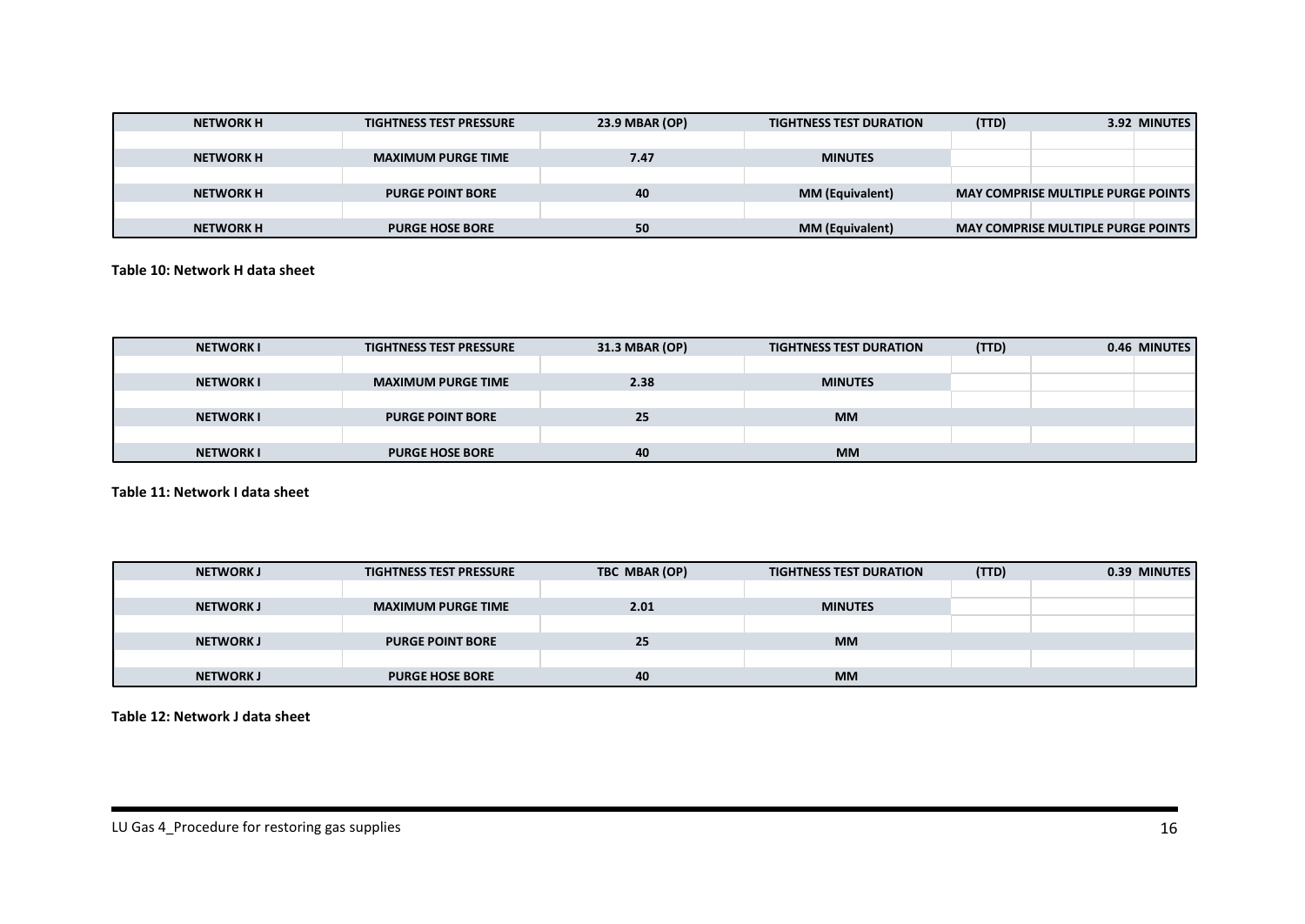| <b>NETWORK K</b> | <b>TIGHTNESS TEST PRESSURE</b> | 25.4 MBAR (OP) | <b>TIGHTNESS TEST DURATION</b> | (TTD) | 0.68 MINUTES |
|------------------|--------------------------------|----------------|--------------------------------|-------|--------------|
|                  |                                |                |                                |       |              |
| <b>NETWORK K</b> | <b>MAXIMUM PURGE TIME</b>      | 3.52           | <b>MINUTES</b>                 |       |              |
|                  |                                |                |                                |       |              |
| <b>NETWORK K</b> | <b>PURGE POINT BORE</b>        | 25             | <b>MM</b>                      |       |              |
|                  |                                |                |                                |       |              |
| <b>NETWORK K</b> | <b>PURGE HOSE BORE</b>         | 40             | <b>MM</b>                      |       |              |

#### **Table 13: Network K data sheet**

| <b>NETWORK L</b> | <b>TIGHTNESS TEST PRESSURE</b> | <b>26 MBAR (OP)</b> | <b>TIGHTNESS TEST DURATION</b> | (TTD) | 2.76 MINUTES |
|------------------|--------------------------------|---------------------|--------------------------------|-------|--------------|
|                  |                                |                     |                                |       |              |
| <b>NETWORK L</b> | <b>MAXIMUM PURGE TIME</b>      | 4.15                | <b>MINUTES</b>                 |       |              |
|                  |                                |                     |                                |       |              |
| <b>NETWORK L</b> | <b>PURGE POINT BORE</b>        | 40                  | <b>MM</b>                      |       |              |
|                  |                                |                     |                                |       |              |
| <b>NETWORK L</b> | <b>PURGE HOSE BORE</b>         | 50                  | <b>MM</b>                      |       |              |

#### **Table 14: Network L data sheet**

| <b>NETWORK M</b> | <b>TIGHTNESS TEST PRESSURE</b> | 24.1 MBAR (OP) | <b>TIGHTNESS TEST DURATION</b> | (TTD) | 1.20 MINUTES |
|------------------|--------------------------------|----------------|--------------------------------|-------|--------------|
|                  |                                |                |                                |       |              |
| <b>NETWORK M</b> | <b>MAXIMUM PURGE TIME</b>      | 6.26           | <b>MINUTES</b>                 |       |              |
|                  |                                |                |                                |       |              |
| <b>NETWORK M</b> | <b>PURGE POINT BORE</b>        | 40             | <b>MM</b>                      |       |              |
|                  |                                |                |                                |       |              |
| <b>NETWORK M</b> | <b>PURGE HOSE BORE</b>         | 50             | <b>MM</b>                      |       |              |

<span id="page-25-2"></span><span id="page-25-1"></span><span id="page-25-0"></span>**Table 15: Network M data sheet**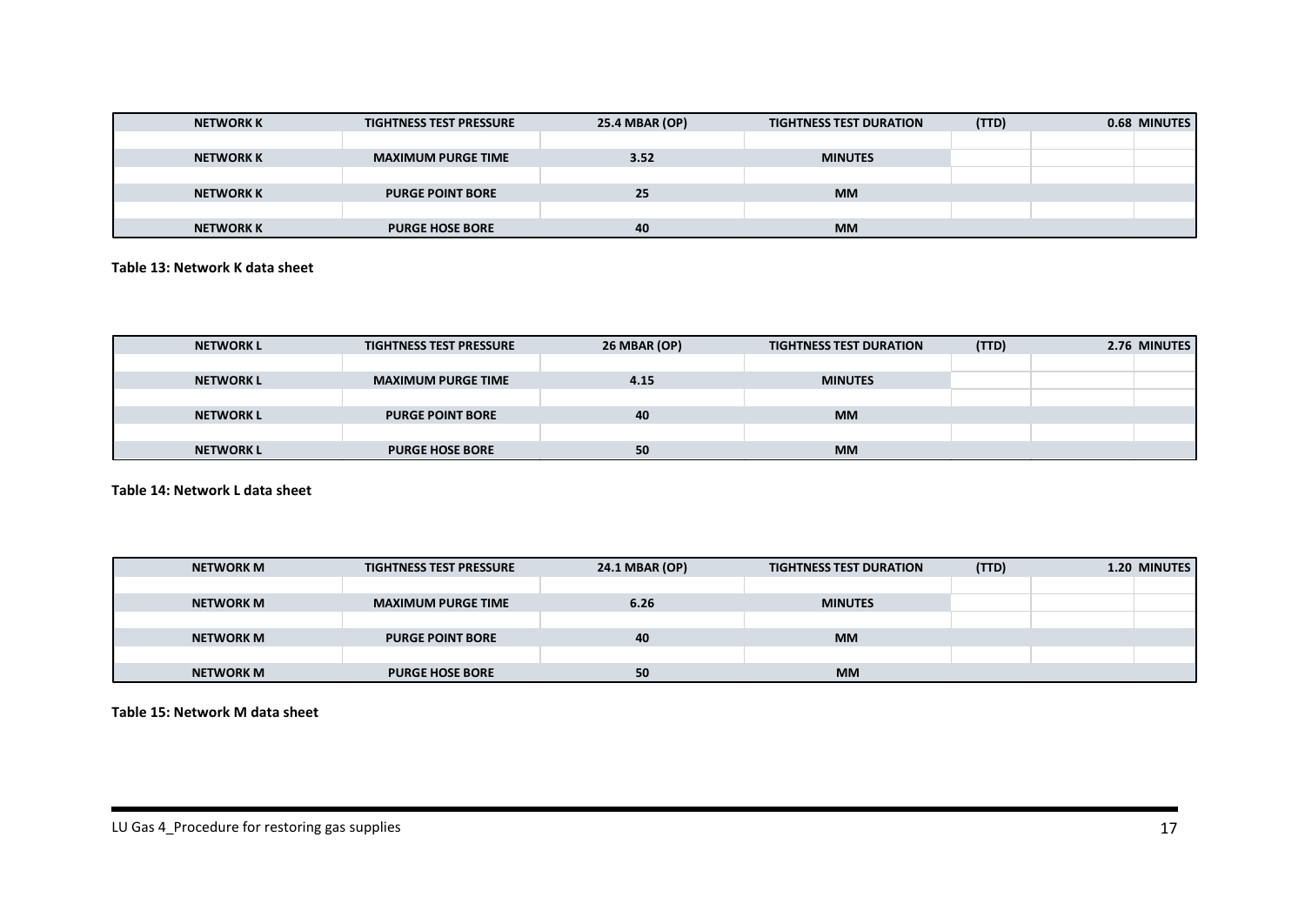| <b>NETWORK N</b> | <b>TIGHTNESS TEST PRESSURE</b> | 27 MBAR (OP) | <b>TIGHTNESS TEST DURATION</b> | (TTD) | 0.82 MINUTES |
|------------------|--------------------------------|--------------|--------------------------------|-------|--------------|
|                  |                                |              |                                |       |              |
| <b>NETWORK N</b> | <b>MAXIMUM PURGE TIME</b>      | 4.26         | <b>MINUTES</b>                 |       |              |
|                  |                                |              |                                |       |              |
| <b>NETWORK N</b> | <b>PURGE POINT BORE</b>        | 25           | <b>MM</b>                      |       |              |
|                  |                                |              |                                |       |              |
| <b>NETWORK N</b> | <b>PURGE HOSE BORE</b>         | 40           | <b>MM</b>                      |       |              |

#### **Table 16: Network N data sheet**

| <b>NETWORK O</b> | <b>TIGHTNESS TEST PRESSURE</b> | 21.4 MBAR (OP) | <b>TIGHTNESS TEST DURATION</b> | (TTD) | 1.08 MINUTES |
|------------------|--------------------------------|----------------|--------------------------------|-------|--------------|
|                  |                                |                |                                |       |              |
| <b>NETWORK O</b> | <b>MAXIMUM PURGE TIME</b>      | 5.59           | <b>MINUTES</b>                 |       |              |
|                  |                                |                |                                |       |              |
| <b>NETWORK O</b> | <b>PURGE POINT BORE</b>        | 25             | <b>MM</b>                      |       |              |
|                  |                                |                |                                |       |              |
| <b>NETWORK O</b> | <b>PURGE HOSE BORE</b>         | 40             | <b>MM</b>                      |       |              |

**Table 17: Network O data sheet**

| <b>NETWORK P</b> | <b>TIGHTNESS TEST PRESSURE</b> | 25.7 MBAR (OP) | <b>TIGHTNESS TEST DURATION</b> | (TTD) | 0.76 MINUTES |
|------------------|--------------------------------|----------------|--------------------------------|-------|--------------|
|                  |                                |                |                                |       |              |
| <b>NETWORK P</b> | <b>MAXIMUM PURGE TIME</b>      | 3.97           | <b>MINUTES</b>                 |       |              |
|                  |                                |                |                                |       |              |
| <b>NETWORK P</b> | <b>PURGE POINT BORE</b>        | 25             | <b>MM</b>                      |       |              |
|                  |                                |                |                                |       |              |
| <b>NETWORK P</b> | <b>PURGE HOSE BORE</b>         | 40             | <b>MM</b>                      |       |              |

<span id="page-26-2"></span><span id="page-26-1"></span><span id="page-26-0"></span>**Table 18: Network P data sheet**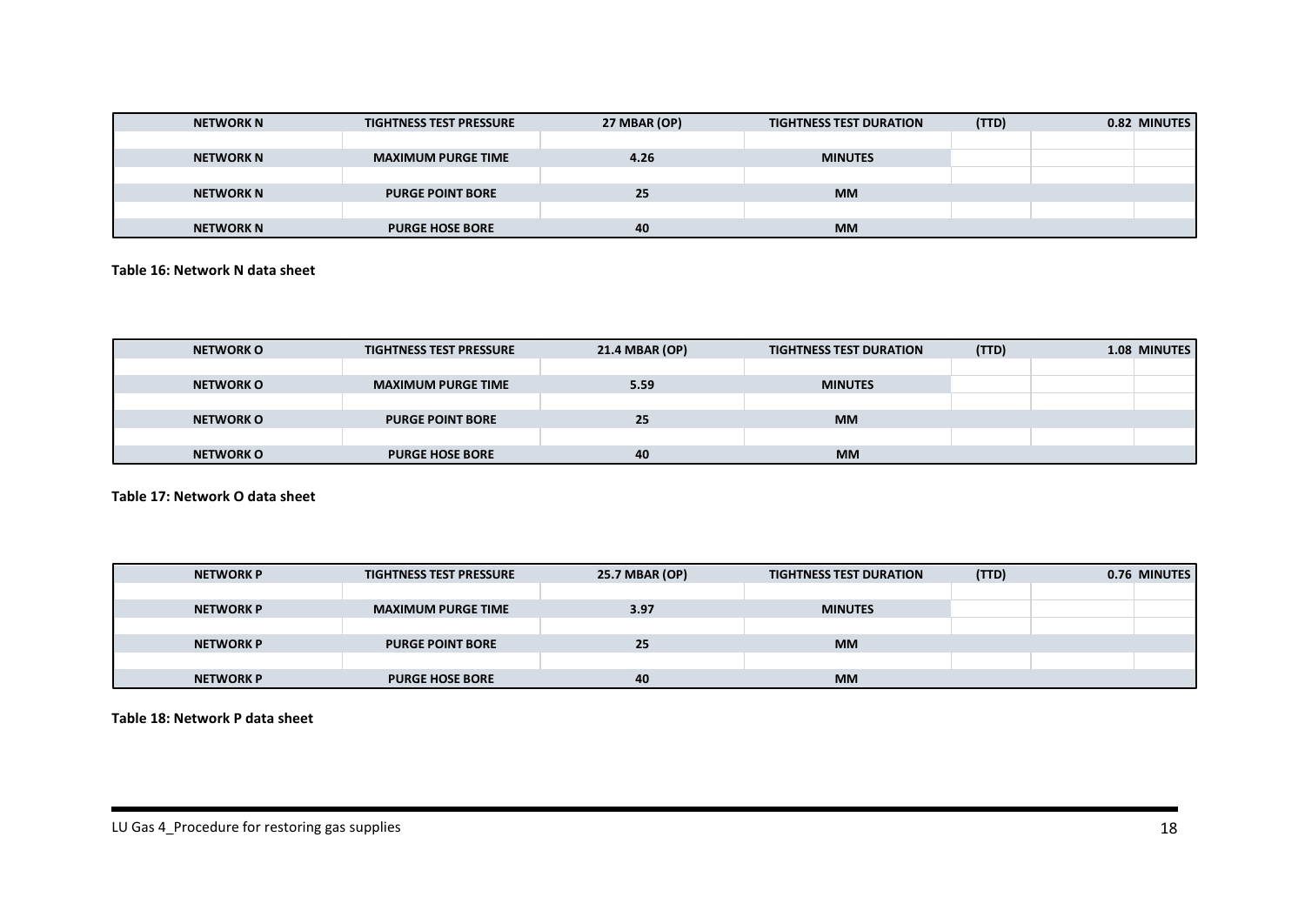| <b>NETWORK Q</b> | <b>TIGHTNESS TEST PRESSURE</b> | 33.1 MBAR (OP) | <b>TIGHTNESS TEST DURATION</b> | (TTD) | 1.16 MINUTES |
|------------------|--------------------------------|----------------|--------------------------------|-------|--------------|
|                  |                                |                |                                |       |              |
| <b>NETWORK Q</b> | <b>MAXIMUM PURGE TIME</b>      | 2.22           | <b>MINUTES</b>                 |       |              |
|                  |                                |                |                                |       |              |
| <b>NETWORK Q</b> | <b>PURGE POINT BORE</b>        | 40             | <b>MM</b>                      |       |              |
|                  |                                |                |                                |       |              |
| <b>NETWORK Q</b> | <b>PURGE HOSE BORE</b>         | 50             | <b>MM</b>                      |       |              |

#### **Table 19: Network Q data sheet**

| <b>NETWORK R</b> | <b>TIGHTNESS TEST PRESSURE</b> | 26.6 MBAR (OP) | <b>TIGHTNESS TEST DURATION</b> | (TTD) | 0.40 MINUTES |
|------------------|--------------------------------|----------------|--------------------------------|-------|--------------|
|                  |                                |                |                                |       |              |
| <b>NETWORK R</b> | <b>MAXIMUM PURGE TIME</b>      | 2.07           | <b>MINUTES</b>                 |       |              |
|                  |                                |                |                                |       |              |
| <b>NETWORK R</b> | <b>PURGE POINT BORE</b>        | 25             | <b>MM</b>                      |       |              |
|                  |                                |                |                                |       |              |
| <b>NETWORK R</b> | <b>PURGE HOSE BORE</b>         | 40             | <b>MM</b>                      |       |              |

**Table 20: Network R data sheet**

| <b>NETWORK S</b> | <b>TIGHTNESS TEST PRESSURE</b> | TBC MBAR (OP) | <b>TIGHTNESS TEST DURATION</b> | (TTD) | 0.33 MINUTES |
|------------------|--------------------------------|---------------|--------------------------------|-------|--------------|
|                  |                                |               |                                |       |              |
| <b>NETWORK S</b> | <b>MAXIMUM PURGE TIME</b>      | 4.19          | <b>MINUTES</b>                 |       |              |
|                  |                                |               |                                |       |              |
| <b>NETWORK S</b> | <b>PURGE POINT BORE</b>        | 25            | <b>MM</b>                      |       |              |
|                  |                                |               |                                |       |              |
| <b>NETWORK S</b> | <b>PURGE HOSE BORE</b>         | 40            | <b>MM</b>                      |       |              |

<span id="page-27-2"></span><span id="page-27-1"></span><span id="page-27-0"></span>**Table 21: Network S data sheet**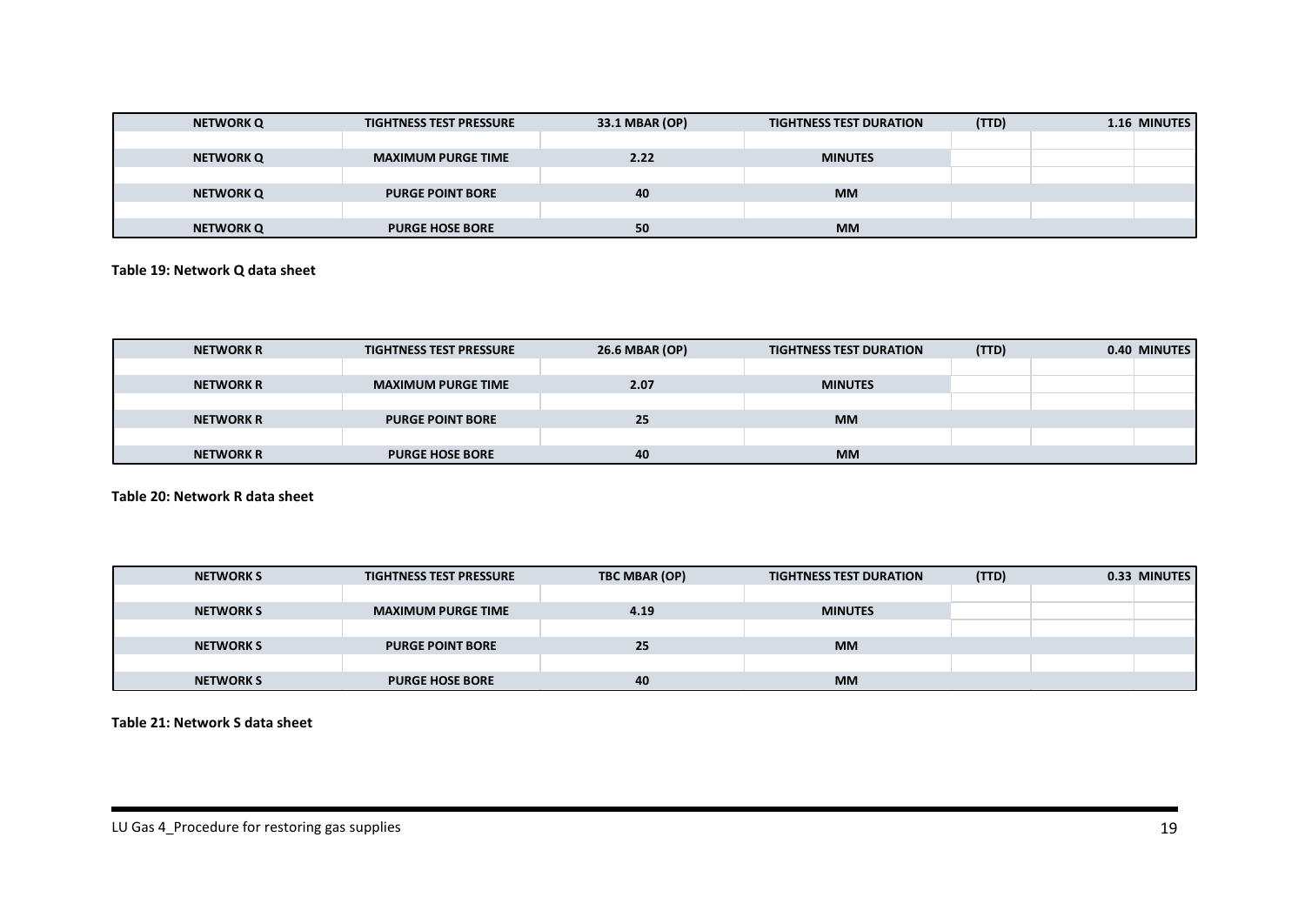| <b>NETWORK T</b> | <b>TIGHTNESS TEST PRESSURE</b> | 27.6 MBAR (OP) | <b>TIGHTNESS TEST DURATION</b> | (TTD) |                                             | 7.81 MINUTES |
|------------------|--------------------------------|----------------|--------------------------------|-------|---------------------------------------------|--------------|
|                  |                                |                |                                |       |                                             |              |
| <b>NETWORK T</b> | <b>MAXIMUM PURGE TIME</b>      | 11.74          | <b>MINUTES</b>                 |       |                                             |              |
|                  |                                |                |                                |       |                                             |              |
| <b>NETWORK T</b> | <b>PURGE POINT BORE</b>        | 40             | <b>MM (Equivalent)</b>         |       | <b>MAY COMPRISE MULTIPLE PURGE POINTS  </b> |              |
|                  |                                |                |                                |       |                                             |              |
| <b>NETWORK T</b> | <b>PURGE HOSE BORE</b>         | 50             | <b>MM (Equivalent)</b>         |       | <b>MAY COMPRISE MULTIPLE PURGE POINTS</b>   |              |

#### **Table 22: Network T data sheet**

| <b>NETWORK U</b> | <b>TIGHTNESS TEST PRESSURE</b> | 28.6 MBAR (OP) | <b>TIGHTNESS TEST DURATION</b> | (TTD) | 0.41 MINUTES |
|------------------|--------------------------------|----------------|--------------------------------|-------|--------------|
|                  |                                |                |                                |       |              |
| <b>NETWORK U</b> | <b>MAXIMUM PURGE TIME</b>      | 0.79           | <b>MINUTES</b>                 |       |              |
|                  |                                |                |                                |       |              |
| <b>NETWORK U</b> | <b>PURGE POINT BORE</b>        | 40             | <b>MM</b>                      |       |              |
|                  |                                |                |                                |       |              |
| <b>NETWORK U</b> | <b>PURGE HOSE BORE</b>         | 50             | <b>MM</b>                      |       |              |

**Table 23: Network U data sheet**

| <b>NETWORK V</b> | <b>TIGHTNESS TEST PRESSURE</b> | 22.2 MBAR (OP) | <b>TIGHTNESS TEST DURATION</b> | (TTD) | 1.77 MINUTES |
|------------------|--------------------------------|----------------|--------------------------------|-------|--------------|
|                  |                                |                |                                |       |              |
| <b>NETWORK V</b> | <b>MAXIMUM PURGE TIME</b>      | 9.20           | <b>MINUTES</b>                 |       |              |
|                  |                                |                |                                |       |              |
| <b>NETWORK V</b> | <b>PURGE POINT BORE</b>        | 25             | <b>MM</b>                      |       |              |
|                  |                                |                |                                |       |              |
| <b>NETWORK V</b> | <b>PURGE HOSE BORE</b>         | 40             | <b>MM</b>                      |       |              |

<span id="page-28-2"></span><span id="page-28-1"></span><span id="page-28-0"></span>**Table 24: Network V data sheet**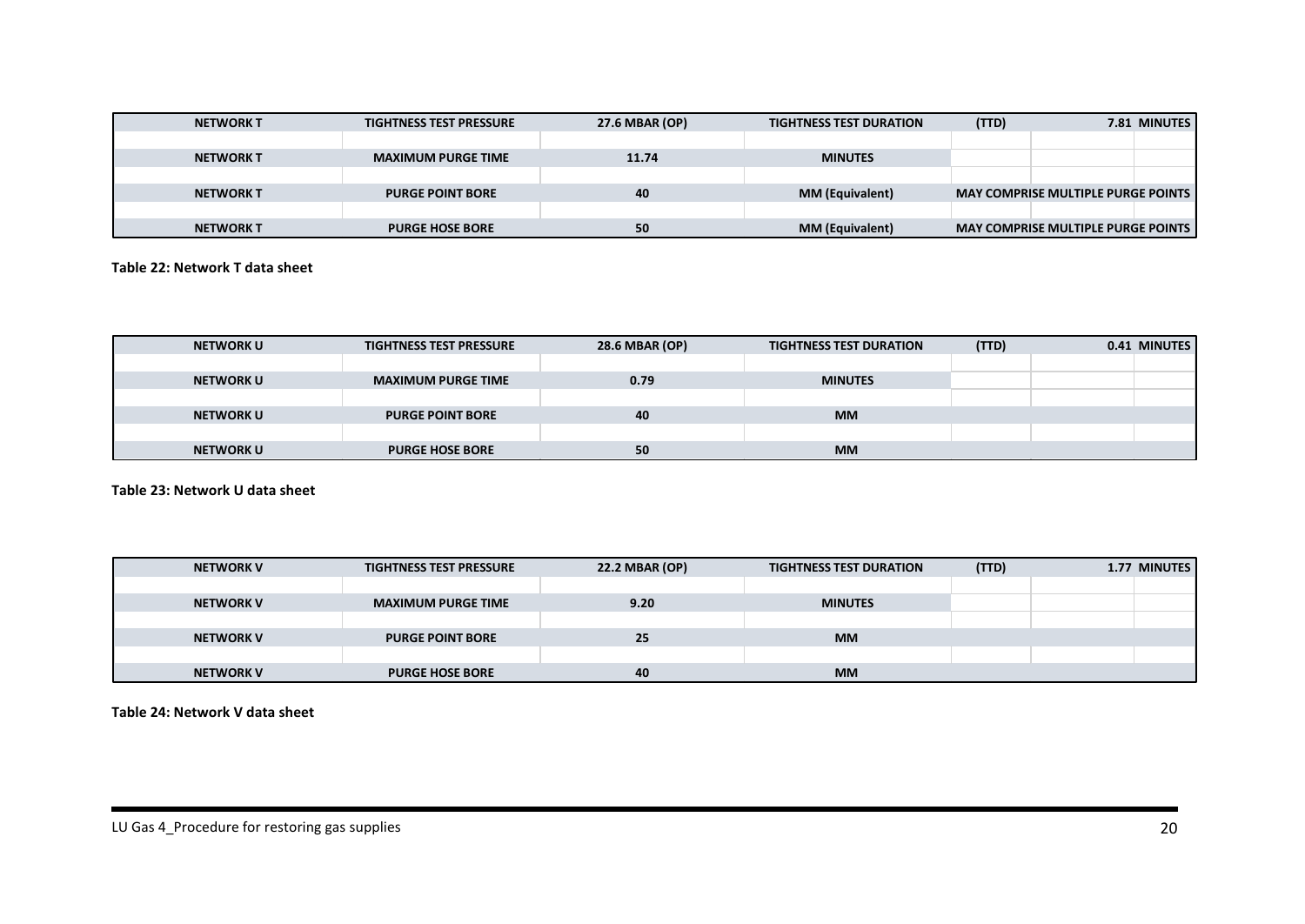| <b>NETWORK W</b> | <b>TIGHTNESS TEST PRESSURE</b> | 21 MBAR (OP) | <b>TIGHTNESS TEST DURATION</b> | (TTD) | 0.08 MINUTES |
|------------------|--------------------------------|--------------|--------------------------------|-------|--------------|
|                  |                                |              |                                |       |              |
| <b>NETWORK W</b> | <b>MAXIMUM PURGE TIME</b>      | 1.03         | <b>MINUTES</b>                 |       |              |
|                  |                                |              |                                |       |              |
| <b>NETWORK W</b> | <b>PURGE POINT BORE</b>        | 25           | <b>MM</b>                      |       |              |
|                  |                                |              |                                |       |              |
| <b>NETWORK W</b> | <b>PURGE HOSE BORE</b>         | 40           | <b>MM</b>                      |       |              |

#### **Table 25: Network W data sheet**

| <b>NETWORK X</b> | <b>TIGHTNESS TEST PRESSURE</b> | 24.1 MBAR (OP) | <b>TIGHTNESS TEST DURATION</b> | (TTD) | 2.63 MINUTES |
|------------------|--------------------------------|----------------|--------------------------------|-------|--------------|
|                  |                                |                |                                |       |              |
| <b>NETWORK X</b> | <b>MAXIMUM PURGE TIME</b>      | 3.95           | <b>MINUTES</b>                 |       |              |
|                  |                                |                |                                |       |              |
| <b>NETWORK X</b> | <b>PURGE POINT BORE</b>        | 40             | <b>MM</b>                      |       |              |
|                  |                                |                |                                |       |              |
| <b>NETWORK X</b> | <b>PURGE HOSE BORE</b>         | 50             | <b>MM</b>                      |       |              |

**Table 26: Network X data sheet**

| <b>NETWORK Y - LU Stadium</b> | <b>TIGHTNESS TEST PRESSURE</b> | 65 MBAR (OP) | <b>TIGHTNESS TEST DURATION</b> | (TTD) | 2.32 MINUTES |
|-------------------------------|--------------------------------|--------------|--------------------------------|-------|--------------|
|                               |                                |              |                                |       |              |
| <b>NETWORK Y - LU Stadium</b> | <b>MAXIMUM PURGE TIME</b>      | 12.07        | <b>MINUTES</b>                 |       |              |
|                               |                                |              |                                |       |              |
| <b>NETWORK Y - LU Stadium</b> | <b>PURGE POINT BORE</b>        | 25           | <b>MM</b>                      |       |              |
|                               |                                |              |                                |       |              |
| <b>NETWORK Y - LU Stadium</b> | <b>PURGE HOSE BORE</b>         | 40           | <b>MM</b>                      |       |              |

<span id="page-29-2"></span><span id="page-29-1"></span><span id="page-29-0"></span>**Table 27: Network Y- LU Stadium data sheet**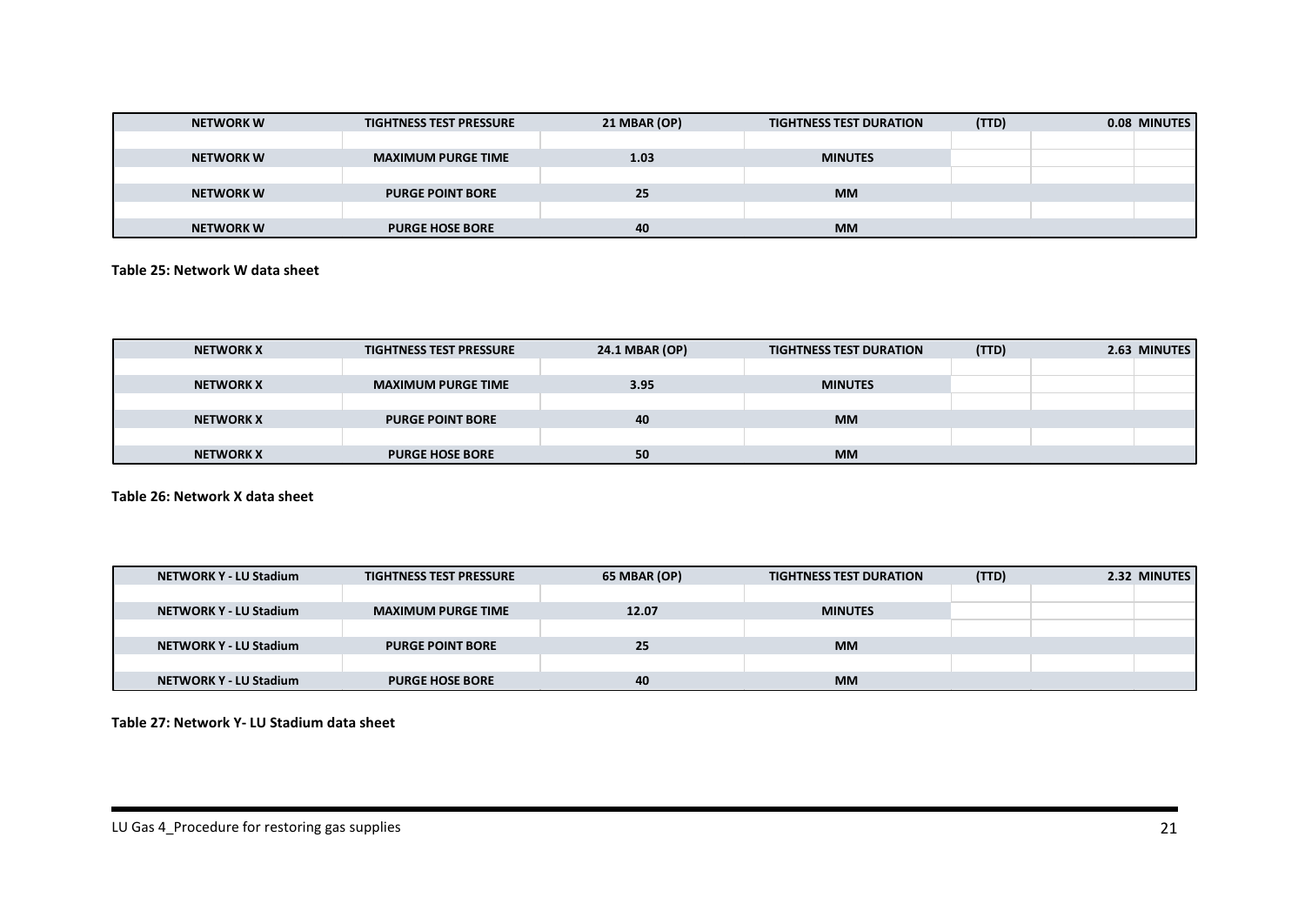| <b>NETWORK Y - Holywell Fitness Centre</b> | <b>TIGHTNESS TEST PRESSURE</b> | 65 MBAR (OP) | <b>TIGHTNESS TEST DURATION</b> | (TTD) | 1.58 MINUTES |
|--------------------------------------------|--------------------------------|--------------|--------------------------------|-------|--------------|
|                                            |                                |              |                                |       |              |
| <b>NETWORK Y - Holywell Fitness Centre</b> | <b>MAXIMUM PURGE TIME</b>      | 8.21         | <b>MINUTES</b>                 |       |              |
|                                            |                                |              |                                |       |              |
| <b>NETWORK Y - Holywell Fitness Centre</b> | <b>PURGE POINT BORE</b>        | 25           | <b>MM</b>                      |       |              |
|                                            |                                |              |                                |       |              |
| <b>NETWORK Y - Holywell Fitness Centre</b> | <b>PURGE HOSE BORE</b>         | 40           | <b>MM</b>                      |       |              |

**Table 28: Network Y- Holywell Fitness Centre data sheet**

| <b>NETWORK Y - NCCAT Office</b> | <b>TIGHTNESS TEST PRESSURE</b> | 21 MBAR (OP) | <b>TIGHTNESS TEST DURATION</b> | (TTD) | 0.05 MINUTES |  |
|---------------------------------|--------------------------------|--------------|--------------------------------|-------|--------------|--|
|                                 |                                |              |                                |       |              |  |
| NETWORK Y - NCCAT Office        | <b>MAXIMUM PURGE TIME</b>      | 0.69         | <b>MINUTES</b>                 |       |              |  |
|                                 |                                |              |                                |       |              |  |
| <b>NETWORK Y - NCCAT Office</b> | <b>PURGE POINT BORE</b>        | 25           | <b>MM</b>                      |       |              |  |
|                                 |                                |              |                                |       |              |  |
| <b>NETWORK Y - NCCAT Office</b> | <b>PURGE HOSE BORE</b>         | 40           | <b>MM</b>                      |       |              |  |

**Table 29: Network Y- NCCAT Offices data sheet**

| <b>NETWORK Y - Charnwood Building</b> | <b>TIGHTNESS TEST PRESSURE</b> | 65 MBAR (OP) | <b>TIGHTNESS TEST DURATION</b> | (TTD) | 5.81 MINUTES |
|---------------------------------------|--------------------------------|--------------|--------------------------------|-------|--------------|
|                                       |                                |              |                                |       |              |
| <b>NETWORK Y - Charnwood Building</b> | <b>MAXIMUM PURGE TIME</b>      | 8.74         | <b>MINUTES</b>                 |       |              |
|                                       |                                |              |                                |       |              |
| <b>NETWORK Y - Charnwood Building</b> | <b>PURGE POINT BORE</b>        | 40           | <b>MM</b>                      |       |              |
|                                       |                                |              |                                |       |              |
| <b>NETWORK Y - Charnwood Building</b> | <b>PURGE HOSE BORE</b>         | 50           | <b>MM</b>                      |       |              |

<span id="page-30-2"></span><span id="page-30-1"></span><span id="page-30-0"></span>**Table 30: Network Y- Charnwood building data sheet**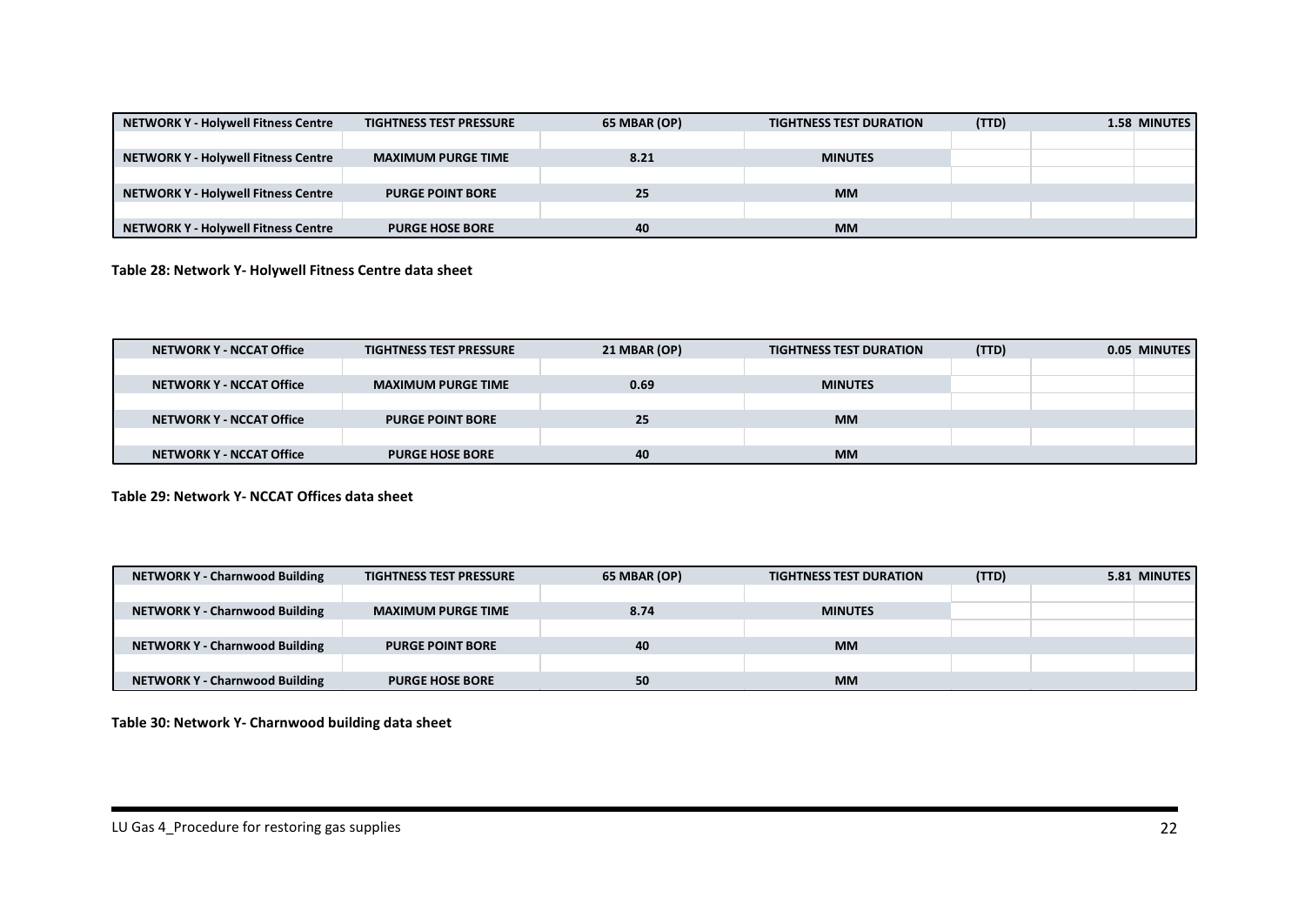| <b>NETWORK Y - Energy Centre</b> | <b>TIGHTNESS TEST PRESSURE</b> | <b>780 MBAR (OP)</b> | <b>TIGHTNESS TEST DURATION</b> | (TTD) | 2.73 MINUTES |
|----------------------------------|--------------------------------|----------------------|--------------------------------|-------|--------------|
|                                  |                                |                      |                                |       |              |
| <b>NETWORK Y - Energy Centre</b> | <b>MAXIMUM PURGE TIME</b>      | 4.10                 | <b>MINUTES</b>                 |       |              |
|                                  |                                |                      |                                |       |              |
| <b>NETWORK Y - Energy Centre</b> | <b>PURGE POINT BORE</b>        | 40                   | <b>MM</b>                      |       |              |
|                                  |                                |                      |                                |       |              |
| <b>NETWORK Y - Energy Centre</b> | <b>PURGE HOSE BORE</b>         | 50                   | <b>MM</b>                      |       |              |

**Table 31: Network Y- Energy Centre data sheet**

| NETWORK Y - NCCAT Labs        | <b>TIGHTNESS TEST PRESSURE</b> | <b>780 MBAR (OP)</b> | <b>TIGHTNESS TEST DURATION</b> | (TTD) | 11.58 MINUTES                             |
|-------------------------------|--------------------------------|----------------------|--------------------------------|-------|-------------------------------------------|
|                               |                                |                      |                                |       |                                           |
| NETWORK Y - NCCAT Labs        | <b>MAXIMUM PURGE TIME</b>      | 3.06                 | <b>MINUTES</b>                 |       |                                           |
|                               |                                |                      |                                |       |                                           |
| NETWORK Y - NCCAT Labs        | <b>PURGE POINT BORE</b>        | 80                   | <b>MM (Equivalent)</b>         |       | <b>MAY COMPRISE MULTIPLE PURGE POINTS</b> |
|                               |                                |                      |                                |       |                                           |
| <b>NETWORK Y - NCCAT Labs</b> | <b>PURGE HOSE BORE</b>         | 150                  | <b>MM (Equivalent)</b>         |       | <b>MAY COMPRISE MULTIPLE PURGE POINTS</b> |

**Table 32: Network Y- NCCAT Labs data sheet**

| <b>NETWORK Y - STEM Building</b> | <b>TIGHTNESS TEST PRESSURE</b> | <b>70 MBAR (OP)</b> | <b>TIGHTNESS TEST DURATION</b> | (TTD) | 5.02 MINUTES |
|----------------------------------|--------------------------------|---------------------|--------------------------------|-------|--------------|
|                                  |                                |                     |                                |       |              |
| <b>NETWORK Y - STEM Building</b> | <b>MAXIMUM PURGE TIME</b>      | 9.57                | <b>MINUTES</b>                 |       |              |
|                                  |                                |                     |                                |       |              |
| <b>NETWORK Y - STEM Building</b> | <b>PURGE POINT BORE</b>        | 40                  | <b>MM</b>                      |       |              |
|                                  |                                |                     |                                |       |              |
| <b>NETWORK Y - STEM Building</b> | <b>PURGE HOSE BORE</b>         | 50                  | <b>MM</b>                      |       |              |

<span id="page-31-2"></span><span id="page-31-1"></span><span id="page-31-0"></span>**Table 33: Network Y- STEM Building data sheet**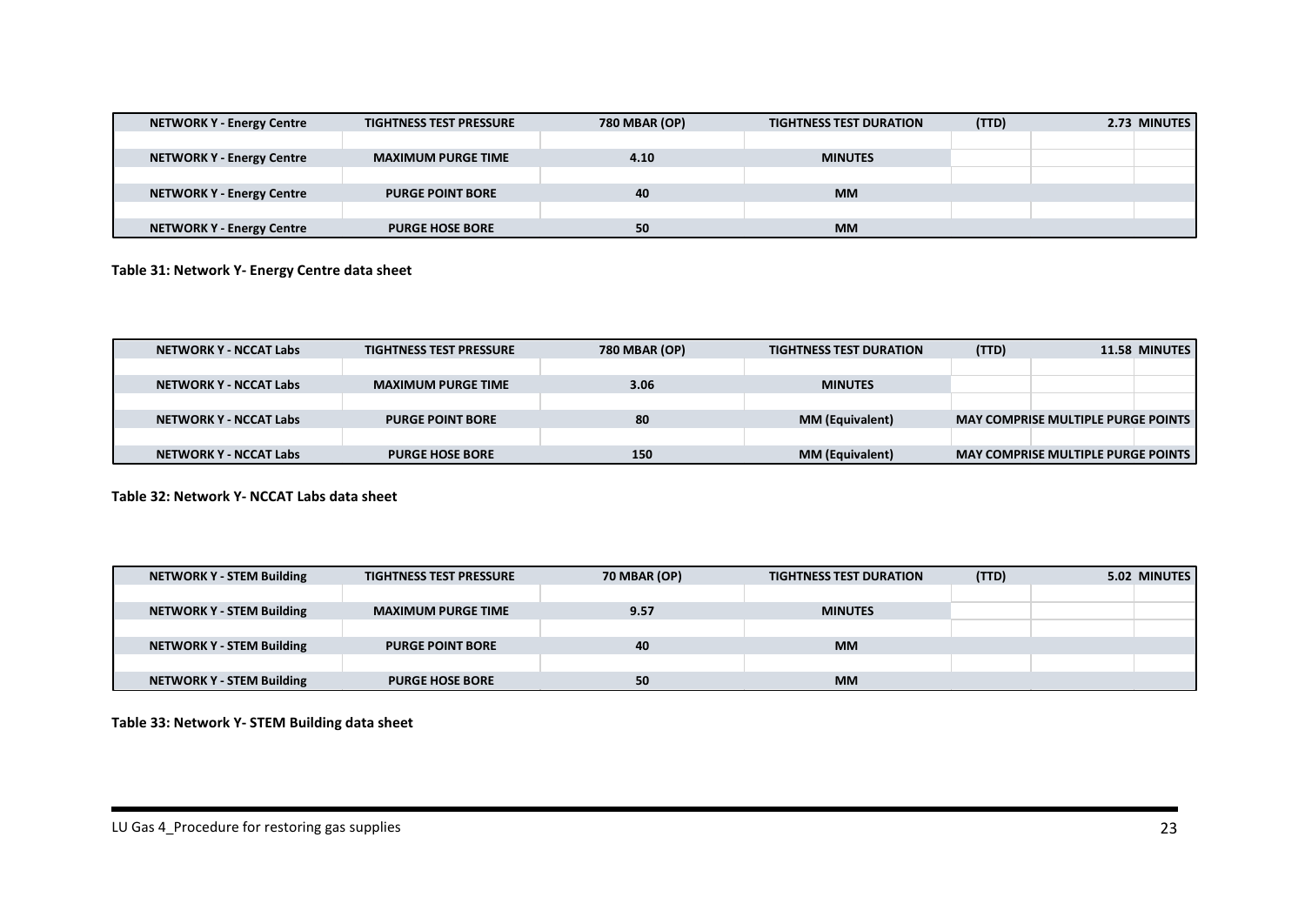| <b>NETWORK Z</b> | <b>TIGHTNESS TEST PRESSURE</b> | 21 MBAR (OP) | <b>TIGHTNESS TEST DURATION</b> | (TTD) |                                           | 0.40 MINUTES |
|------------------|--------------------------------|--------------|--------------------------------|-------|-------------------------------------------|--------------|
|                  |                                |              |                                |       |                                           |              |
| <b>NETWORK Z</b> | <b>MAXIMUM PURGE TIME</b>      | 0.16         | <b>MINUTES</b>                 |       |                                           |              |
|                  |                                |              |                                |       |                                           |              |
| <b>NETWORK Z</b> | <b>PURGE POINT BORE</b>        | 80           | <b>MM (Equivalent)</b>         |       | <b>MAY COMPRISE MULTIPLE PURGE POINTS</b> |              |
|                  |                                |              |                                |       |                                           |              |
| <b>NETWORK Z</b> | <b>PURGE HOSE BORE</b>         | 100          | <b>MM (Equivalent)</b>         |       | <b>MAY COMPRISE MULTIPLE PURGE POINTS</b> |              |

<span id="page-32-0"></span>**Table 34: Network Z- data sheet**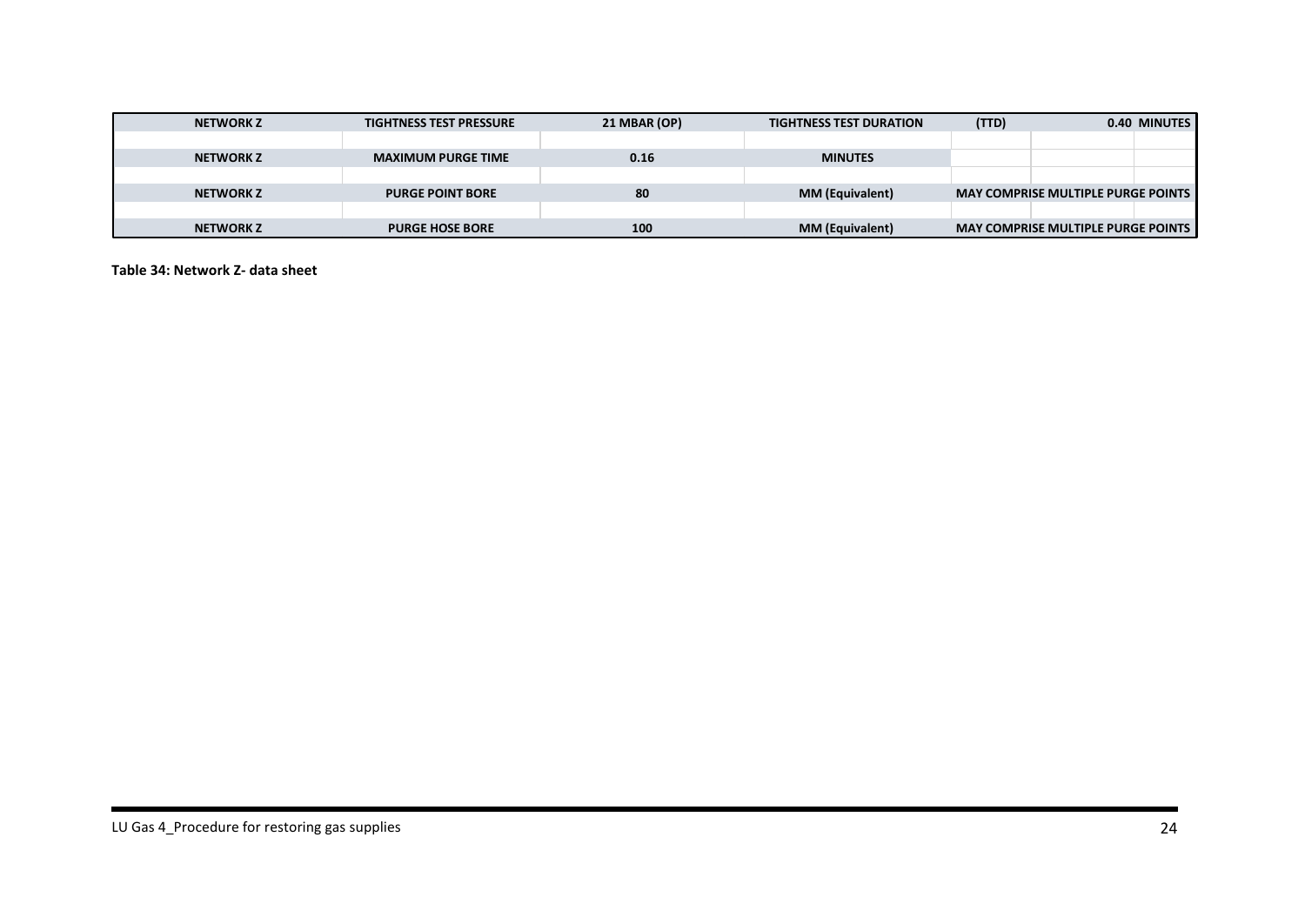**GAS NETWORK SAFETY CASE LU /GAS /5– Incident Investigation**

**LOUGHBOROUGH UNIVERSITY**

**Dated 10th August 2021**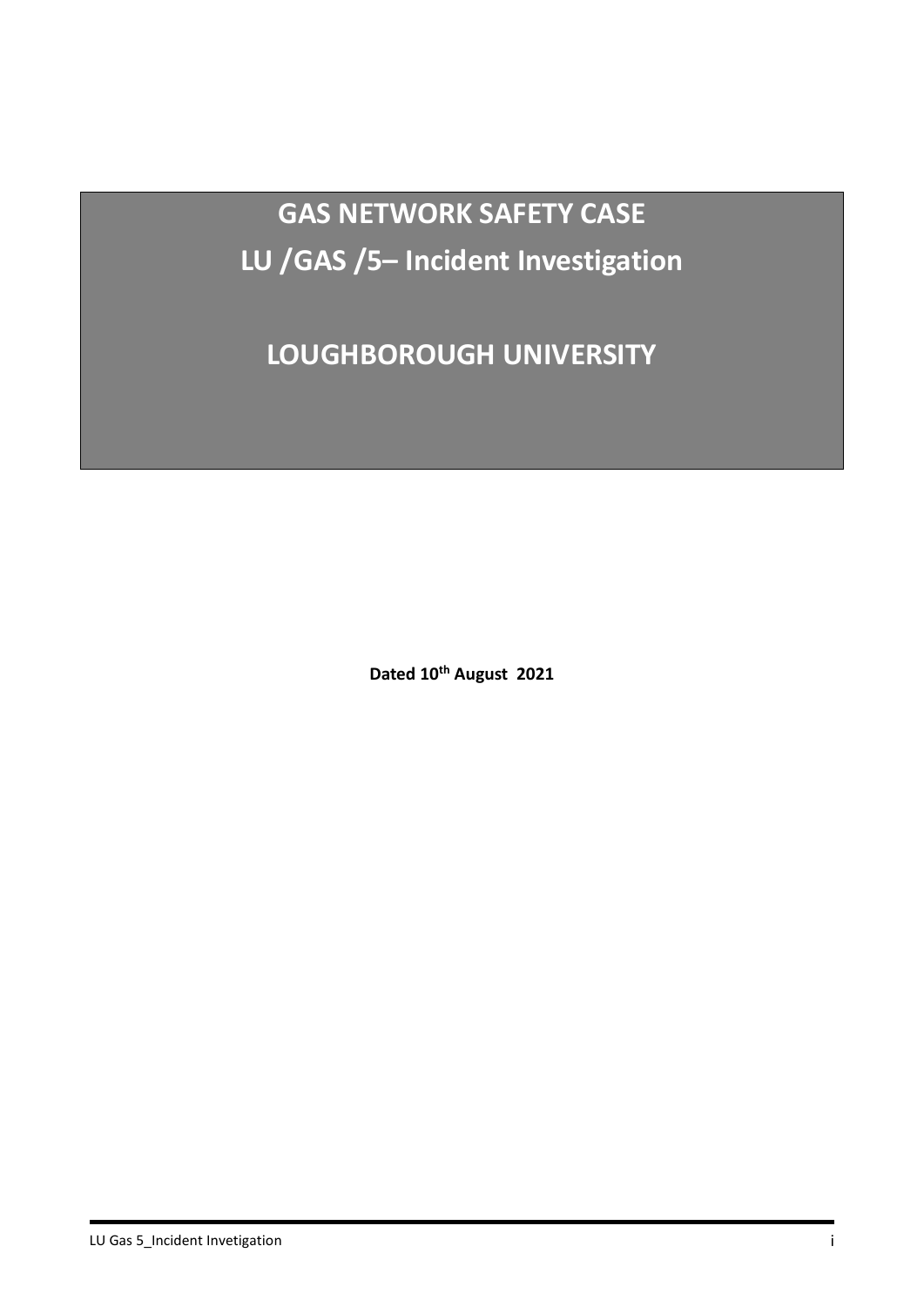## **Contents**

|--|--|--|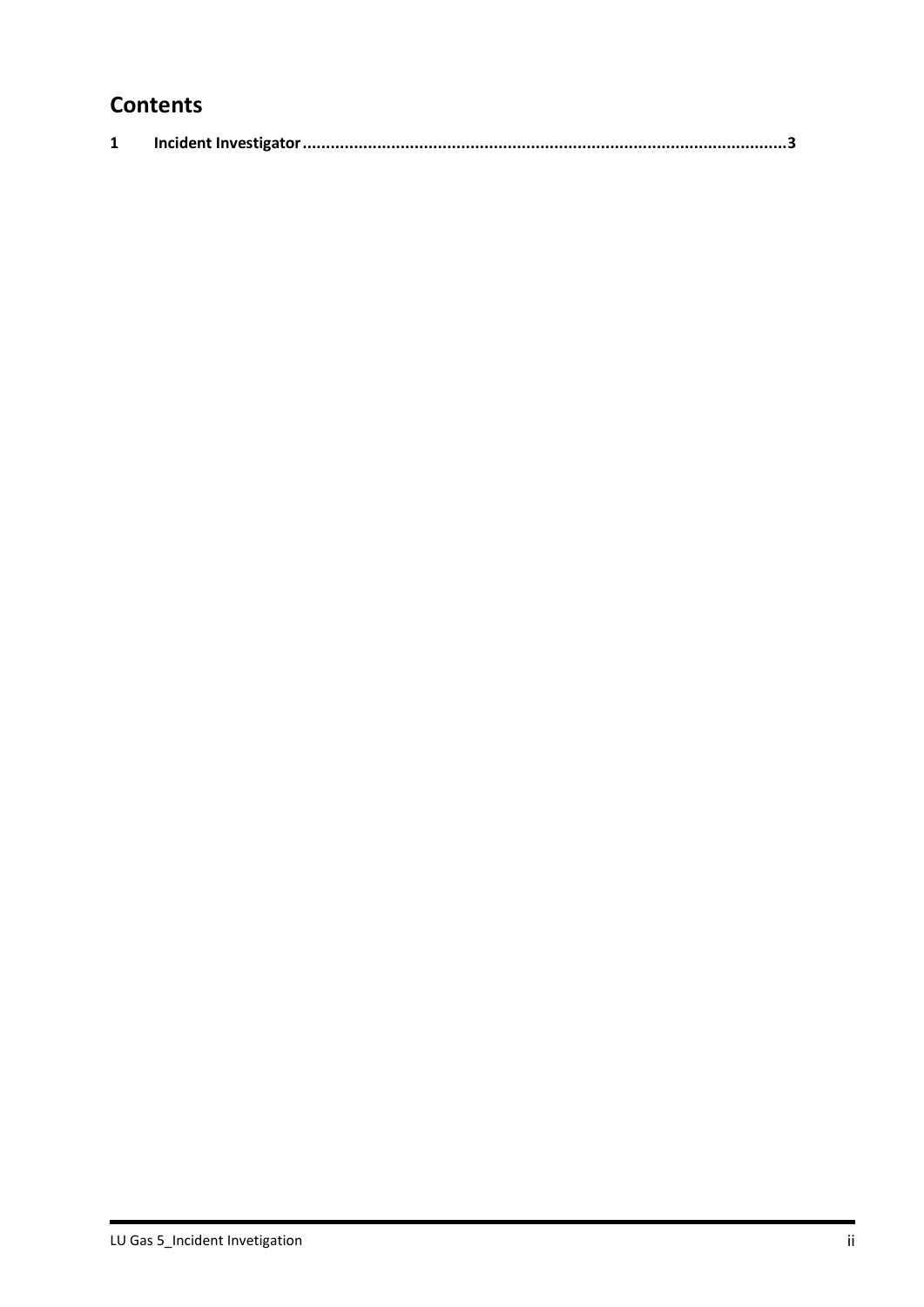## **1 Incident Investigator**

The University has assigned responsibility for carrying out incident investigations to the following organisation: -

Wilcock Consulting

Unit 21

Trinity Enterprise Centre

Furness Business Park

Barrow –in- Furness

Cumbria

LA14 2PN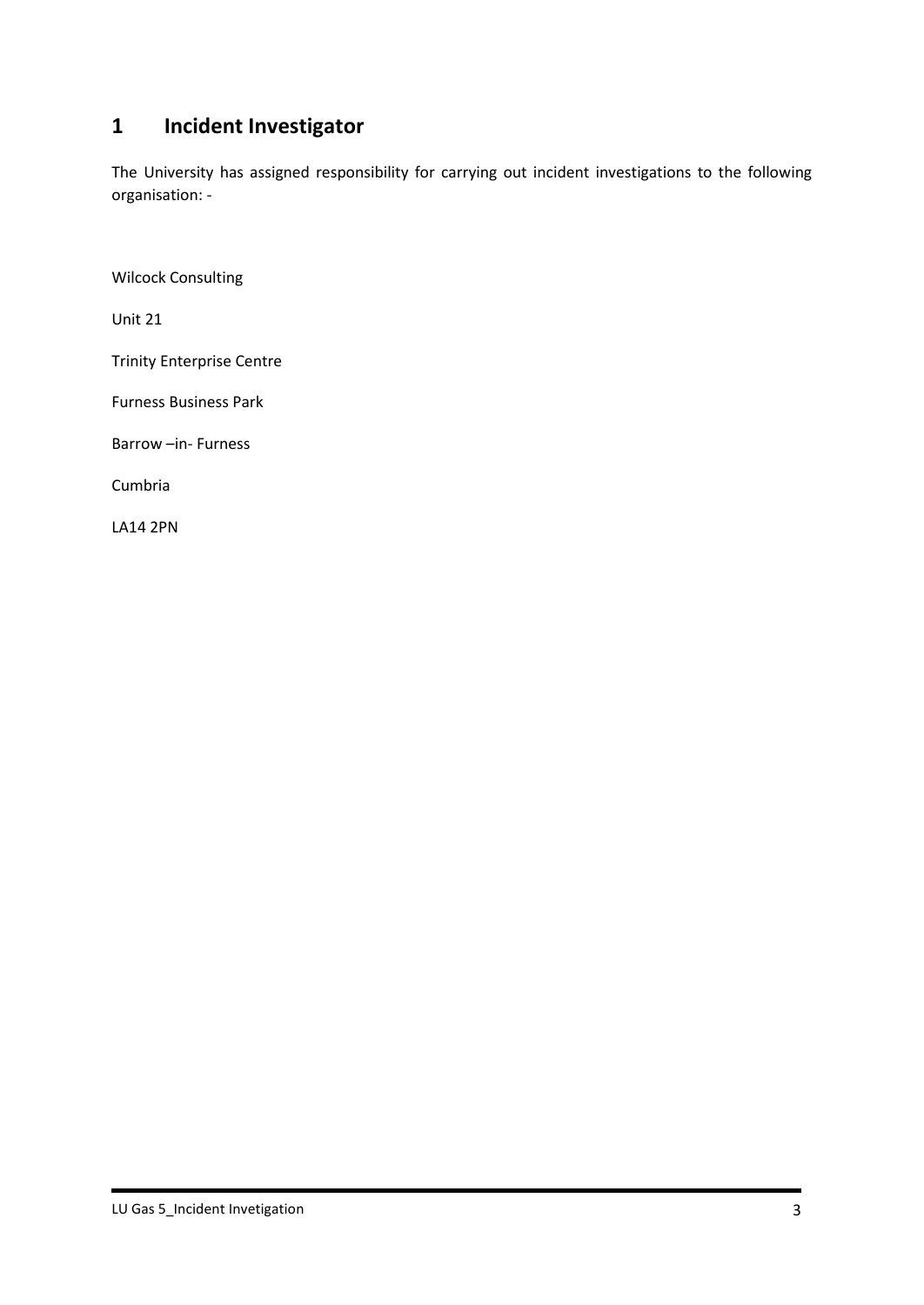**GAS NETWORK SAFETY CASE LU /GAS /6 – Emergency Procedures**

**LOUGHBOROUGH UNIVERSITY**

**Dated 20th August 2021**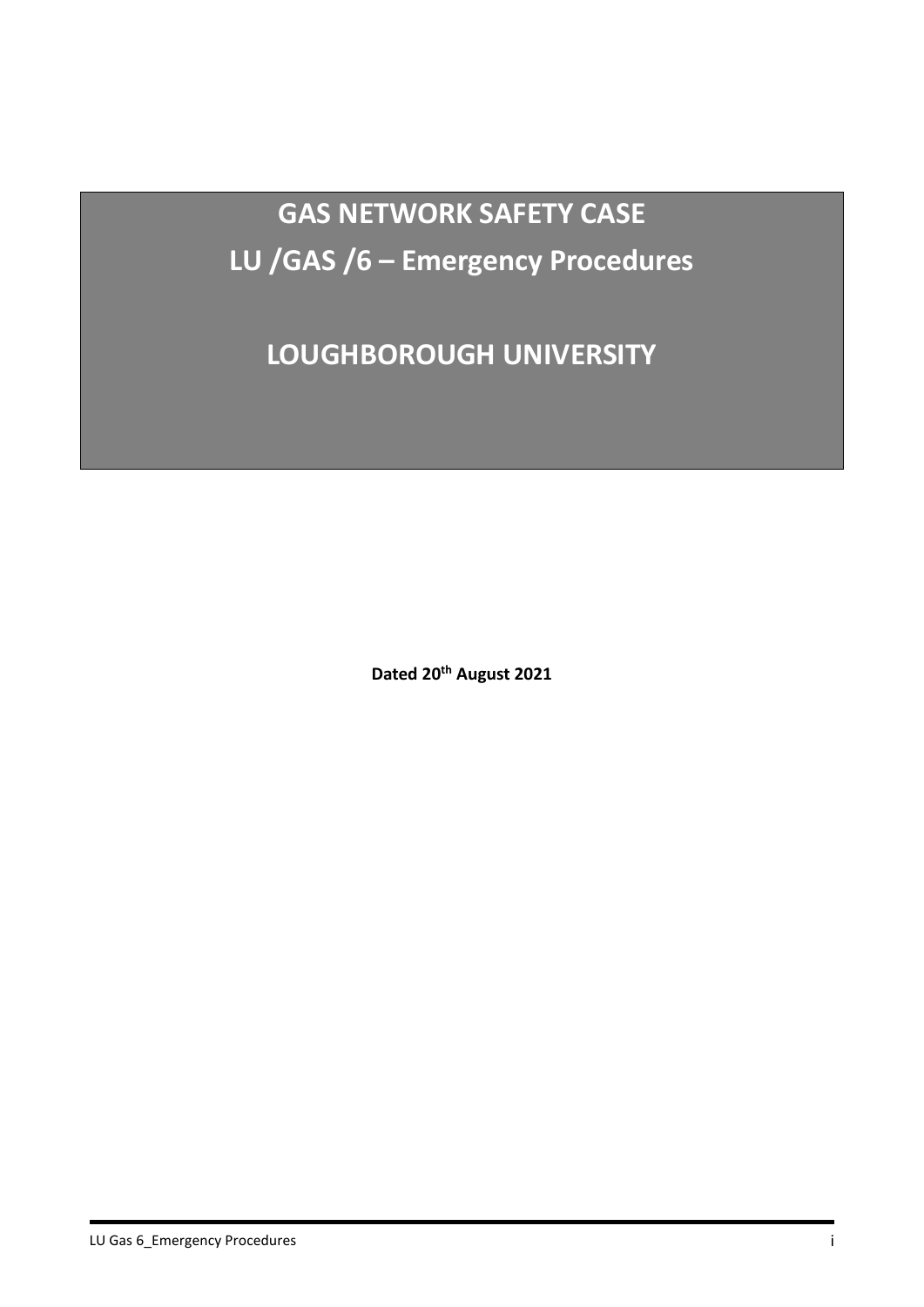# **Contents**

| $\mathbf{1}$            |                                                                                     |
|-------------------------|-------------------------------------------------------------------------------------|
| $\overline{2}$          |                                                                                     |
| $\mathbf{3}$            |                                                                                     |
| 4                       | Instructions to Residents, Students and University Employees/Staff 4                |
| 5                       |                                                                                     |
| 6                       |                                                                                     |
| $\overline{\mathbf{z}}$ |                                                                                     |
| 8                       | Instructions to the Plumbing/Heating & HVAC Manager or Maintenance Services Manager |
| 9                       |                                                                                     |
| 10                      |                                                                                     |

# **List of Figures**

No table of figures entries found.

#### **List of Tables**

No table of figures entries found.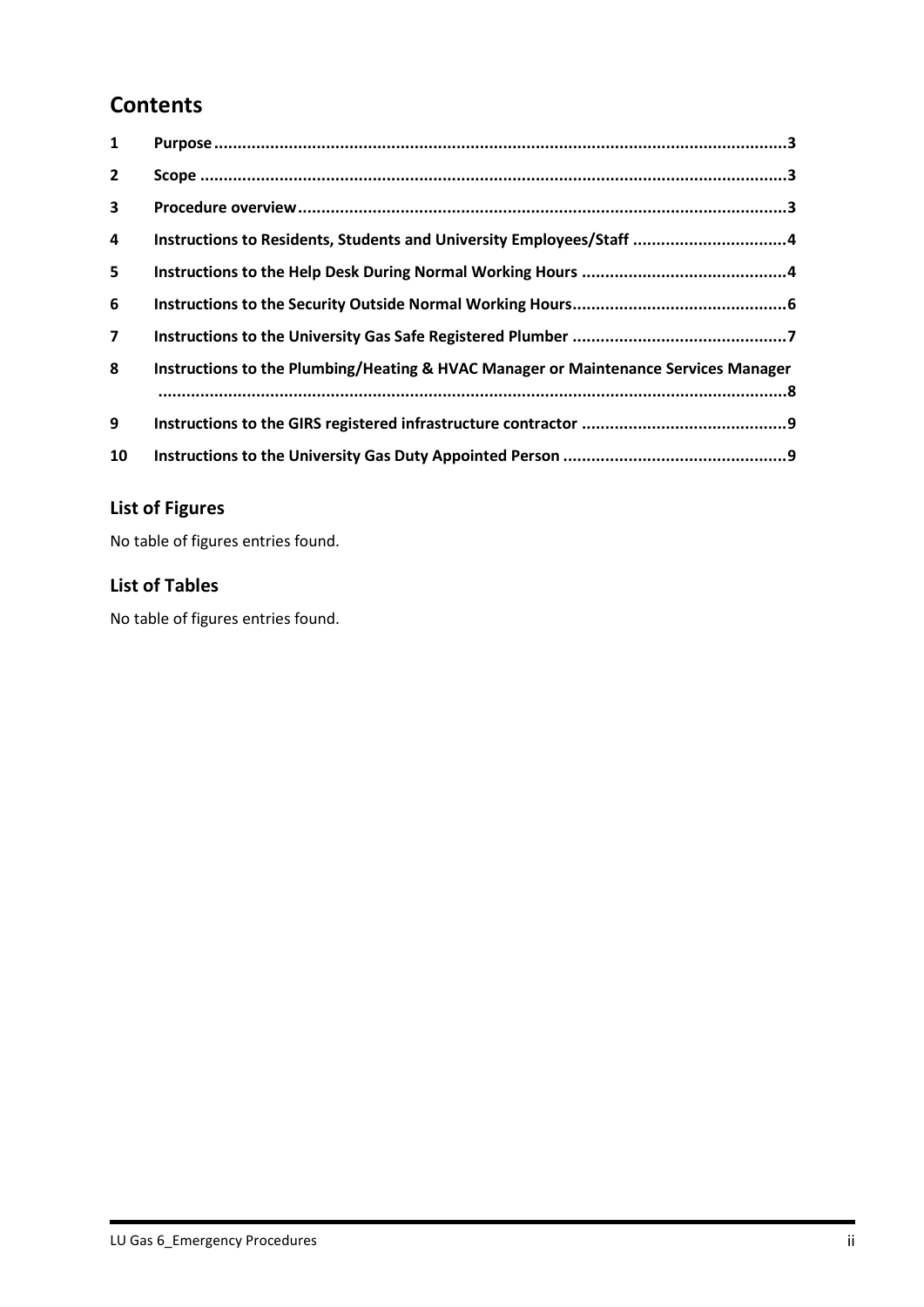#### <span id="page-38-0"></span>**1 Purpose**

This Emergency Procedure has been prepared to specify the roles and responsibilities of University staff and organisations concerned with, and acting on behalf of, the University in dealing with reported emergency situations on the University Gas Distribution Network.

#### <span id="page-38-1"></span>**2 Scope**

This procedure is to be followed in the event of any smell of gas or products of combustion being detected within University property or the University grounds. The procedure should be followed by Residents, Students, University Employees, Staff and Contractors.

#### <span id="page-38-2"></span>**3 Procedure overview**

The procedure covers the following possible occurrences within the confines of the University boundary.

- Smell of gas reported inside or outside property.
- Smell of products of combustion inside or outside property.
- Activation of carbon monoxide alarms
- Fires or explosions (where gas is suspected to be involved)
- Damaged Gas Pipes
- Fluctuating Gas Pressure
- Other emergency situation e.g. persons feeling unwell / nauseous solely in the presence of a gas burning appliance.

The procedures are indexed as follows:-

- Information for Residents, Students and University Employees/Staff.
- Information for University Help Desk Staff responding to a reported incident
- Information for University Security staff.
- Information for University Gas Safe registered plumber
- Information for Plumbing/Heating & HVAC Manager or Maintenance Services Manager
- Information for the University Network GIRS registered contractor
- Information for the University Duty Authorised Person (DAP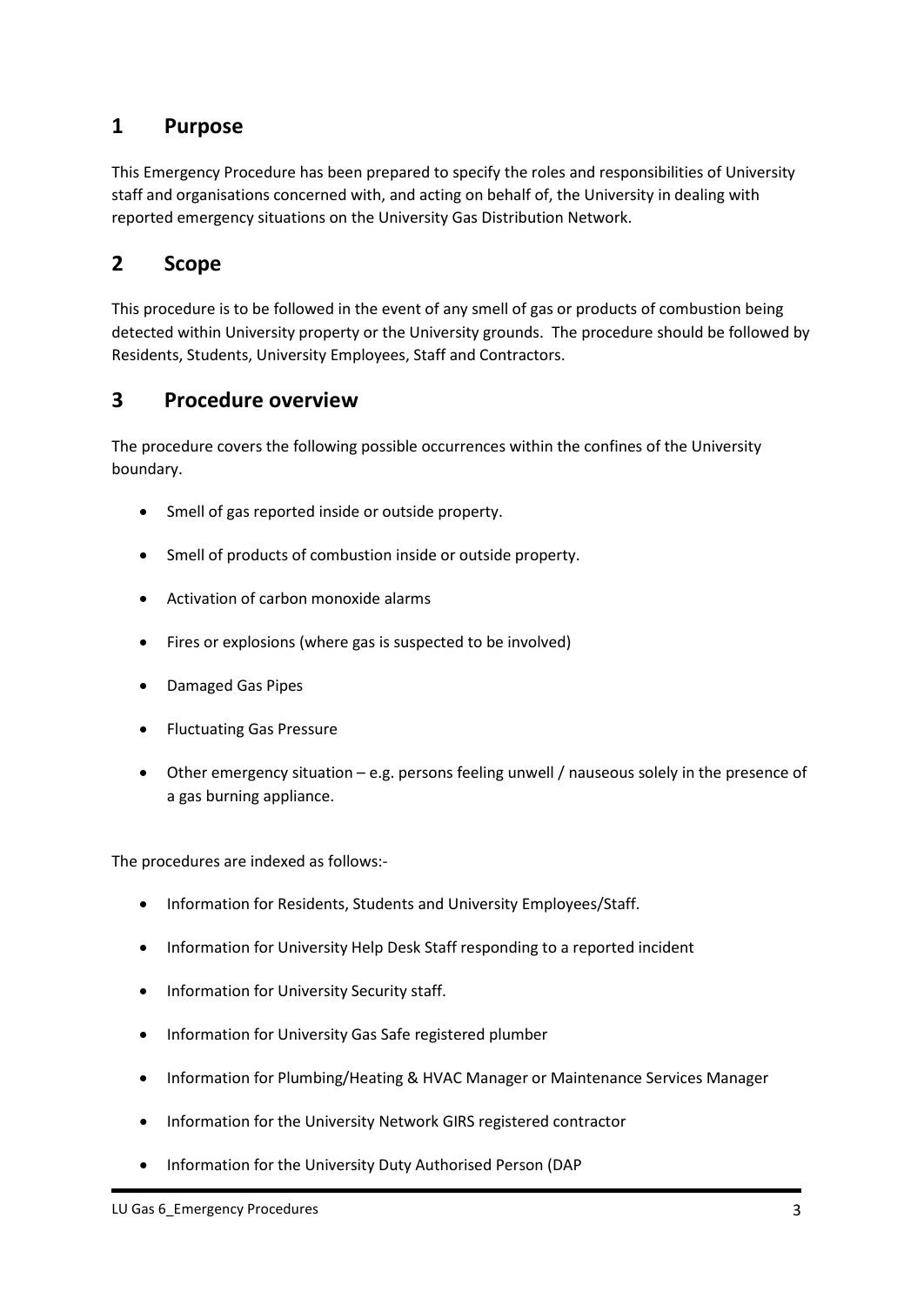## <span id="page-39-0"></span>**4 Instructions to Residents, Students and University Employees/Staff**

Should, they smell gas

- 1. **During** normal working Hours telephone University **HELP DESK** on **01509 222121**
- 2. **Outside** normal working Hours telephone University **SECURITY** on **01509 222141**

Provide the Help Desk or Security with your name and the details of where you smelled gas and a telephone number where you can be contacted. This number should not be in or near to the place where you smelled gas.

Normal working hours are stipulated as follows:

• **Monday to Friday – 8:30am to 5:00pm**

In the event that an report of a gas escape occurs out of normal working hours, at a weekend or a university closure day, Security should be contacted following the outside normal working hours procfedure.

## <span id="page-39-1"></span>**5 Instructions to the Help Desk During Normal Working Hours**

- 1. The person dealing with the report from the customer shall advise the customer of the following;
	- Where possible, turn off the gas supply at the emergency control valve (or local isolation valve) unless located in the cellar or basement.
	- extinguish all sources of ignition / naked flames
	- do not smoke
	- do not operate any electrical switches
	- ventilate the building by opening doors and windows
	- if the smell persists vacate the premises
	- ensure access to the premises is possible
- 2. On receiving a report of a possible gas related incident, complete Gas Reporting Form
- 3. Check if the person making the report has already reported the matter to the National Gas Emergency Service. Obtain a telephone number from the person making the report where they can be contacted. This number should not be in or near the place where they smelled gas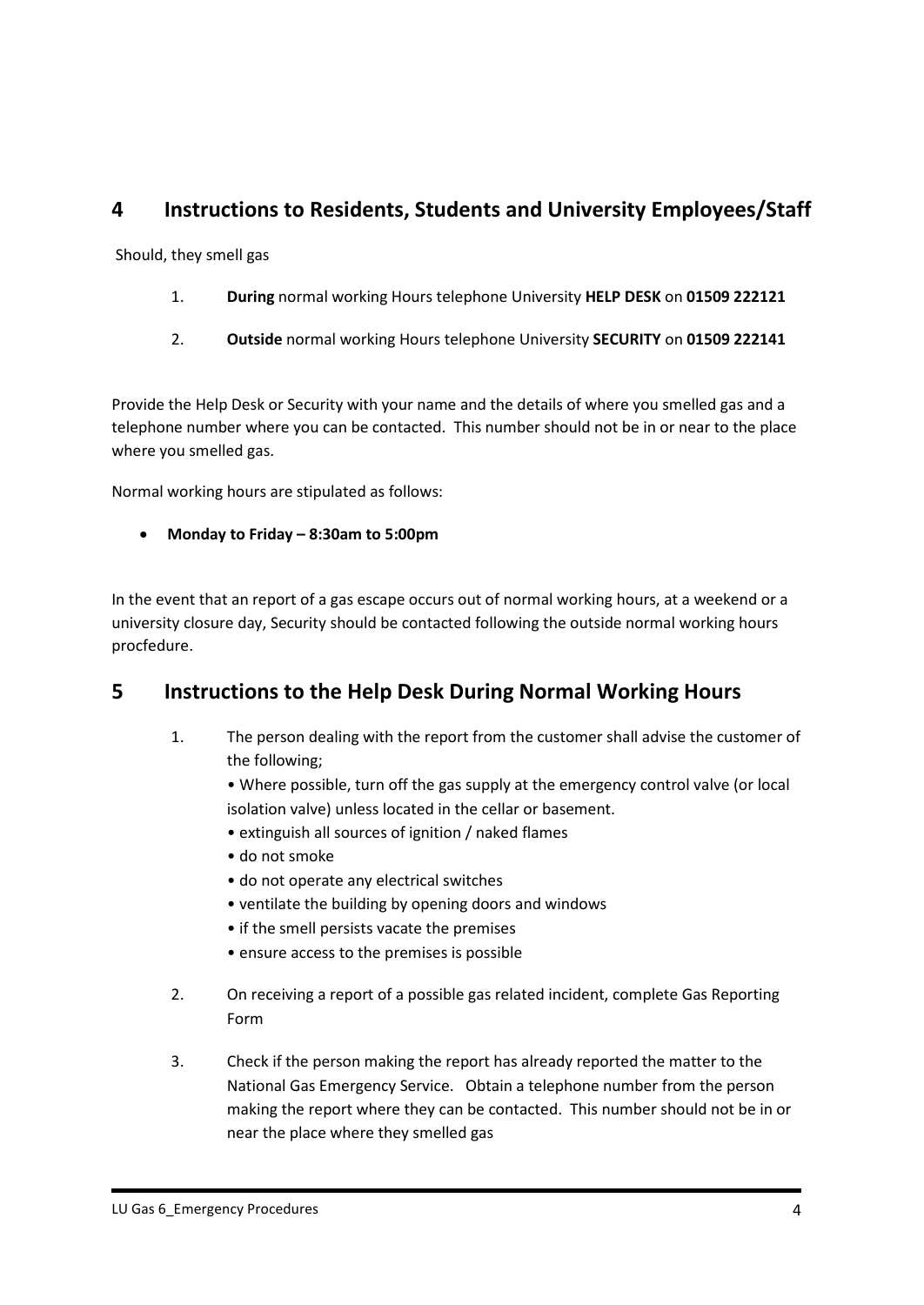- 4. If the person making the report has not contacted the National Gas Emergency Service, take from them the following details: -
	- Exact address where gas was first smelled.
	- A telephone number fixed or mobile where they can be contacted. The telephone should not be in or near to the place where they smelled gas.
- 5. Immediately telephone National Gas Emergency Service on: 0800 111 999 report the smell of gas if not already reported
- 6. Advise the National Gas Emergency Control Centre to direct the Emergency Engineer to site Security or Help Desk
- 7. Telephone one of the University Gas Safe Registered Plumbers to attend site. The Plumbing/Heating & HVAC Manager shall also be made aware of the situation or Maintenance Services Manager if they are unavailable. In the event when neither of these individuals are available, the University Gas Duty Appointed Person shall be contacted.

**Peter Miller,** Gas Safe Registered Plumber Mobile: 07895331890 **Andy Moss,** Gas Safe Registered Plumber Mobile: 07968082486 **Matthew Polkey***,* Plumbing/Heating & HVAC Manager Mobile: 07895331869 **Adey Bonser***,* Maintenance Services Manager Office: 01509 222131 Mobile: 07969919639 **Jonathan Cripps***,* University Gas Duty Appointed Person Office: 01509 222138 Mobile: 07814288498

- 8. Inform and request that person/persons to attend site.
- 9. Escort the National Gas Emergency Engineer to the location of the smell of gas and assist as requested.
- 10. If they arrive at the site of the gas escape before the National Gas Emergency Engineer check that the advice given by the National Gas Emergency Service on turning off gas at the property meter and ventilating property has been complied with. If they can see, hear or feel gas escaping, evacuate persons from the area, including themselves, to a place of safety. Do not operate any electrical switches or doorbells.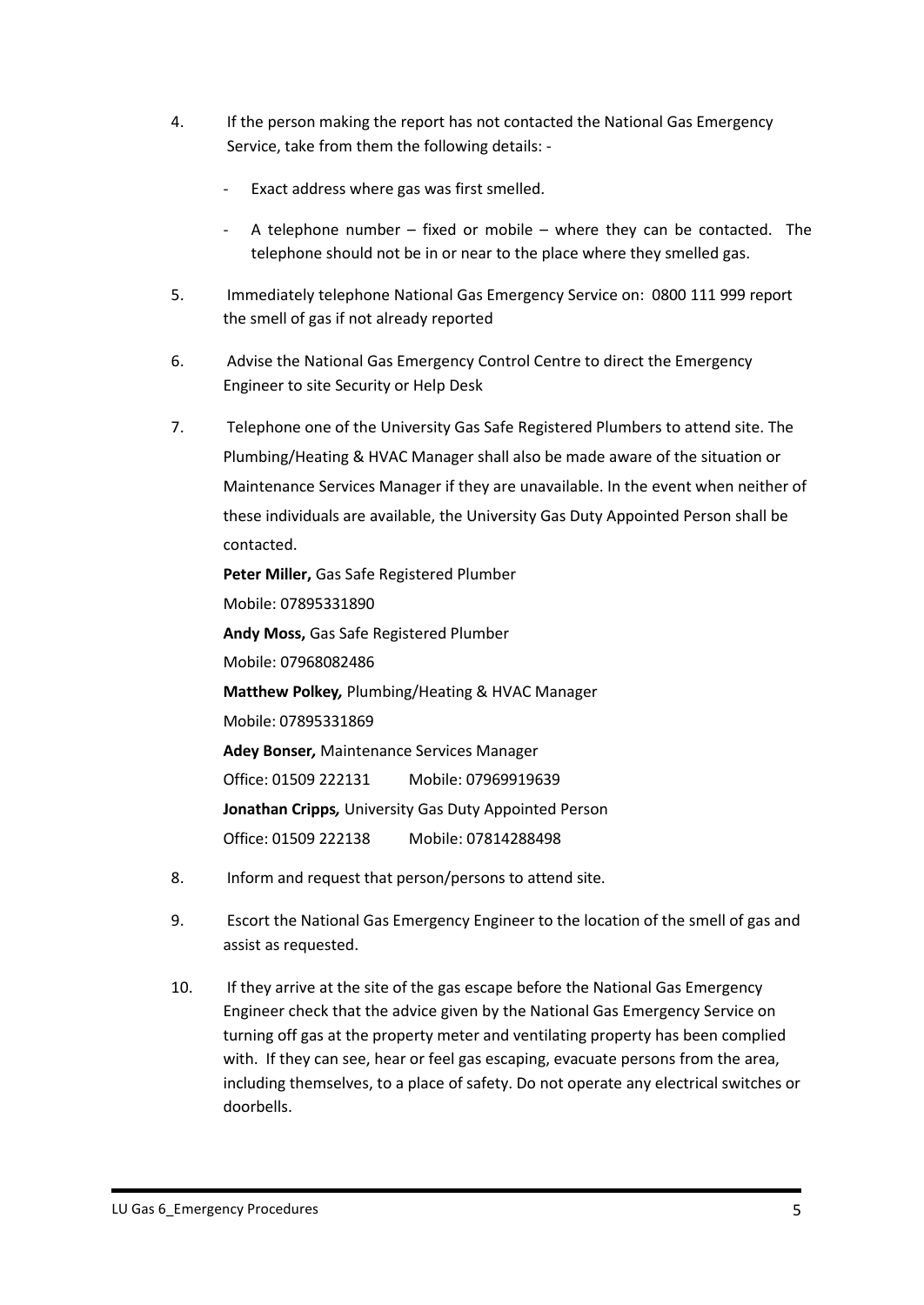## <span id="page-41-0"></span>**6 Instructions to the Security Outside Normal Working Hours**

1. The person dealing with the report from the customer shall advise the customer of the following;

• Where possible, turn off the gas supply at the emergency control valve (or local isolation valve) unless located in the cellar or basement.

- extinguish all sources of ignition / naked flames
- do not smoke
- do not operate any electrical switches
- ventilate the building by opening doors and windows
- if the smell persists vacate the premises
- ensure access to the premises is possible
- 2. On receiving a report of a possible gas related incident, complete Gas Reporting Form.
- 3. Check if the person making the report has already reported the matter to the National Gas Emergency Service. Obtain a telephone number from the person making the report where they can be contacted. This number should not be in or near the place where they smelled gas
- 4. If the person making the report has not contacted the National Gas Emergency Service, take from them the following details: -
	- Exact address where gas was first smelled.
	- A telephone number fixed or mobile where they can be contacted. The telephone should not be in or near to the place where they smelled gas.
- 5. Immediately telephone National Gas Emergency Service on: 0800 111 999 report the smell of gas if not already reported
- 6. Advise the National Gas Emergency Control Centre to direct the Emergency Engineer to site Security or Help Desk
- 7. Telephone the on-call Maintenance Operative to attend site.
- 8. Inform and request that person to attend site.
- 9. Escort the National Gas Emergency Engineer to the location of the smell of gas and assist as requested.
- 10. If you arrive at the site of the gas escape before the National Gas Emergency Engineer check that the advice given by the National Gas Emergency Service on turning off gas at the property meter and ventilating property has been complied with. If you can see, hear or feel gas escaping, evacuate persons from the area,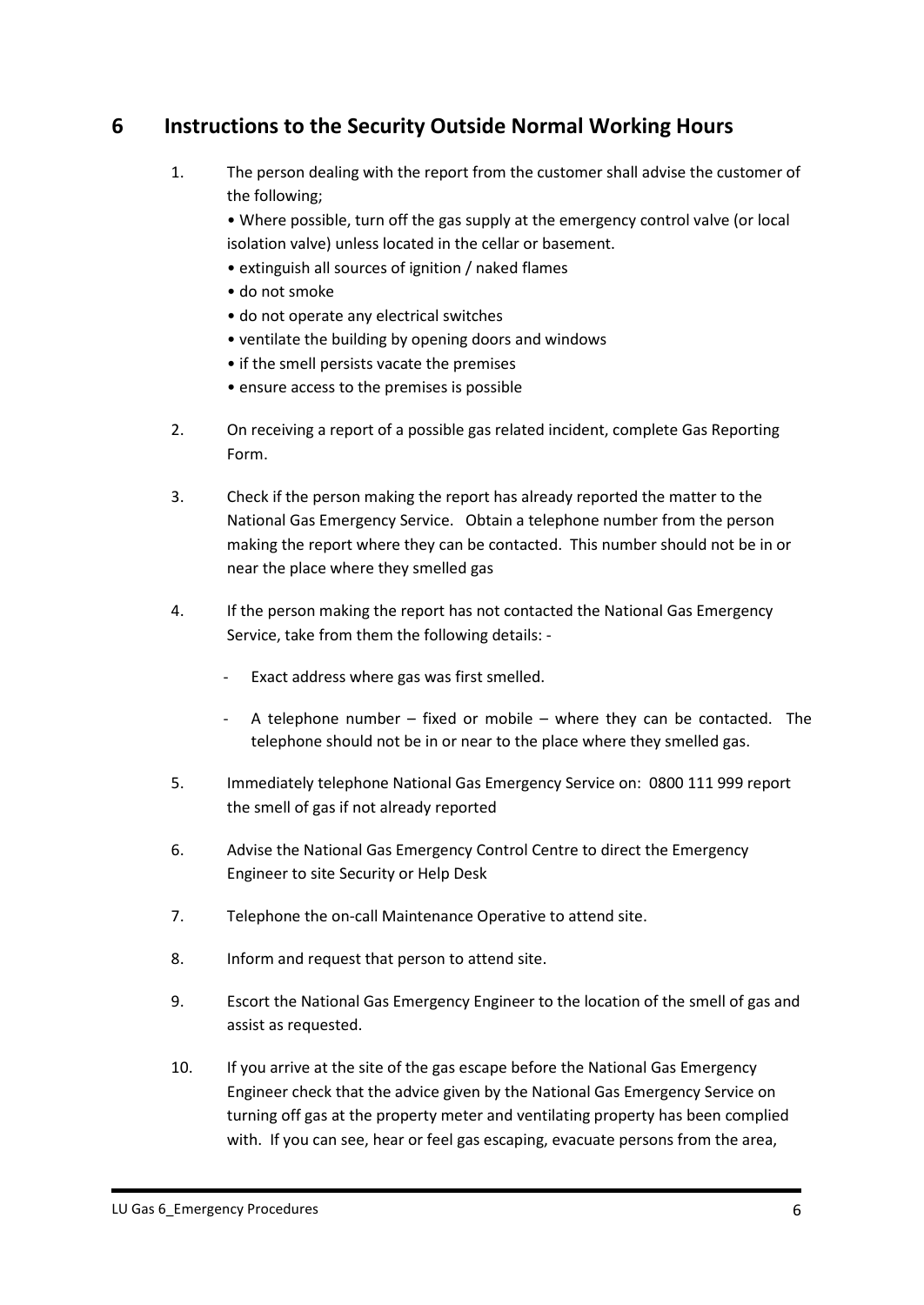including yourself, to a place of safety. Do not operate any electrical switches or doorbells.

11. If a member of the site "roaming" Security Staff is present, or likely to be present, at the location of the gas escape, ensure they are aware of the need to avoid introducing possible sources of ignition e.g. smoking, operating electrical switches or doorbells. Also ensure that they do not allow members of the public near the location, especially if they can see, hear or feel gas escaping. If this is the case they should evacuate persons from the area, including themselves, to a place of safety.

## <span id="page-42-0"></span>**7 Instructions to the University Gas Safe Registered Plumber**

Should on receiving information that a smell of gas has been reported:

- 1. Check with Helpdesk or Security that a National Gas Emergency Engineer has been requested to attend.
- 2. Attend site without delay, liaise with and assist the National Gas Emergency Engineer.
- 3. If you arrive at the site of the gas escape before the National Gas Emergency Engineer check that the advice given by the National Gas Emergency Service on turning off gas at the property meter and ventilating the property has been complied with. If you can see, hear or feel gas escaping, evacuate persons from the area, including yourself, to a place of safety. Do not operate any electrical switches or doorbells.
- 4. If the gas escape is obviously down steam of the meter/building ECV isolate the gas supply and carry out repairs as necessary or call the Plumbing/Heating & HVAC Manager or Maintenance Services Manager to arrange for a Gas Safe subcontractor to attend site as necessary.
- 5. If the escape appears to be upstream of the secondary meter isolation valve, or you are unsure call the to arrange for the attendance of the Plumbing/Heating & HVAC Manager or Maintenance Services Manager who will arrange for a GIRS registered contractor and/or to arrange for the primary meter ECV to be closed.
- 6. Remember the first priority is to safeguard life and property including your own!
- 7. Inform and liaise with the Plumbing/Heating & HVAC Manager or Maintenance Service Manager at all times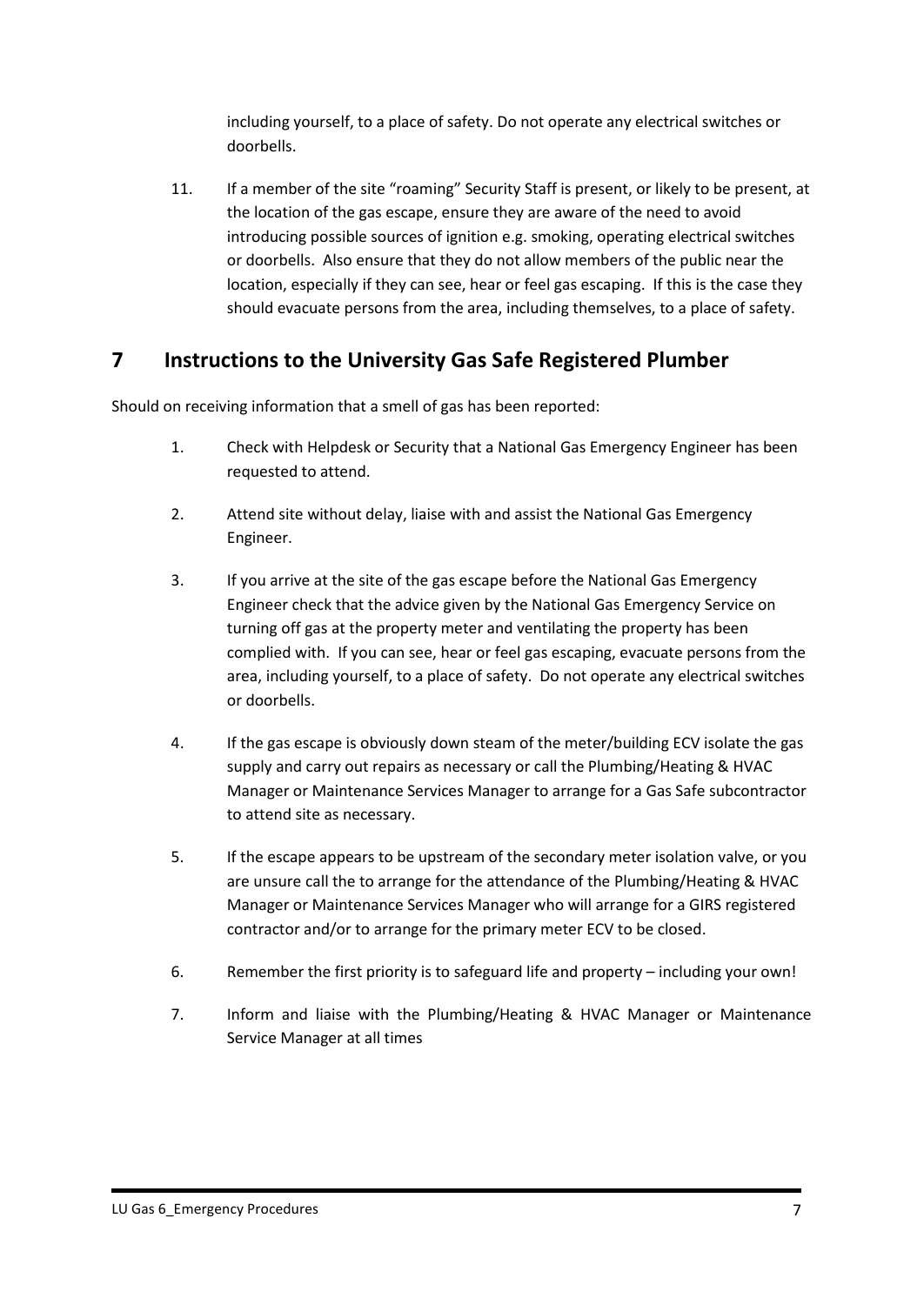# <span id="page-43-0"></span>**8 Instructions to the Plumbing/Heating & HVAC Manager or Maintenance Services Manager**

Should, on receiving information that a smell of gas has been reported:

- 1. Check with Help Desk or Security that the incident has been adequately reported to the National Gas Emergency Service.
- 2. Ensure Security or Help Desk are assisting or will assist the NG Emergency Engineer to locate the address of the incident and support as necessary.
- 3. Ensure the Gas Safe Registered Plumber or on-call Maintenance Operative arrive on site without delay to liaise with the National Gas Emergency Engineer as required.
- 4. If they arrive at the site of the gas escape before the National Gas Emergency Engineer check that the advice given by the National Gas Emergency Service on turning off gas at the property meter and ventilating the property has been complied with. If they can see, hear or feel gas escaping, evacuate persons from the area, including yourself, to a place of safety. Do not operate any electrical switches or doorbells.
- 5. If the gas escape is obviously downstream of the emergency control valve /building ECV isolate the gas supply and carry out repairs as necessary with qualified personnel.
- 6. If the escape appears to be upstream of the secondary meter isolation valve, or you are unsure arrange for a GIRS registered contractor and/or to arrange for the primary meter ECV to be closed. If the primary meter ECV is to be isolated to rectify the escape of gas on the private network, the gas appliances within the connected buildings shall be electrically isolated and the AECV's in each building shall be isolated before isolating the primary meter ECV. The gas network shall only be recommissioned after the decommissioned pipework has been tested and subsequently purged from air to gas.
- 7. If necessary, and only when the immediate threat to life and property has been adequately controlled, accept the "Transfer of Responsibility" form from the National Grid Gas Emergency Engineer. These shall only be accepted by the Plumbing/Heating & HVAC Manager, Maintenance Services Manager or the University Gas Duty Appointed Person.
- 8. The National Gas Emergency Engineer may then be allowed to leave site.
- 9. Record details of the incident to update the pipework replacement programme.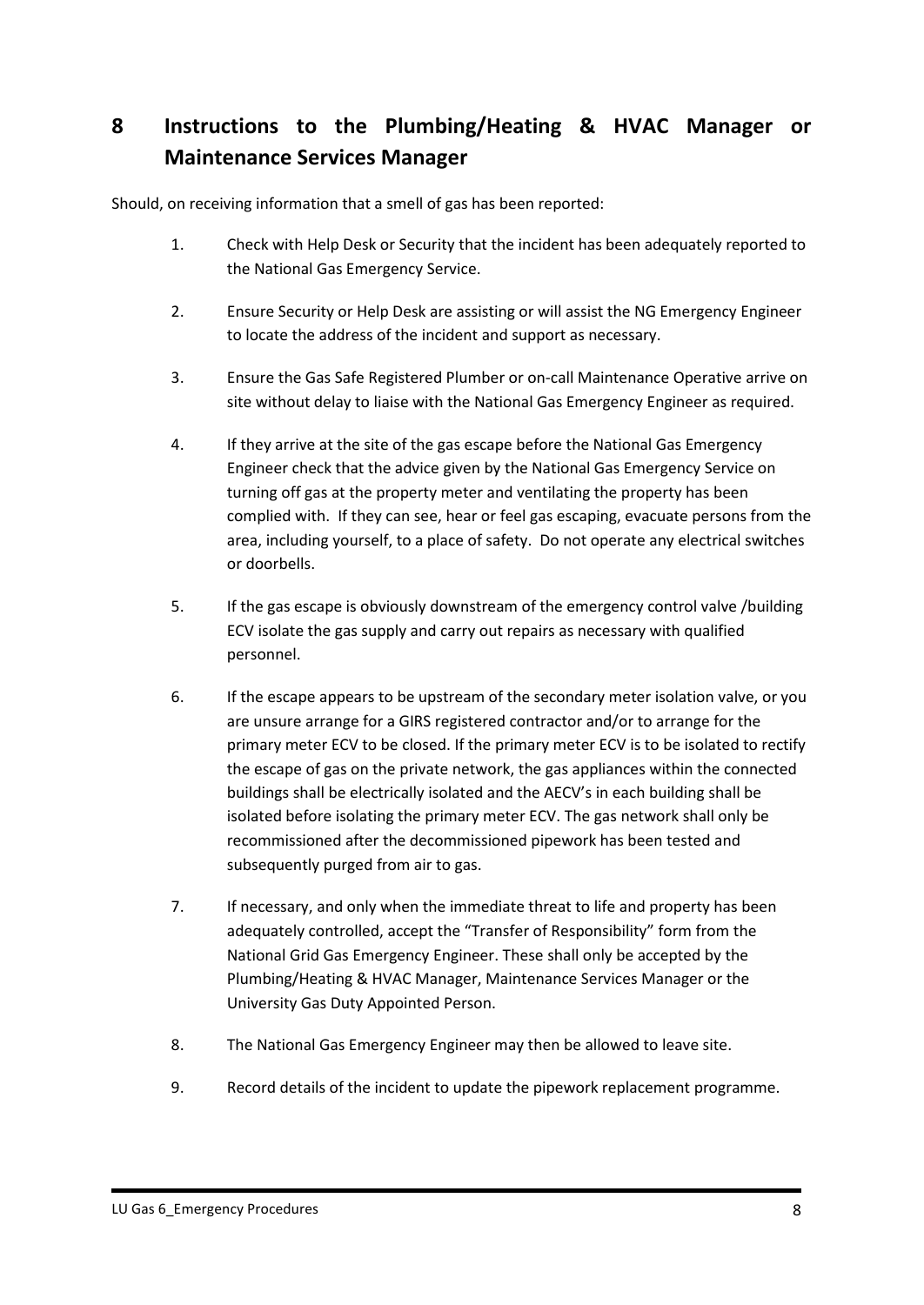10. If necessary arrange to report details of the incident to the HSE under Gas Safety (Management) Regulations 1996 (GS(M)R) or Reporting of Injuries, Diseases and Dangerous Occurrences Regulations (RIDDOR).

#### <span id="page-44-0"></span>**9 Instructions to the GIRS registered infrastructure contractor**

If you are called to attend site:

- 1. Check with Security or Help Desk that the matter has been reported to the National Gas Emergency Service.
- 2. Attend site without delay, liaise with and assist the National Gas Emergency Engineer and the Plumbing/Heating & HVAC Manager or Maintenance Service Manager as required.
- 3. If you arrive at the site of the gas escape before the National Gas Emergency Engineer check that the advice given by the National Gas Emergency Service on turning off gas at the property meter and ventilating the property has been complied with. If you can see, hear or feel gas escaping, evacuate persons from the area, including yourself, to a place of safety. Do not operate any electrical switches or doorbells.
- 4. Liaise with the Plumbing/Heating & HVAC Manager or Maintenance Service Manager on actions/repairs necessary.
- 5. Remember the first priority is to safeguard life and property including your own!

## <span id="page-44-1"></span>**10 Instructions to the University Gas Duty Appointed Person**

- 1. Check with Security or Help Desk that the matter has been reported to the National Gas Emergency Service and that the gas escapes form has been completed and emailed over for filing.
- 2. Ensure the appropriate steps have been taken to protect life and property in line with the emergency procedures.
- 3. If neither of the Plumbing/Heating & HVAC manager or Maintenance Services Manager are available, the University Gas Duty Appointed Person shall take on those responsibilities within the emergency procedures.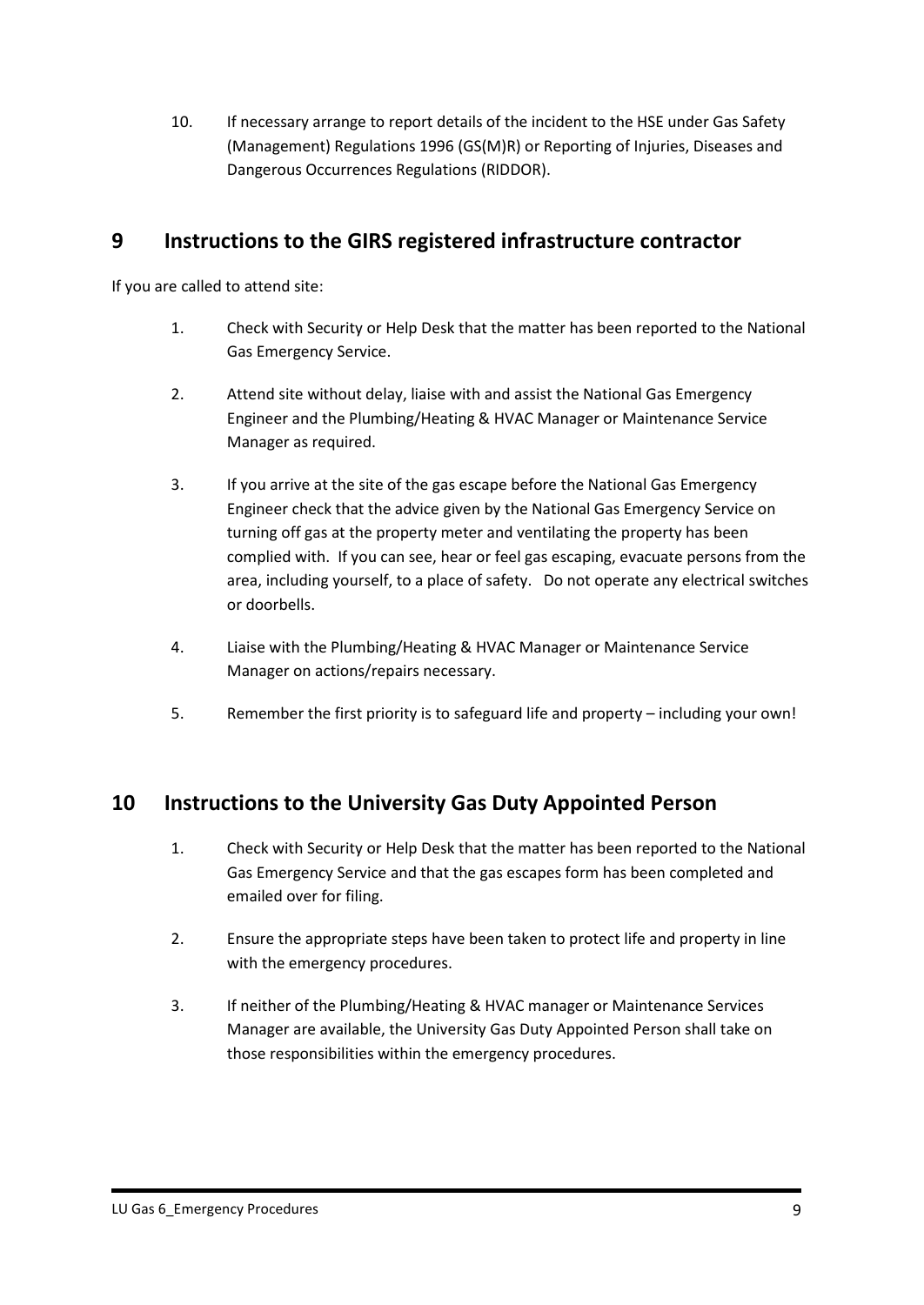**GAS NETWORK SAFETY CASE LU /GAS /7 – Safety Case Audit Procedure**

**LOUGHBOROUGH UNIVERSITY**

**Dated 10th August 2021**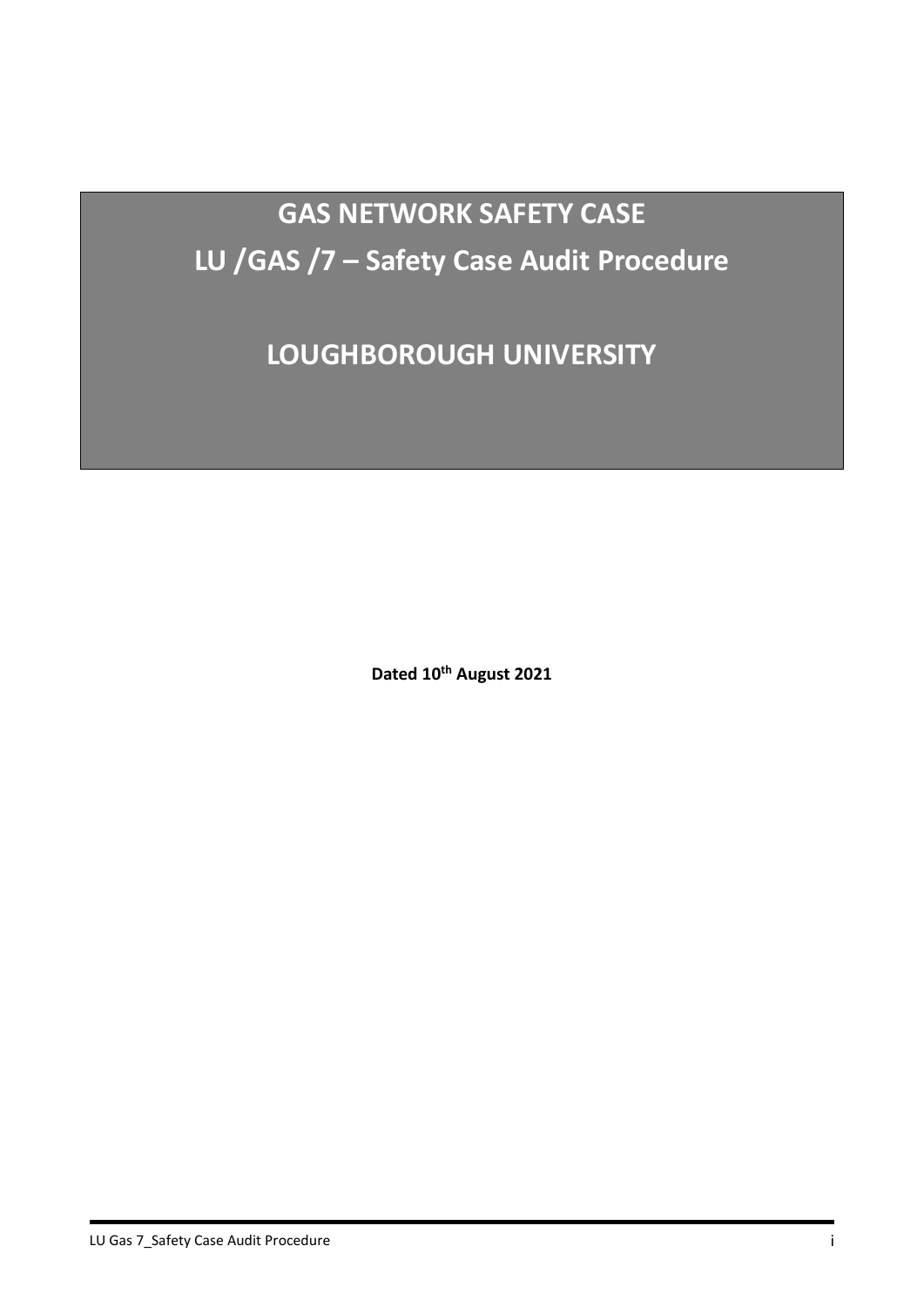# **Contents**

| <b>List of Tables</b> |  |
|-----------------------|--|
|                       |  |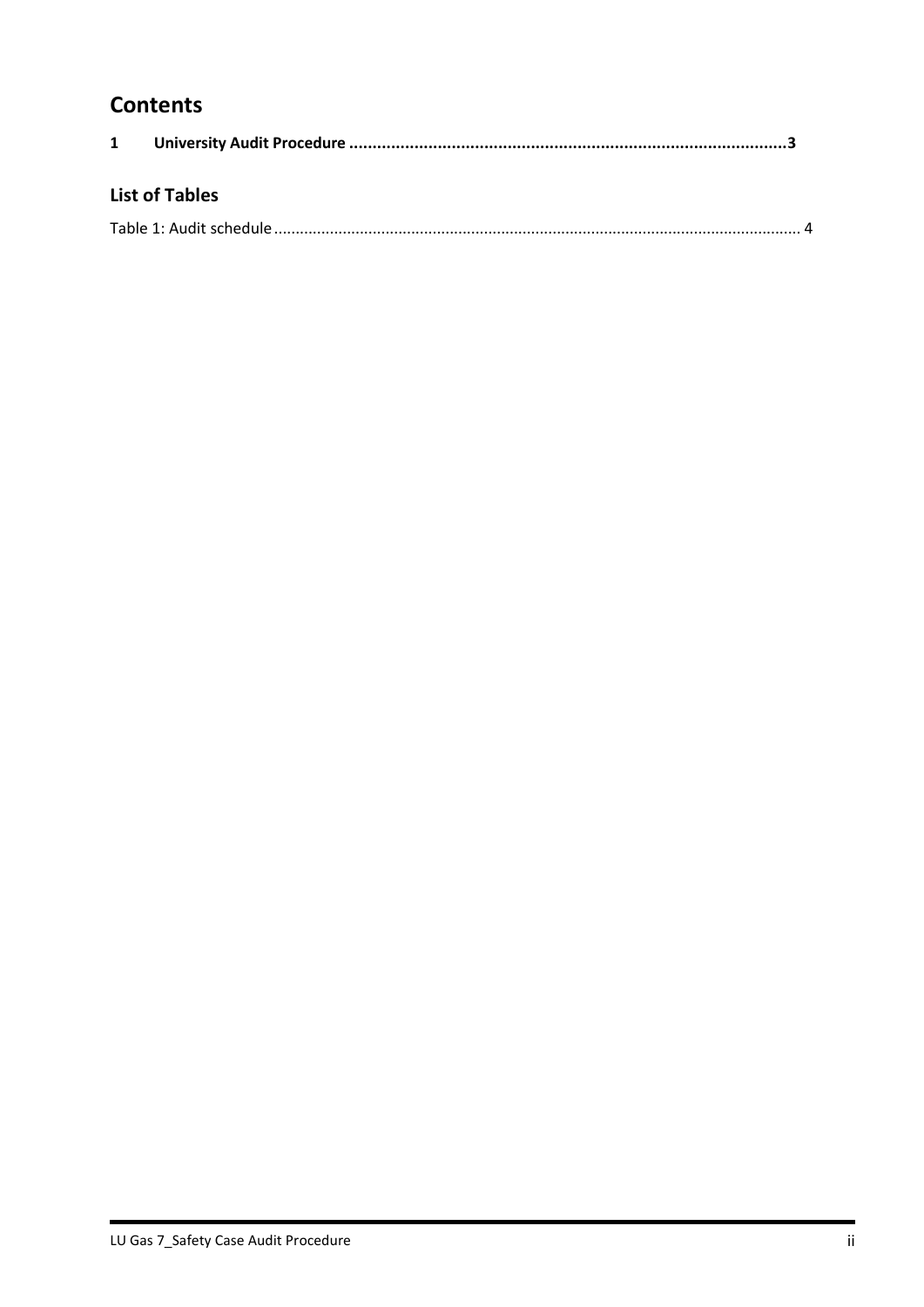# **1 University Audit Procedure**

The following schedule provides an audit activity list, required evidence of compliance and the evidence to be provided. The audit is carried out annually.

| <b>Activity</b>                                                                           | <b>Evidence of Compliance</b>                                                | <b>Evidence</b><br>provided |
|-------------------------------------------------------------------------------------------|------------------------------------------------------------------------------|-----------------------------|
| Work on industrial and<br>commercial gas appliances                                       | Employee competency records<br>1.<br>Sub-contractor competency records<br>2. |                             |
|                                                                                           | Policies & procedures<br>3.                                                  |                             |
|                                                                                           | 4. Scheduled maintenance achievement reports                                 |                             |
|                                                                                           | Commercial arrangements<br>5.                                                |                             |
|                                                                                           | Instrument calibration records<br>6.                                         |                             |
| Work on below and above                                                                   | Employee competency records<br>1.                                            |                             |
| ground pipework                                                                           | Sub-contractor competency records<br>2.                                      |                             |
|                                                                                           | Policies & procedures<br>3.                                                  |                             |
|                                                                                           | 4. Scheduled maintenance achievement reports                                 |                             |
|                                                                                           | Commercial arrangements<br>5.                                                |                             |
| Risk assessments                                                                          | Generic risk assessments<br>1.                                               |                             |
|                                                                                           | Completed specific risk assessments<br>2.                                    |                             |
| Codes of practice and<br>standards for work on<br>industrial and commercial<br>appliances | 1. Library of applicable standards                                           |                             |
| Codes of practice and<br>standards for work on below<br>and above ground pipework         | 1. Library of applicable standards                                           |                             |
| <b>Emergency work</b>                                                                     | 1. Emergency response procedure                                              |                             |
|                                                                                           | 2. Details of competent persons                                              |                             |
|                                                                                           | 3. Sub contract arrangements                                                 |                             |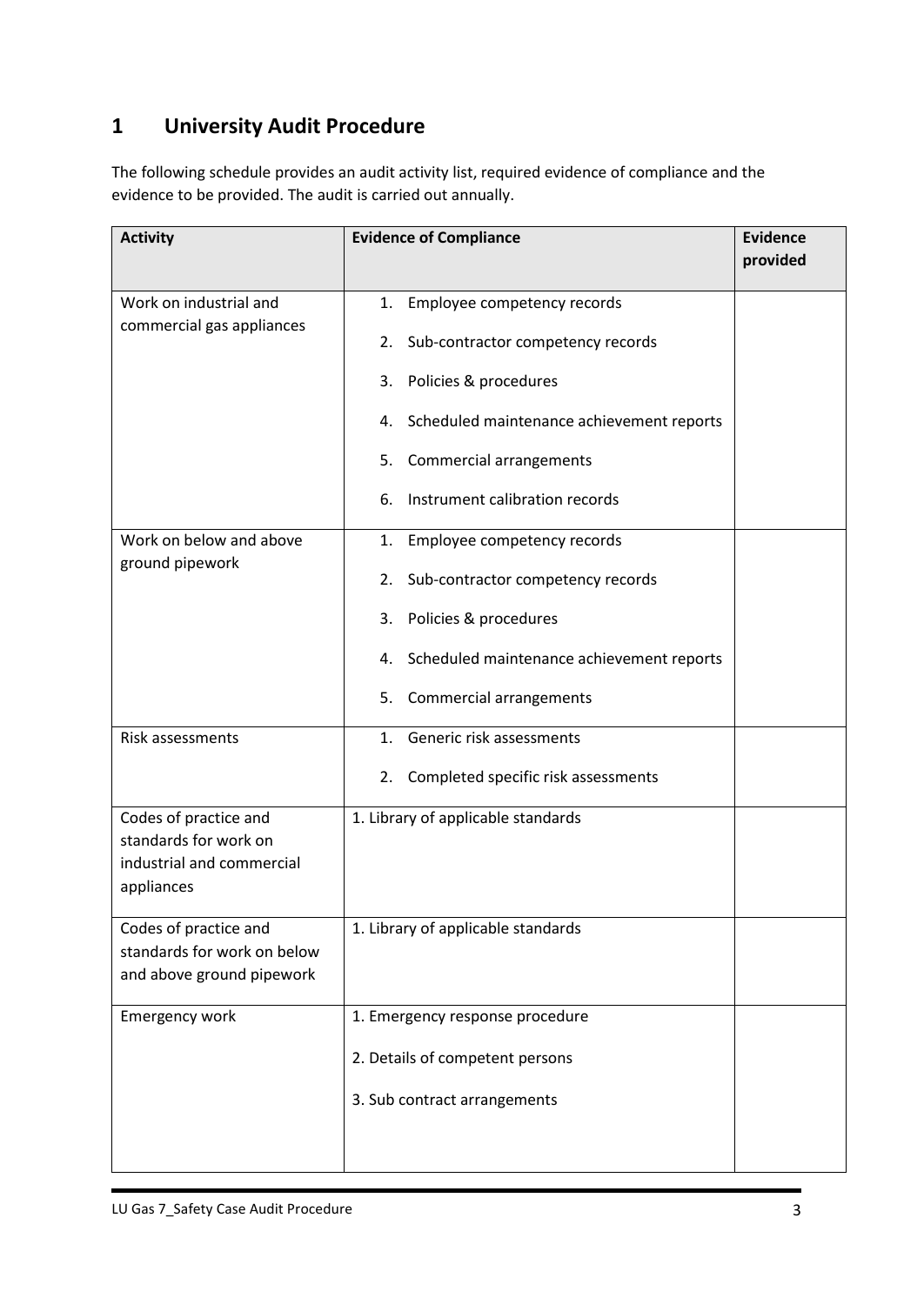| Maintenance of network                                                         | Employee competency records<br>1.                                                                                  |  |
|--------------------------------------------------------------------------------|--------------------------------------------------------------------------------------------------------------------|--|
| governor equipment                                                             | Sub contractor competency records<br>2.                                                                            |  |
|                                                                                | Policies & procedures<br>3.                                                                                        |  |
|                                                                                | Scheduled maintenance achievement reports<br>4.                                                                    |  |
| Records of gas supply ancillary<br>equipment and network<br>governor equipment | 1. Paper or data base Asset records                                                                                |  |
| Compliance of gas governor                                                     | Relevant standards<br>1.                                                                                           |  |
| equipment                                                                      | Procurement policy<br>2.                                                                                           |  |
|                                                                                | Purchase orders<br>3.                                                                                              |  |
| <b>Essential equipment</b>                                                     | 1. Equipment and evidence of in-date calibration for<br>portable natural gas in atmosphere monitoring<br>equipment |  |
|                                                                                | Equipment and evidence of in-date calibration for<br>2.<br>portable CO monitoring equipment                        |  |
|                                                                                | Equipment and evidence of in-date calibration for<br>3.<br>portable flue gas monitoring equipment                  |  |
|                                                                                | Equipment and evidence of in-date calibration for<br>4.<br>underground plant monitoring equipment                  |  |
|                                                                                | Equipment and evidence of in-date calibration of<br>5.<br>pressure gauges                                          |  |

#### **Table 1: Audit schedule**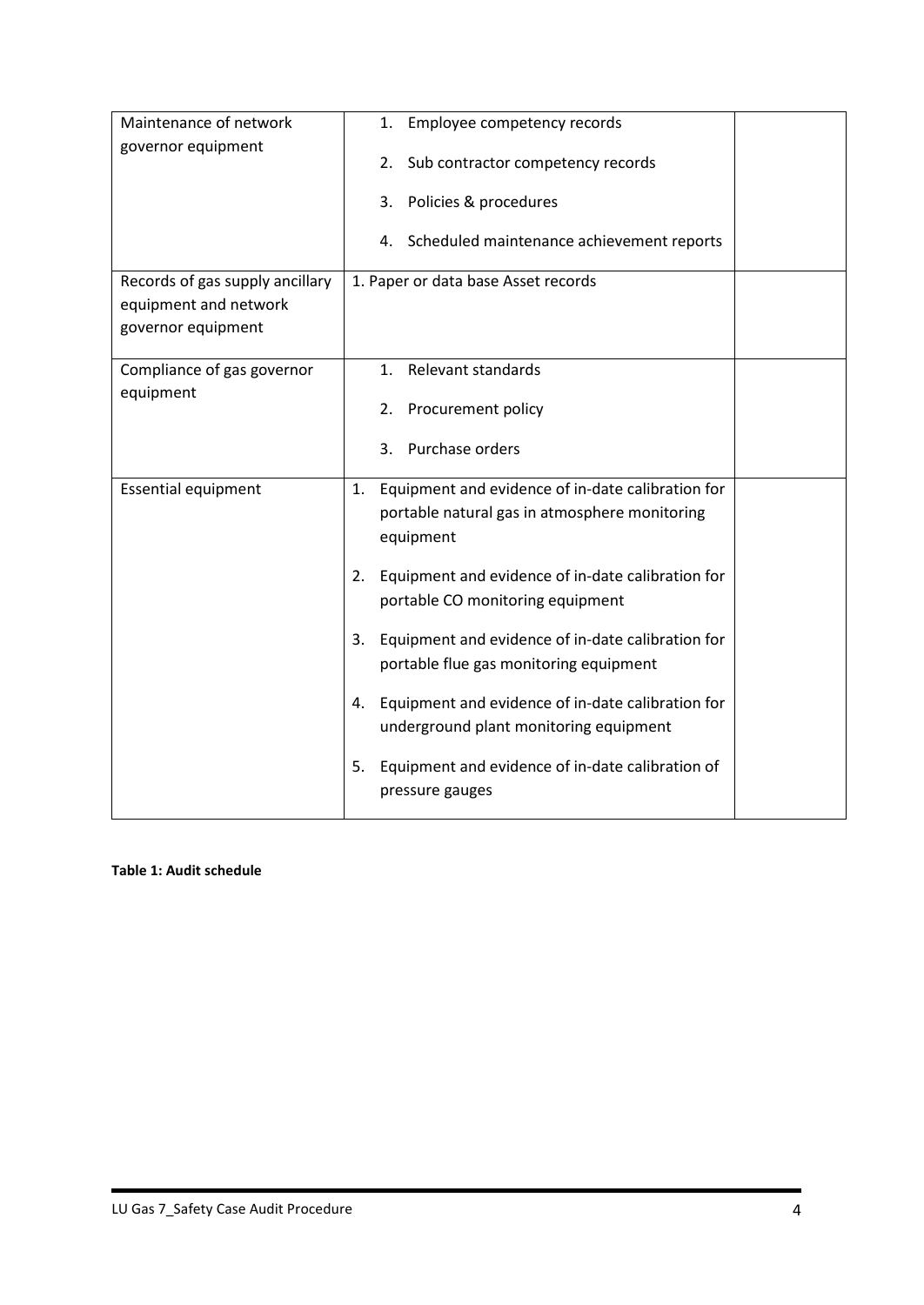# **GAS NETWORK SAFETY CASE LU /GAS /8 – Gas Service Replacement Policy**

**LOUGHBOROUGH UNIVERSITY**

**Dated 10th August 2021**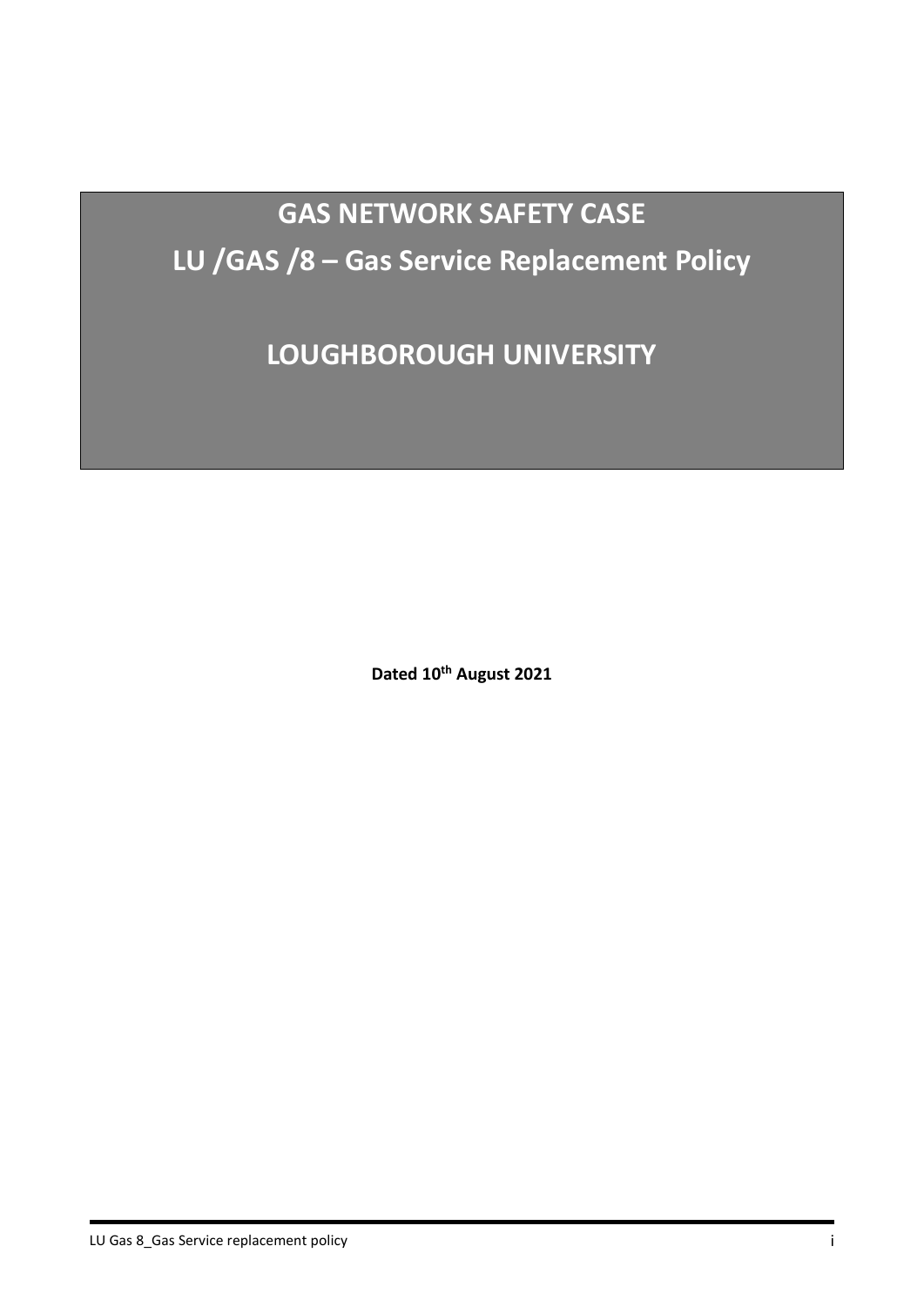# **Contents**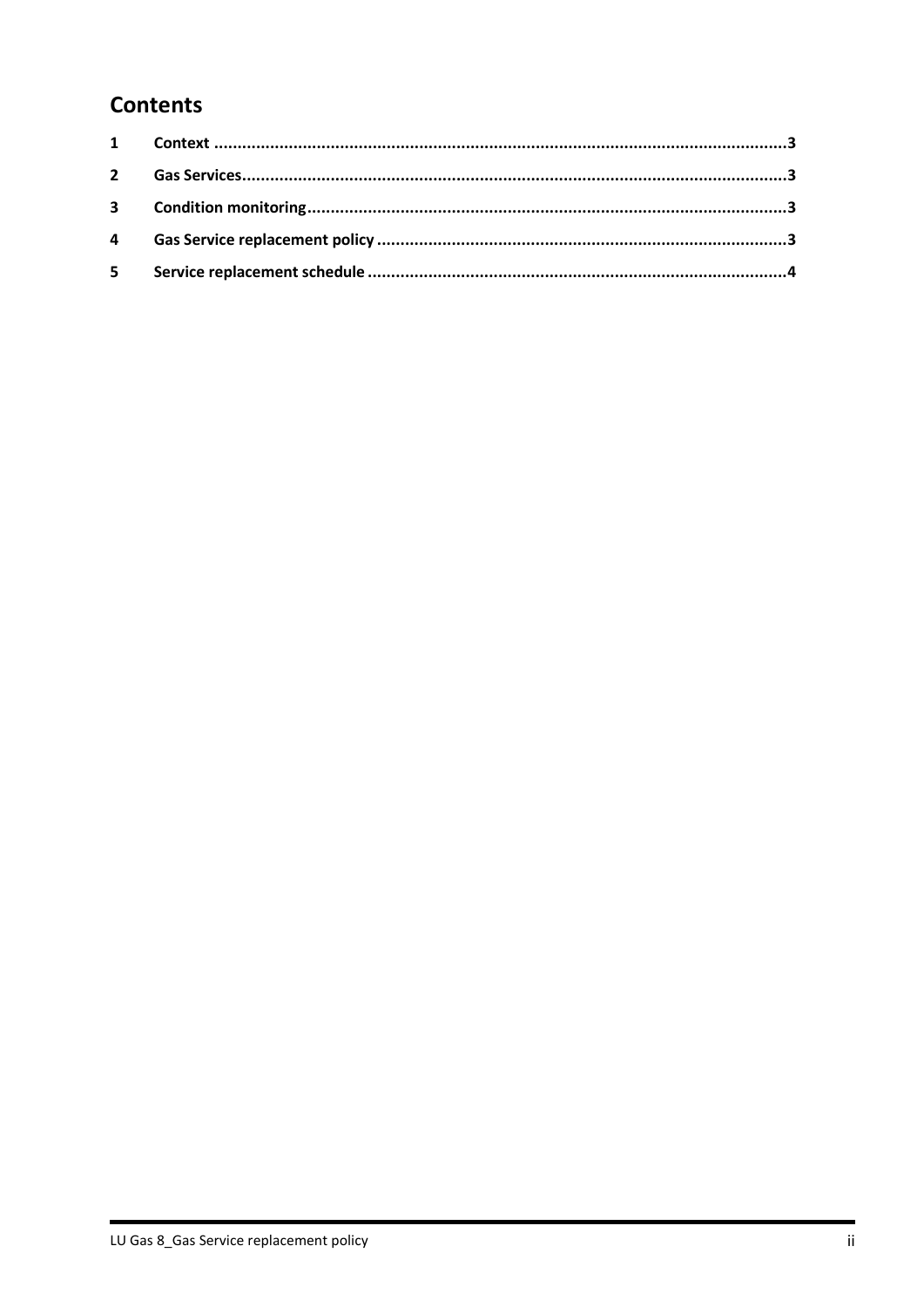## **1 Context**

Loughborough University operates a private gas network supplying gas to commercial and residential buildings.

The University is required by the Gas Safety Management Regulations to have a Safety Case to demonstrate safe management of its gas network. Implicit in this Safety Case is the requirement to ensure all assets are maintained in good condition and replaced or made redundant when they have reached the end of their useful life or are likely to be a hazard to persons or buildings on the University premises.

## **2 Gas Services**

Gas services convey gas from the gas mains network into occupier premises and are normally constructed from polyethylene, steel or lead.

They enter building either below ground or via an above ground riser situated outside the building to comply with modern standards.

It is understood from survey information that there are no lead services within University premises.

New services are constructed from polyethylene and enter buildings in compliance with modern standards requirements.

There are a number of older steel services of varying condition and in many cases enter buildings below ground resulting in uncontrolled pipework being situated under floors and inside buildings. Steel services in good condition do not present a hazard and it is only when they deteriorate due to corrosion or joint failure do they present a hazard.

## **3 Condition monitoring**

The University carries out system monitoring by undertaking regular leakage survey of its network and it is proposed that this will be supported by a condition check on steel services where an above ground condition survey has highlighted corrosion, at the position where a service pipe emerges from ground level, by excavation and checking the condition of wrapping and the integrity of the steel material.

## **4 Gas Service replacement policy**

The following replacement policy has been prepared taking account of UK standards and local conditions pertaining at the University.

A gas service shall be fully replaced from the gas main to the gas meter emergency control valve if any of the following conditions are present:-

• The gas service is found to be leaking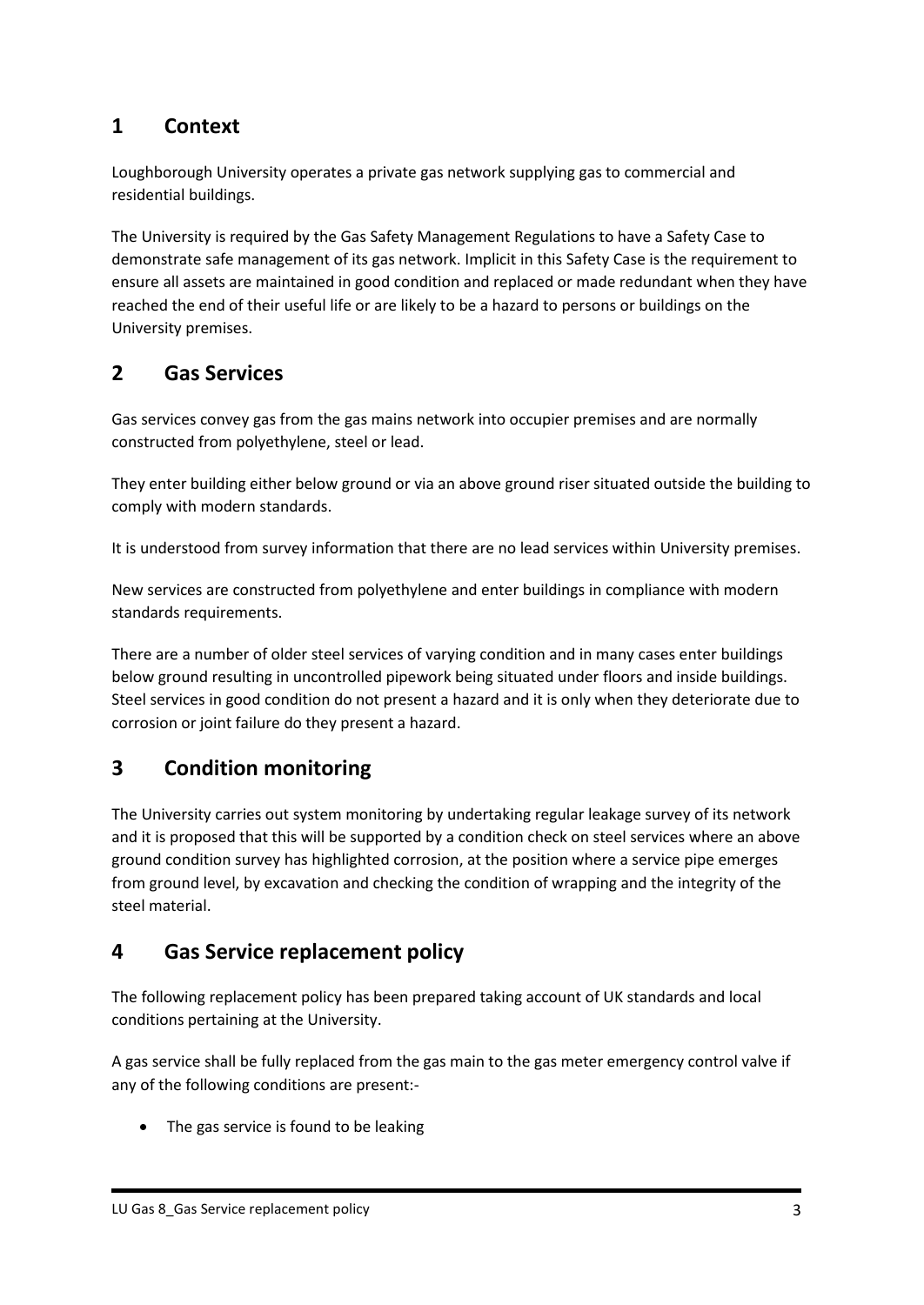- The service is found to be corroded or the service wrapping is found to be damaged during a system monitoring check
- The service is in the same location or believed to be in a similar condition to adjacent services which have been replaced
- The meter control valve is seized and cannot be replaced safely
- The gas meter and its associated emergency control valve is not situated immediately within an outside wall at the boundary of the building

All new and replacement services shall be installed such that the gas meter and its associated emergency control valve is positioned immediately within an outside wall at the boundary of the building and enters the building via an outside riser in accordance with the recommendations made in IGEM/TD/4 – Gas services.

All new installed gas services shall have an external isolation valve.

#### **5 Service replacement schedule**

The University is currently undertaking a survey of the material type and condition of gas services and their entry pipe to plant rooms and properties. The replacement of services will then be prioritised based on the findings of the survey. The University has established a target of replacing all below ground steel pipework within 10 years of July 2021.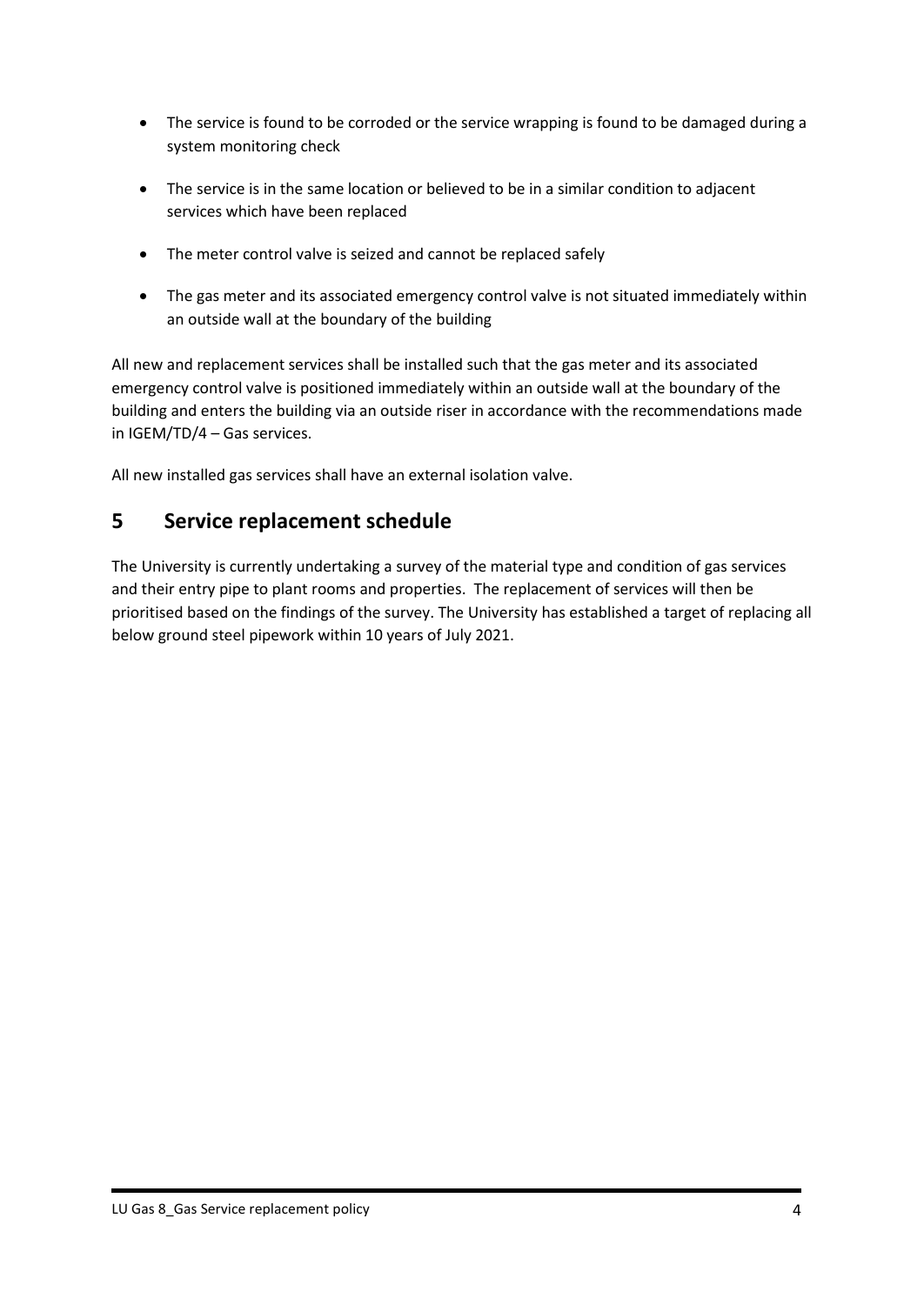# **GAS NETWORK SAFETY CASE LU /GAS /9 – Gas Governor Maintenance Policy**

**LOUGHBOROUGH UNIVERSITY**

**Dated 10th August 2021**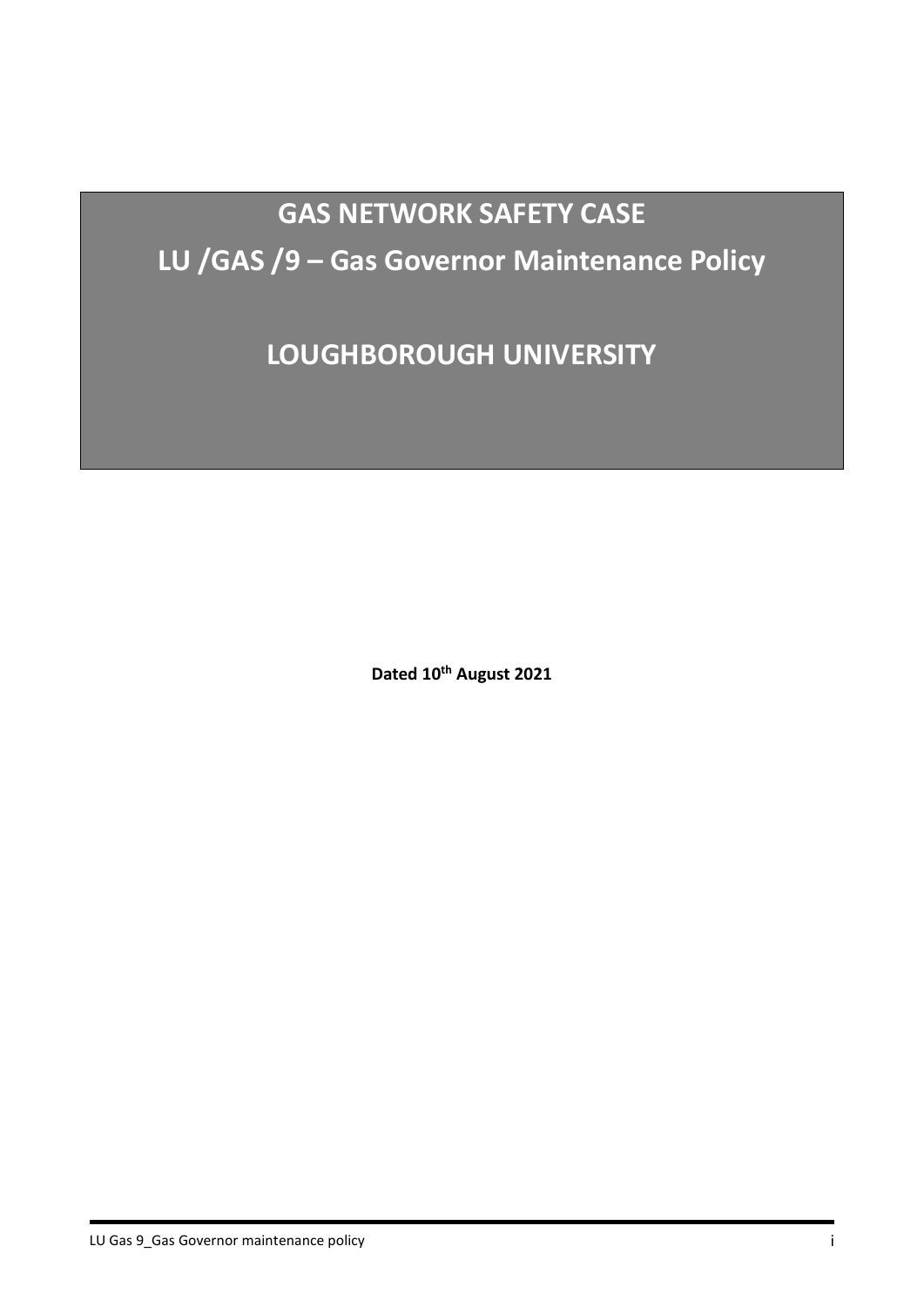# **Contents**

| $2^{\circ}$    |  |
|----------------|--|
|                |  |
|                |  |
|                |  |
|                |  |
| $\overline{4}$ |  |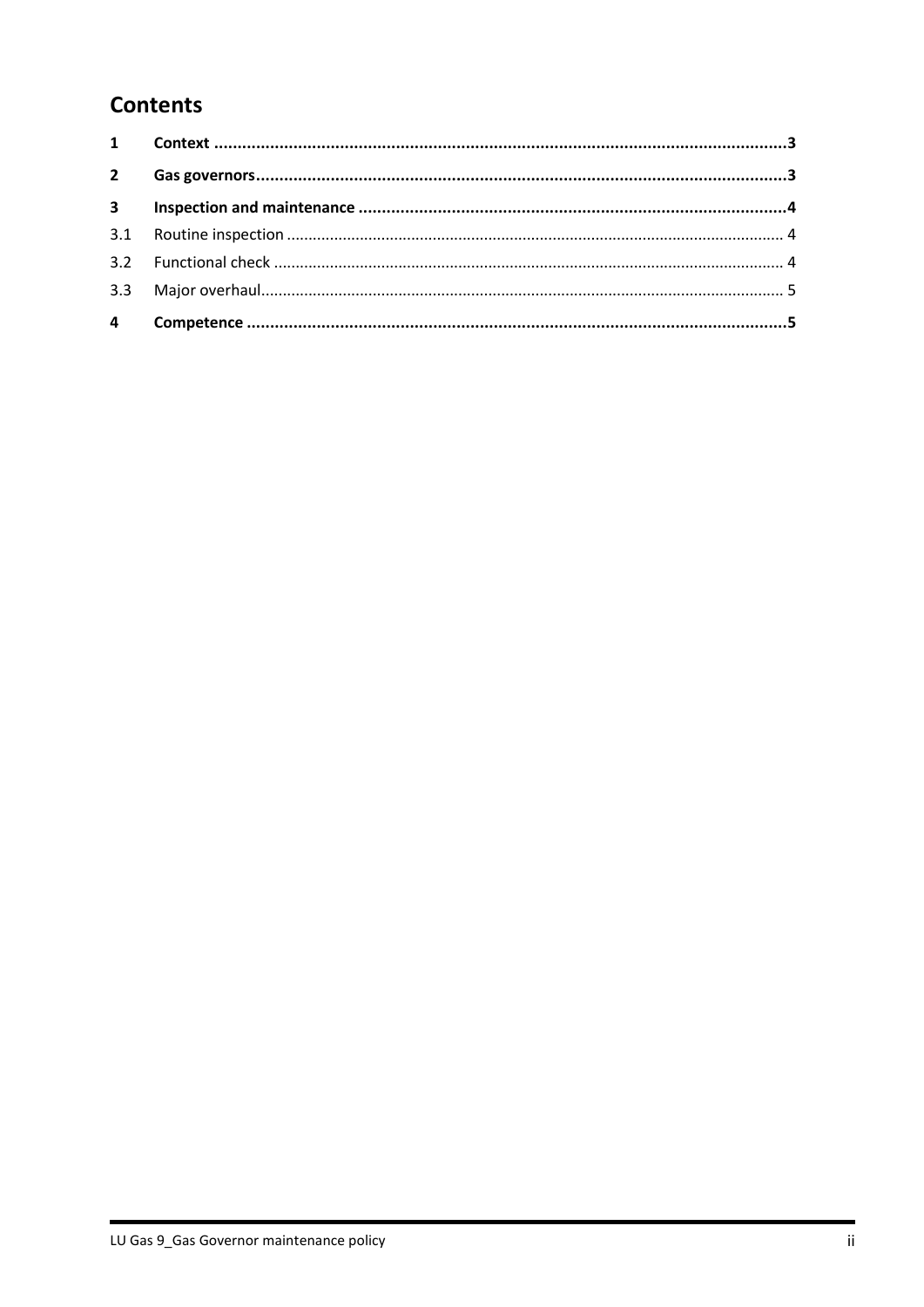## <span id="page-55-0"></span>**1 Context**

Loughborough University operates a private gas network supplying gas to commercial and residential buildings.

The University is required by the Gas Safety Management Regulations to have a Safety Case to demonstrate safe management of its gas network. Implicit in this Safety Case is the requirement to ensure all assets are maintained in good condition and replaced or made redundant when they have reached the end of their useful life or are likely to be a hazard to persons or buildings on the University premises.

## <span id="page-55-1"></span>**2 Gas governors**

Gas 'Governors' are preassembled modular equipment used for reducing the gas pressure in a network form one pressure tier to another. They normally incorporate pressure regulators, filtering devices and slam shut devices to protect the downstream gas network from over pressurisation. The majority of gas governor installations located on the University premises are operated and maintained by a Meter Asset Manager.

The following is a list of governors operated by the University: -

- Martin Hall (004) Asset number 6001418
- Core A (55) Asset numbers 6001421, 6001422, 6001423, 6001424
- Core B (55) Asset numbers 6001425, 6001426, 6001427
- Core C (55) Asset numbers 6001428, 6001429, 6001430
- Core E (55) Asset numbers 6001444, 6001446, 6001447, 6001448
- Core J (56) Asset number 6001440
- Core H (56) Asset number 6001436
- Core F (56) Asset number 6001432
- Core D (55) Asset number 6001431
- Main Boiler House (55) Asset numbers 6001458, 6001459, 6001460, 6001461, 6001462, 6001463, 6001464, 6001465, 6001466, 6001467, 6001468, 6001469, 6001470, 6001471, 6001472, 6001473
- Hollywell Park Meter House Asset numbers 6001454, 6001455, 6001453, 6001452
- Core L (56) Asset numbers 6001481, 6001482, 6001483
- Swimming Pool (70) Asset numbers 6001450, 6001452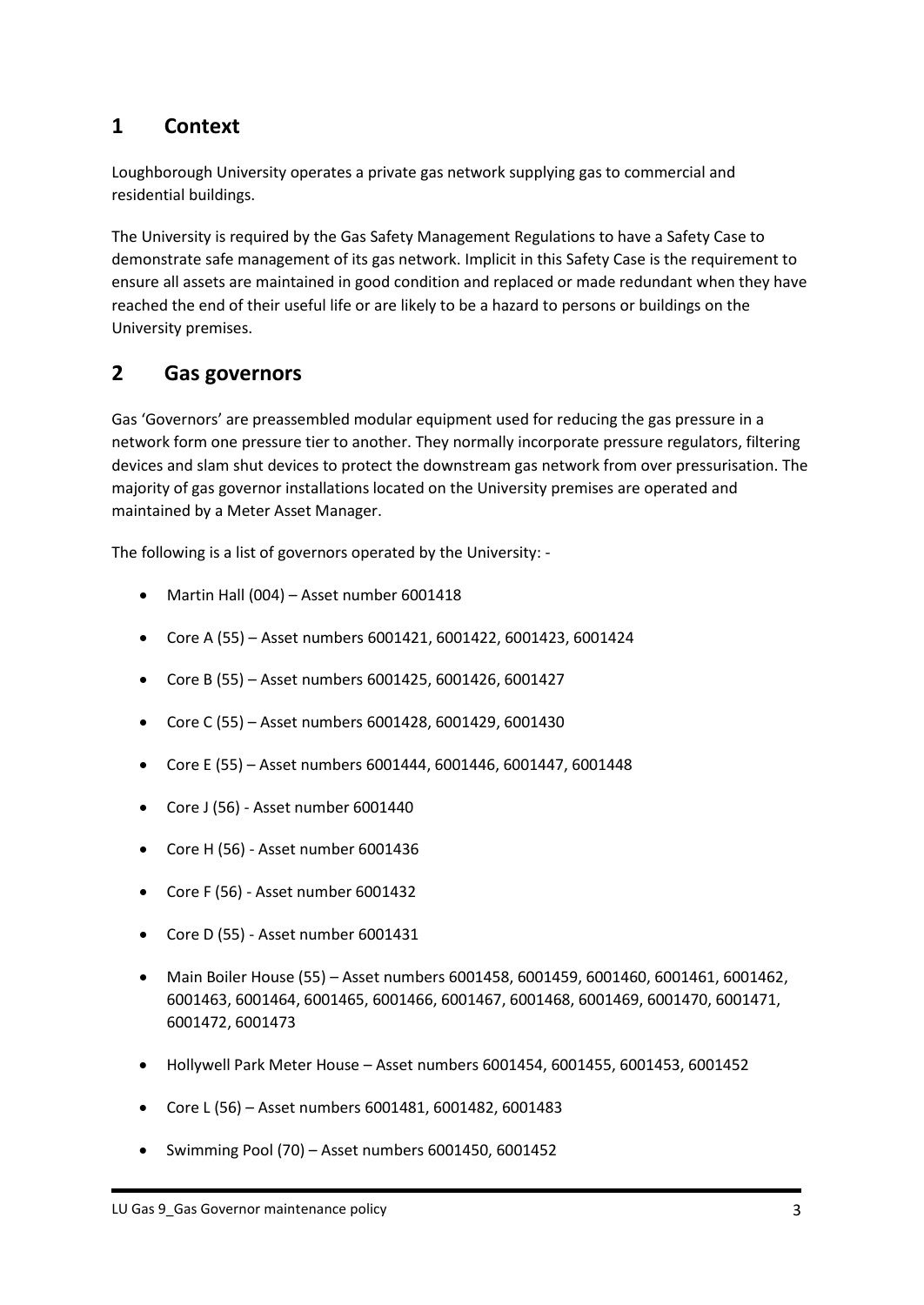- Energy Centre (59) Asset numbers 6001480, 6001496, 6001497
- Stadium and Holywell Gym (205, 216) Asset numbers 6001478, 6001479
- Stem Lab (219) Asset number 6001474
- John Beckwith (71) Asset number 6001495

Details of each asset is listed in the University asset register.

For equipment owned by the University the following policy shall apply.

#### <span id="page-56-0"></span>**3 Inspection and maintenance**

The University carries routine maintenance in accordance with the recommendations set out in IGEM/TD/13. The inspections are listed as follows:-

- Routine inspection 6 monthly frequency
- Functional check 12 monthly frequency
- Major overhaul In accordance with manufacturer's instructions or 5 yearly as a minimum

#### <span id="page-56-1"></span>**3.1 Routine inspection**

These inspections incorporate the following actions: -

- Visually check all regulators and associated control equipment for damage or deterioration.
- Check outlet pressure from regulators
- Reporting irregularities.

#### <span id="page-56-2"></span>**3.2 Functional check**

Carry out inspection as follows with a stream changeover, where appropriate.

- Visually check all regulators and associated control equipment for satisfactory operation.
- Check outlet pressure from regulators; compare with previous readings and settings.
- Correct as necessary after reporting irregularities.
- Check pressure setting on the inlet and intermediate stages of the regulators (where appropriate).

Where Slam Shut Actuators are fitted to Regulator Streams: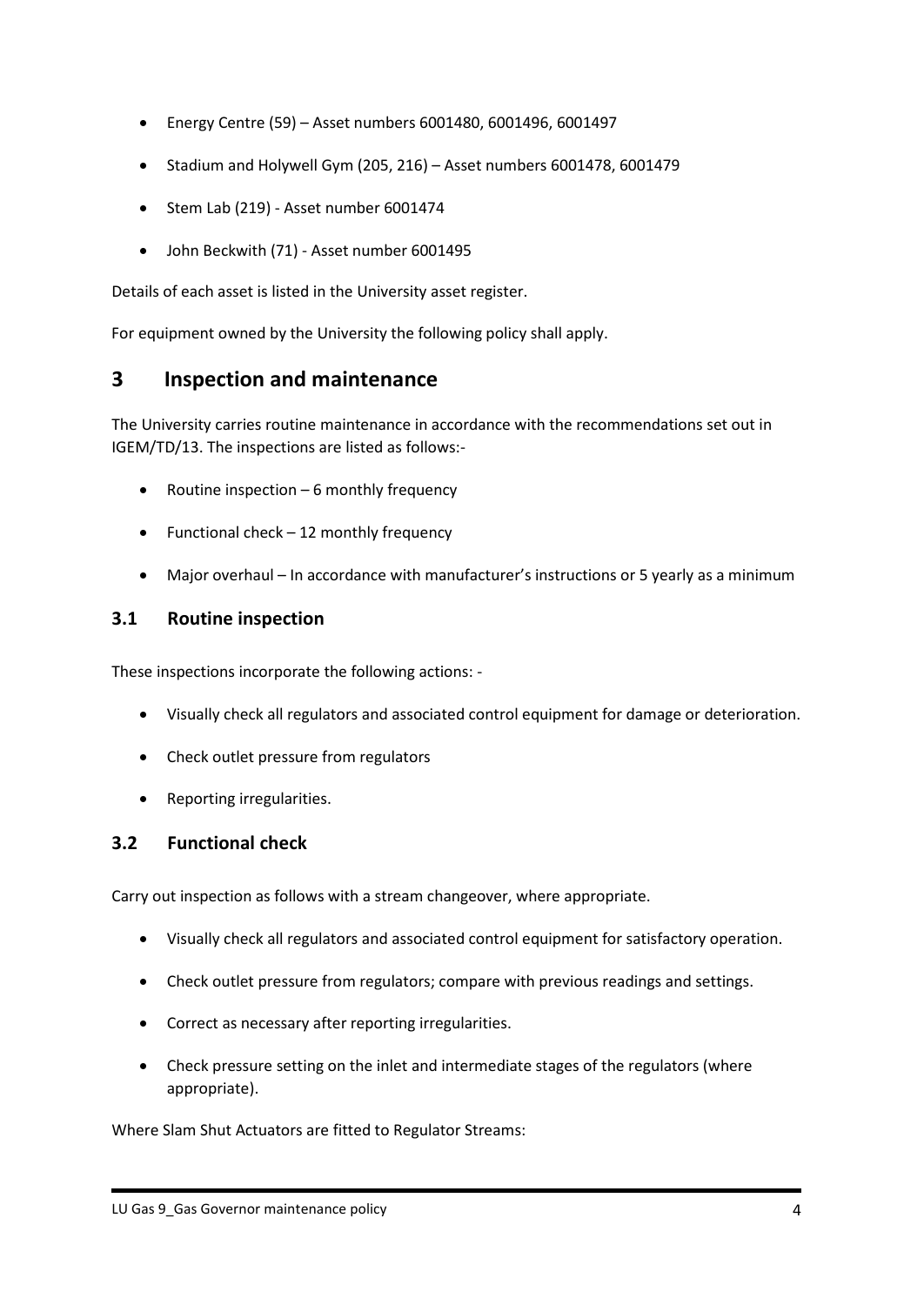- Prove operation of actuator Fire 5 times to check stiction. For twin stream installations ensure the alternative stream is feeding. For single stream installations only carry out this operation after arrangements have been made to temporarily interrupt the gas consumers supply
- Examine the general condition and check for the presence of oil / gas leakage.
- Lubricate as necessary.

#### <span id="page-57-0"></span>**3.3 Major overhaul**

These maintenance activities shall be undertaken in addition to the Routine Inspection and Functional Check detailed above.

A major overhaul will include the following:

• Dismantle and clean all parts of regulators, relief valves, slam shuts and auxiliary systems. Clean filter elements, and renew where appropriate. Examine diaphragms, gaskets, 'O' rings, seats and springs and renew as necessary.

#### <span id="page-57-1"></span>**4 Competence**

The above inspection and maintenance work shall only be carried out by a competent and experienced Company. – The nominated company for undertaking the works is Penspen – See Appendix 4 in the University Safety Case for most recent governor maintenance records.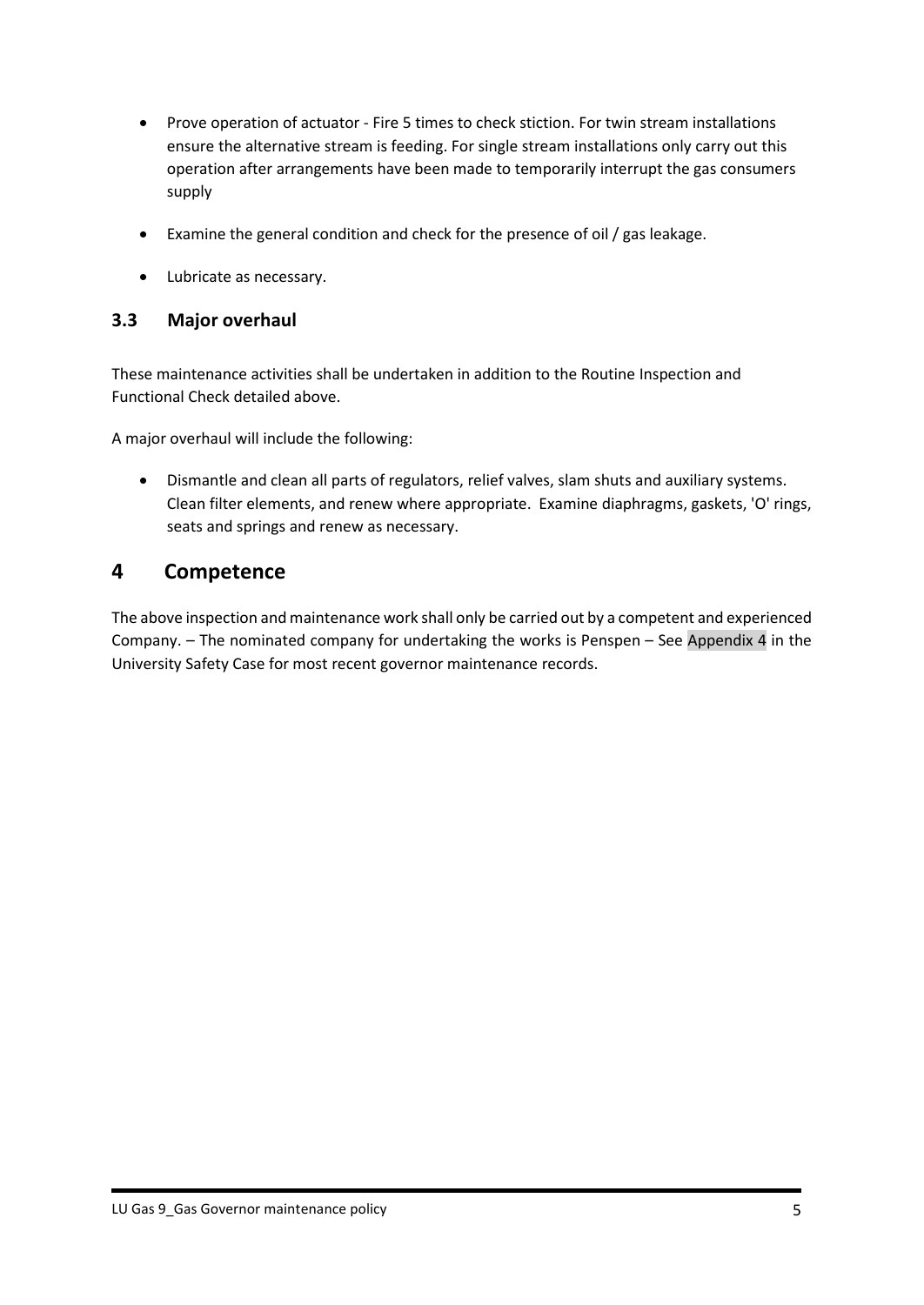**GAS NETWORK SAFETY CASE LU /GAS /10 – Load shedding priorities** 

**LOUGHBOROUGH UNIVERSITY**

**Dated 10th August 2021**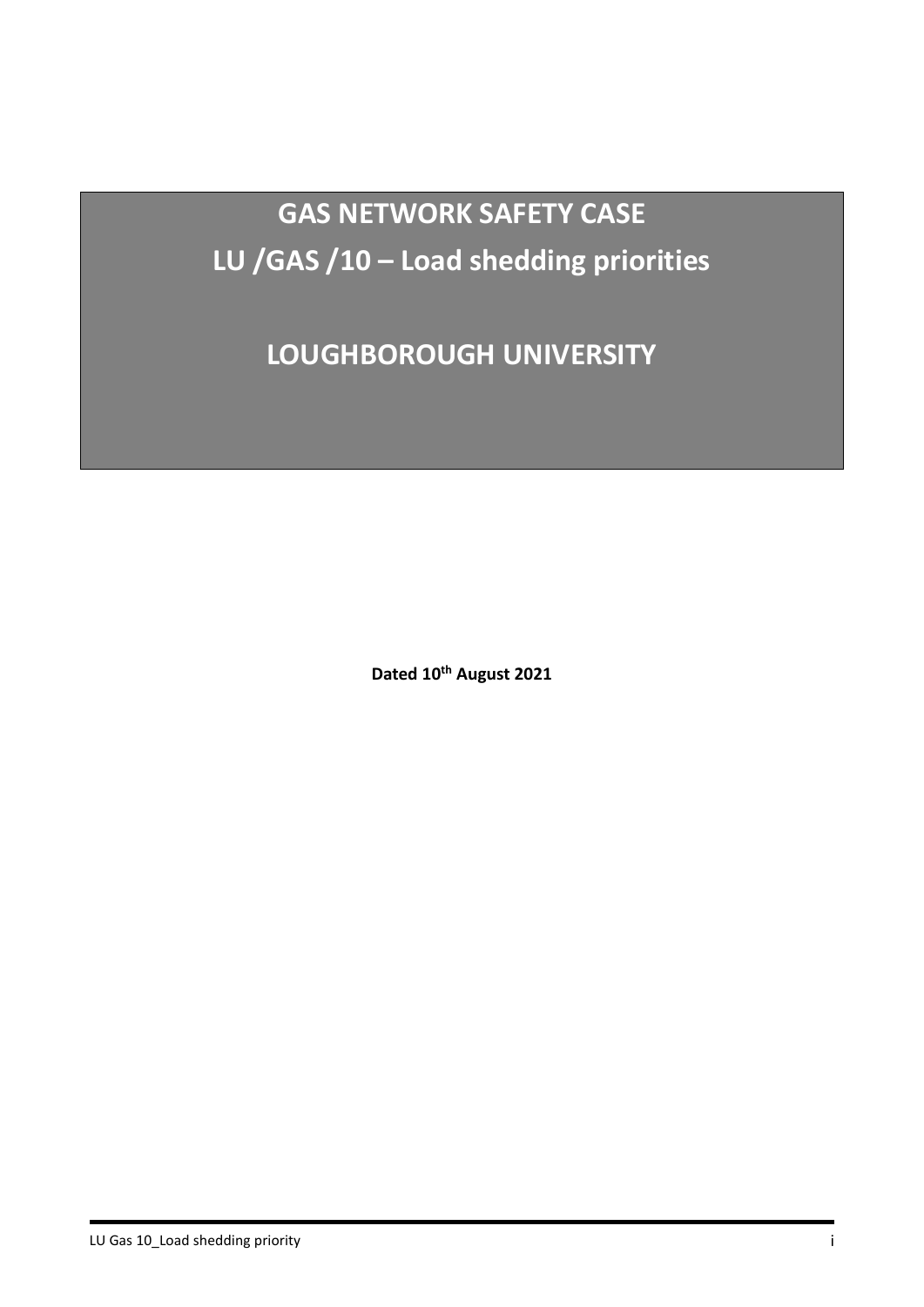# **Contents**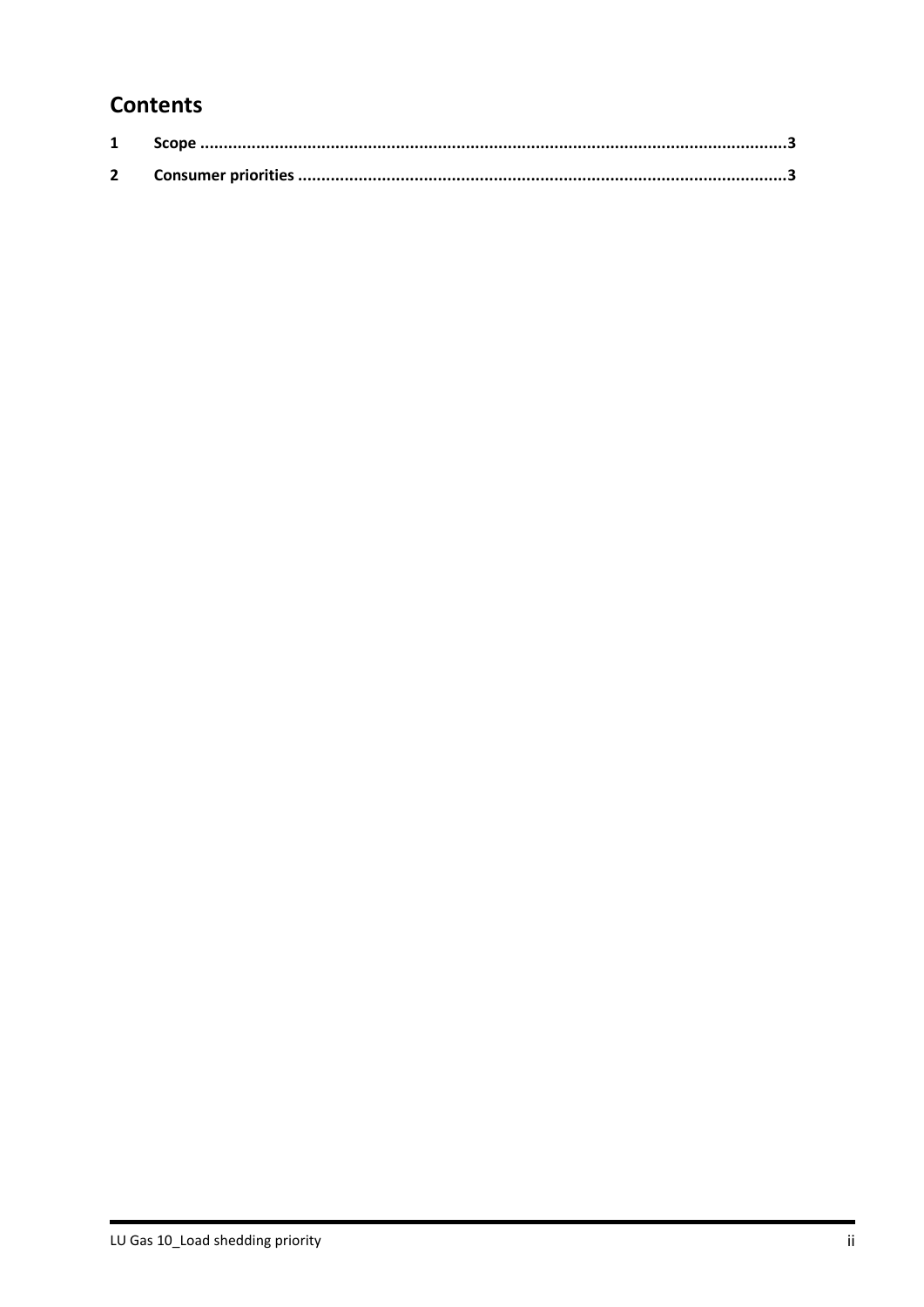#### <span id="page-60-0"></span>**1 Scope**

This document provides a priority listing to be followed in the event of a request from Cadent to reduce the gas demand at the university as a result of a local or national gas supply emergency.

The following schedules have been compiled as follows:

- 1. Priority 1 Supplies to be isolated as priority 1. These consumers are of the lowest priority with respect to maintaining continuity of supply
- 2. Priority 2 Supplies to be isolated as priority 2. These consumers are of the next higher priority with respect to maintaining continuity of supply
- 3. Priority 3 Supplies to be isolated as priority 3. These consumers are of the highest priority with respect to maintaining continuity of supply

#### <span id="page-60-1"></span>**2 Priority lists**

As follows:-

.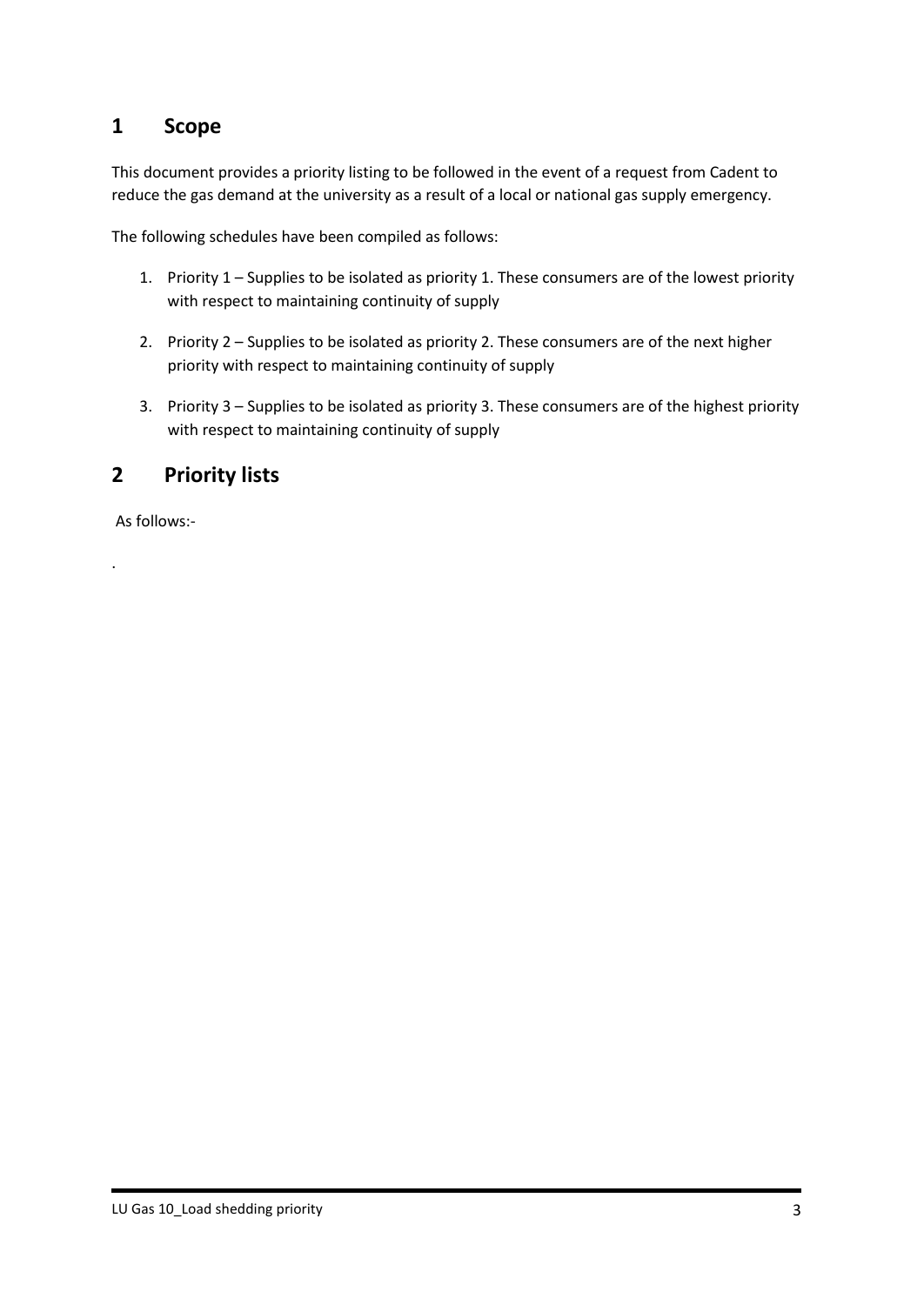#### **Priority 1**

| <b>Building</b> |                                  | <b>MPRN</b>   |                                           | <b>Stage of</b> | <b>Usage</b> | <b>Usage</b>   |                           |                |                               |                           |
|-----------------|----------------------------------|---------------|-------------------------------------------|-----------------|--------------|----------------|---------------------------|----------------|-------------------------------|---------------------------|
| <b>Number</b>   | <b>Buildling Name</b>            | <b>Number</b> | <b>Meter Location</b>                     | <b>Shutdown</b> | (KW)         | <b>Heating</b> | <b>Hot Water</b>          | <b>Process</b> | Isolated Yes/No   Isolated by | <b>Reinstatement Date</b> |
| 004             | <b>Martin Hall</b>               | 10775908      | Meter Housing near Shirley Pearce Square  |                 | 295          |                |                           |                |                               |                           |
| 021             | S Building                       | 10773803      | Meter Behind S-Building                   |                 | 7118         |                |                           |                |                               |                           |
| 022             | Sir John Ferguson                | 8930309403    | Sir John Ferguson Plantroom               |                 | 382.2        | X              | X                         |                |                               |                           |
| 027             | <b>Wolfson Building</b>          | 10775504      | <b>Wolfon Building Plant Room</b>         |                 | 6            |                |                           |                |                               |                           |
| 031             | <b>EIS/LU Performance Centre</b> | 10775010      | PEC Corner Plant room                     |                 | 1129         | X              | $\boldsymbol{\mathsf{x}}$ |                |                               |                           |
| 033             | John Pickford                    | 9126405       | John Pickford Plant room                  |                 | 191          | $\mathsf{x}$   |                           |                |                               |                           |
| 050             | <b>Wolfson Annex</b>             | 10775505      | Wolfon Building Plant Room                |                 | 44           | $\mathsf{x}$   |                           |                |                               |                           |
| 062             | Security Gate House              | 20082108      | Plant room                                |                 | 27.1         | X              |                           |                |                               |                           |
| 063             | Dan Maskell Tennis Centre        | 9093032101    | Meter House in Grass near LTA Tennis      |                 | 225          | $\mathsf{x}$   | $\overline{\mathsf{x}}$   |                |                               |                           |
| 066             | <b>Stuart Miller Building</b>    | 8898851807    | S Building Boiler House (Gas Meter House) |                 | 54           |                |                           |                |                               |                           |
| 069             | <b>Sir Richard Morris</b>        | 8820909403    | Sir Richard Morris Car Park               |                 | 293.7        |                |                           |                |                               |                           |
| 069             | Sir Richard Morris Extension     | 8820909403    | Sir Richard Morris Car Park               |                 | 238.6        | $\mathbf{x}$   | $\boldsymbol{\mathsf{x}}$ |                |                               |                           |
| 071             | Sir John Beckwith                | 10775908      | Meter Housing near Shirley Pearce Square  |                 | 296          |                |                           |                |                               |                           |
| 072             | <b>LTA Tennis Centre</b>         | 9093032101    | Meter House in Grass near LTA Tennis      |                 | 225          | $\mathsf{x}$   | X                         |                |                               |                           |
| 073             | Netball/Badminton                | 9093031806    | Meter House in Grass near LTA Tennis      |                 | 968          | $\mathsf{x}$   | $\mathbf{x}$              |                |                               |                           |
| 074             | Seb Coe HIPAC                    | 9104557308    | Paula Radcliffe Athletics Stadium (862)   |                 | 269          |                |                           |                |                               |                           |
| 075             | <b>Hockey Pavilion</b>           | 9104557409    | Paula Radcliffe Athletics Stadium (862)   |                 | 400          | $\mathsf{x}$   |                           |                |                               |                           |
| 080             | <b>Clyde Williams Building</b>   | 10775908      | Meter Housing near Shirley Pearce Square  |                 | 1052         |                |                           |                |                               |                           |
| 090             | Paula Ratcliffe Pavilion         | 10774906      | Meter Room next to Plant Room             |                 | 234.6        | $\mathsf{x}$   |                           |                |                               |                           |
| 123             | S Building Boiler House          | 51438302C     | S Building Boiler House (Gas Meter House) |                 | 6731         | $\mathsf{x}$   |                           |                |                               |                           |
| 204             | <b>Graham Dilley Pavilion</b>    | 8820909403    | Sir Richard Morris Car Park               |                 | 84           |                |                           |                |                               |                           |
| 400             | University House (Imago)         | 9205805       | Imago sales office (VC Office)            |                 | 101          | $\mathsf{x}$   |                           |                |                               |                           |
| 625             | William Morris Dining Plant Room | 9325501       | <b>Morris Dining Rms</b>                  |                 | 257          |                |                           |                |                               |                           |
| 626             | William Morris Common Room       | 9325209       | Male Toilets in Common Room               |                 | 37           |                |                           |                |                               |                           |
| 751             | Claudia Parsons Hub              | 7683023109    | Claudia Parsons Hubb Plant room           |                 | 147          | X              |                           |                |                               |                           |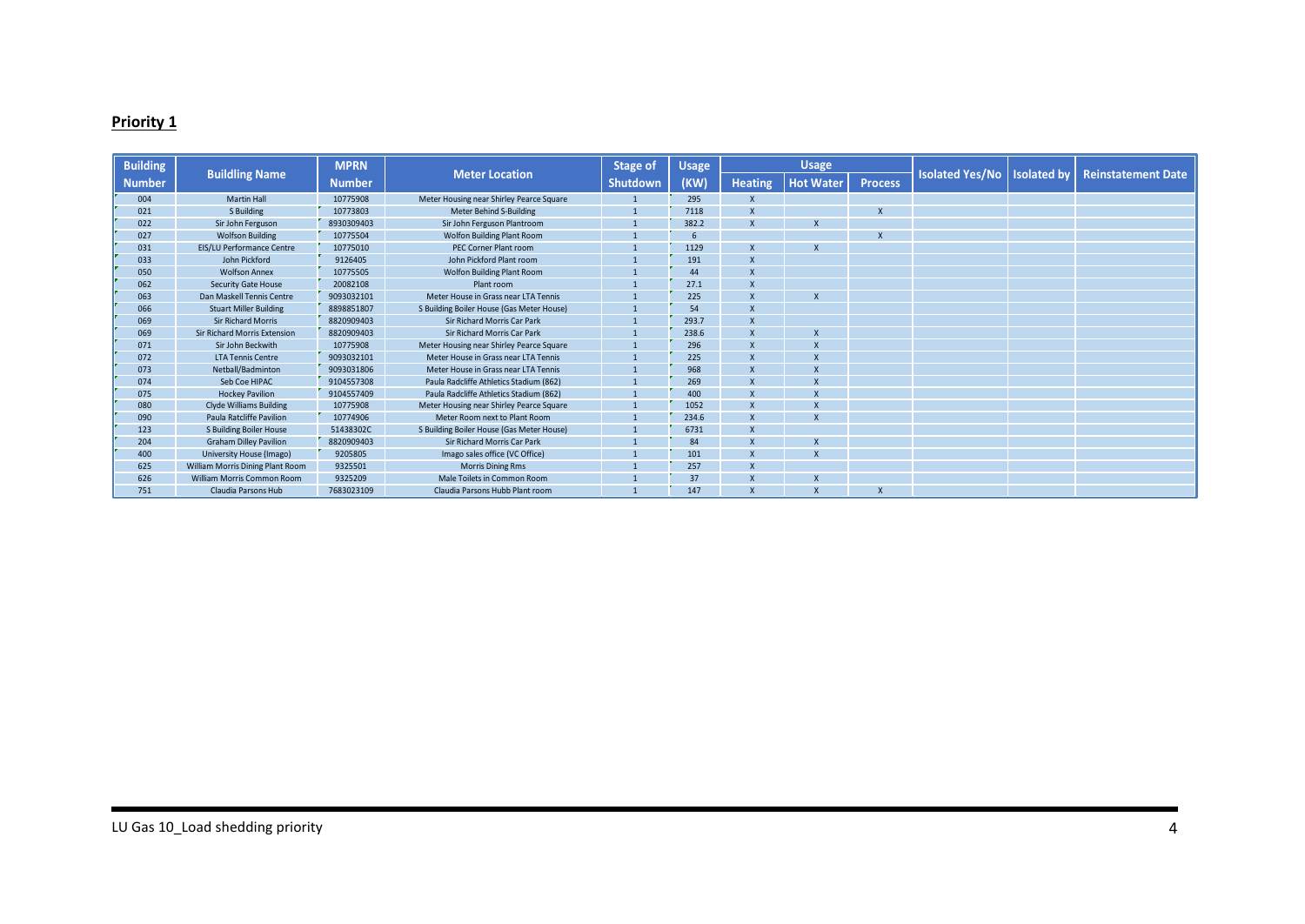#### **Priority 2**

| <b>Building</b> |                                    | <b>MPRN</b>   |                                                  | <b>Stage of</b> | <b>Usage</b> |                | <b>Usage</b>              |                |                        |                    |                           |
|-----------------|------------------------------------|---------------|--------------------------------------------------|-----------------|--------------|----------------|---------------------------|----------------|------------------------|--------------------|---------------------------|
| <b>Number</b>   | <b>Buildling Name</b>              | <b>Number</b> | <b>Meter Location</b>                            | <b>Shutdown</b> | (KW)         | <b>Heating</b> | <b>Hot Water</b>          | <b>Process</b> | <b>Isolated Yes/No</b> | <b>Isolated by</b> | <b>Reinstatement Date</b> |
| 010             | <b>Edward Herbert Building</b>     | 10775403      | <b>EHB Gas Meter House</b>                       |                 | 161.76       |                |                           |                |                        |                    |                           |
| 024             | Sir Frank Gibb Labs                | 9123410       | Sir Frank Gibb Labs Plant Room                   |                 | 1650         | X              |                           |                |                        |                    |                           |
| 031             | <b>EIS/LU Performance Centre</b>   | 8930267200    | <b>Box 100 (PEC)</b>                             |                 | 1548.3       |                |                           |                |                        |                    |                           |
| 038             | 3D Design                          | 8938358502    | 3D Design Outside Plant room                     |                 | 1808         | $\mathsf{x}$   | $\boldsymbol{\mathsf{x}}$ |                |                        |                    |                           |
| 039             | <b>Edward Barnsley Textiles</b>    | 9373669607    | <b>Edward Barnsley (Front)</b>                   |                 | 249          |                |                           |                |                        |                    |                           |
| 041             | Fine Art                           | 74093108      | 3D Design Meter House (038)                      |                 | 558          |                |                           |                |                        |                    |                           |
| 055             | Charnwood Wing                     | 8814988810    | Holywell Park Meter House Outside NCCAT Office   |                 | 2682         |                |                           |                |                        |                    |                           |
| 056             | <b>Garendon Wing</b>               | 8814988810    | Holywell Park Meter House Outside NCCAT Office   |                 | 135          |                |                           |                |                        |                    |                           |
| 057             | Sir Dennis Rooke                   | 8814988810    | Holywell Park Meter House Outside NCCAT Office   |                 | 175          |                |                           |                |                        |                    |                           |
| 058             | <b>Holywell Building</b>           | 8814988810    | Holywell Park Meter House Outside NCCAT Office   | $\overline{2}$  | 72           |                |                           |                |                        |                    |                           |
| 059             | <b>Energy Centre</b>               | 8814988810    | Holywell Park Meter House Outside NCCAT Office   |                 | 11889        |                |                           |                |                        |                    |                           |
| 060             | <b>NCCAT Offices &amp; UTC</b>     | 8814988810    | Holywell Park Meter House Outside NCCAT Office   |                 | 181          | X              |                           |                |                        |                    |                           |
| 070             | <b>Swimming Pool</b>               | 8924902001    | Meter Box in Grass Near Swimming Pool Plant Room |                 | 1790         |                |                           |                |                        |                    |                           |
| 077             | <b>Keith Green</b>                 | 10775100      | <b>Burleigh Court Delivery Yard</b>              |                 | 137.6        |                |                           |                |                        |                    |                           |
| 078             | <b>Michael Pearson East</b>        | 203157602     | Loughborough Park 1                              |                 | 546          |                |                           |                |                        |                    |                           |
| 079             | <b>Michael Pearson West</b>        | 8818831202    | Loughborough Park 2                              |                 | 546          |                |                           |                |                        |                    |                           |
| 082             | Sport Park Plant Room              | 9219768506    | Sport Park Plant Room (082)                      |                 | 1118         |                | X                         |                |                        |                    |                           |
| 205             | Loughborough University Stadium    | 8814988810    | Holywell Park Meter House Outside NCCAT Office   |                 | 345          |                |                           |                |                        |                    |                           |
| 209             | FM Grounds & Gardens Building      | 8814988810    | Holywell Park Meter House Outside NCCAT Office   |                 | 101          |                |                           |                |                        |                    |                           |
| 216             | <b>Holywell Fitness Centre</b>     | 8814988810    | Holywell Park Meter House Outside NCCAT Office   |                 | 646          |                |                           |                |                        |                    |                           |
| 219             | <b>STEM Lab Building</b>           | 8814988810    | Holywell Park Meter House Outside NCCAT Office   |                 | 1548         |                |                           |                |                        |                    |                           |
| 220             | ATIC.                              | 9328579904    | <b>ATIC Plantroom</b>                            |                 | 307.3        |                |                           |                |                        |                    |                           |
| 224             | <b>Towers Dining Room</b>          | 9124008       | Meter House Near Matthew Arnold                  |                 | 262          |                |                           |                |                        |                    |                           |
| 225             | <b>NCCAT Labs</b>                  | 8814988810    | Holywell Park Meter House Outside NCCAT Office   |                 | 1350         |                |                           |                |                        |                    |                           |
| 432             | <b>Village Restaurant</b>          | 9205300       | Village Restaurant Meter House in Delivery Yard  |                 | 2597         | $\mathsf{x}$   |                           |                |                        |                    |                           |
| 466             | Royce Warden Lodge                 | 10775605      | <b>Cayley Dining Hall</b>                        |                 | 45           |                |                           |                |                        |                    |                           |
| 467             | Faraday/Royce Dining Hall          | 10775605      | <b>Cayley Dining Hall</b>                        |                 | 251.6        |                |                           |                |                        |                    |                           |
| 519             | Cayley/Rutherford Dining Hall      | 10775605      | <b>Cayley Dining Hall</b>                        |                 | 129.05       |                |                           |                |                        |                    |                           |
| 549             | <b>Butler Court Communal Block</b> | 10775302      | <b>Butler Court Block A</b>                      |                 | 1351.8       |                |                           |                |                        |                    |                           |
| 642             | <b>Falkner Games Room</b>          | 8823516309    | Falkner Eggington Car Park                       |                 | 12.7         |                | $\boldsymbol{\mathsf{x}}$ |                |                        |                    |                           |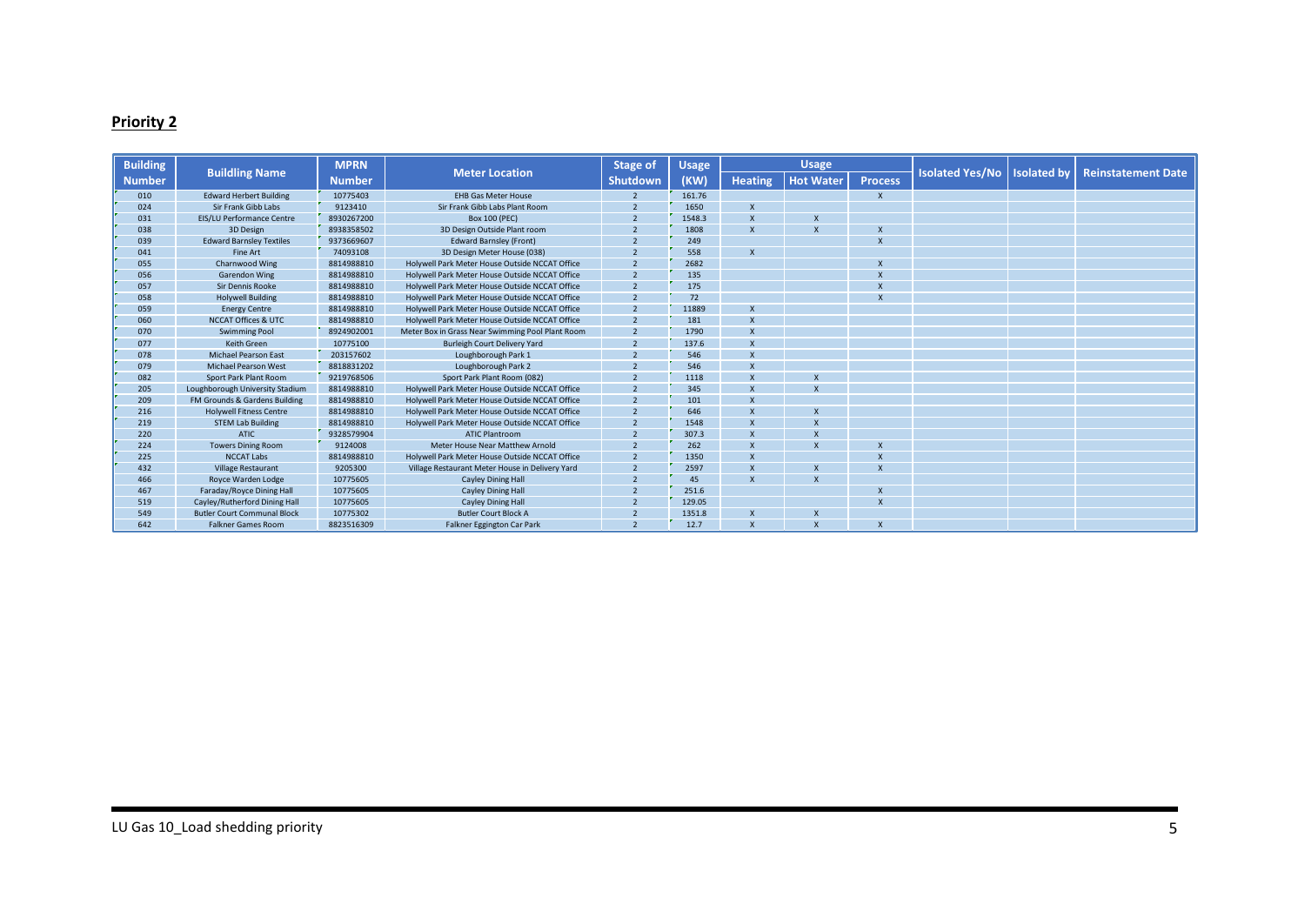#### **Priority 3**

| <b>Building</b> |                               | <b>MPRN</b>   |                                                 | <b>Stage of</b>         | <b>Usage</b> |                           | <b>Usage</b>              |                           |                        |                    |                           |
|-----------------|-------------------------------|---------------|-------------------------------------------------|-------------------------|--------------|---------------------------|---------------------------|---------------------------|------------------------|--------------------|---------------------------|
| <b>Number</b>   | <b>Buildling Name</b>         | <b>Number</b> | <b>Meter Location</b>                           | Shutdown                | (KW)         | <b>Heating</b>            | <b>Hot Water</b>          | <b>Process</b>            | <b>Isolated Yes/No</b> | <b>Isolated</b> by | <b>Reinstatement Date</b> |
| 002             | 49 Fairmount Drive            | 2184056603    | Fairmont Drive 49                               | $\overline{3}$          | 20.65        | $\boldsymbol{\mathsf{X}}$ | $\pmb{\chi}$              |                           |                        |                    |                           |
| 030             | Pilkington Library            | 9205300       | Village Restaurant Meter House in Delivery Yard | $\overline{3}$          | 1540         | $\boldsymbol{\mathsf{x}}$ |                           |                           |                        |                    |                           |
| 048             | <b>Medical Centre</b>         | 10774300      | <b>Medical Centre</b>                           | $\overline{3}$          | 200          | $\overline{\mathsf{x}}$   | $\boldsymbol{\mathsf{x}}$ |                           |                        |                    |                           |
| 053             | <b>Burleigh Court</b>         | 10775100      | <b>Burleigh Court Delivery Yard</b>             | $\overline{3}$          | 2307.19      | $\boldsymbol{\mathsf{x}}$ | $\boldsymbol{\mathsf{x}}$ | $\boldsymbol{\mathsf{x}}$ |                        |                    |                           |
| 084             | 11 Holywell Drive             | 9205704       | Holywell Dr 11                                  | $\overline{3}$          |              | $\overline{\mathsf{x}}$   | $\boldsymbol{\mathsf{x}}$ |                           |                        |                    |                           |
| 085             | <b>Boiler House &amp; CHP</b> | 51438605      | <b>Boiler House Meter House</b>                 | $\overline{3}$          | 17193        | $\overline{\mathsf{x}}$   |                           |                           |                        |                    |                           |
| 087             | 3 Holywell Drive              | 9201808       | Holywell Dr 3                                   | $\overline{3}$          |              | $\overline{\mathsf{x}}$   | $\boldsymbol{\mathsf{x}}$ |                           |                        |                    |                           |
| 124             | 7 Holywell Drive              | 9199500       | Holywell Dr 7                                   | $\overline{3}$          |              | $\overline{\mathsf{x}}$   | $\boldsymbol{\mathsf{x}}$ |                           |                        |                    |                           |
| 202             | <b>Link Hotel</b>             | 17768902      | Meter House in Carpark                          | $\overline{3}$          | 593          |                           | $\boldsymbol{\mathsf{x}}$ |                           |                        |                    |                           |
| 381             | <b>LSU Student Nursery</b>    | 19296504      | <b>Student Union Nursery</b>                    | $\overline{3}$          | 46           | $\boldsymbol{\mathsf{x}}$ | $\boldsymbol{\mathsf{x}}$ |                           |                        |                    |                           |
| 402             | University Lodge C            | 9205300       | Village Restaurant Meter House in Delivery Yard | $\overline{3}$          | 278          | $\boldsymbol{\mathsf{x}}$ | $\boldsymbol{\mathsf{x}}$ |                           |                        |                    |                           |
| 404             | <b>Telford 5A</b>             | 9205300       | Village Restaurant Meter House in Delivery Yard | $\overline{3}$          | 310          | $\boldsymbol{\mathsf{x}}$ | $\boldsymbol{\mathsf{x}}$ |                           |                        |                    |                           |
| 405             | <b>Elvyn Lodge</b>            | 9205300       | Village Restaurant Meter House in Delivery Yard | $\overline{3}$          | 47           | $\overline{\mathsf{x}}$   | $\mathsf{x}$              |                           |                        |                    |                           |
| 407             | Telford 4C                    | 9205300       | Village Restaurant Meter House in Delivery Yard | $\overline{3}$          | 502          | $\boldsymbol{\mathsf{x}}$ | $\boldsymbol{\mathsf{x}}$ |                           |                        |                    |                           |
| 411             | Telford 3C                    | 9205300       | Village Restaurant Meter House in Delivery Yard | $\overline{3}$          | 316          | $\boldsymbol{\mathsf{x}}$ | $\boldsymbol{\mathsf{x}}$ |                           |                        |                    |                           |
| 413             | Telford 4A                    | 9205300       | Village Restaurant Meter House in Delivery Yard | $\overline{3}$          | 33           | $\boldsymbol{\mathsf{x}}$ | $\mathsf{x}$              |                           |                        |                    |                           |
| 414             | <b>Telford Common Room</b>    | 9205300       | Village Restaurant Meter House in Delivery Yard | $\overline{3}$          | 97           | $\boldsymbol{\mathsf{x}}$ | $\boldsymbol{\mathsf{x}}$ | $\mathbf{x}$              |                        |                    |                           |
| 418             | Telford 1A                    | 9205300       | Village Restaurant Meter House in Delivery Yard | $\overline{3}$          | 28           | $\overline{\mathsf{x}}$   | $\mathsf{x}$              |                           |                        |                    |                           |
| 422             | Telford Flat 2                | 9205300       | Village Restaurant Meter House in Delivery Yard | $\overline{3}$          | 26           | $\boldsymbol{\mathsf{X}}$ | $\boldsymbol{\mathsf{x}}$ |                           |                        |                    |                           |
| 423             | <b>Telford Flat 3</b>         | 9205300       | Village Restaurant Meter House in Delivery Yard | $\overline{3}$          | 26           | $\overline{\mathsf{x}}$   | $\boldsymbol{\mathsf{x}}$ |                           |                        |                    |                           |
| 426             | Telford 1C                    | 9205300       | Village Restaurant Meter House in Delivery Yard | $\overline{3}$          | 407          | $\boldsymbol{\mathsf{x}}$ | $\mathbf{x}$              |                           |                        |                    |                           |
| 430             | Telford 2C                    | 9205300       | Village Restaurant Meter House in Delivery Yard | $\overline{3}$          | 407          | $\boldsymbol{\mathsf{x}}$ | $\boldsymbol{\mathsf{x}}$ |                           |                        |                    |                           |
| 448             | Faraday Warden Lodge          | 9199309       | Faraday Warden Garage                           | $\overline{3}$          | 46.2         | $\overline{\mathsf{x}}$   | $\boldsymbol{\mathsf{x}}$ |                           |                        |                    |                           |
| 463             | Faraday BB                    | 10774210      | <b>Faraday BB</b>                               | $\overline{3}$          | 80           |                           |                           |                           |                        |                    |                           |
| 464             | <b>Telford Warden Lodge</b>   | 9128903       | Telford Warden Lodge Garage                     | $\overline{3}$          |              | $\overline{\mathsf{x}}$   | $\boldsymbol{\mathsf{x}}$ |                           |                        |                    |                           |
| 470             | <b>Telford Smart Room</b>     | 9205300       | Village Restaurant Meter House in Delivery Yard | $\overline{3}$          | 88           | $\overline{\mathbf{x}}$   | $\mathsf{x}$              | $\mathbf{x}$              |                        |                    |                           |
| 472             | Royce 21                      | 9205300       | Village Restaurant Meter House in Delivery Yard | $\overline{3}$          | 355          | $\boldsymbol{\mathsf{x}}$ | $\boldsymbol{\mathsf{x}}$ |                           |                        |                    |                           |
| 476             | Royce 17                      | 9205300       | Village Restaurant Meter House in Delivery Yard | $\overline{3}$          | 334          | $\overline{\mathsf{x}}$   | $\boldsymbol{\mathsf{x}}$ |                           |                        |                    |                           |
| 506             | Rutherford Warden Lodge       | 9127901       | Rutherford Warden Lodge Garage                  | $\overline{3}$          |              | $\overline{\mathsf{x}}$   | $\boldsymbol{\mathsf{x}}$ |                           |                        |                    |                           |
| 513             | Cayley 14                     | 9206201       | Cayley 14 Plantroom                             | $\overline{3}$          | 62           | $\boldsymbol{\mathsf{x}}$ |                           |                           |                        |                    |                           |
| 518             | Cayley Warden Lodge           | 9128600       | Cayley Warden Garage                            | $\overline{3}$          | 29.75        | $\boldsymbol{\mathsf{x}}$ | $\boldsymbol{\mathsf{x}}$ |                           |                        |                    |                           |
| 539             | <b>David Collett Dining</b>   | 9201505       | <b>David Collett Dining</b>                     | $\overline{3}$          | 1074.5       | $\overline{\mathsf{x}}$   | $\boldsymbol{\mathsf{x}}$ |                           |                        |                    |                           |
| 537             | David Collett E Block         | 10773702      | <b>Burleigh Court Delivery Yard</b>             | $\overline{3}$          | 923.95       | $\overline{\mathsf{x}}$   | $\boldsymbol{\mathsf{x}}$ |                           |                        |                    |                           |
| 543             | <b>Butler Court Block A</b>   | 10775302      | <b>Butler Court Block A</b>                     | $\overline{3}$          | 416.5        | $\overline{\mathsf{x}}$   | $\mathsf{x}$              |                           |                        |                    |                           |
| 545             | <b>Butler Court Block C</b>   | 10775302      | <b>Butler Court Block A</b>                     | $\overline{3}$          | 416.5        | $\overline{\mathsf{x}}$   | $\boldsymbol{\mathsf{x}}$ |                           |                        |                    |                           |
| 546             | Butler Court Block D (D0)     | 10775302      | <b>Butler Court Block A</b>                     | $\overline{3}$          | 34.5         | $\overline{\mathbf{x}}$   | $\mathbf{x}$              |                           |                        |                    |                           |
| 548             | <b>Butler Court Block F</b>   | 10775302      | <b>Butler Court Block A</b>                     | $\overline{3}$          | 416.5        | $\overline{\mathsf{x}}$   | $\boldsymbol{\mathsf{x}}$ |                           |                        |                    |                           |
| 551             | Falkner Block 1               | 8823516309    | Falkner Eggington Car Park                      | $\overline{3}$          | 29.6         | $\mathsf{x}$              | $\overline{\mathsf{x}}$   |                           |                        |                    |                           |
| 552             | Falkner Block 2               | 8823516309    | Falkner Eggington Car Park                      | $\overline{3}$          | 29.6         | $\overline{\mathsf{x}}$   | $\mathsf{x}$              |                           |                        |                    |                           |
| 553             | Falkner Block 3               | 8823516309    | Falkner Eggington Car Park                      | $\overline{3}$          | 29.6         | $\overline{\mathsf{x}}$   | $\boldsymbol{\mathsf{x}}$ |                           |                        |                    |                           |
| 554             | Falkner Block 4               | 8823516309    | Falkner Eggington Car Park                      | $\overline{3}$          | 29.6         | $\overline{\mathsf{x}}$   | $\overline{\mathsf{x}}$   |                           |                        |                    |                           |
| 555             | <b>Falkner Block 5</b>        | 8823516309    | Falkner Eggington Car Park                      | $\overline{3}$          | 29.6         | $\boldsymbol{\mathsf{x}}$ | $\boldsymbol{\mathsf{x}}$ |                           |                        |                    |                           |
| 556             | Falkner Block 6               | 8823516309    | <b>Falkner Eggington Car Park</b>               | $\overline{\mathbf{z}}$ | 29.6         | $\boldsymbol{\mathsf{x}}$ | $\boldsymbol{\mathsf{x}}$ |                           |                        |                    |                           |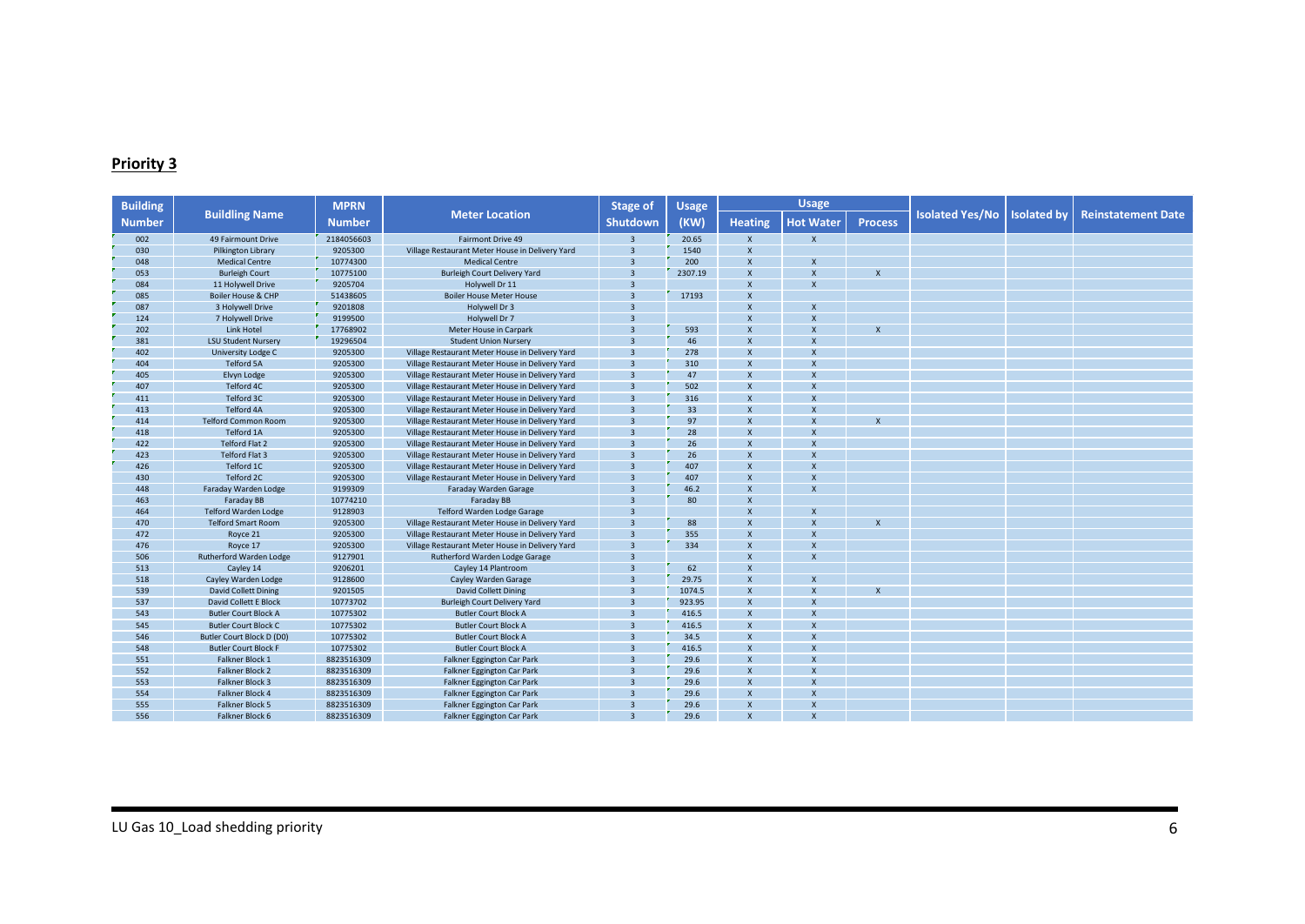| 557 | Falkner Block 7           | 8823516309 | Falkner Eggington Car Park        |                         | 29.6 | $\mathsf{x}$              |                           |  |  |
|-----|---------------------------|------------|-----------------------------------|-------------------------|------|---------------------------|---------------------------|--|--|
| 558 | Falkner Block 8           | 8823516309 | Falkner Eggington Car Park        | $\overline{3}$          | 29.6 | $\boldsymbol{\mathsf{x}}$ | $\overline{\mathsf{x}}$   |  |  |
| 559 | Falkner Block 9           | 8823516309 | Falkner Eggington Car Park        | $\overline{3}$          | 29.6 | $\boldsymbol{\mathsf{x}}$ | $\boldsymbol{\mathsf{X}}$ |  |  |
| 560 | Falkner Block 10          | 8823516309 | Falkner Eggington Car Park        |                         | 29.6 | $\mathbf{x}$              | $\overline{\mathsf{x}}$   |  |  |
|     |                           |            |                                   |                         |      |                           |                           |  |  |
| 561 | Falkner Block 11          | 8823516309 | Falkner Eggington Car Park        | 3                       | 29.6 | $\boldsymbol{\mathsf{x}}$ | $\mathsf{x}$              |  |  |
| 562 | Falkner Block 12          | 8823516309 | Falkner Eggington Car Park        | $\overline{a}$          | 29.6 | $\mathsf{x}$              | $\mathsf{x}$              |  |  |
| 563 | Falkner Block 13          | 8823516309 | Falkner Eggington Car Park        | $\overline{3}$          | 29.6 | $\mathbf{x}$              | $\mathsf{x}$              |  |  |
| 564 | Falkner Block 14          | 8823516309 | Falkner Eggington Car Park        | $\overline{a}$          | 29.6 | $\mathsf{x}$              | $\mathsf{x}$              |  |  |
| 565 | Falkner Block 15          | 8823516309 | Falkner Eggington Car Park        |                         | 29.6 | $\boldsymbol{\mathsf{x}}$ | $\boldsymbol{\mathsf{x}}$ |  |  |
| 566 | Falkner Block 16          | 8823516309 | Falkner Eggington Car Park        |                         | 29.6 | $\mathbf{x}$              | $\mathsf{x}$              |  |  |
| 567 | Falkner Block 17          | 8823516309 | Falkner Eggington Car Park        | $\overline{3}$          | 29.6 | $\boldsymbol{\mathsf{x}}$ | $\mathsf{x}$              |  |  |
| 568 | Falkner Block 18          | 8823516309 | Falkner Eggington Car Park        | $\overline{a}$          | 29.6 | $\mathbf{x}$              | $\mathsf{x}$              |  |  |
| 569 | Falkner Block 19          | 8823516309 |                                   | $\overline{3}$          | 29.6 | $\mathsf{x}$              | $\mathsf{x}$              |  |  |
|     |                           |            | Falkner Eggington Car Park        | $\overline{3}$          |      |                           |                           |  |  |
| 570 | Falkner Block 20          | 8823516309 | Falkner Eggington Car Park        |                         | 29.6 | $\boldsymbol{\mathsf{x}}$ | $\boldsymbol{\mathsf{x}}$ |  |  |
| 571 | Falkner Block 21          | 8823516309 | Falkner Eggington Car Park        | $\overline{3}$          | 29.6 | $\mathbf{x}$              | $\mathsf{x}$              |  |  |
| 572 | Falkner Block 22          | 8823516309 | Falkner Eggington Car Park        | $\overline{3}$          | 29.6 | $\boldsymbol{\mathsf{x}}$ | $\boldsymbol{\mathsf{X}}$ |  |  |
| 573 | Falkner Block 23          | 8823516309 | Falkner Eggington Car Park        |                         | 29.6 | $\mathbf{x}$              | $\boldsymbol{\mathsf{x}}$ |  |  |
| 574 | Falkner Block 24          | 8823516309 | Falkner Eggington Car Park        | $\overline{3}$          | 29.6 | $\mathsf{x}$              | $\boldsymbol{\mathsf{x}}$ |  |  |
| 575 | Falkner Block 25          | 8823516309 | Falkner Eggington Car Park        |                         | 29.6 | $\mathsf{x}$              | $\boldsymbol{\mathsf{x}}$ |  |  |
| 576 | Falkner Block 26          | 8823516309 | Falkner Eggington Car Park        | $\overline{a}$          | 29.6 | $\mathsf{x}$              | $\boldsymbol{\mathsf{x}}$ |  |  |
| 577 | Falkner Block 27          | 8823516309 | Falkner Eggington Car Park        | $\overline{3}$          | 29.6 | $\mathsf{x}$              | $\boldsymbol{\mathsf{x}}$ |  |  |
| 578 | Falkner Block 28          | 8823516309 | Falkner Eggington Car Park        | $\overline{3}$          | 29.6 | $\mathsf{x}$              | $\mathsf{x}$              |  |  |
| 579 | Falkner Block 29          | 8823516309 | Falkner Eggington Car Park        | $\overline{3}$          | 29.6 | $\mathsf{x}$              | $\mathsf{x}$              |  |  |
| 580 | Falkner Block 30          | 8823516309 | Falkner Eggington Car Park        | $\overline{3}$          | 29.6 | $\mathsf{x}$              | $\mathsf{x}$              |  |  |
| 581 |                           |            |                                   |                         |      |                           | $\boldsymbol{\mathsf{x}}$ |  |  |
|     | Falkner Block 31          | 8823516309 | Falkner Eggington Car Park        |                         | 29.6 |                           |                           |  |  |
| 582 | Falkner Block 32          | 8823516309 | Falkner Eggington Car Park        | $\overline{a}$          | 29.6 | $\mathbf{x}$              | $\mathbf{x}$              |  |  |
| 583 | Falkner Block 33          | 8823516309 | Falkner Eggington Car Park        |                         | 29.6 |                           | $\overline{\mathsf{x}}$   |  |  |
| 584 | Falkner Block 34          | 8823516309 | <b>Falkner Eggington Car Park</b> | $\mathbf{a}$            | 29.6 | $\mathsf{x}$              | $\boldsymbol{\mathsf{x}}$ |  |  |
| 585 | Falkner Block 35          | 8823516309 | Falkner Eggington Car Park        |                         | 29.6 | $\mathsf{x}$              | $\mathsf{x}$              |  |  |
| 586 | Falkner Block 36          | 8823516309 | Falkner Eggington Car Park        |                         | 29.6 |                           | $\mathsf{x}$              |  |  |
| 587 | Falkner Block 37          | 8823516309 | Falkner Eggington Car Park        | $\overline{3}$          | 29.6 | $\mathsf{x}$              | $\boldsymbol{\mathsf{x}}$ |  |  |
| 588 | Falkner Block 38          | 8823516309 | <b>Falkner Eggington Car Park</b> | $\overline{3}$          | 29.6 | $\boldsymbol{\mathsf{x}}$ | $\boldsymbol{\mathsf{x}}$ |  |  |
| 589 | Falkner Block 39          | 8823516309 | Falkner Eggington Car Park        | $\overline{3}$          | 29.6 | $\boldsymbol{\mathsf{x}}$ | $\boldsymbol{\mathsf{X}}$ |  |  |
| 590 | Eggington Block 1         | 8823516309 | Falkner Eggington Car Park        | $\overline{3}$          | 29.6 | $\mathbf{x}$              | $\mathsf{x}$              |  |  |
| 591 | Eggington Block 2         | 8823516309 | Falkner Eggington Car Park        | $\overline{3}$          | 29.6 | $\boldsymbol{\mathsf{x}}$ | $\overline{\mathsf{x}}$   |  |  |
| 592 | <b>Eggington Block 3</b>  | 8823516309 | Falkner Eggington Car Park        | $\overline{3}$          | 29.6 | $\boldsymbol{\mathsf{x}}$ | $\mathsf{x}$              |  |  |
| 593 |                           | 8823516309 |                                   | $\overline{3}$          | 29.6 | $\mathbf{x}$              | $\overline{\mathsf{x}}$   |  |  |
|     | Eggington Block 4         |            | Falkner Eggington Car Park        |                         |      |                           |                           |  |  |
| 594 | Eggington Block 5         | 8823516309 | Falkner Eggington Car Park        | $\overline{3}$          | 29.6 | $\boldsymbol{\mathsf{x}}$ | $\overline{\mathsf{x}}$   |  |  |
| 595 | Eggington Block 6         | 8823516309 | Falkner Eggington Car Park        | $\overline{3}$          | 29.6 | $\mathbf{x}$              | $\mathsf{x}$              |  |  |
| 596 | Eggington Block 7         | 8823516309 | Falkner Eggington Car Park        | $\overline{3}$          | 29.6 | $\mathsf{x}$              | $\overline{\mathsf{x}}$   |  |  |
| 597 | Eggington Block 8         | 8823516309 | Falkner Eggington Car Park        | $\overline{3}$          | 29.6 | $\mathbf{x}$              | $\mathsf{x}$              |  |  |
| 598 | Eggington Block 9         | 8823516309 | Falkner Eggington Car Park        | $\overline{3}$          | 29.6 |                           | $\boldsymbol{\mathsf{x}}$ |  |  |
| 599 | Eggington Block 10        | 8823516309 | Falkner Eggington Car Park        | $\overline{3}$          | 29.6 |                           | $\mathsf{x}$              |  |  |
| 600 | Eggington Block 11        | 8823516309 | Falkner Eggington Car Park        | $\overline{3}$          | 29.6 | $\boldsymbol{\mathsf{x}}$ | X                         |  |  |
| 601 | Eggington Block 12        | 8823516309 | Falkner Eggington Car Park        | $\overline{\mathbf{a}}$ | 29.6 | $\mathbf{x}$              | $\boldsymbol{\mathsf{x}}$ |  |  |
| 602 | Eggington Block 13        | 8823516309 | Falkner Eggington Car Park        | $\overline{3}$          | 29.6 | $\boldsymbol{\mathsf{x}}$ | $\mathsf{x}$              |  |  |
| 603 | Eggington Block 14        | 8823516309 | Falkner Eggington Car Park        | $\overline{3}$          | 29.6 |                           | $\overline{\mathsf{x}}$   |  |  |
| 604 | Eggington Block 15        | 8823516309 | Falkner Eggington Car Park        | $\overline{3}$          | 29.6 | $\boldsymbol{\mathsf{x}}$ | $\boldsymbol{\mathsf{x}}$ |  |  |
| 605 | Eggington Block 16        | 8823516309 | Falkner Eggington Car Park        | $\overline{3}$          | 29.6 | $\mathbf{x}$              | $\boldsymbol{\mathsf{x}}$ |  |  |
|     |                           |            |                                   | $\overline{3}$          |      | $\mathbf{x}$              | $\boldsymbol{\mathsf{x}}$ |  |  |
| 606 | Eggington Block 17        | 8823516309 | Falkner Eggington Car Park        |                         | 29.6 |                           |                           |  |  |
| 607 | Eggington Block 18        | 8823516309 | Falkner Eggington Car Park        | $\overline{\mathbf{z}}$ | 29.6 |                           | $\mathsf{x}$              |  |  |
| 608 | Eggington Block 19        | 8823516309 | Falkner Eggington Car Park        | $\overline{3}$          | 29.6 | $\mathsf{x}$              | $\boldsymbol{\mathsf{x}}$ |  |  |
| 609 | <b>Eggington Block 20</b> | 8823516309 | Falkner Eggington Car Park        | $\overline{3}$          | 29.6 | $\mathbf{x}$              | $\boldsymbol{\mathsf{x}}$ |  |  |
| 610 | Eggington Block 21        | 8823516309 | Falkner Eggington Car Park        | $\overline{3}$          | 29.6 | $\boldsymbol{\mathsf{x}}$ | $\boldsymbol{\mathsf{x}}$ |  |  |
| 611 | Eggington Block 22        | 8823516309 | Falkner Eggington Car Park        | $\overline{3}$          | 29.6 |                           | $\boldsymbol{\mathsf{x}}$ |  |  |
| 612 | Eggington Block 23        | 8823516309 | Falkner Eggington Car Park        | $\overline{3}$          | 29.6 | $\mathbf{x}$              | $\mathsf{x}$              |  |  |
| 613 | Eggington Block 24        | 8823516309 | Falkner Eggington Car Park        | $\overline{3}$          | 29.6 | $\mathsf{x}$              | $\boldsymbol{\mathsf{x}}$ |  |  |
| 614 | <b>Eggington Block 25</b> | 8823516309 | Falkner Eggington Car Park        | $\overline{3}$          | 29.6 | $\boldsymbol{\mathsf{x}}$ | $\boldsymbol{\mathsf{x}}$ |  |  |
| 615 | <b>Eggington Block 26</b> | 8823516309 | Falkner Eggington Car Park        | $\overline{\mathbf{z}}$ | 29.6 | $\mathsf{x}$              | $\boldsymbol{\mathsf{x}}$ |  |  |
| 616 | Eggington Block 27        | 8823516309 | Falkner Eggington Car Park        |                         | 29.6 | $\mathsf{x}$              |                           |  |  |
|     |                           |            |                                   |                         |      |                           |                           |  |  |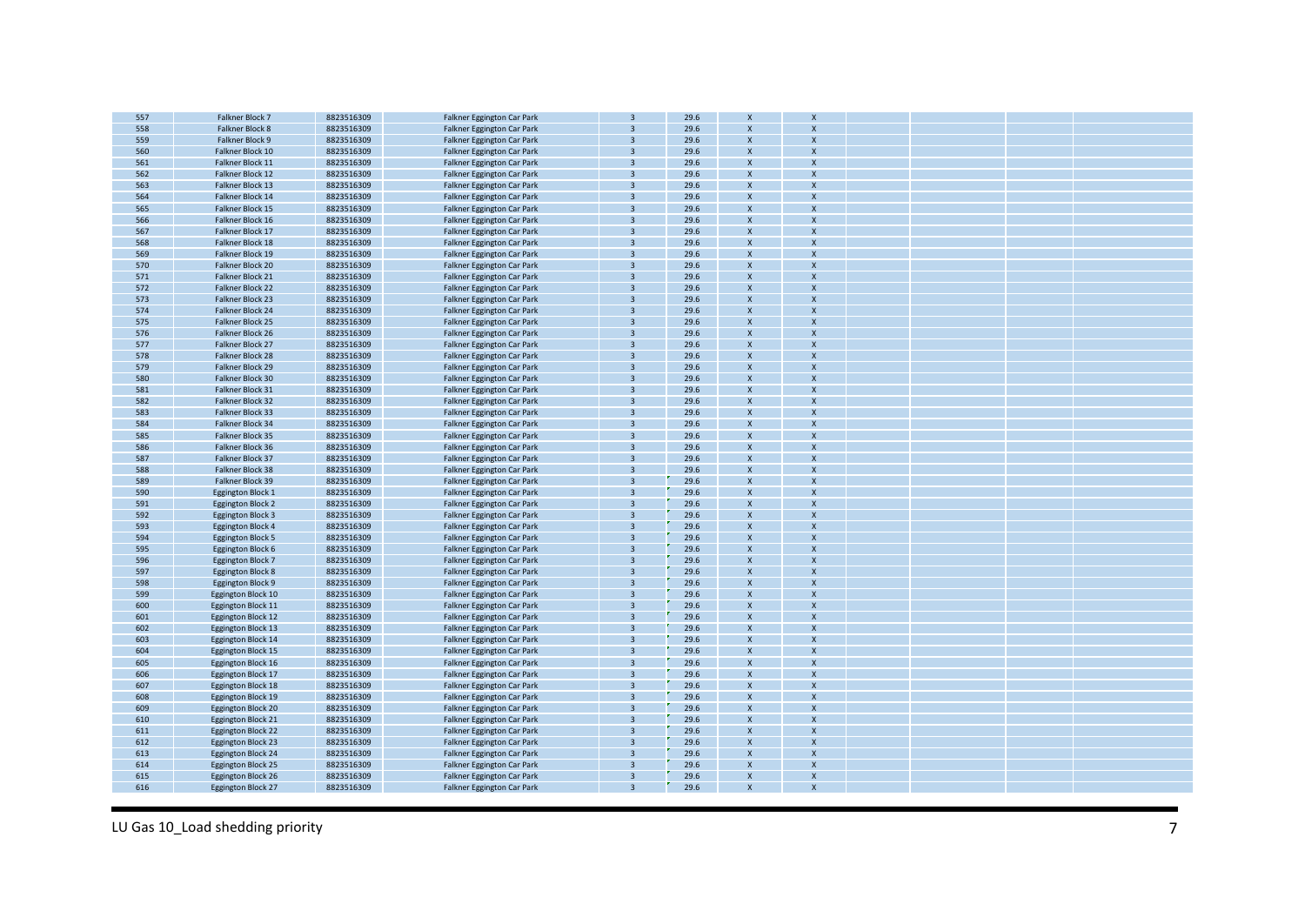| 617 | Eggington Block 28               | 8823516309 | Falkner Eggington Car Park               |                | 29.6  | X                       | $\boldsymbol{\mathsf{x}}$ |  |  |
|-----|----------------------------------|------------|------------------------------------------|----------------|-------|-------------------------|---------------------------|--|--|
| 618 | Eggington Block 29               | 8823516309 | Falkner Eggington Car Park               | $\overline{3}$ | 29.6  | X                       |                           |  |  |
| 619 | Eggington Block 30               | 8823516309 | Falkner Eggington Car Park               |                | 29.6  |                         |                           |  |  |
| 620 | Eggington Block 31               | 8823516309 | Falkner Eggington Car Park               |                | 29.6  | X                       |                           |  |  |
| 621 | Eggington Block 32               | 8823516309 | Falkner Eggington Car Park               |                | 29.6  |                         |                           |  |  |
| 622 | <b>Eggington Block 33</b>        | 8823516309 | Falkner Eggington Car Park               |                | 29.6  | X                       | $\boldsymbol{\mathsf{x}}$ |  |  |
| 623 | Eggington Block 34               | 8823516309 | Falkner Eggington Car Park               |                | 29.6  | $\overline{\mathsf{x}}$ |                           |  |  |
| 627 | 215 Ashby Road                   | 2182426600 | Ashby Rd 215                             |                |       |                         |                           |  |  |
| 628 | 217 Ashby Road                   | 9203509    | Ashby Rd 217                             |                |       | $\mathbf{x}$            |                           |  |  |
| 629 | 197 Forest Road                  | 9199803    | Forest Rd 197                            |                | 32.56 |                         |                           |  |  |
| 630 | 203 Forest Road                  | 9199410    | Forest Rd 203                            |                | 40.7  |                         |                           |  |  |
| 631 | 207 Forest Road                  | 2184057010 | Forest Rd 207                            |                | 37.65 |                         |                           |  |  |
| 632 | Ashleigh Drive 20                | 2184058708 | Ashleigh Drive 20                        |                |       |                         |                           |  |  |
| 633 | Ashleigh Drive 40                | 9204904    | Ashleigh Drive 40                        |                |       | X                       |                           |  |  |
| 634 | Ashleigh Drive 55                | 9126809    | Ashleigh Drive 55                        |                |       |                         |                           |  |  |
| 635 | Ashleigh Drive 57                | 9201909    | Ashleigh Drive 57                        |                |       | X                       |                           |  |  |
| 637 | 1 Holywell Drive                 |            | Holywell Dr 1                            |                |       |                         |                           |  |  |
| 638 | 13 Spinney Hill Drive            | 2184051503 | Spinney Hill Drive 13                    |                |       |                         |                           |  |  |
| 641 | Eggington Common Room            | 8823516309 | Falkner Eggington Car Park               |                | 80.3  |                         |                           |  |  |
| 646 | 209 Ashby Road                   | 9123803    | Ashby Rd 209                             |                |       | X                       | $\boldsymbol{\mathsf{x}}$ |  |  |
| 647 | 211 Ashby Road                   | 9123601    | Ashby Rd 211                             |                |       |                         |                           |  |  |
| 648 | Ashleigh Drive 22                | 9129501    | Ashleigh Drive 22                        |                |       |                         | X                         |  |  |
| 650 | 207 Ashby Road                   | 9123500    | Ashby Rd 207                             |                |       | $\mathsf{x}$            |                           |  |  |
| 752 | Claudia Parsons Warden           | 7683023210 | Claudia Parsons Warden House             |                |       |                         |                           |  |  |
| 753 | The Elite Athlete Centre & Hotel | 7683023008 | Claudia Parsons Energy Centre Plant Room |                | 64.9  |                         |                           |  |  |
| 754 | Claudia Parsons Energy Centre    | 7683023008 | Claudia Parsons Energy Centre Plant Room |                | 2679  | X                       | $\boldsymbol{\mathsf{x}}$ |  |  |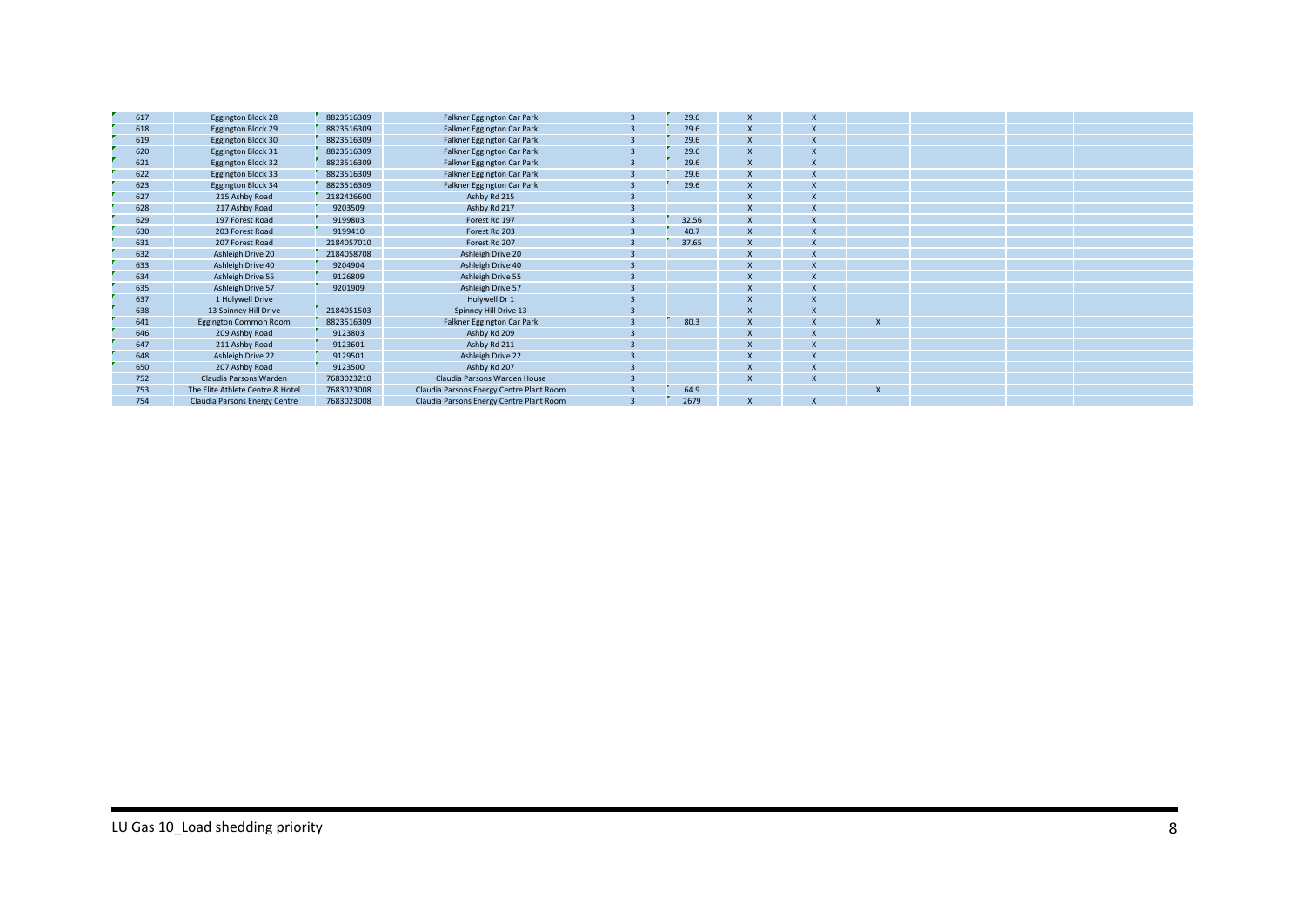**GAS NETWORK SAFETY CASE LU /GAS /11 – Site works procedure New gas infrastructure works**

**LOUGHBOROUGH UNIVERSITY**

**Dated 10th August 2021**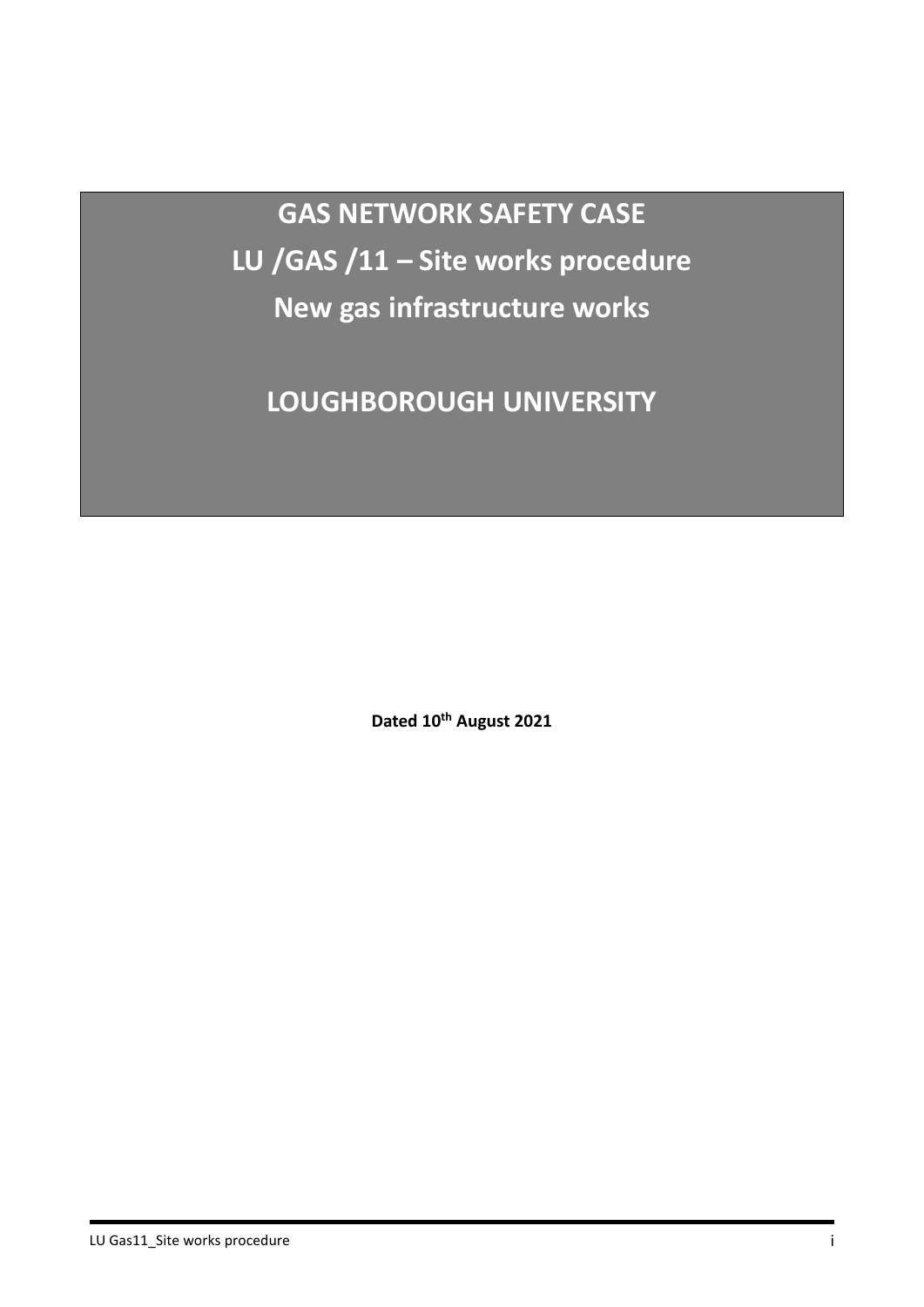# **Contents**

#### **List of Tables**

|--|--|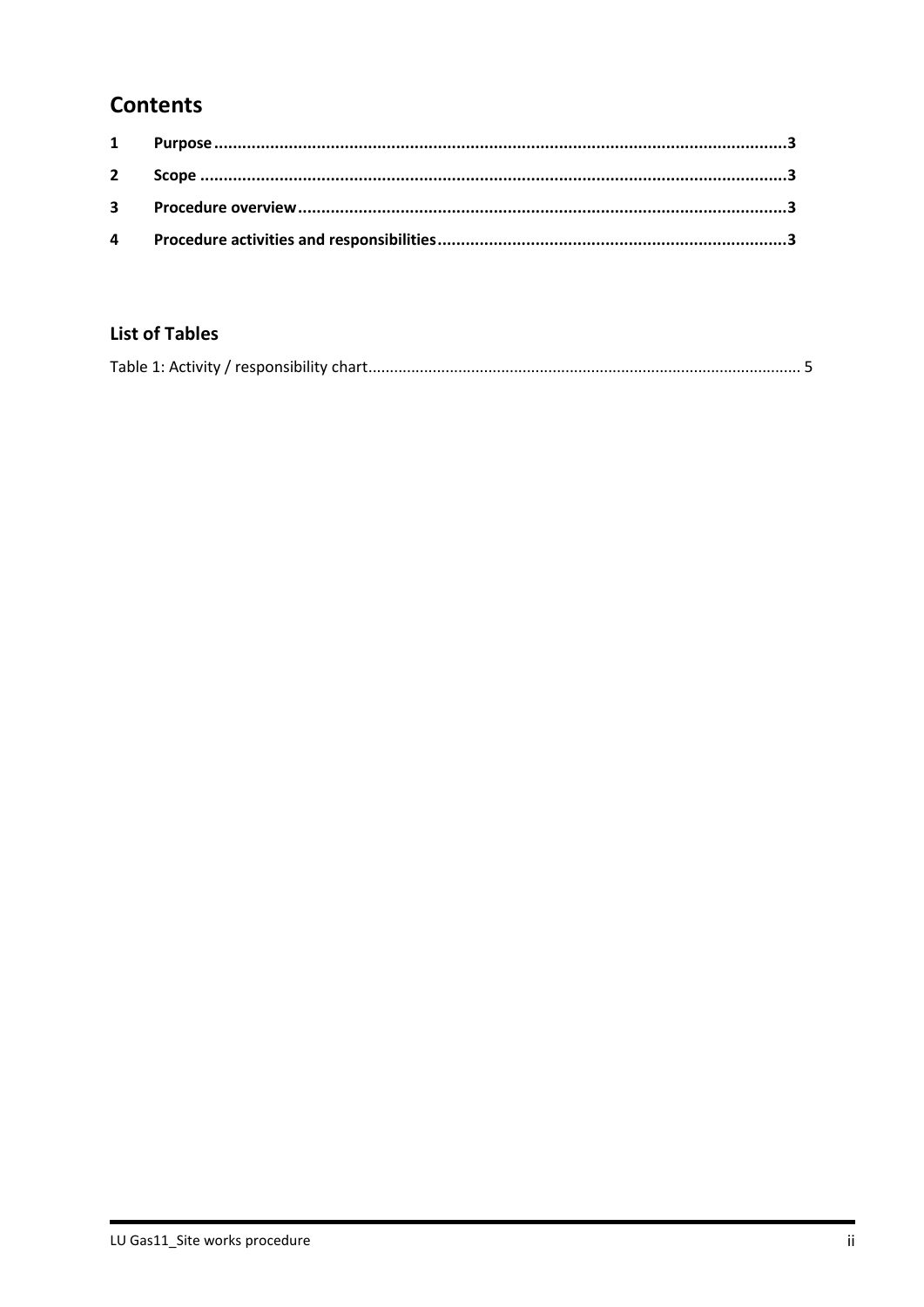#### <span id="page-68-0"></span>**1 Purpose**

This site works procedure has been prepared to specify the responsibilities and authorisations required for designing, constructing and bringing into service gas distribution infrastructure at Loughborough University.

#### <span id="page-68-1"></span>**2 Scope**

The procedure is to be applied to all gas distribution assets owned and operated by Loughborough University including mains, services, valves, governors and pressure loggers. Assets installed downstream of a consumer emergency control valve are subject to a separate procedure.

#### <span id="page-68-2"></span>**3 Procedure overview**

The procedure includes the following components:

- Design
- Design approval
- Procurement of materials
- Method statements, routine / non- routine operations procedures
- Health & Safety compliance
- Installation including reinstatement
- **Testing**
- Commissioning and purging
- As built records
- Updating of Network Analysis model

## <span id="page-68-3"></span>**4 Procedure activities and responsibilities**

The activities and responsibilities concerned with New Gas Distribution Systems are summarised in the following table: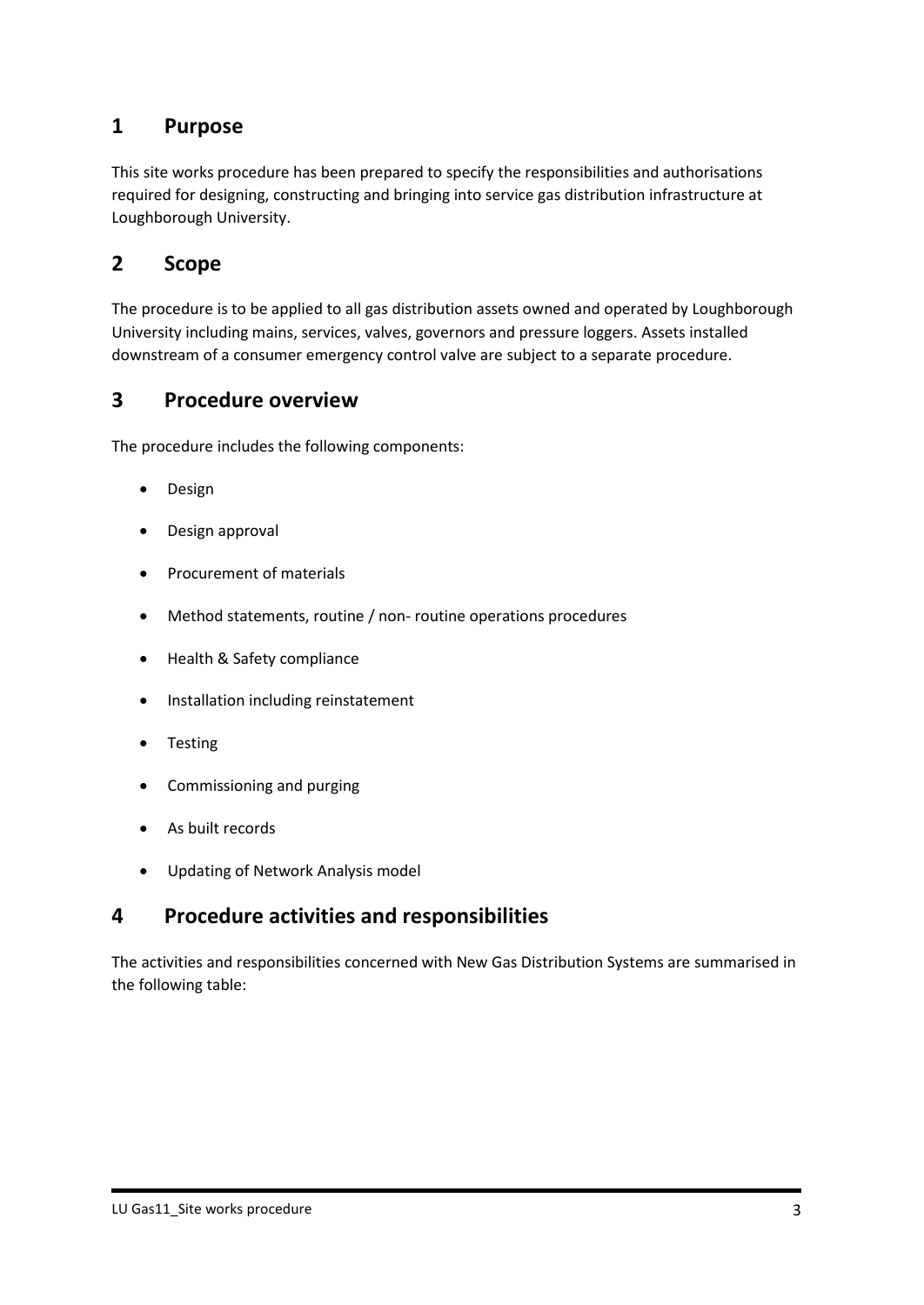| <b>Activity</b>                                                                                                                                                                                                           | <b>Responsibility</b>                                                                                                                  |
|---------------------------------------------------------------------------------------------------------------------------------------------------------------------------------------------------------------------------|----------------------------------------------------------------------------------------------------------------------------------------|
|                                                                                                                                                                                                                           |                                                                                                                                        |
| Specify requirement for new, alteration to,<br>or replacement of, the gas distribution<br>system                                                                                                                          | University Policy / Project Manager in<br>consultation with the Gas Duty Authorised<br>Person.                                         |
| Undertake network analysis (NA) and provide<br>design including:                                                                                                                                                          | Nominated gas infrastructure contractor                                                                                                |
| Drawings<br>Specifications<br>Competency requirements<br>Operations procedure requirements<br>Method statement requirements<br>Health and Safety requirements<br>including compliance with CDM<br>Material take off (MTO) |                                                                                                                                        |
| Design approval                                                                                                                                                                                                           | Loughborough University Estates and Facilities<br>Management department gas systems<br><b>Competent Authority - Wilcock Consulting</b> |
| Procure materials and provide manpower in<br>accordance with design specification                                                                                                                                         | Nominated gas infrastructure contractor                                                                                                |
|                                                                                                                                                                                                                           |                                                                                                                                        |
| Preparation of method statements and/or<br>operations procedures in accordance with<br>design specification                                                                                                               | Nominated gas infrastructure contractor                                                                                                |
| Approval of method statements and/or<br>operations procedures in accordance with<br>design specification                                                                                                                  | Loughborough University Estates and Facilities<br>Management / Competent Authority - Wilcock<br>Consulting                             |
| CDM regulations compliance                                                                                                                                                                                                | Loughborough University, Designer, Principal                                                                                           |
|                                                                                                                                                                                                                           | Designer, Contractor, Principal Contractor as<br>appropriate                                                                           |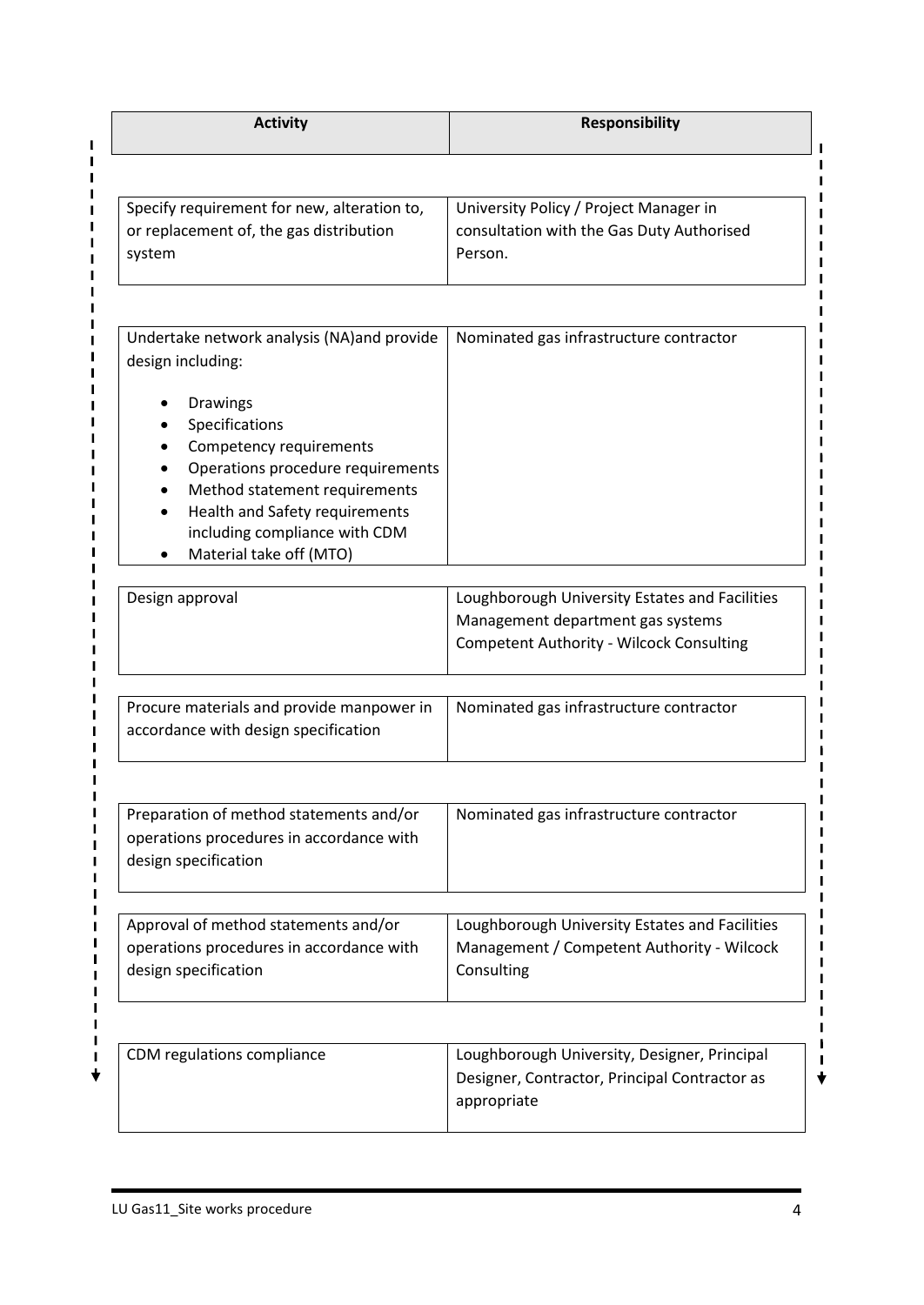| Site works installation including supervision, | Nominated gas infrastructure contractor |
|------------------------------------------------|-----------------------------------------|
| testing, purging, commissioning, provision of  |                                         |
| as built sketches and relevant testing and     |                                         |
| purging certification in accordance with the   |                                         |
| design specification                           |                                         |

| Construction audit                                                                                      | Loughborough University Estates and Facilities<br>Management gas systems Competent Authority -<br><b>Wilcock Consulting</b> |
|---------------------------------------------------------------------------------------------------------|-----------------------------------------------------------------------------------------------------------------------------|
| Update site gas network drawing, provide<br>copy to Competent Authority for updating of<br>the NA Model | Loughborough University Estates and Facilities<br>Management Gas Duty Authorised Person.                                    |

|                  | Update Network Analysis Model and provide   Loughborough University Estates and Facilities |
|------------------|--------------------------------------------------------------------------------------------|
| data run results | Management gas systems Competent Authority -                                               |
|                  | <b>Wilcock Consulting</b>                                                                  |
|                  |                                                                                            |

| Assemble Health and Safety / project file<br>including drawings, documents and<br>certificates | Loughborough University Estates and Facilities<br>Management Gas Systems Competent Person |
|------------------------------------------------------------------------------------------------|-------------------------------------------------------------------------------------------|
| Final review of documents and sign off                                                         | Loughborough University Estates and Facilities                                            |

#### <span id="page-70-0"></span>**Table 1: Activity / responsibility chart**

 $\mathbf I$ 

 $\mathbf{I}$ 

 $\mathbf{I}$ 

 $\mathbf{I}$ 

 $\mathbf{I}$ 

 $\mathbf{I}$ 

п

H

I

I

П

П

п Ï

 $\mathbf{I}$ 

 $\mathbf{I}$ 

 $\mathbf{I}$ 

 $\mathbf{I}$ 

I  $\mathbf{I}$ 

 $\blacksquare$  $\mathbf{I}$  $\blacksquare$  $\blacksquare$  $\mathbf{I}$ 

 $\mathbf I$ 

 $\mathbf I$ 

 $\mathbf{I}$ 

 $\mathbf{I}$ 

 $\mathbf I$ 

ı

 $\mathbf{I}$ 

 $\mathbf{I}$ 

 $\mathbf{I}$ 

 $\mathbf{I}$ 

 $\blacksquare$ 

 $\mathbf{I}$ 

 $\mathbf{I}$ 

 $\mathbf{I}$ 

п  $\blacksquare$ 

 $\mathbf{I}$ 

 $\mathbf{I}$  $\mathbf{I}$ 

 $\mathbf{I}$  $\mathbf{I}$ 

> $\mathbf{I}$  $\blacksquare$

 $\mathbf{I}$ 

 $\mathbf{I}$ 

 $\mathbf{I}$ 

 $\mathbf{I}$ 

п

п

 $\blacksquare$ 

 $\mathbf I$ 

 $\mathbf I$ 

 $\mathbf{I}$ 

 $\mathbf{I}$ 

 $\mathbf I$ 

 $\mathbf I$  $\mathbf{I}$  $\mathbf{I}$  $\mathbf{I}$  $\mathbf{I}$  $\blacksquare$  $\mathbf{I}$  $\mathbf I$  $\mathbf I$  $\mathbf{I}$ 

 $\overline{\mathbf{t}}$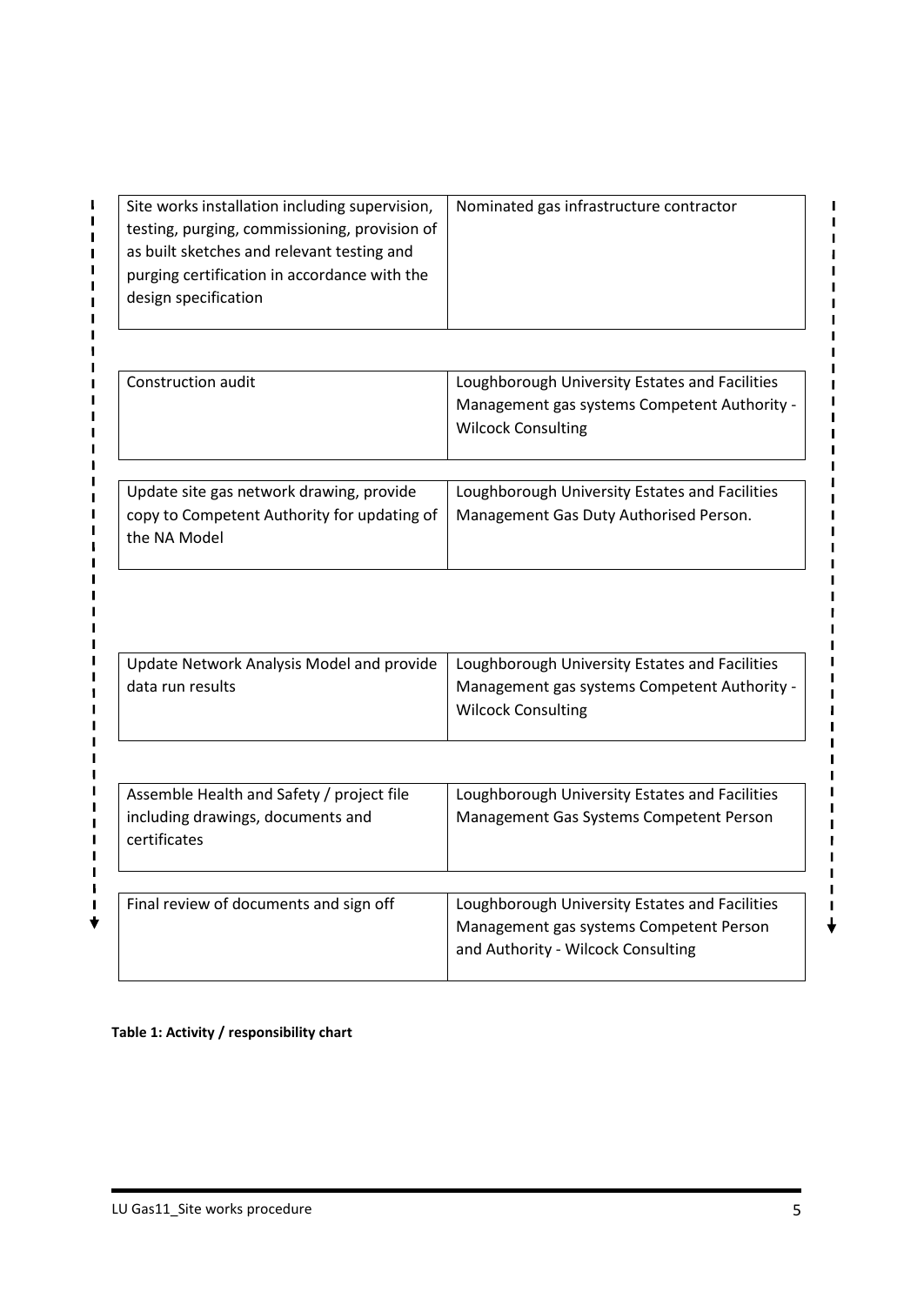# **GAS NETWORK SAFETY CASE LU /GAS /12 – Site works process documentation**

**LOUGHBOROUGH UNIVERSITY**

**Dated 10th August 2021**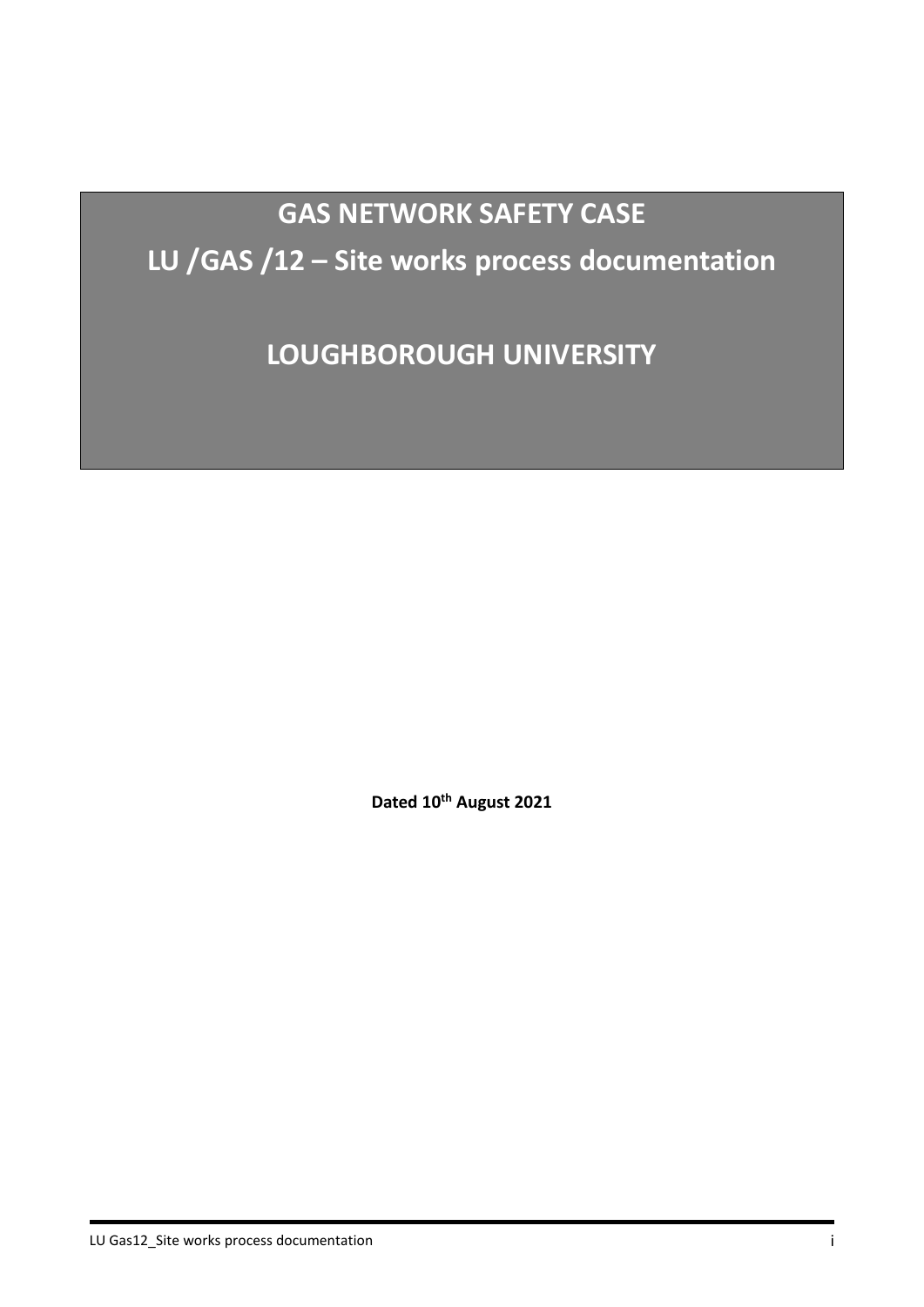## **Contents**

## **List of Tables**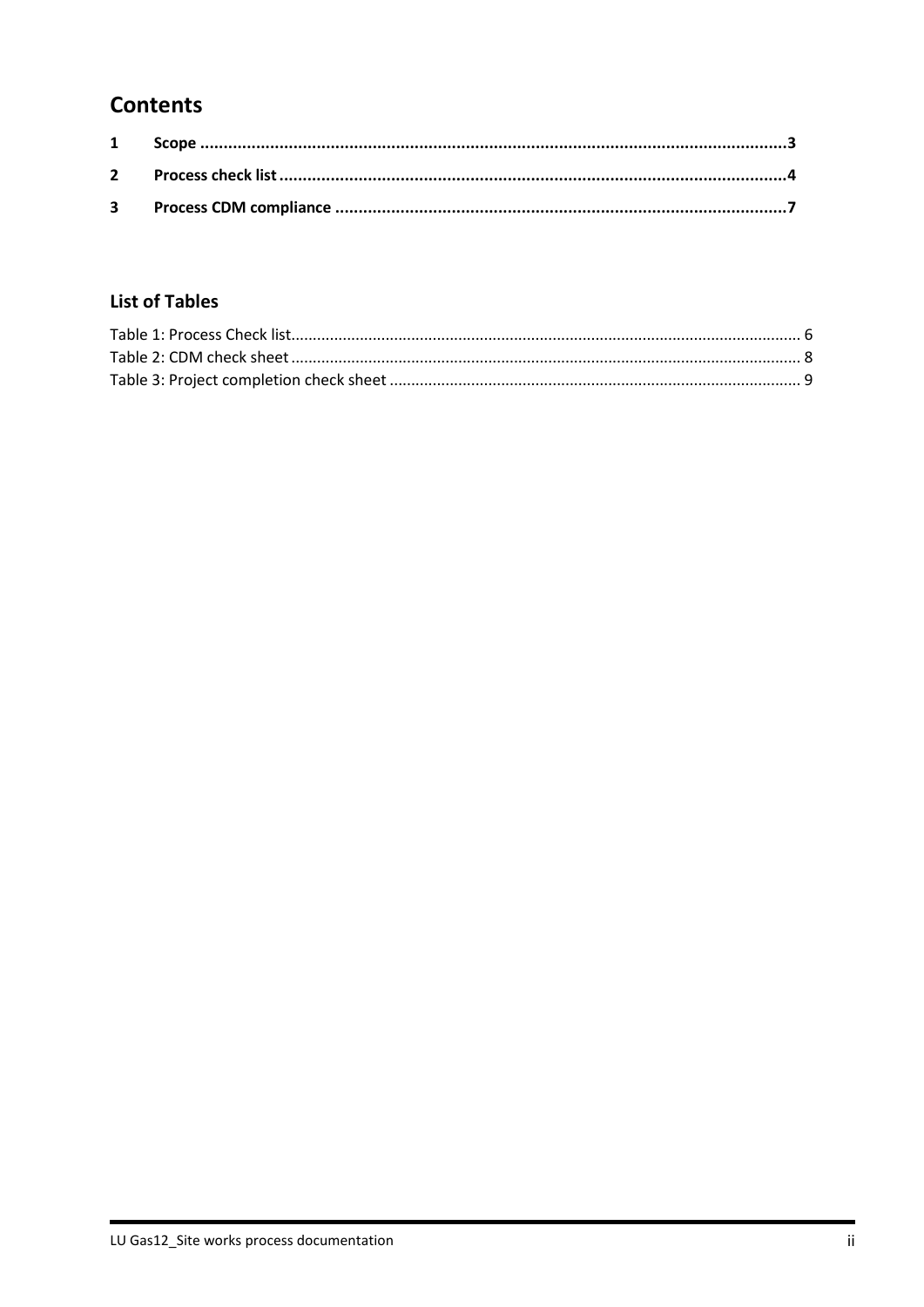## <span id="page-73-0"></span>**1 Scope**

This document provides a template for the review of site works processes for gas infrastructure works together with evidence required for compliance with the CDM regulations.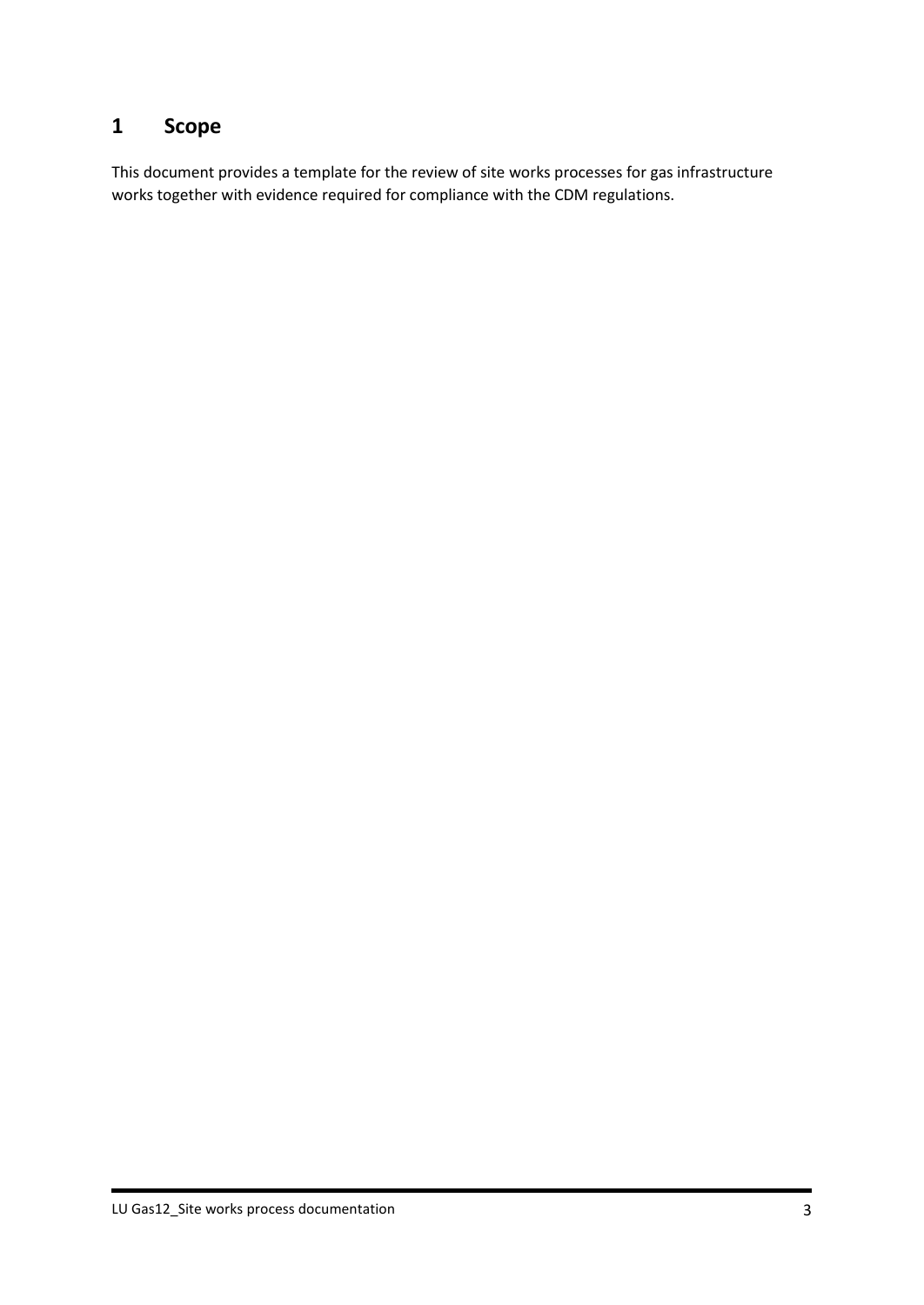## **2 Process check list**

| <b>Project Description</b> | <b>Project Number</b> |
|----------------------------|-----------------------|
|                            |                       |
|                            |                       |
|                            |                       |

<span id="page-74-0"></span>

| <b>No</b>     | <b>Activity</b>                                    | <b>Responsibility</b>                                                   | Review, approval and | Date signed |
|---------------|----------------------------------------------------|-------------------------------------------------------------------------|----------------------|-------------|
|               |                                                    |                                                                         | comment              | off         |
|               |                                                    |                                                                         |                      |             |
|               | Specify requirement for new, alteration to or      | Loughborough University account                                         |                      |             |
|               | replacement of the gas distribution system         | holder to initiate                                                      |                      |             |
|               |                                                    |                                                                         |                      |             |
|               |                                                    | Loughborough University Estates and                                     |                      |             |
|               |                                                    | Facilities Management department                                        |                      |             |
|               |                                                    | gas systems Competent Authority -                                       |                      |             |
|               |                                                    | Wilcock Consulting to review                                            |                      |             |
|               |                                                    |                                                                         |                      |             |
|               | Review and ensure compliance with CDM regulations  | Loughborough University Estates and<br>Facilities Management department |                      |             |
|               |                                                    | with gas systems Competent Authority                                    |                      |             |
| $\mathcal{P}$ |                                                    | - Wilcock Consulting to review                                          |                      |             |
|               |                                                    |                                                                         |                      |             |
|               |                                                    |                                                                         |                      |             |
|               |                                                    |                                                                         |                      |             |
| 3             | Undertake network analysis (NA) and provide design | Nominated gas infrastructure                                            |                      |             |
|               | including:                                         | contractor to undertake                                                 |                      |             |
|               | <b>Drawings</b>                                    |                                                                         |                      |             |
|               | <b>Specifications</b>                              | Loughborough University Estates and                                     |                      |             |
|               | Competency requirements                            | <b>Facilities Management department</b>                                 |                      |             |

LU Gas12\_Site works process documentation 4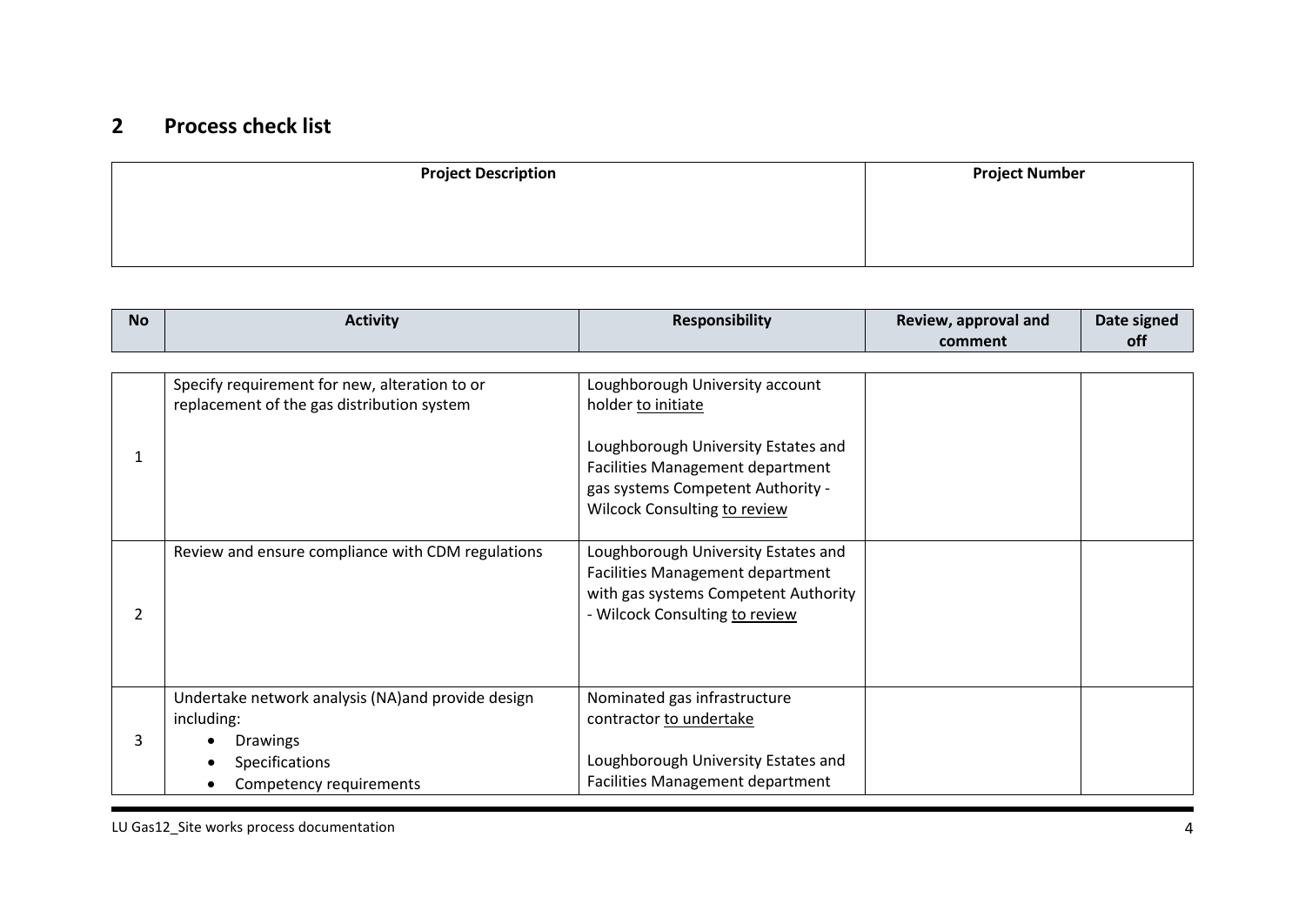|   | Operations procedure requirements<br>Method statement requirements<br>Health and Safety requirements including<br>compliance with CDM<br>Material take off (MTO)                             | gas systems Competent Authority -<br>Wilcock Consulting to review                                                                                                                                       |  |
|---|----------------------------------------------------------------------------------------------------------------------------------------------------------------------------------------------|---------------------------------------------------------------------------------------------------------------------------------------------------------------------------------------------------------|--|
| 4 | Procure materials and provide manpower in accordance<br>with design specification                                                                                                            | Nominated gas infrastructure<br>contractor to undertake<br>Loughborough University Estates and<br>Facilities Management department<br>gas systems Competent Authority -<br>Wilcock Consulting to review |  |
| 5 | Preparation of Risk Assessments, Method Statements<br>and/or Operations procedures in accordance with design<br>specification                                                                | Nominated gas infrastructure<br>contractor to undertake<br>Loughborough University Estates and<br>Facilities Management department<br>gas systems Competent Authority -<br>Wilcock Consulting to review |  |
| 6 | Construction audit including:-<br>Excavation depth of cover<br>Pipe jointing<br>Ditching and backfill<br><b>Testing</b><br>Gas connections<br>Purging and commissioning<br>As built drawings | Loughborough University Estates and<br><b>Facilities Management department</b><br>gas systems Competent Authority -<br>Wilcock Consulting to undertake                                                  |  |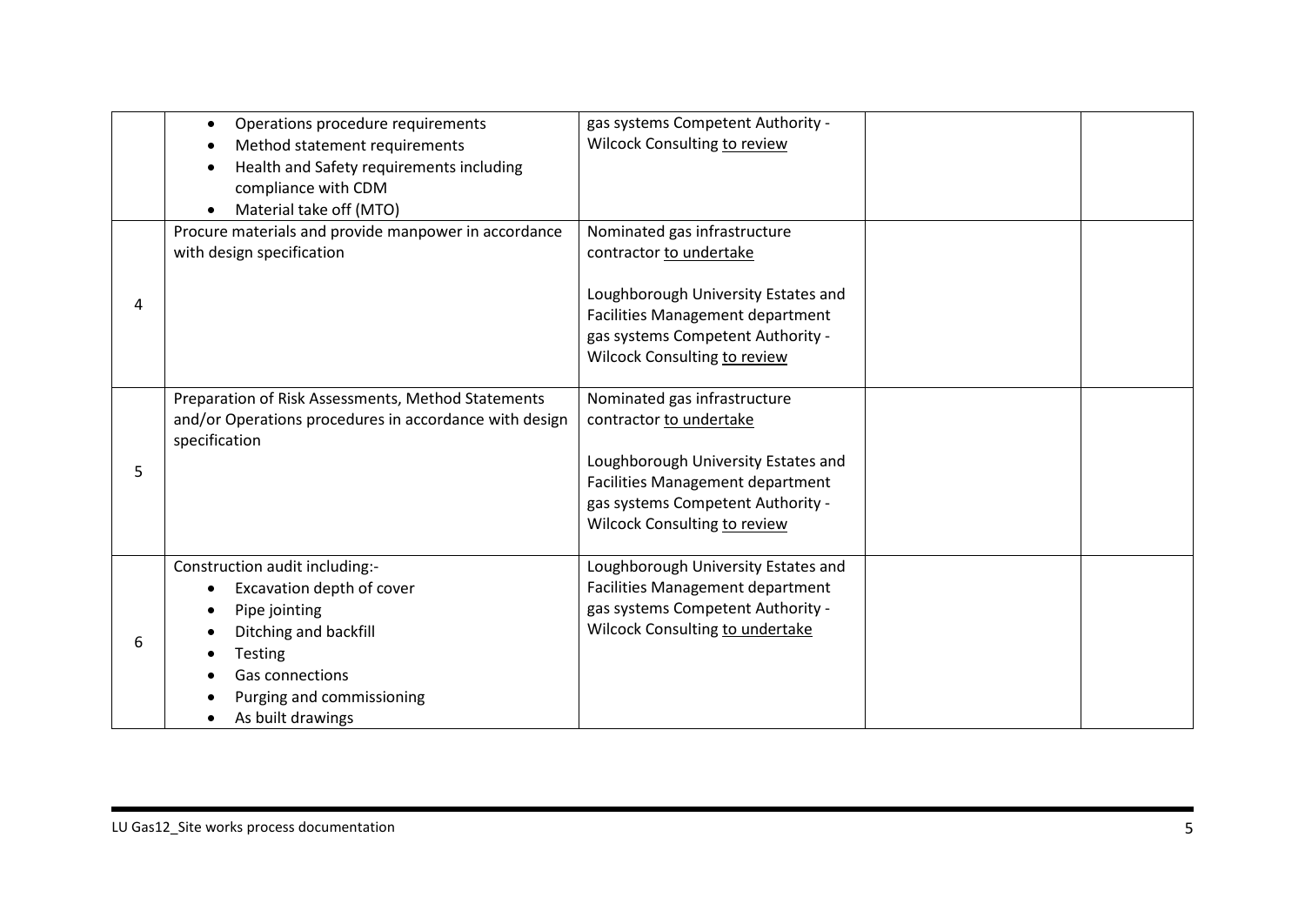|   | Update site gas network drawing, provide copy to<br>Competent Authority for updating of the NA Model                                                          | Loughborough University Estates and<br>Facilities Management Department to<br>update<br><b>Competent Authority - Wilcock</b>                                 |  |
|---|---------------------------------------------------------------------------------------------------------------------------------------------------------------|--------------------------------------------------------------------------------------------------------------------------------------------------------------|--|
|   |                                                                                                                                                               | Consulting to review                                                                                                                                         |  |
| 8 | Update Network Analysis Model and provide data run<br>result                                                                                                  | <b>Competent Authority - Wilcock</b><br>Consulting to undertake<br>Loughborough University Estates and<br>Facilities Management Department to<br>review      |  |
| 9 | Assemble Health and Safety / project file including<br>drawings, documents and certificates - review and sign<br>off<br>For project file check list See below | Loughborough University Estates and<br>Facilities Management Department to<br><u>prepare</u><br><b>Competent Authority - Wilcock</b><br>Consulting to review |  |

<span id="page-76-0"></span>**Table 1: Process Check list**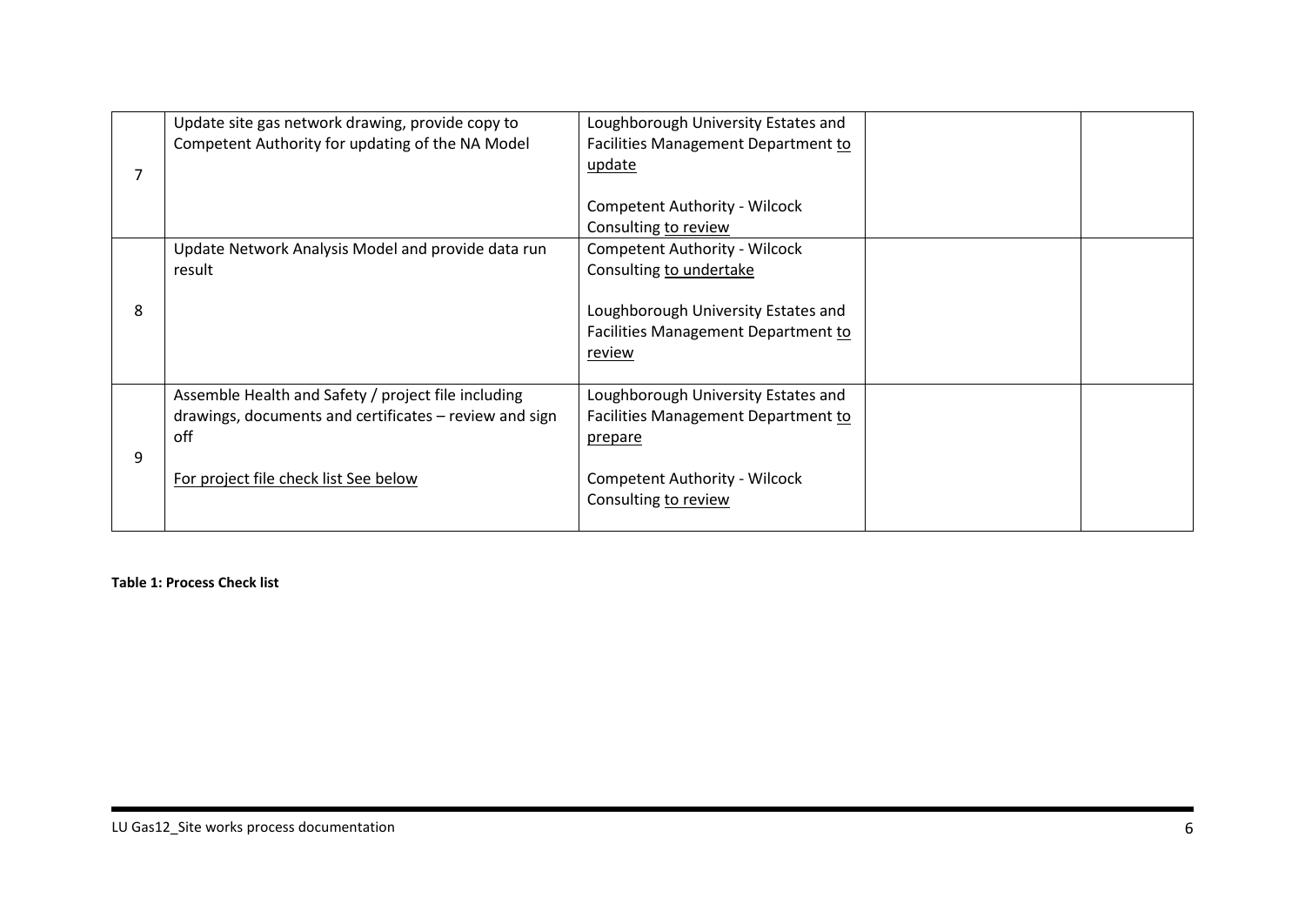## <span id="page-77-0"></span>**3 Process CDM compliance**

Compliance with Construction (Design and Management) Regulations 2015

This section provides guidance on compliance with the Construction (Design and Management) Regulations 2015 (CDM 2015). These Regulations cover the management of health, safety and welfare when carrying out construction projects. Subject to some transitional provisions (see paragraphs 181–186), CDM 2015 replaces the Construction (Design and Management) Regulations 2007 (CDM 2007) from 6 April 2015. From this date, the Approved Code of Practice (ACOP) which provides supporting guidance on CDM 2007 is withdrawn.

To ensure compliance reference shall be made to:-

## **Managing Health and Safety in construction Construction (Design and Management)Regulations 2015**

## **Guidance on Regulations**

The key elements to ensuring construction health and safety include: -

- 1. Managing the risks by applying the general principles of prevention;
- 2. Appointing the right people and organisations at the right time;
- 3. Making sure everyone has the information, instruction, training and supervision they need to carry out their jobs in a way that secures health and safety;
- 4. Duty holders cooperating and communicating with each other and coordinating their work; and
- 5. Consulting workers and engaging with them to promote and develop effective measures to secure health, safety and welfare.

#### **Scope and notification (Regulation 6)**

The regulations cover all construction works. Certain works are notifiable as described as follows: -

A project is notifiable if the construction work on a construction site is scheduled to:-

- (1) Last longer than 30 working days and have more than 20 workers working simultaneously at any point in the project; or
- (2) exceed 500 person days.
- (3) Where a project is notifiable, the client must give notice in writing to the Executive as soon as is practicable before the construction phase begins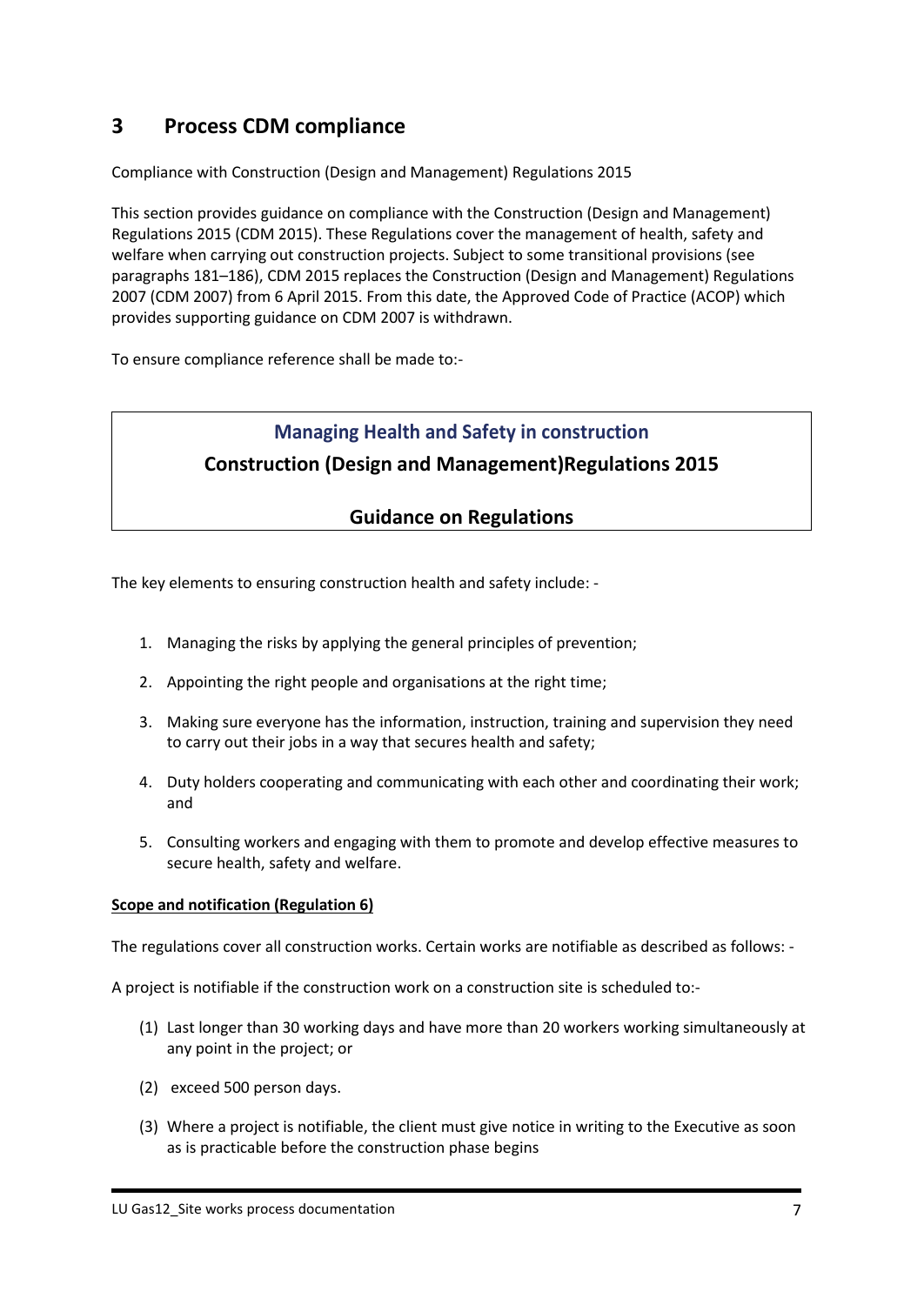(4) The client is responsible for notification

#### **Roles under the Regulations (Table 1)**

The roles and duties under the regulations are summarised as follows: -

- (1) **Clients** are organisations or individuals for whom a construction project is carried out
- (2) **Domestic clients** are people who have construction work carried out on their own home, or the home of a family member that is not done as part of a business, whether for profit or not
- (3) **Designers** are those, who as part of a business, prepare or modify designs for a building, product or system relating to construction work
- (4) **Principal designers** are designers appointed by the client in projects involving more than one contractor. They can be an organisation or an individual with sufficient knowledge, experience and ability to carry out the role
- (5) **Principal contractors** are contractors appointed by the client to coordinate the construction phase of a project where it involves more than one contractor
- (6) **Contractors** are those who do the actual construction work and can be either an individual or a company
- (7) **Workers** are the people who work for or under the control of contractors on a construction site

#### **Project check sheet**

|                                                      | <b>CDM COMPLIANCE CHECK LIST</b> |
|------------------------------------------------------|----------------------------------|
| Project                                              |                                  |
| Is the project notifiable and if<br>so date notified |                                  |
| Client                                               | Loughborough University          |
| <b>Designer</b>                                      |                                  |
| <b>Principal Designer</b>                            |                                  |
| Contractor                                           |                                  |
| <b>Principal Contractor</b>                          |                                  |
| Designer risk assessment<br>prepared and issued      |                                  |
| Contractor construction plan<br>received             |                                  |

#### <span id="page-78-0"></span>**Table 2: CDM check sheet**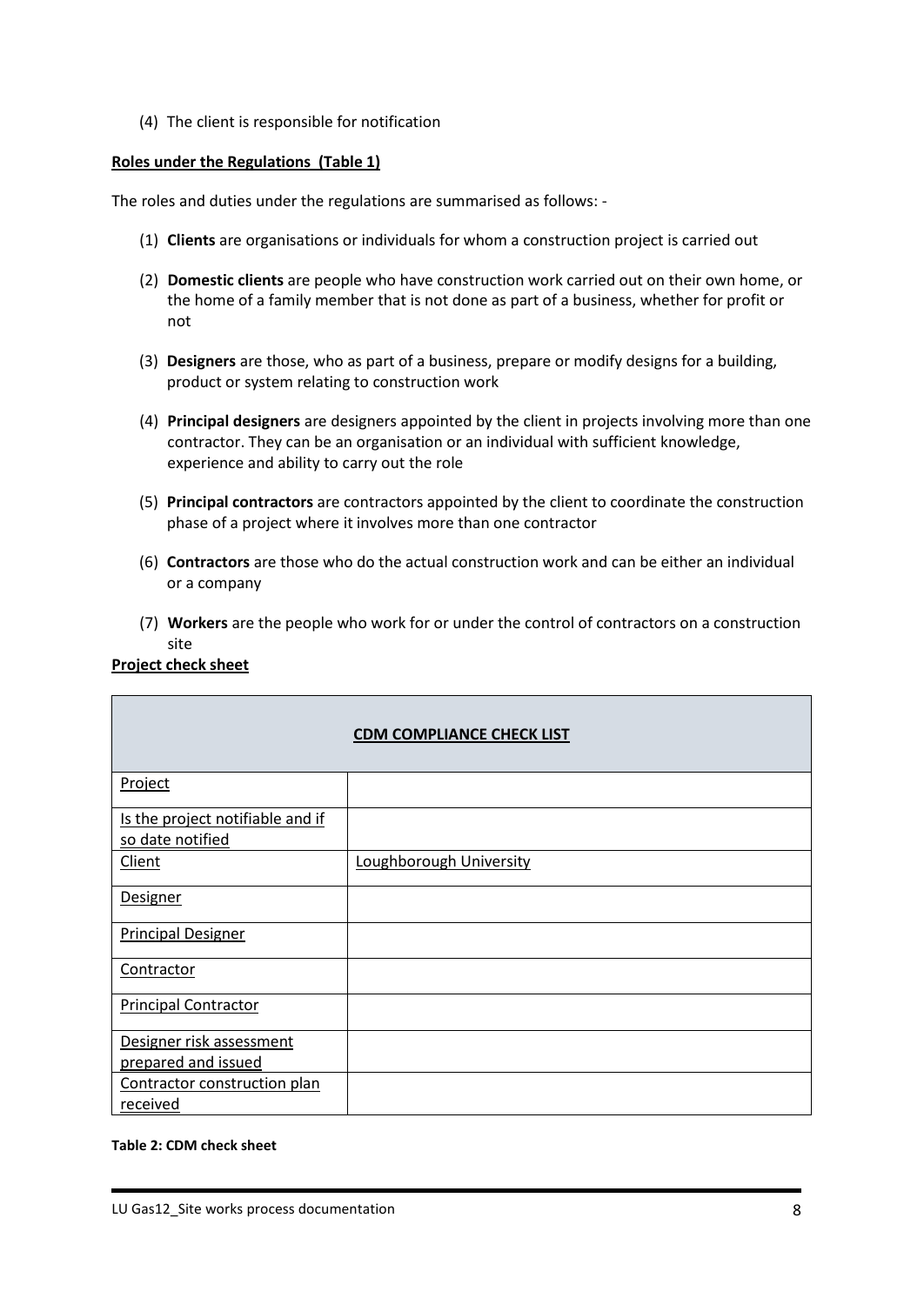## Project completion file check list

|      |                                                                      | Completed<br>(Yes/No) |
|------|----------------------------------------------------------------------|-----------------------|
| (1)  | Project design documentation                                         |                       |
| (2)  | <b>Equipment specifications</b>                                      |                       |
| (3)  | Contract and procurement documentation                               |                       |
| (4)  | <b>Offers and Quotations</b>                                         |                       |
| (5)  | Safety and Technical Competency documentation                        |                       |
| (6)  | Orders                                                               |                       |
| (7)  | <b>RAMS</b>                                                          |                       |
| (8)  | Routine and Non-Routine Operations Procedures (For<br>Authorisation) |                       |
| (9)  | Routine and Non-Routine Operations Procedures<br>(Authorised)        |                       |
| (10) | Routine and Non-Routine Operations Procedures<br>(Completed)         |                       |
| (11) | As built drawings                                                    |                       |
| (12) | Material data sheets                                                 |                       |
| (13) | Construction audit report (If applicable)                            |                       |
|      |                                                                      |                       |

<span id="page-79-0"></span>**Table 3: Project completion check sheet**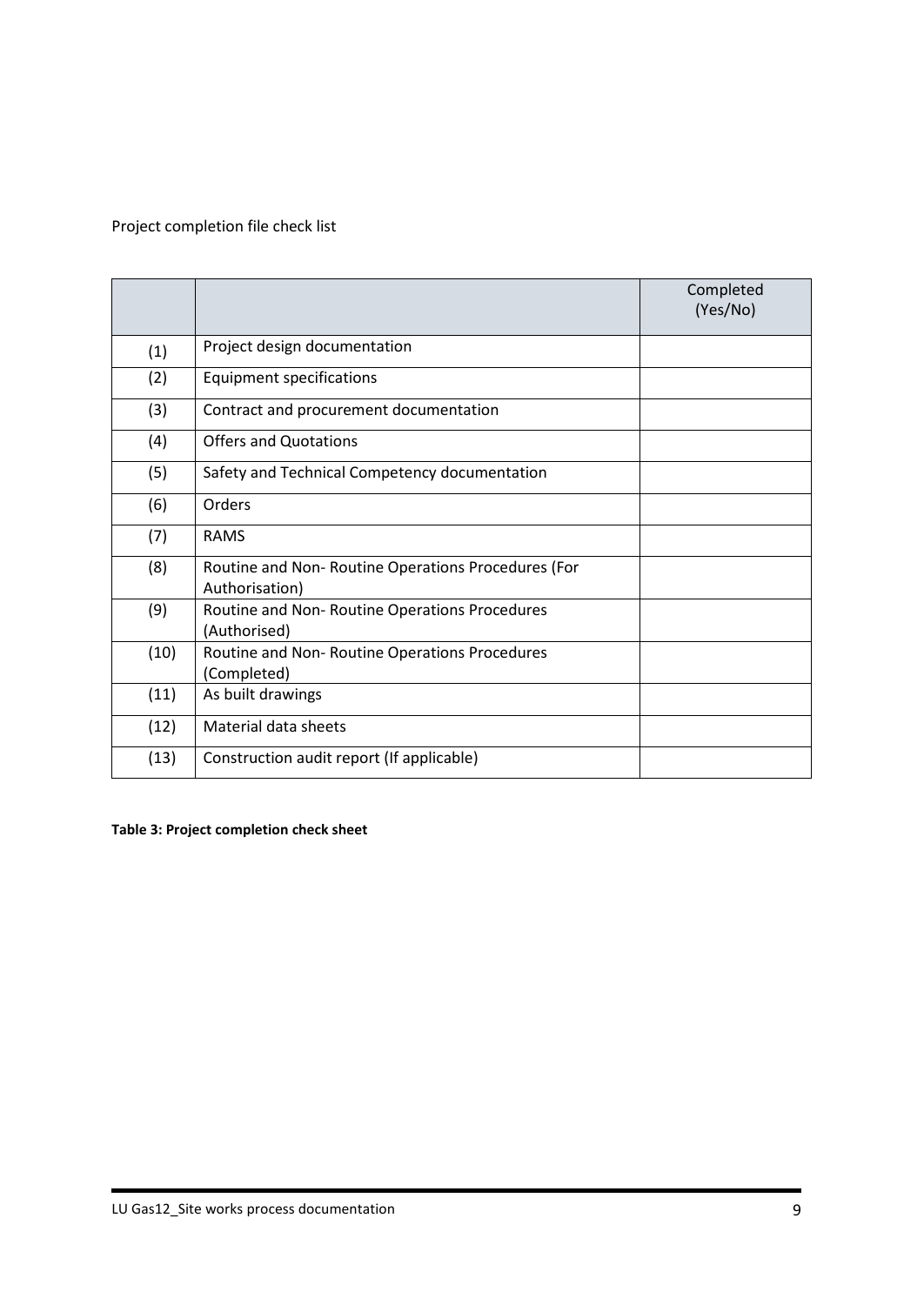**GAS NETWORK SAFETY CASE LU /GAS /13– Safety Case Compliance Audit**

**LOUGHBOROUGH UNIVERSITY**

**Dated 17th February 2021**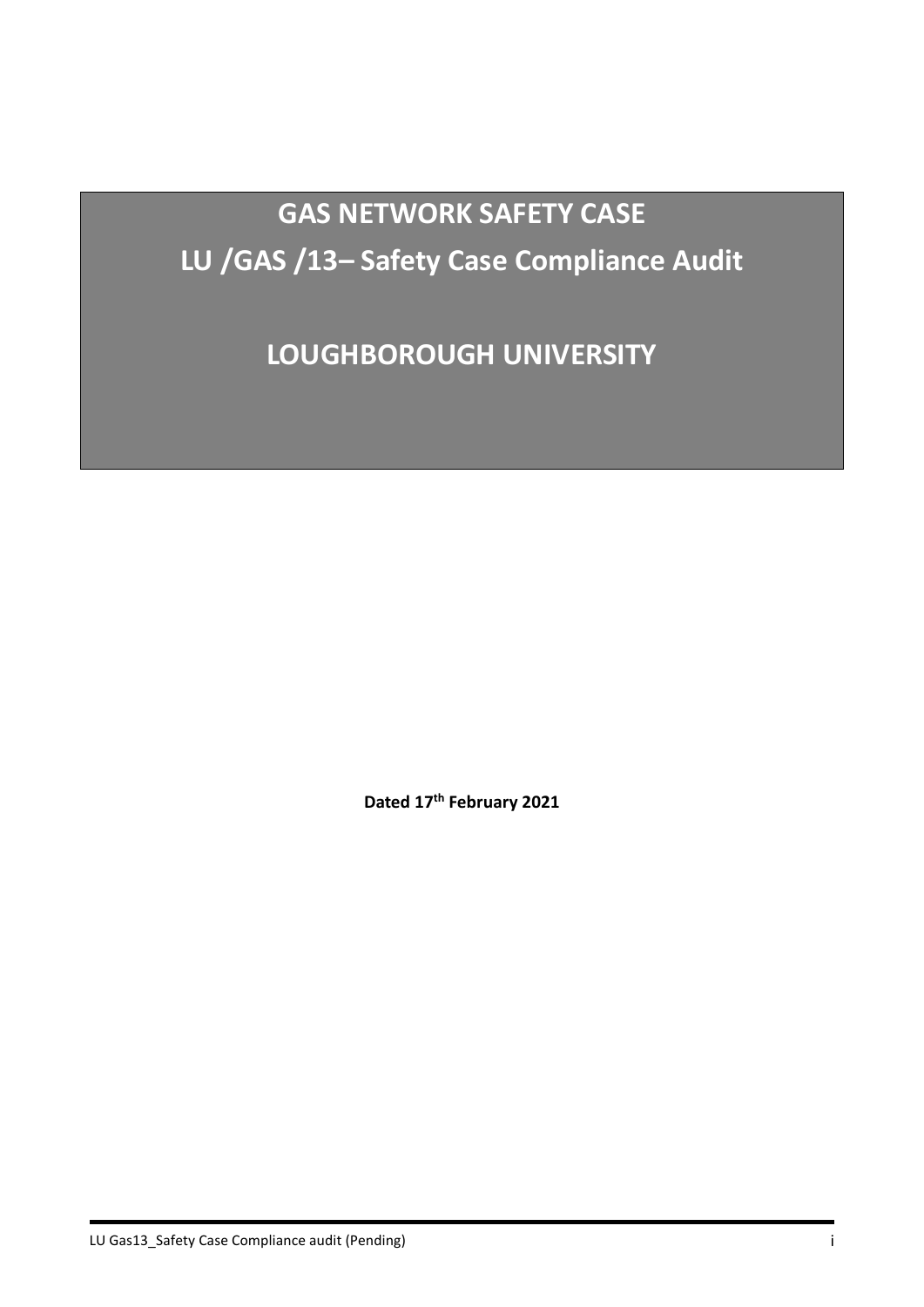## **Contents**

## **List of Tables**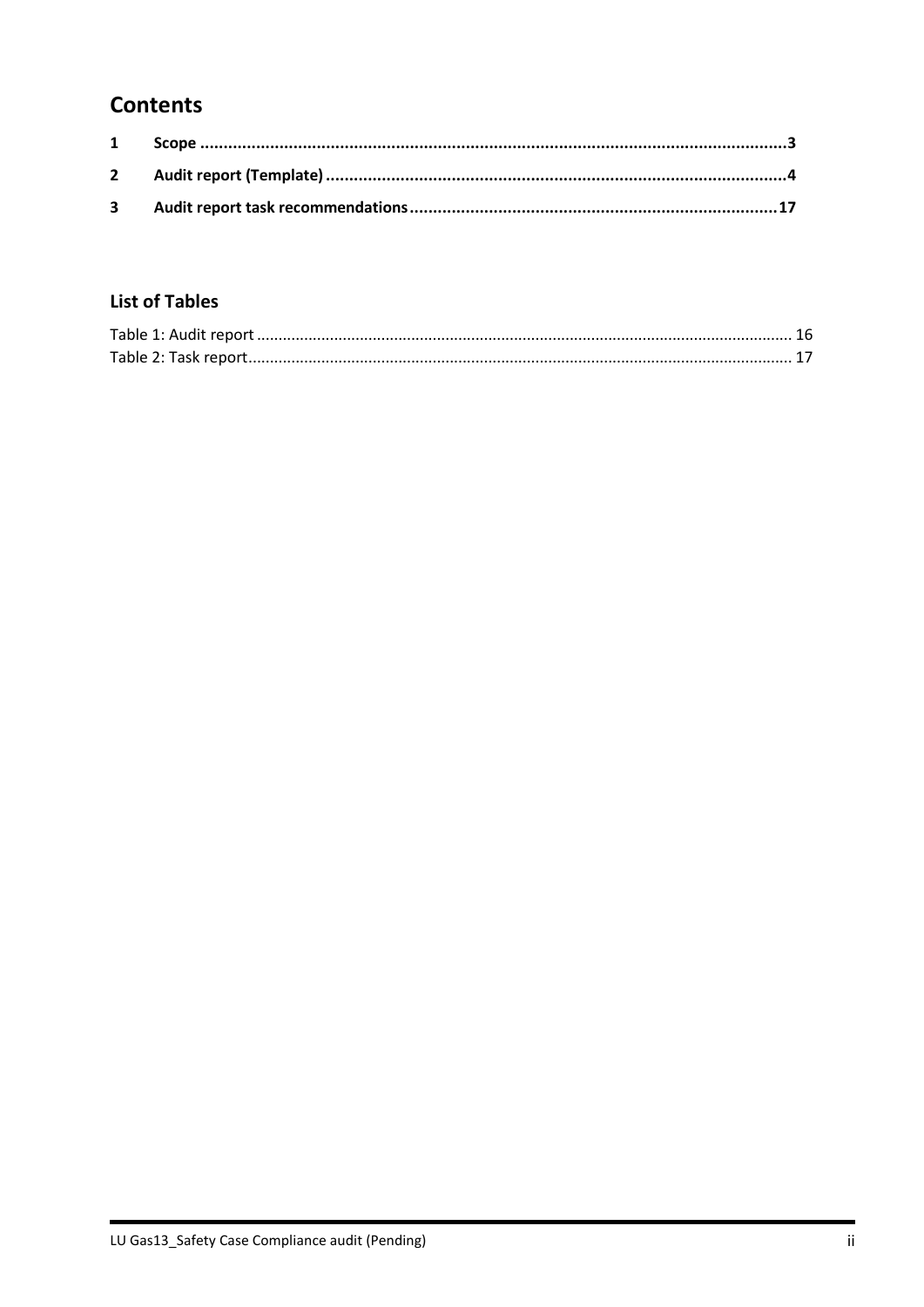## <span id="page-82-0"></span>**1 Scope**

This document provides the result of the most recent Safety Case compliance audit carried out for the University gas network. The first Audit is pending sign off of the University approved Safety Case.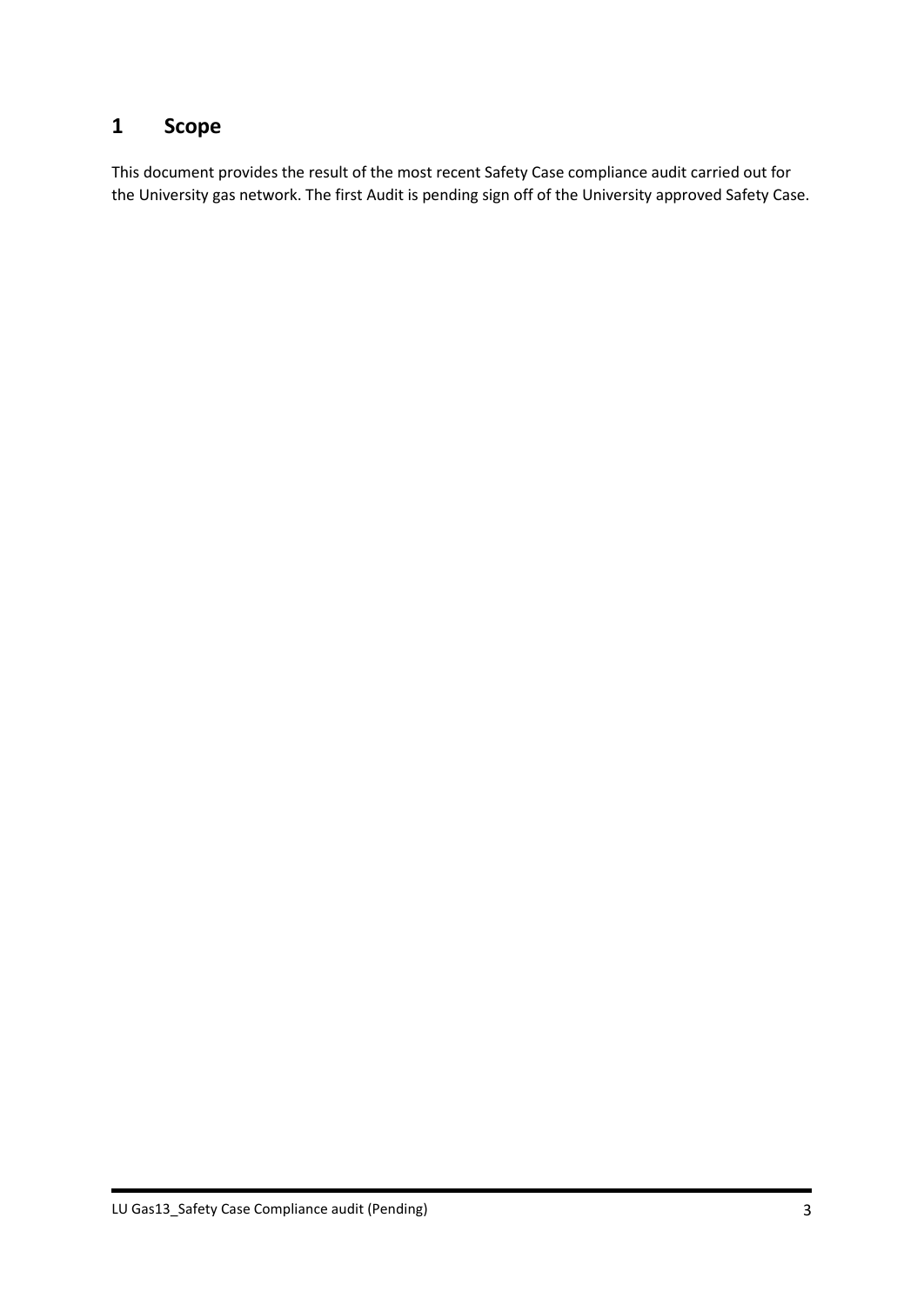# **2 Audit report (Template)**

<span id="page-83-0"></span>

| <b>Activity</b>                                                                                     | <b>Evidence of Compliance</b>                       | <b>Evidence provided</b> | <b>Actions required</b> | <b>Status</b> |
|-----------------------------------------------------------------------------------------------------|-----------------------------------------------------|--------------------------|-------------------------|---------------|
| 1a Work on industrial and<br>commercial gas appliances and<br>associated installation pipe-<br>work | Results of latest Gas Safe Audit<br>where available |                          |                         |               |
| 1 <sub>b</sub>                                                                                      | Employee competency records                         |                          |                         |               |
| 1 <sub>c</sub>                                                                                      | Computer based maintenance<br>scheduling system     |                          |                         |               |
|                                                                                                     | Computer based maintenance<br>records               |                          |                         |               |
|                                                                                                     | Outstanding wok report                              |                          |                         |               |
| 1 <sub>d</sub>                                                                                      | Library of applicable standards                     |                          |                         |               |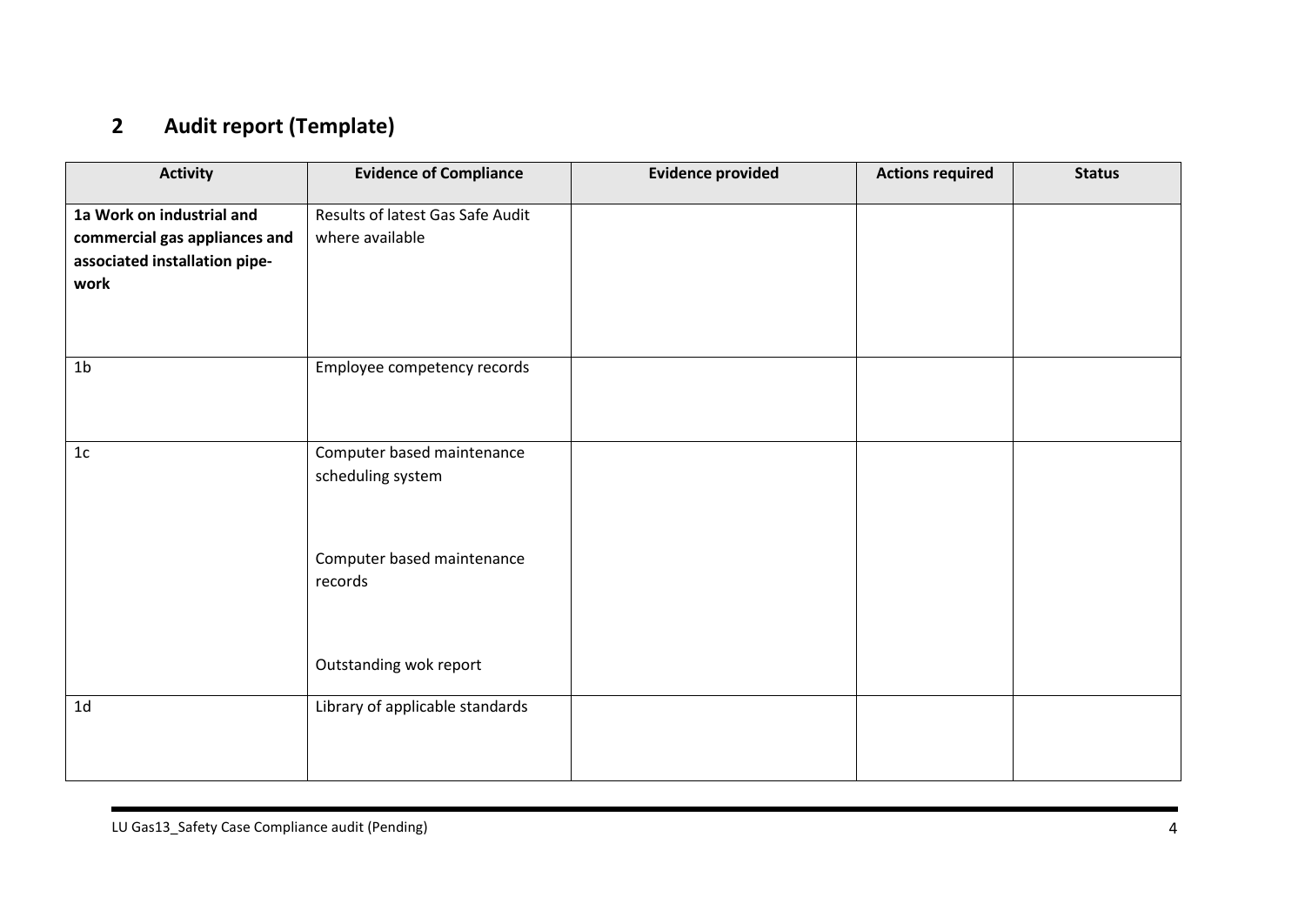| Standards                |  |  |
|--------------------------|--|--|
|                          |  |  |
|                          |  |  |
| <b>Codes of Practice</b> |  |  |
|                          |  |  |
|                          |  |  |
| Safety notes             |  |  |
|                          |  |  |

| <b>Activity</b>               | <b>Evidence of Compliance</b>     | <b>Evidence provided</b> | <b>Actions required</b> | <b>Status</b> |
|-------------------------------|-----------------------------------|--------------------------|-------------------------|---------------|
| 2a Work on below ground pipe- | Sub contract arrangements and sub |                          |                         |               |
| work                          | contractor verification procedure |                          |                         |               |
|                               |                                   |                          |                         |               |
|                               |                                   |                          |                         |               |
|                               |                                   |                          |                         |               |
| 2 <sub>b</sub>                | Employee competency records       |                          |                         |               |
|                               |                                   |                          |                         |               |
|                               |                                   |                          |                         |               |
| 2c                            | Maintenance scheduling and        |                          |                         |               |
|                               | recording system                  |                          |                         |               |
|                               |                                   |                          |                         |               |
|                               |                                   |                          |                         |               |
|                               |                                   |                          |                         |               |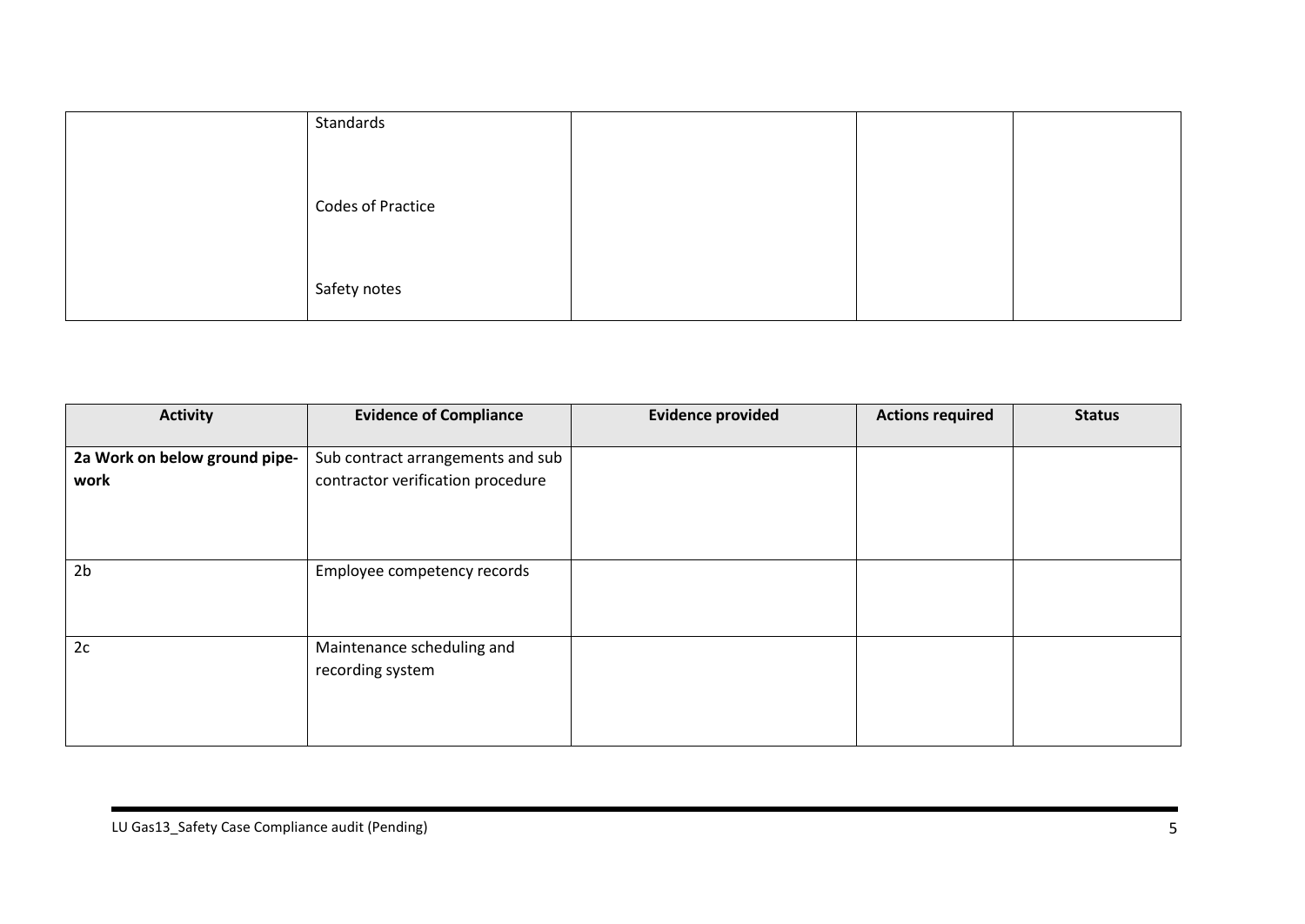| <b>Activity</b> | <b>Evidence of Compliance</b>                                                                                                                                                                       | <b>Evidence provided</b>                                                                                                   | <b>Actions required</b> | <b>Status</b> |
|-----------------|-----------------------------------------------------------------------------------------------------------------------------------------------------------------------------------------------------|----------------------------------------------------------------------------------------------------------------------------|-------------------------|---------------|
|                 | Maintenance and inspection<br>records including: -<br>Leakage survey every 12<br>$\bullet$<br>months<br>Corrosion survey of service<br>$\bullet$<br>risers every 2 years<br>Outstanding work report |                                                                                                                            |                         |               |
| 2d              | Library of applicable standards: -<br>Standards                                                                                                                                                     | For the gas distribution network, the<br>University has adopted the following<br>documents as the basis for<br>compliance. |                         |               |
|                 | <b>Codes of Practice</b>                                                                                                                                                                            | IGE/TD/3 - Edition 5 - Steel and PE<br>pipelines for gas distribution                                                      |                         |               |
|                 | Safety notes                                                                                                                                                                                        |                                                                                                                            |                         |               |
|                 |                                                                                                                                                                                                     | IGE/TD/4 - Edition 4 - PE and steel gas<br>services Now Edition 4                                                          |                         |               |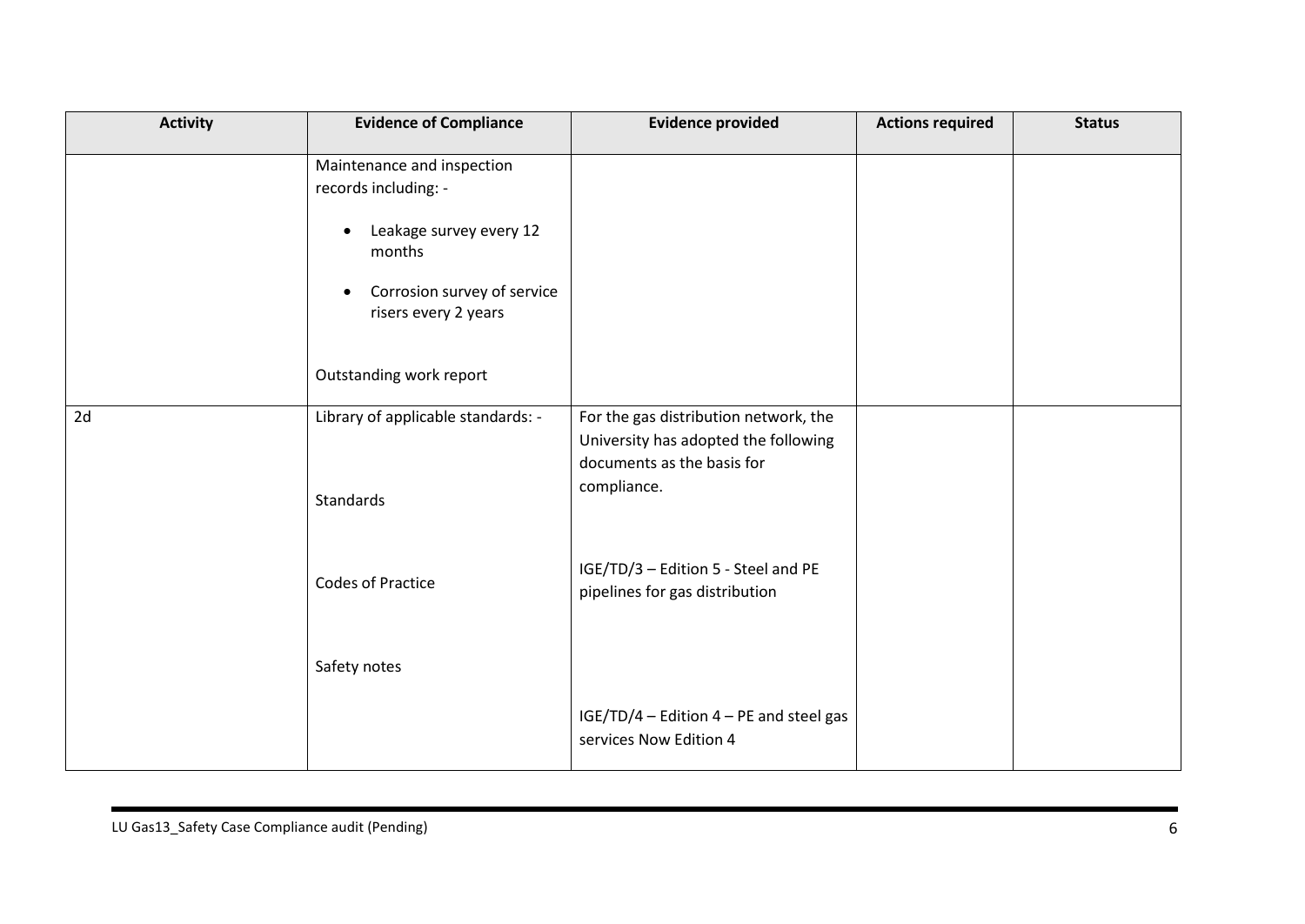| <b>Activity</b> | <b>Evidence of Compliance</b>                                                       | <b>Evidence provided</b>                                   | <b>Actions required</b> | <b>Status</b> |
|-----------------|-------------------------------------------------------------------------------------|------------------------------------------------------------|-------------------------|---------------|
|                 |                                                                                     | IGE/TD/13 - Edition 2 Pressure<br>regulating installations |                         |               |
| 2e              | Audit of sub-contractor works<br>including pipe jointing and live gas<br>operations |                                                            |                         |               |

| <b>Activity</b>    | <b>Evidence of Compliance</b> | <b>Evidence provided</b> | <b>Actions required</b> | <b>Status</b> |
|--------------------|-------------------------------|--------------------------|-------------------------|---------------|
| 3a) Emergency work | Emergency response procedure  |                          |                         |               |
|                    | On call arrangements          |                          |                         |               |
|                    | On call rosters               |                          |                         |               |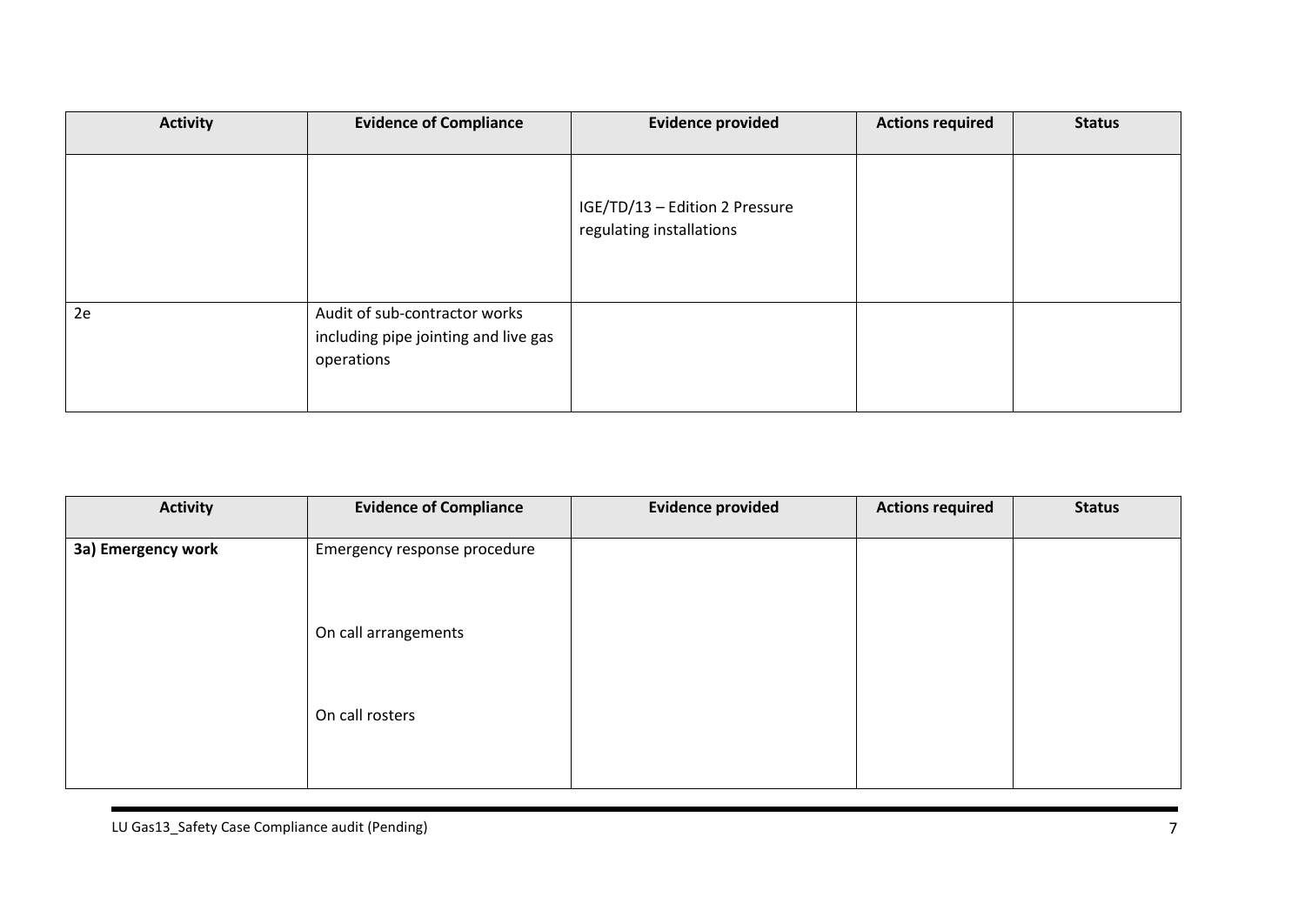| <b>Activity</b> | <b>Evidence of Compliance</b>                                             | <b>Evidence provided</b> | <b>Actions required</b> | <b>Status</b> |
|-----------------|---------------------------------------------------------------------------|--------------------------|-------------------------|---------------|
|                 |                                                                           |                          |                         |               |
| 3 <sub>b</sub>  | Site restoration procedures<br>including Drawings and valve<br>numberings |                          |                         |               |
| 3c              | List of Competent Persons and<br>qualification / training records         |                          |                         |               |
| 3d              | Sub contract arrangements and<br>sub-contractor verification<br>procedure |                          |                         |               |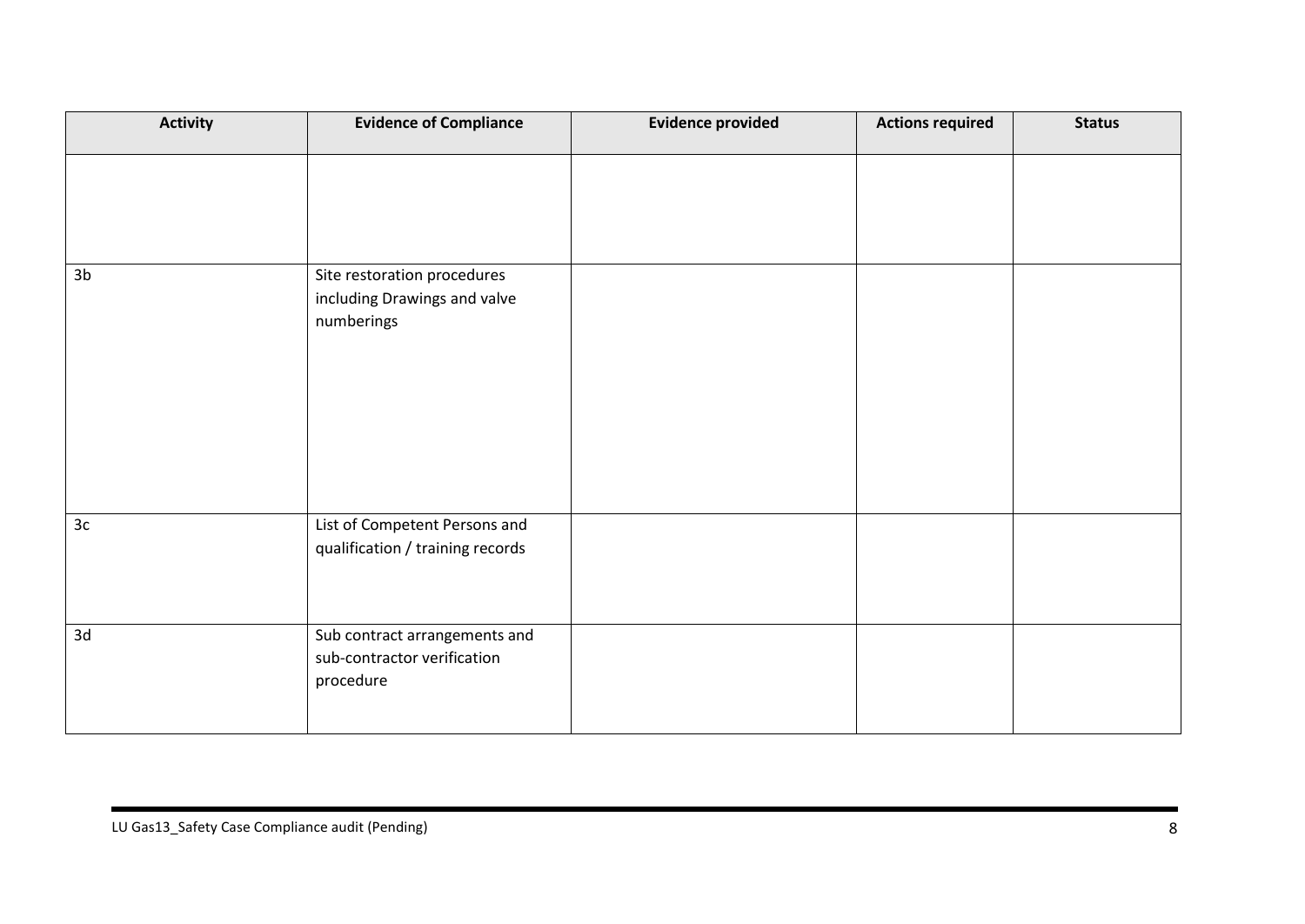| <b>Activity</b> | <b>Evidence of Compliance</b>                 | <b>Evidence provided</b>                                                                                                                         | <b>Actions required</b> | <b>Status</b> |
|-----------------|-----------------------------------------------|--------------------------------------------------------------------------------------------------------------------------------------------------|-------------------------|---------------|
| 3e              | <b>Emergency response Training</b><br>Records |                                                                                                                                                  |                         |               |
| 3f              | Incident reporting                            | The University 20xx incident report<br>was reviewed.                                                                                             |                         |               |
|                 |                                               | Xx gas related leaks/incidents were<br>recorded this compares with xx in the<br>period 20xx.                                                     |                         |               |
|                 |                                               | The gas leak/incident reports are<br>categorized as follows: -                                                                                   |                         |               |
|                 |                                               | 1. Installation gas/smoke alarm<br>$actual - x$<br>No fault found $-x$<br>2.<br>Leak on Cadent equipment $-x$<br>3.<br>Internal $leak - x$<br>4. |                         |               |
|                 |                                               | External leak - x<br>5.<br>Interference damage $-x$<br>6.<br>CO panel fault $-x$<br>7.<br>8. Flue seal fault $-x$                                |                         |               |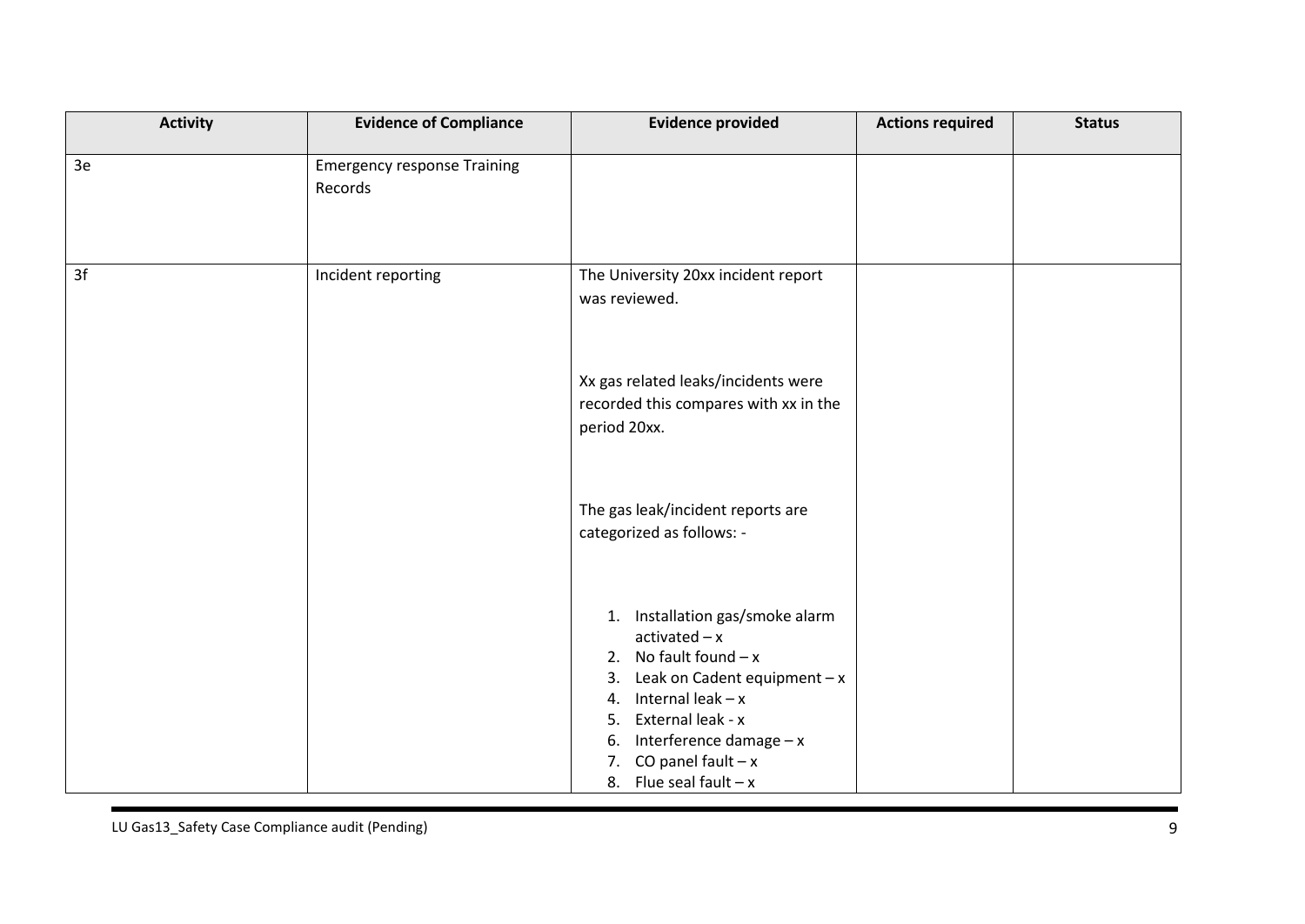| <b>Activity</b> | <b>Evidence of Compliance</b> | <b>Evidence provided</b>   | <b>Actions required</b> | <b>Status</b> |
|-----------------|-------------------------------|----------------------------|-------------------------|---------------|
|                 |                               |                            |                         |               |
|                 |                               | 9. Other/not specified - x |                         |               |
|                 |                               |                            |                         |               |
|                 |                               |                            |                         |               |
|                 |                               |                            |                         |               |
|                 |                               |                            |                         |               |
| 3g              | Leakage survey FID            |                            |                         |               |
|                 |                               |                            |                         |               |
|                 |                               |                            |                         |               |
|                 |                               |                            |                         |               |
|                 |                               |                            |                         |               |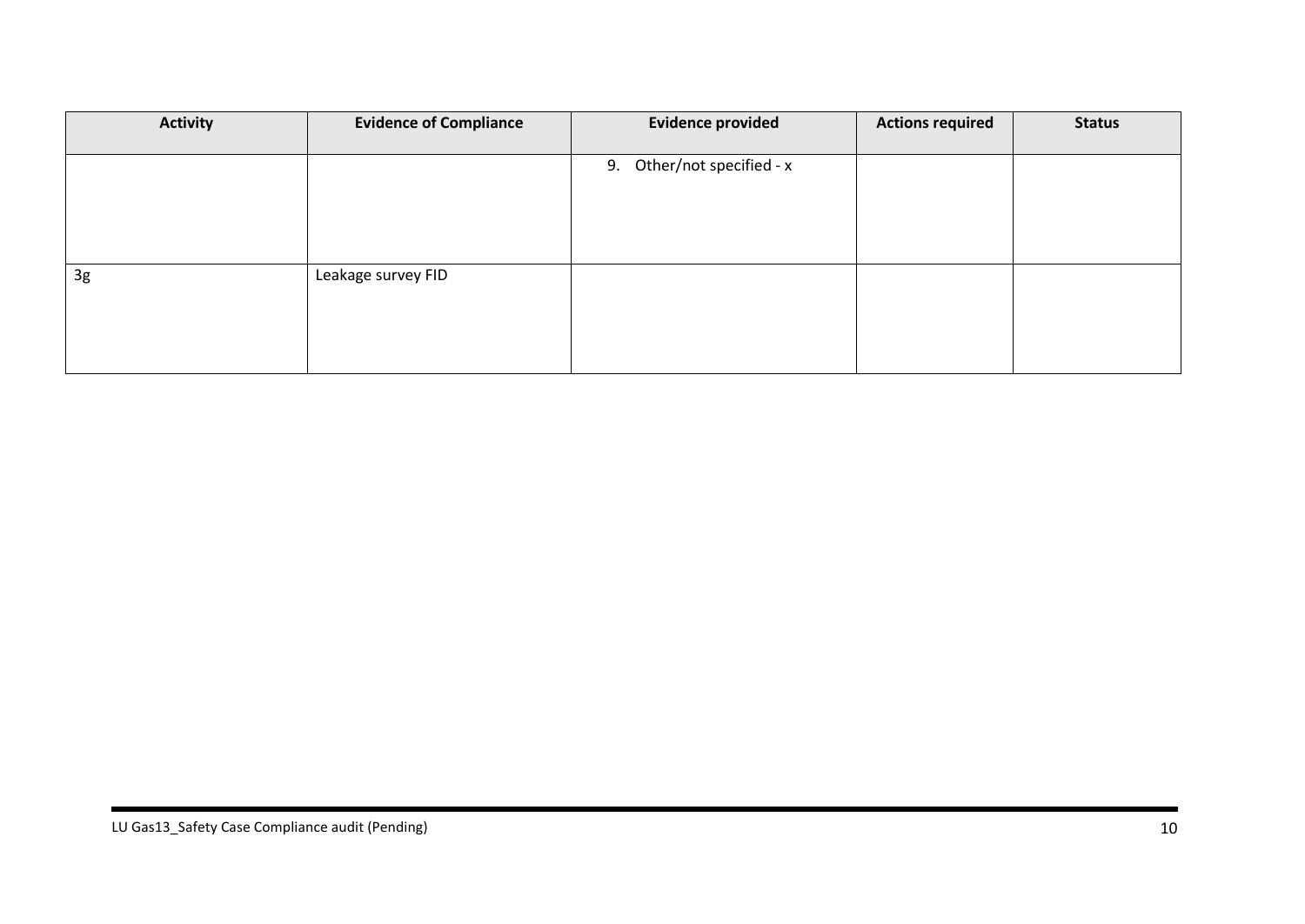| <b>Activity</b>                                                                                         | <b>Evidence of Compliance</b>                                                | <b>Evidence provided</b>                                                                                               | <b>Actions required</b> | <b>Status</b> |
|---------------------------------------------------------------------------------------------------------|------------------------------------------------------------------------------|------------------------------------------------------------------------------------------------------------------------|-------------------------|---------------|
| 4a) Maintenance of network<br>governor/meter<br>equipment/valves and safety<br>devices where applicable | Sub contract arrangements and sub<br>contractor verification procedure       | Penspen have been appointed to carry<br>out Network Governor Maintenance.                                              |                         |               |
|                                                                                                         |                                                                              | Results of the current maintenance<br>results are included in the Safety Case<br>and a folder enclosed with this audit |                         |               |
|                                                                                                         |                                                                              | The latest maintenance was carried<br>out as follows: -                                                                |                         |               |
|                                                                                                         |                                                                              |                                                                                                                        |                         |               |
| 4 <sub>b</sub>                                                                                          | Tagging and unique identification<br>of system control and safety<br>devices |                                                                                                                        |                         |               |
| 4c                                                                                                      | Employee competency records                                                  |                                                                                                                        |                         |               |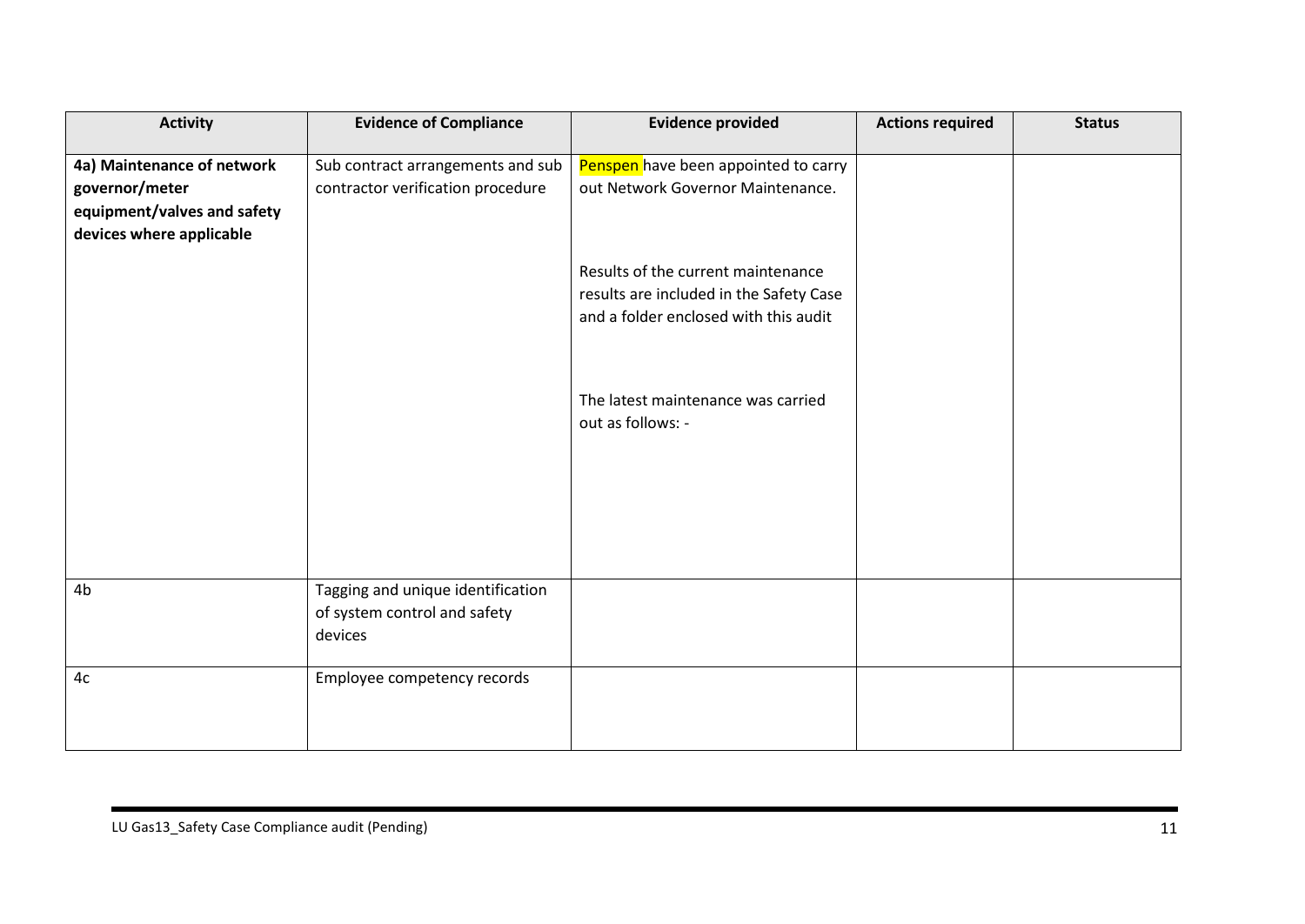| <b>Activity</b> | <b>Evidence of Compliance</b>      | <b>Evidence provided</b> | <b>Actions required</b> | <b>Status</b> |
|-----------------|------------------------------------|--------------------------|-------------------------|---------------|
| 4d              | Computer based maintenance         |                          |                         |               |
|                 | scheduling system                  |                          |                         |               |
|                 | Computer based maintenance         |                          |                         |               |
|                 | records                            |                          |                         |               |
|                 | Outstanding wok report             |                          |                         |               |
| 4e              | Library of applicable standards: - |                          |                         |               |
|                 |                                    |                          |                         |               |
|                 | Standards                          |                          |                         |               |
|                 | <b>Codes of Practice</b>           |                          |                         |               |
|                 |                                    |                          |                         |               |
|                 | Safety notes                       |                          |                         |               |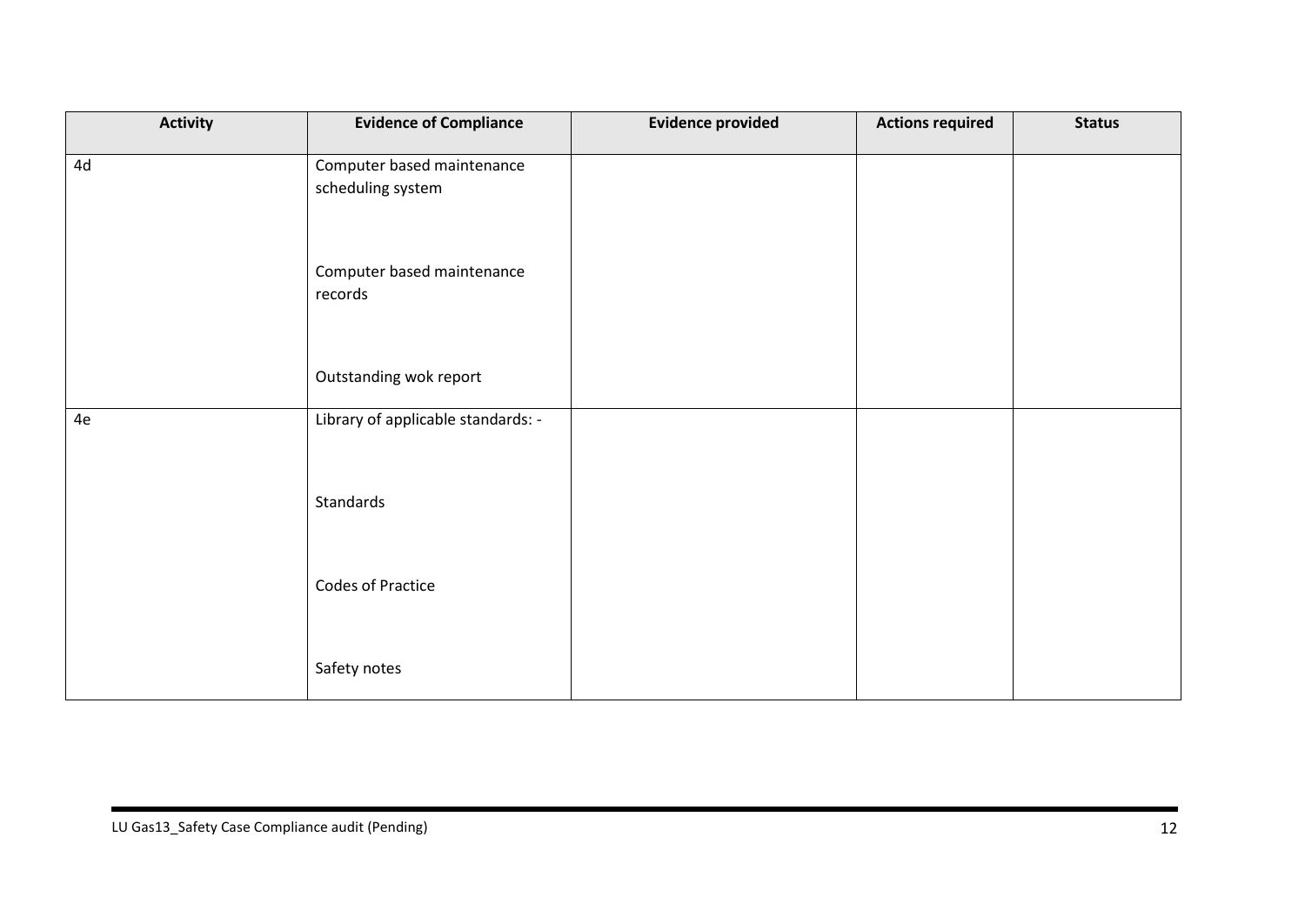| <b>Activity</b>                                                                                 | <b>Evidence of Compliance</b>                                                                                                                           | <b>Evidence provided</b> | <b>Actions required</b> | <b>Status</b> |
|-------------------------------------------------------------------------------------------------|---------------------------------------------------------------------------------------------------------------------------------------------------------|--------------------------|-------------------------|---------------|
| 5a) Essential equipment<br>List of equipment to be<br>reviewed and specified - To be<br>updated | Equipment and evidence of in-<br>1.<br>date calibration for CROWCON<br>portable natural gas in<br>atmosphere monitor                                    |                          |                         |               |
|                                                                                                 | Equipment and evidence of in-<br>2.<br>date calibration for combustion<br>gas analyser (Work undertaken<br>by Gas Safe registered sub-<br>contractor)   |                          |                         |               |
|                                                                                                 | Equipment and evidence of in-<br>3.<br>date calibration for portable<br>flue gas analyser (Work<br>undertaken by Gas Safe<br>registered sub-contractor) |                          |                         |               |
|                                                                                                 | 4. Equipment and evidence of in-<br>date calibration for<br>Gascoseeker                                                                                 |                          |                         |               |
|                                                                                                 | Equipment and evidence of in-<br>5.<br>date calibration of Fluke digital<br>multimeter                                                                  |                          |                         |               |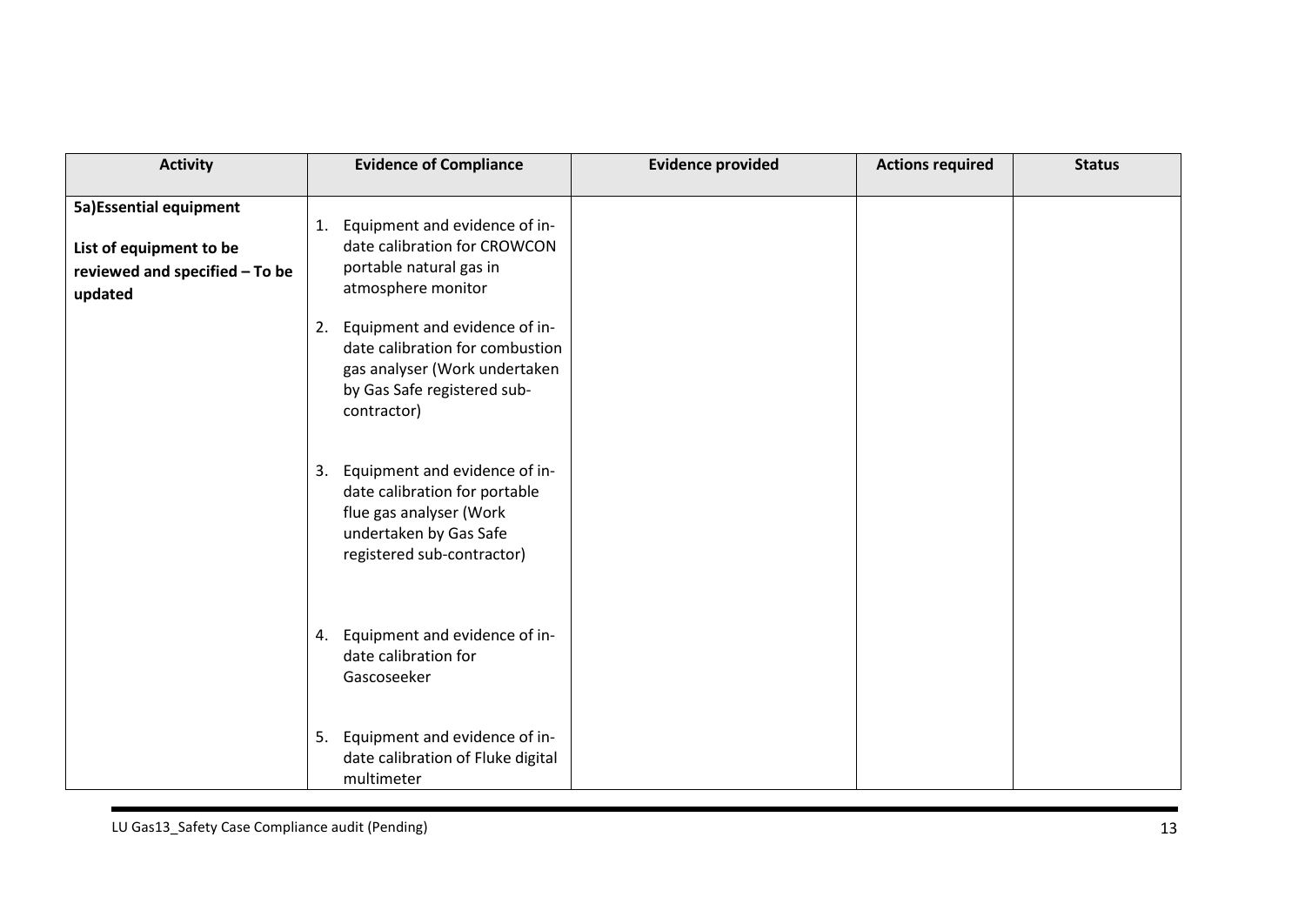| <b>Activity</b> | <b>Evidence of Compliance</b>                                                                                                                                                                           | <b>Evidence provided</b> | <b>Actions required</b> | <b>Status</b> |
|-----------------|---------------------------------------------------------------------------------------------------------------------------------------------------------------------------------------------------------|--------------------------|-------------------------|---------------|
|                 | Equipment and evidence of in-<br>6.<br>date calibration for Fluke<br>clamp meter - not needed<br>Equipment and evidence of in-<br>7.<br>date calibration for Fluke<br>temperature meter - not<br>needed |                          |                         |               |
|                 | Equipment and evidence of in-<br>8.<br>date calibration for pressure<br>gauges                                                                                                                          |                          |                         |               |

| <b>Activity</b>     | <b>Evidence of Compliance</b>   | <b>Evidence provided</b> | <b>Actions required</b> | <b>Status</b> |
|---------------------|---------------------------------|--------------------------|-------------------------|---------------|
| 6a) System Drawings | List of in date system drawings |                          |                         |               |
| 6 <sub>b</sub>      | Procedure for updating drawings |                          |                         |               |
| 6c                  | Procedure for drawings issue    |                          |                         |               |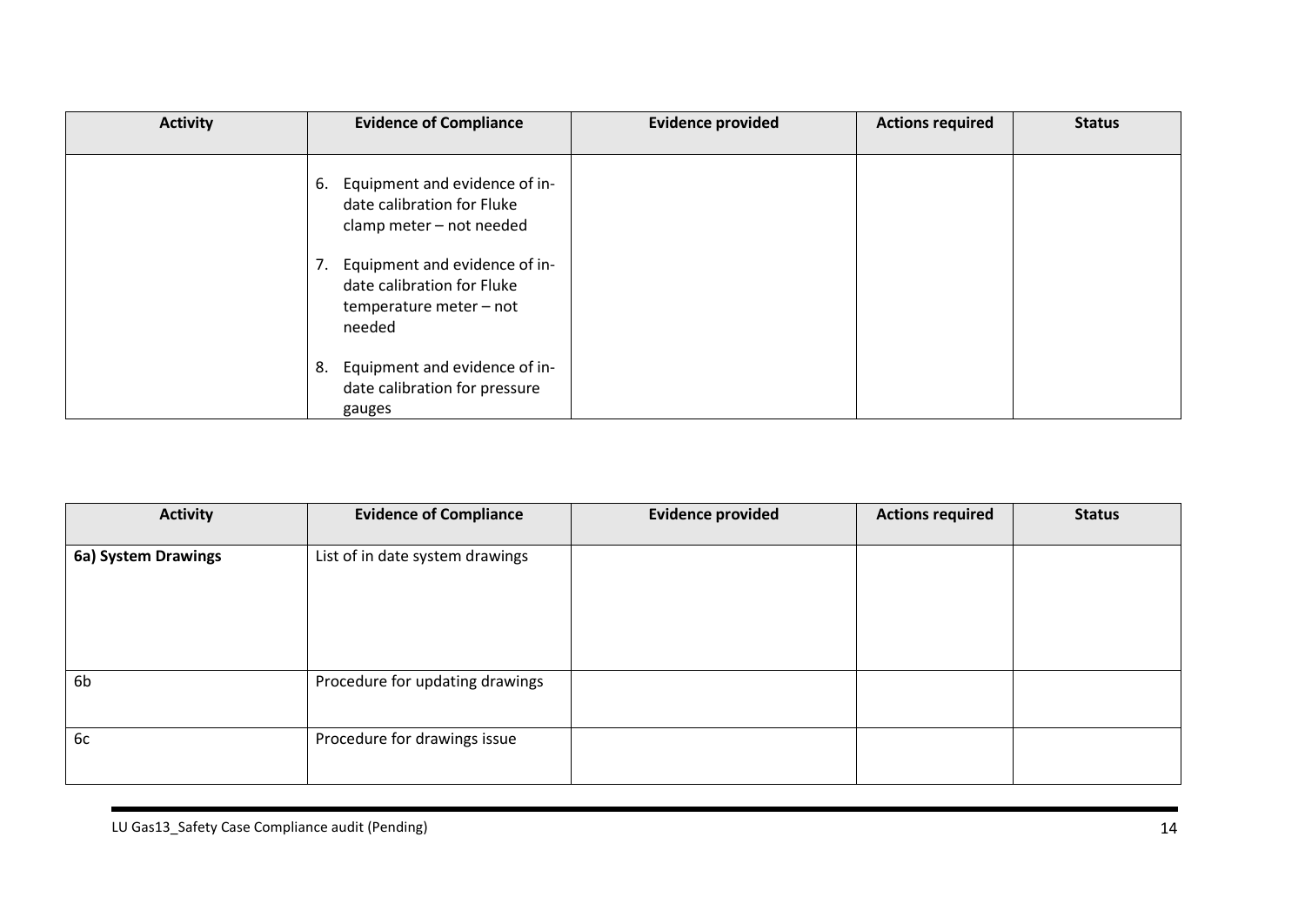| <b>Activity</b>                                                      | <b>Evidence of Compliance</b>                                                  | <b>Evidence provided</b> | <b>Actions required</b> | <b>Status</b> |
|----------------------------------------------------------------------|--------------------------------------------------------------------------------|--------------------------|-------------------------|---------------|
| <b>7a) University Specifications</b><br>University is updating these | List of University relevant and<br>current procedures                          |                          |                         |               |
| 7b                                                                   | Availability and knowledge of<br>University relevant and current<br>procedures |                          |                         |               |
| 7c                                                                   | Arrangements for disseminating<br>procedures and associated training           |                          |                         |               |

| <b>Activity</b>     | <b>Evidence of Compliance</b>                                                 | <b>Evidence provided</b> | <b>Actions required</b> | <b>Status</b> |
|---------------------|-------------------------------------------------------------------------------|--------------------------|-------------------------|---------------|
| 8) Risk assessments | Availability of standard risk<br>assessments and risk assessment<br>procedure |                          |                         |               |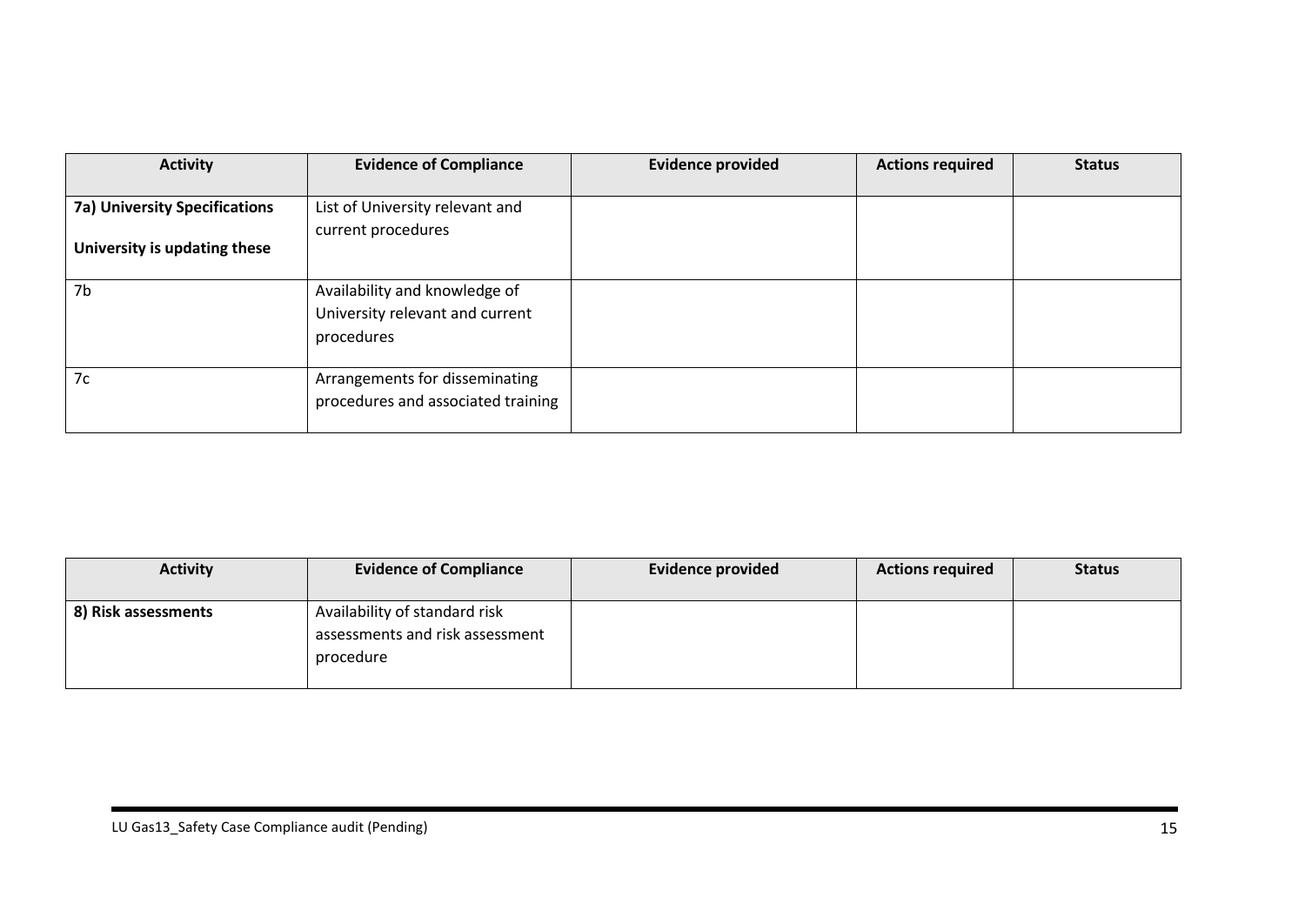| <b>Activity</b>                     | <b>Evidence of Compliance</b>                                     | <b>Evidence provided</b> | <b>Actions required</b> | <b>Status</b> |
|-------------------------------------|-------------------------------------------------------------------|--------------------------|-------------------------|---------------|
| 9a) New works compliance<br>process | Standard new works T and C's<br>including gas system requirements | See LU / Gas 11 and 12   | None                    | Complete      |
| 9b                                  | Establishment of design authority                                 | See LU / Gas 11 and 12   | None                    | Complete      |
| 9c                                  | Design approvals process                                          | See LU / Gas 11 and 12   | None                    | Complete      |
| 9d                                  | Construction audit process                                        | See LU / Gas 11 and 12   | None                    | Complete      |
| 9e                                  | System handover procedure                                         | See LU / Gas 11 and 12   | None                    | Complete      |

<span id="page-95-0"></span>**Table 1: Audit report**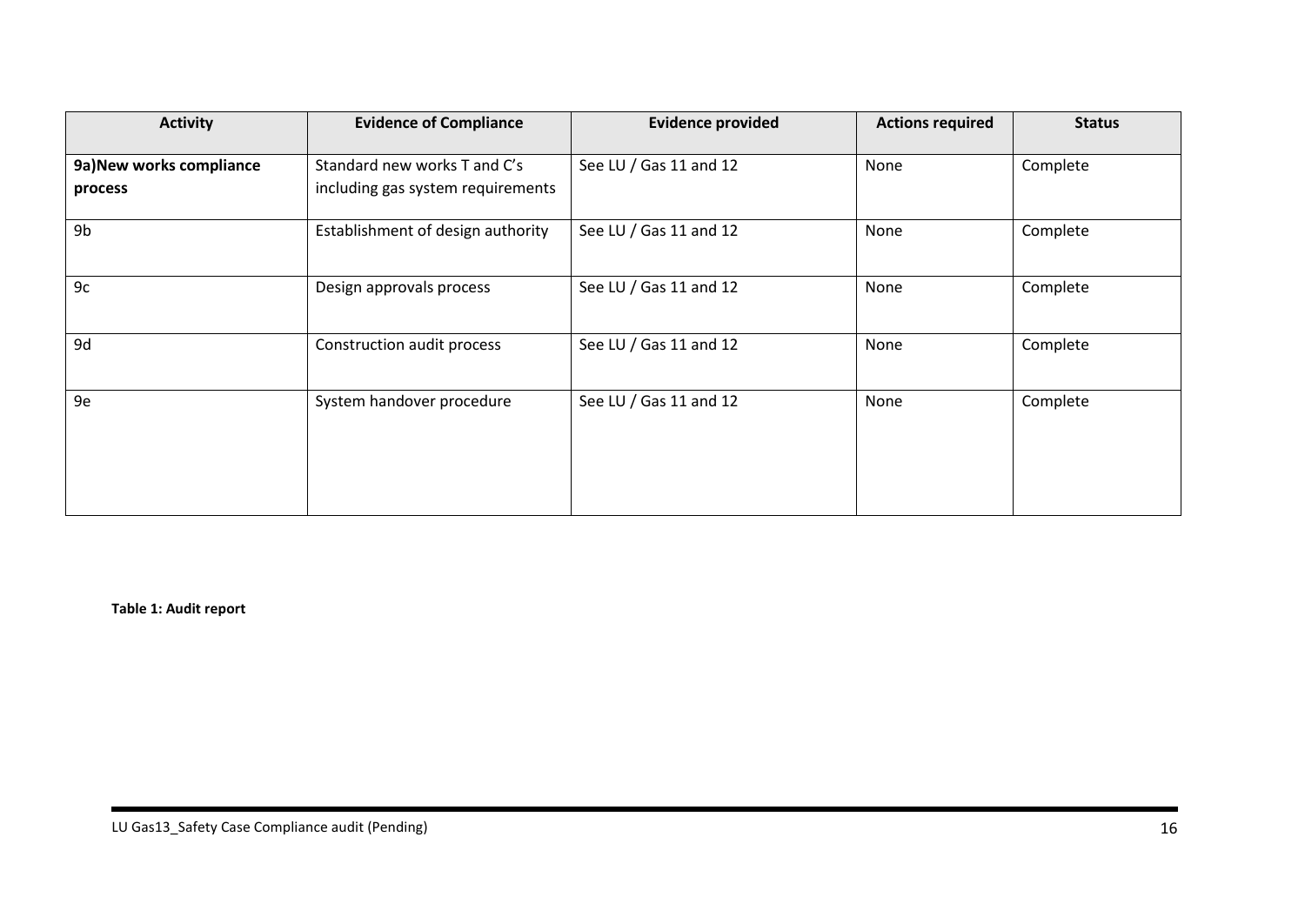## **3 Audit report task recommendations**

| Safety Case Compliance 20xx - Specific tasks |               |  |
|----------------------------------------------|---------------|--|
| <b>Task</b>                                  | <b>Status</b> |  |
|                                              |               |  |
|                                              |               |  |
|                                              |               |  |
|                                              |               |  |
|                                              |               |  |
|                                              |               |  |

<span id="page-96-1"></span><span id="page-96-0"></span>**Table 2: Task report**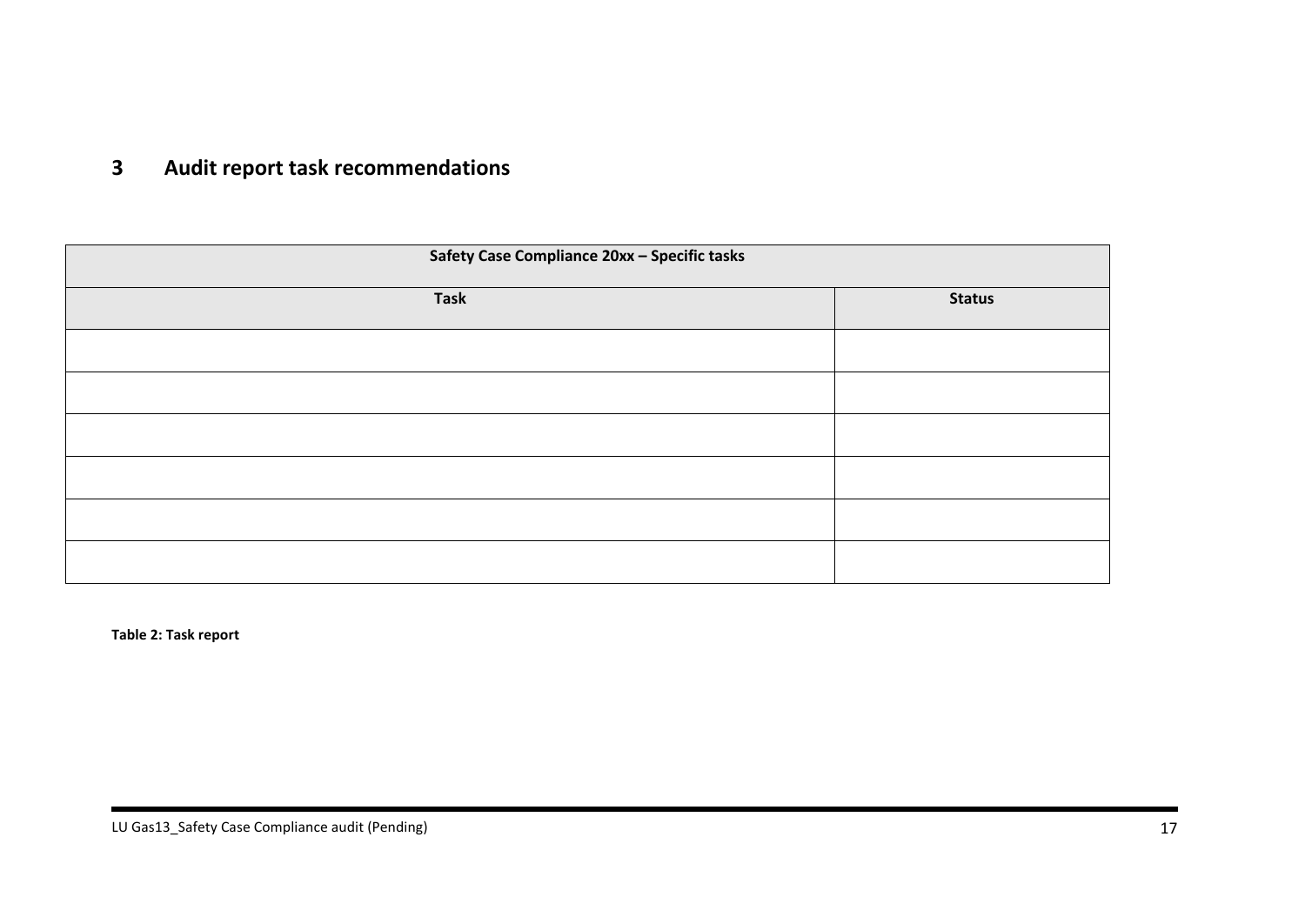# **GAS NETWORK SAFETY CASE LU /GAS /14 – Network improvement specification**

**LOUGHBOROUGH UNIVERSITY**

**Dated 10th August 2021**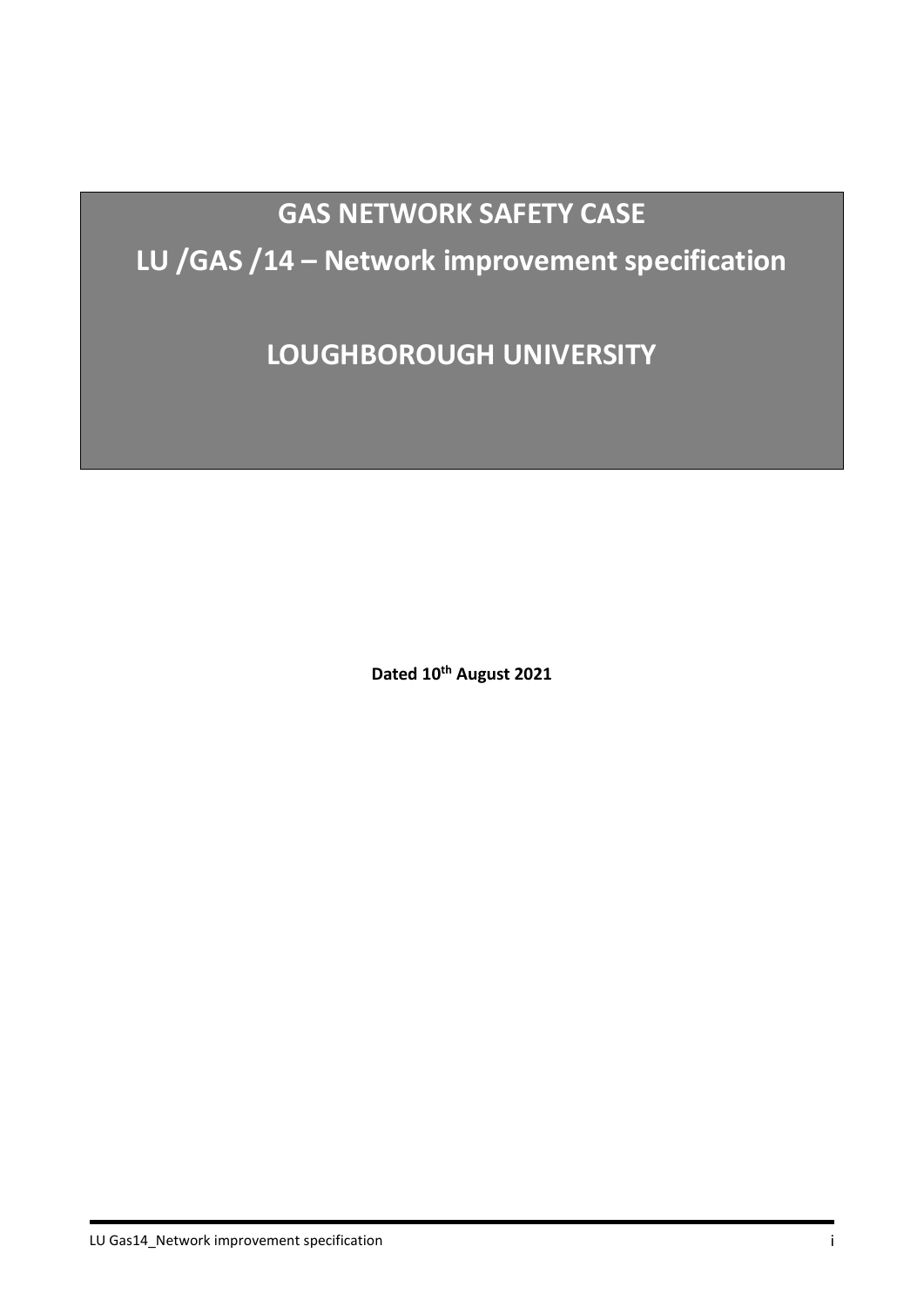## **Contents**

| $\mathbf{1}$   |  |
|----------------|--|
| 1.1            |  |
| 1.2            |  |
| $\overline{2}$ |  |
| 3              |  |
| 4              |  |
| 4.1            |  |
| 4.2            |  |
| 4.3            |  |
| 4.4            |  |
| 4.5            |  |
| 4.6            |  |
| 5              |  |
| 5.1            |  |
| 5.2            |  |
| 5.3            |  |
| 5.4            |  |
| 5.5            |  |
| 5.6            |  |
|                |  |
| 6              |  |
| 7              |  |
| 7.1            |  |
| 7.2            |  |
| 7.3            |  |
| 7.4            |  |
| 8              |  |
| 8.1            |  |
| 8.2            |  |
| 8.3            |  |
| 9              |  |
| 9.1            |  |
| 9.2            |  |
| 9.3            |  |
| 9.4            |  |
| 9.5            |  |
| 9.6            |  |
| 9.7            |  |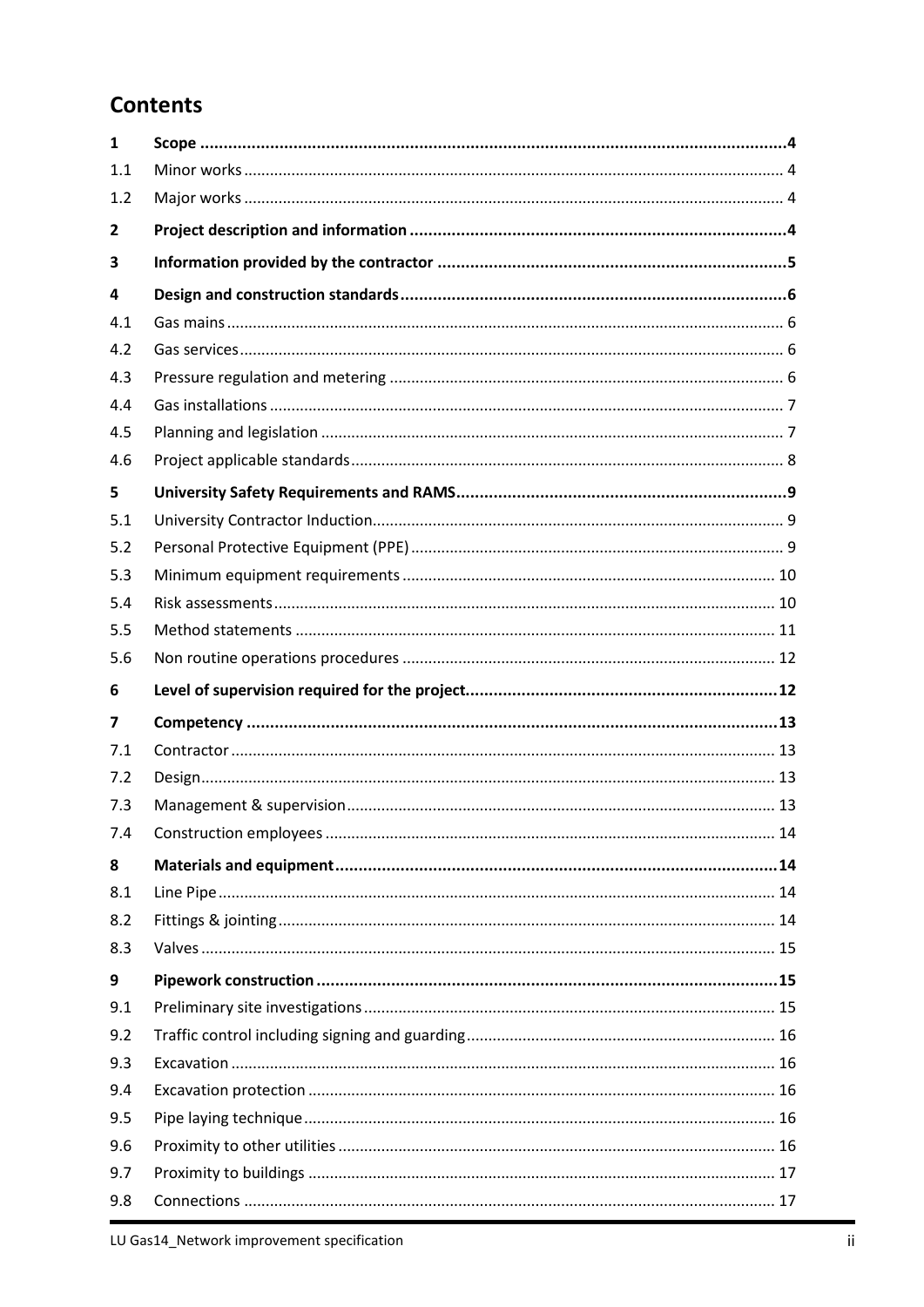## **List of Tables**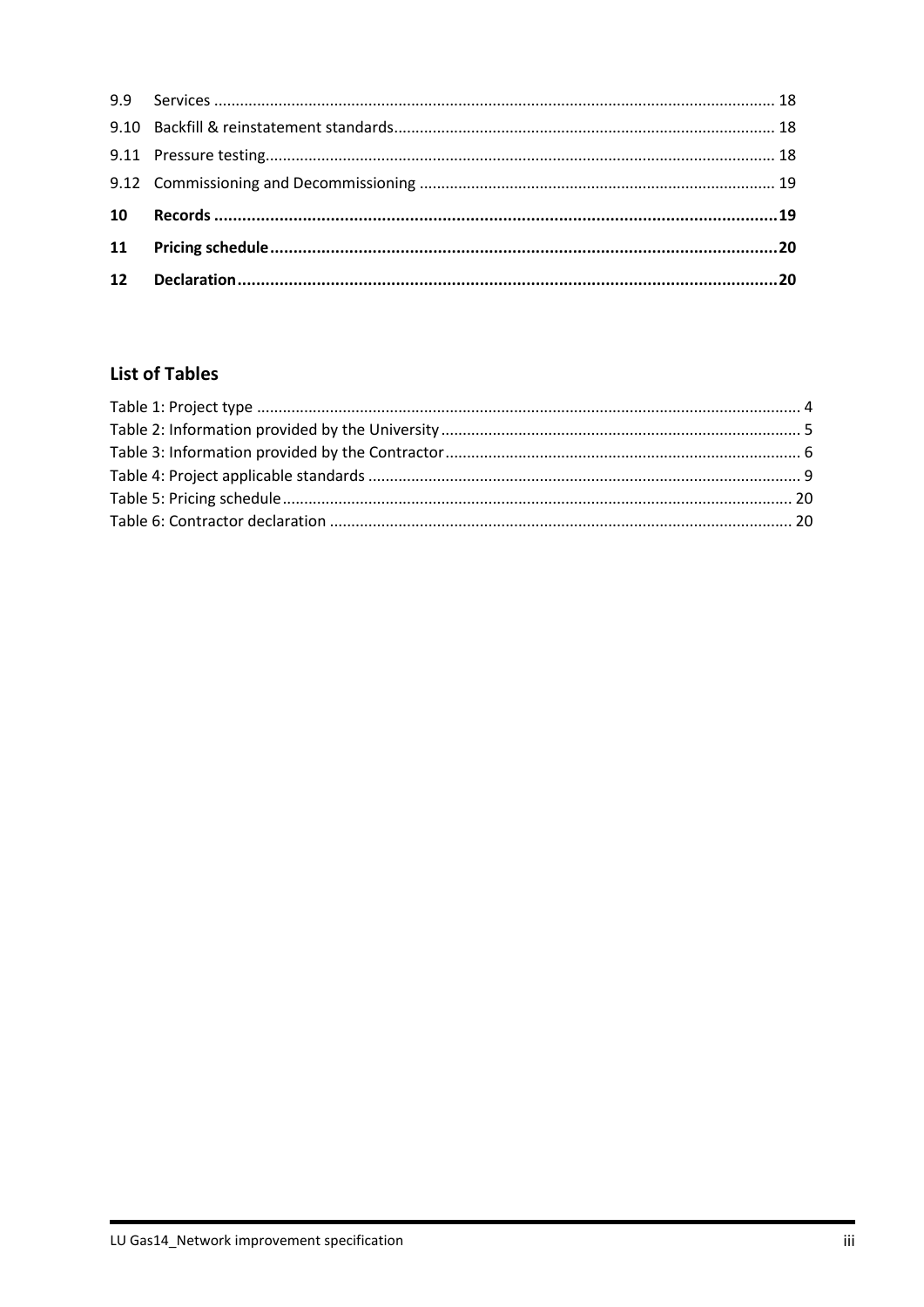### <span id="page-100-0"></span>**1 Scope**

This specification shall be complied with by any organisation or individual who is resourcing services for the installation of gas distribution pipework, gas services, meters and associated modifications to gas installations on the Loughborough University Campus. The specification is a template to be used for new and replacement works and will be developed as a applicable to meet the required project scope.

The document applies to the gas network which is defined as gas mains or services between the gas primary meter and secondary meters or emergency control valves at the point of supply to buildings and plant rooms.

The specification applies to: -

#### <span id="page-100-1"></span>**1.1 Minor works**

Where the works rely upon standard designs provided by the contractor undertaking the works. In such cases the contractor shall undertake the role of designer and contractor as required by the CDM regulations. A designer's risk assessment shall be completed by the contractor's designer. Minor Works Projects are typically of a value where the works can be carried out by a contractor who has been pre-qualified through the University pre-tender selection process.

#### <span id="page-100-2"></span>**1.2 Major works**

These are typically more complex projects where an independent design has been prepared in advance. The design document must be appended with this specification. The independent designer shall provide designer's risk assessment which will also be appended to this specification. Major works projects will be subject to contractor selection through a full tendering process

The University has deemed this project to be a: -

|                     | <b>Insert Project ID</b> |  |
|---------------------|--------------------------|--|
| Major Works Project | Minor works project      |  |

<span id="page-100-4"></span>**Table 1: Project type**

<span id="page-100-3"></span>*Please place a tick in the appropriate box*

## **2 Project description and information**

The project is described as follows: -

*INSERT PROJECT DESCRIPTION*: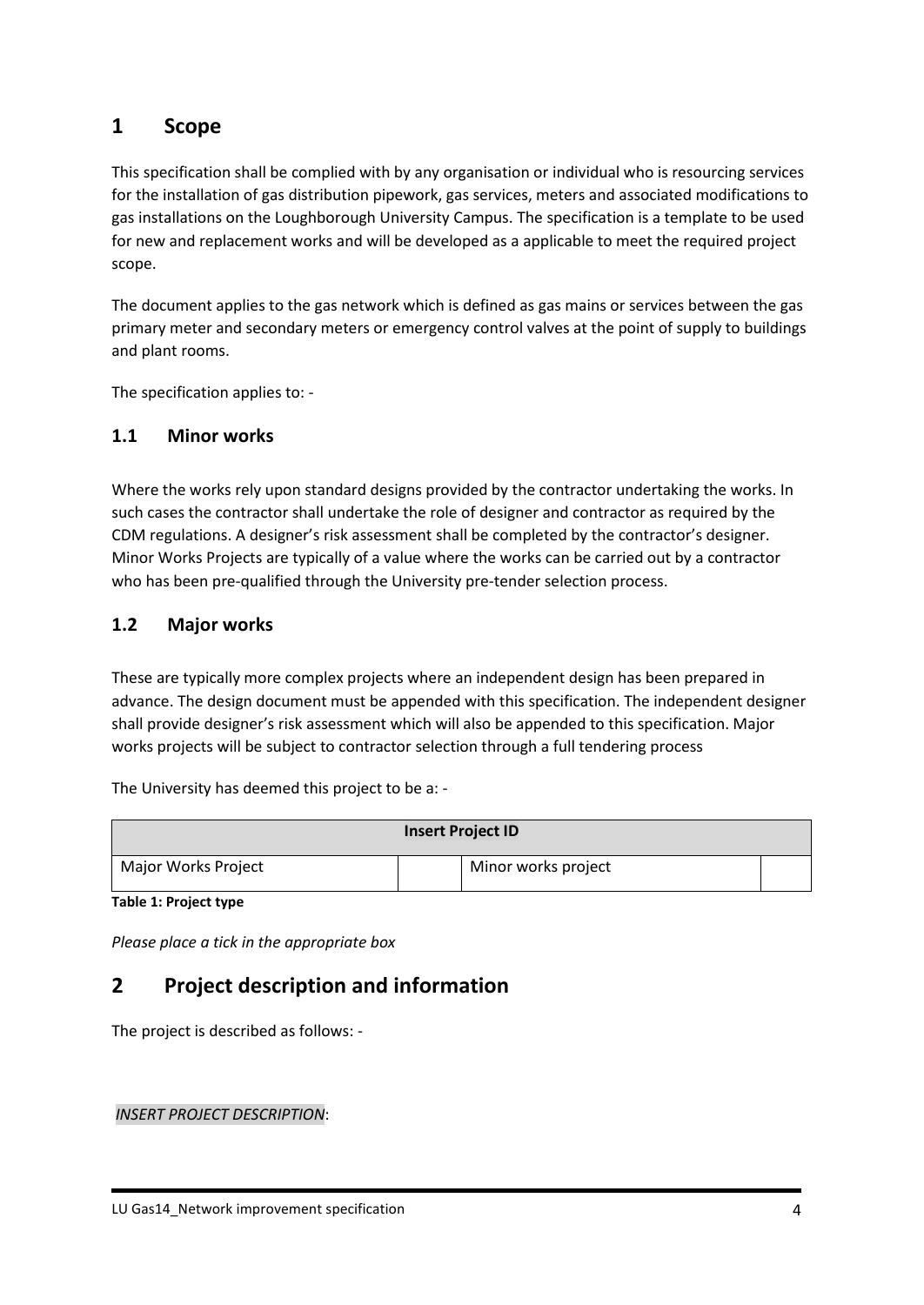Additional information provided by the University is contained in the attachments appended to this document and listed as follows: -

| Information provided by the University                                  |  |
|-------------------------------------------------------------------------|--|
| University standard terms relating to tendering and subletting of works |  |
| University health and safety information to contractor's                |  |
| Design specification (not necessarily required for minor works)         |  |
| Utility information relevant to the project                             |  |
| University gas network drawings relevant to the project                 |  |
| Project specific drawings (List drawing numbers)                        |  |
| Project specific technical data sheets                                  |  |

<span id="page-101-1"></span>**Table 2: Information provided by the University**

<span id="page-101-0"></span>*Please place a tick in the appropriate box*

## **3 Information provided by the contractor**

The contractor shall provide the following information prior to construction.

| Information provided by the Contractor                                                                |  |
|-------------------------------------------------------------------------------------------------------|--|
| Standard design document detailing: -                                                                 |  |
| Pipe routing                                                                                          |  |
| Pipe materials and sizes<br>$\bullet$                                                                 |  |
| Network analysis where appropriate                                                                    |  |
| <b>Method statements</b>                                                                              |  |
| Routine and Non-Routine Operations procedures as appropriate                                          |  |
| Project drawings                                                                                      |  |
| Technical data sheets                                                                                 |  |
| Risk assessments                                                                                      |  |
| Construction phase plan as required by Regulation 12 of the CDM regulations which shall<br>include: - |  |
| A description of the project such as key dates and details of key members of the project team         |  |
| The management of the work including: -                                                               |  |
| The health and safety aims of the project                                                             |  |
| The site rules                                                                                        |  |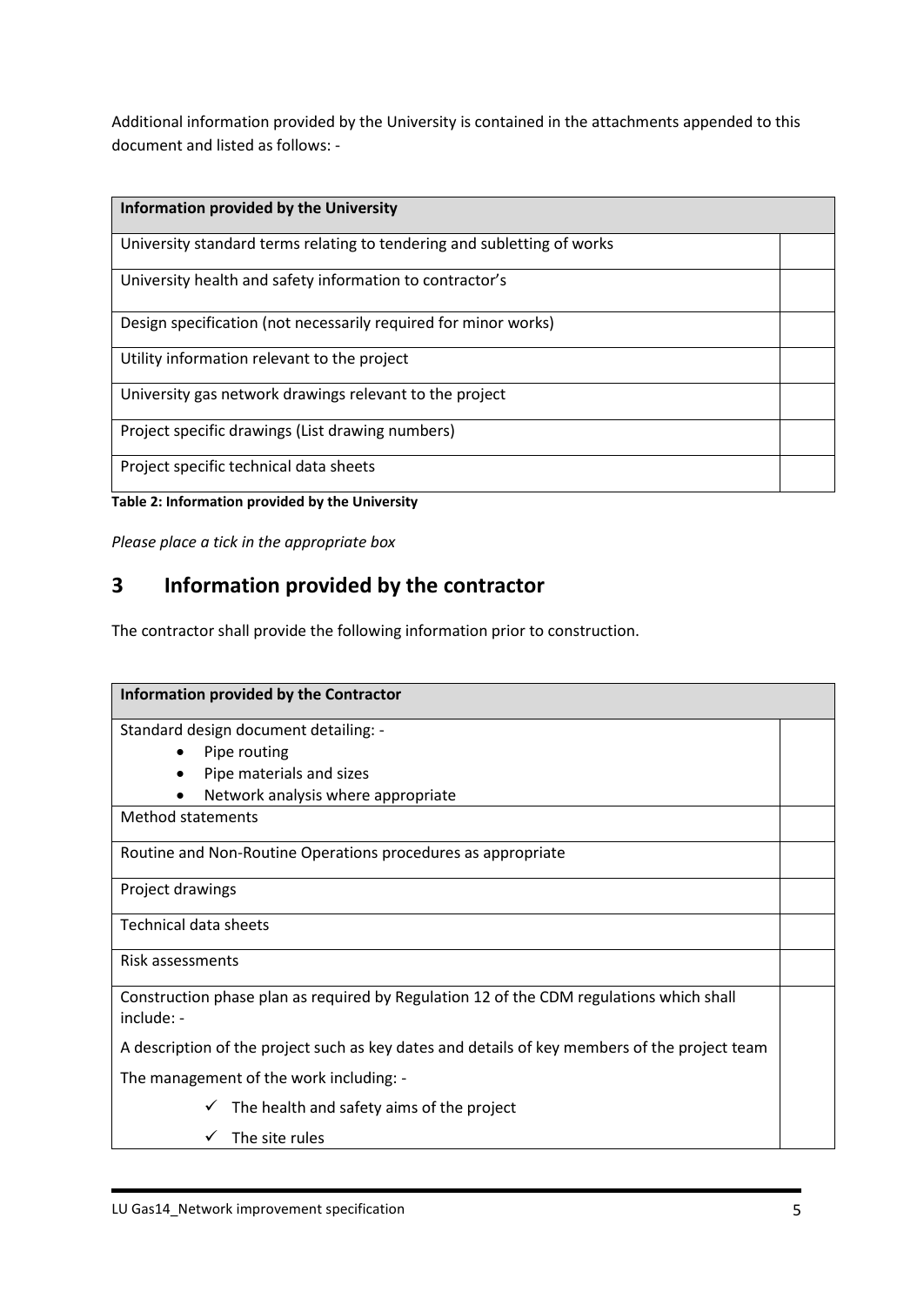- $\checkmark$  Arrangements to ensure cooperation between project team members and coordination of their work eg regular site meetings
- $\checkmark$  Arrangements for involving workers
- $\checkmark$  Site induction
- $\checkmark$  Welfare facilities
- $\checkmark$  Fire and emergency procedures

The control of any specific site risks where they are relevant to the work involved

Information required by the University document (attached) Health and Safety information to contractors

Qualifications and accreditations of all persons to be employed on the project (Not required where a contractor has been pre-qualified by the University

Company accreditation certificates such as GIRS registration, ISO 9001, ISO 14001 etc. (Not required where a contractor has been pre-qualified by the University)

Company history of relevant projects (Not required where a contractor has been pre-qualified by the University)

Commercial offer

<span id="page-102-4"></span>**Table 3: Information provided by the Contractor**

## <span id="page-102-0"></span>**4 Design and construction standards**

The following standards shall be adhered to for all work carried out upon the University campus (Note for IGEM/SR standards the standard may apply to more than one category of assets): -

#### <span id="page-102-1"></span>**4.1 Gas mains**

IGEM/TD/3 Edition 5 – Steel and PE pipelines for gas distribution

IGE/SR/22 - Purging operations for fuel gases in transmission, distribution and storage

IGE/SR/23 - Venting of Natural Gas

IGEM/SR/28 Edition 2 - Trenchless techniques

<span id="page-102-2"></span>IGEM/SR/29 - Dealing with gas escapes

#### **4.2 Gas services**

IGE/TD/4 Edition 4 - PE and steel gas services and service pipework

<span id="page-102-3"></span>IGEM/G/5 Edition 2 - Gas in multi-occupancy buildings

#### **4.3 Pressure regulation and metering**

IGEM/TD/13 Edition 2 - Pressure regulating installations for Natural Gas, Liquefied Petroleum Gas and Liquefied Petroleum Gas/Air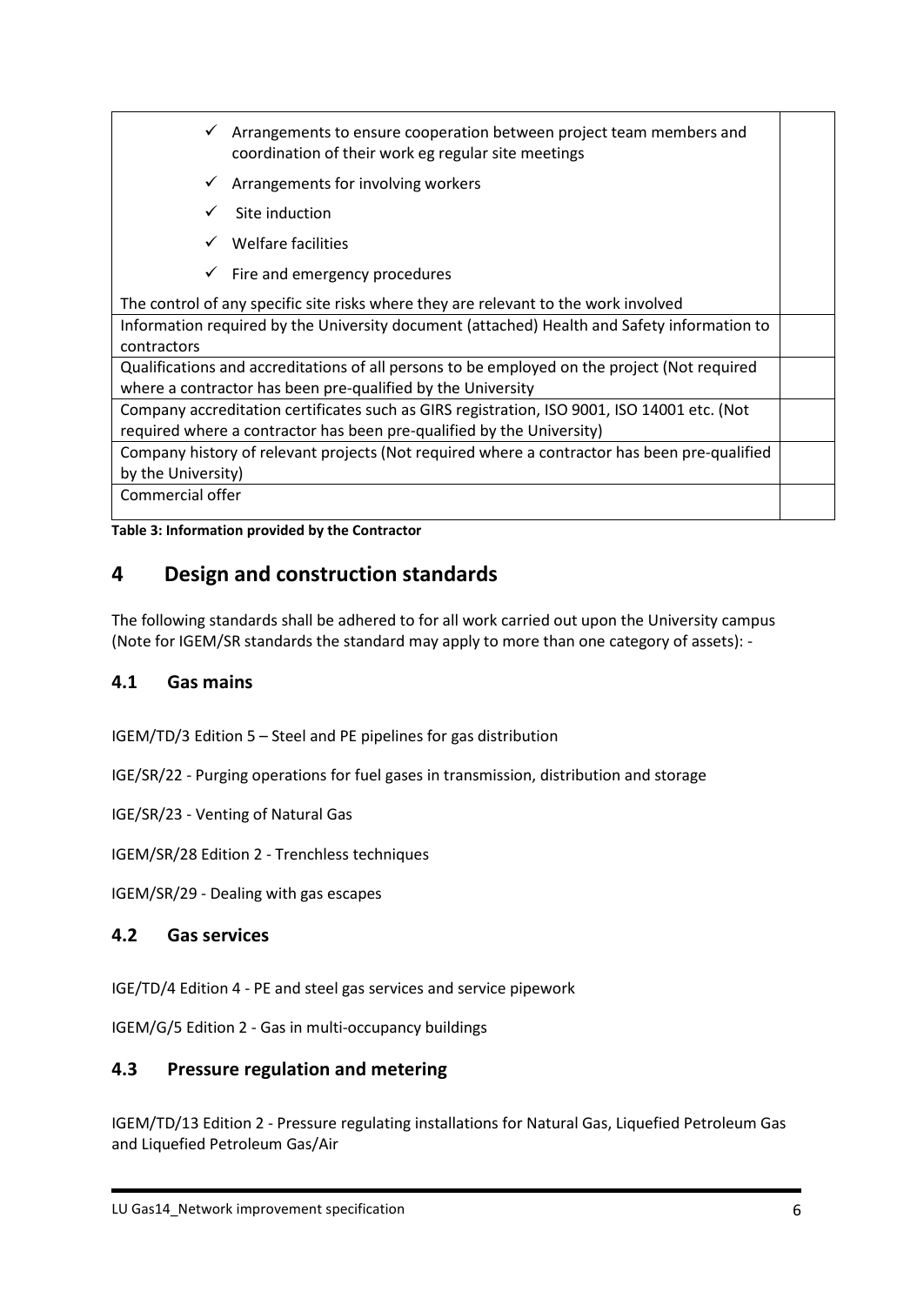IGEM/SR/25 Edition 2 - Hazardous area classification of Natural Gas installations

IGEM/GM/6 Edition 2 - Non-domestic meter installations. Standard designs

IGEM/GM/7B - Hazardous area classification for gas metering equipment

IGEM/GM/8 Part 1 Edition 2 - Non-domestic meter installations. Flow rate exceeding 6 m3h-1 and inlet pressure not exceeding 38 bar. Part 1 Design

IGEM/GM/8 Part 2 Edition 2 - Non-domestic meter installations. Flow rate exceeding 6 m3h-1 and inlet pressure not exceeding 38 bar. Part 2 Locations, housings and compounds

IGEM/GM/8 Part 3 Edition 2 - Non-domestic meter installations. Flow rate exceeding 6 m3h-1 and inlet pressure not exceeding 38 bar. Part 3 Fabrication, installation, testing and commissioning

IGEM/GM/8 Part 4 Edition 2 - Non-domestic meter installations. Flow rate exceeding 6 m3h-1 and inlet pressure not exceeding 38 bar. Part 4 Operation and maintenance

IGEM/GM/8 Part 5 Edition 2 - Non-domestic meter installations. Flow rate exceeding 6 m3h-1 and inlet pressure not exceeding 38 bar. Part 5 Notices and labels

#### <span id="page-103-0"></span>**4.4 Gas installations**

IGE/UP/1 Edition 2 - Strength testing, tightness testing and direct purging of industrial and commercial gas installations

IGE/UP/1A Edition 2 - Strength testing, tightness testing and direct purging of small low pressure industrial and commercial Natural Gas installations

IGEM/UP/1B Edition 3 - Tightness testing and direct purging of small Liquefied Petroleum Gas/Air, Natural Gas and Liquefied Petroleum Gas installation

IGEM/UP/1C - Strength testing, tightness testing and direct purging of Natural Gas and LPG meter installations

IGEM/UP/2 Edition 3 - Installation pipework on industrial and commercial premises

IGEM/UP/4 Edition 3 - Commissioning of gas fired plant on industrial and commercial premises

IGEM/UP/1101 - Guidance on gas installations for the management and staff within educational establishments

#### <span id="page-103-1"></span>**4.5 Planning and legislation**

IGE/GL/1 Edition 2 - Planning of gas distribution systems of MOP not exceeding 16 bar

IGEM/GL/5 Edition 3 - Procedures for managing new works, modifications and repairs

IGEM/GL/6 Edition 2 - Permitry for the safe flow of gas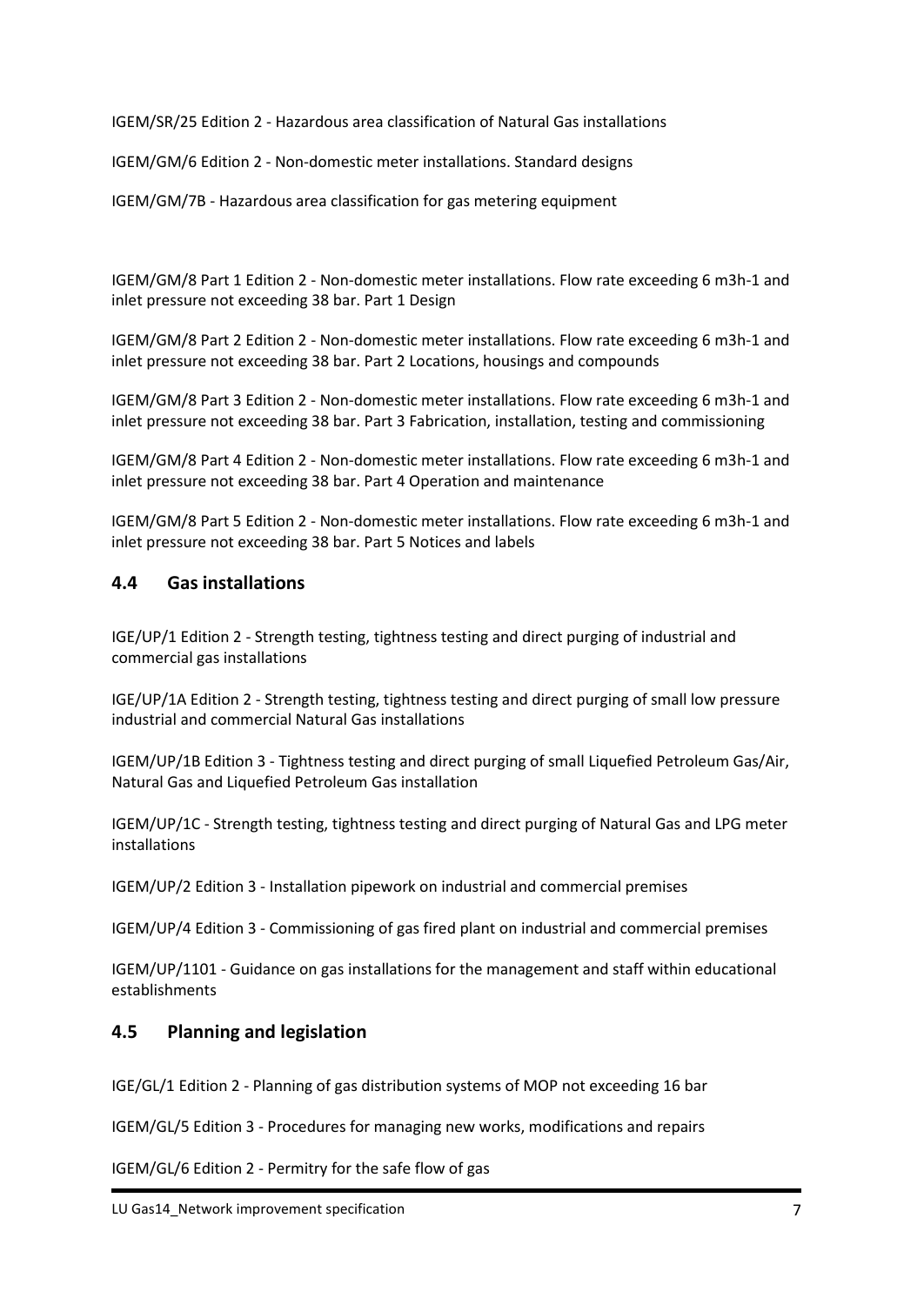IGEM/GL/8 Edition 3 - Reporting and investigation of gas related incidents

IGE/GL/9 - Guidance for large gas consumers in dealing with Natural Gas supply emergencies

For this project the following standards are applicable: -

#### <span id="page-104-0"></span>**4.6 Project applicable standards**

#### **Project applicable standards**

IGEM/TD/3 Edition 5 – Steel and PE pipelines for gas distribution

IGE/SR/22 - Purging operations for fuel gases in transmission, distribution and storage

IGE/SR/23 - Venting of Natural Gas

IGEM/SR/28 Edition 2 - Trenchless techniques

IGEM/SR/29 - Dealing with gas escapes

IGE/TD/4 Edition 4 - PE and steel gas services and service pipework

IGEM/G/5 Edition 2 - Gas in multi-occupancy buildings

IGEM/TD/13 Edition 2 - Pressure regulating installations for Natural Gas, Liquefied Petroleum Gas and Liquefied Petroleum Gas/Air

IGEM/SR/25 Edition 2 - Hazardous area classification of Natural Gas installations

IGEM/GM/6 Edition 2 - Non-domestic meter installations. Standard designs

IGEM/GM/7B - Hazardous area classification for gas metering equipment

IGEM/GM/8 Part 1 Edition 2 - Non-domestic meter installations. Flow rate exceeding 6 m3h-1 and inlet pressure not exceeding 38 bar. Part 1 Design

IGEM/GM/8 Part 2 Edition 2 - Non-domestic meter installations. Flow rate exceeding 6 m3h-1 and inlet pressure not exceeding 38 bar. Part 2 Locations, housings and compounds

IGEM/GM/8 Part 3 Edition 2 - Non-domestic meter installations. Flow rate exceeding 6 m3h-1 and inlet pressure not exceeding 38 bar. Part 3 Fabrication, installation, testing and commissioning

IGEM/GM/8 Part 4 Edition 2 - Non-domestic meter installations. Flow rate exceeding 6 m3h-1 and inlet pressure not exceeding 38 bar. Part 4 Operation and maintenance

IGEM/GM/8 Part 5 Edition 2 - Non-domestic meter installations. Flow rate exceeding 6 m3h-1 and inlet pressure not exceeding 38 bar. Part 5 Notices and labels

IGE/UP/1 Edition 2 - Strength testing, tightness testing and direct purging of industrial and commercial gas installations

IGE/UP/1A Edition 2 - Strength testing, tightness testing and direct purging of small low pressure industrial and commercial Natural Gas installations

IGEM/UP/1B Edition 3 - Tightness testing and direct purging of small Liquefied Petroleum Gas/Air, Natural Gas and Liquefied Petroleum Gas installation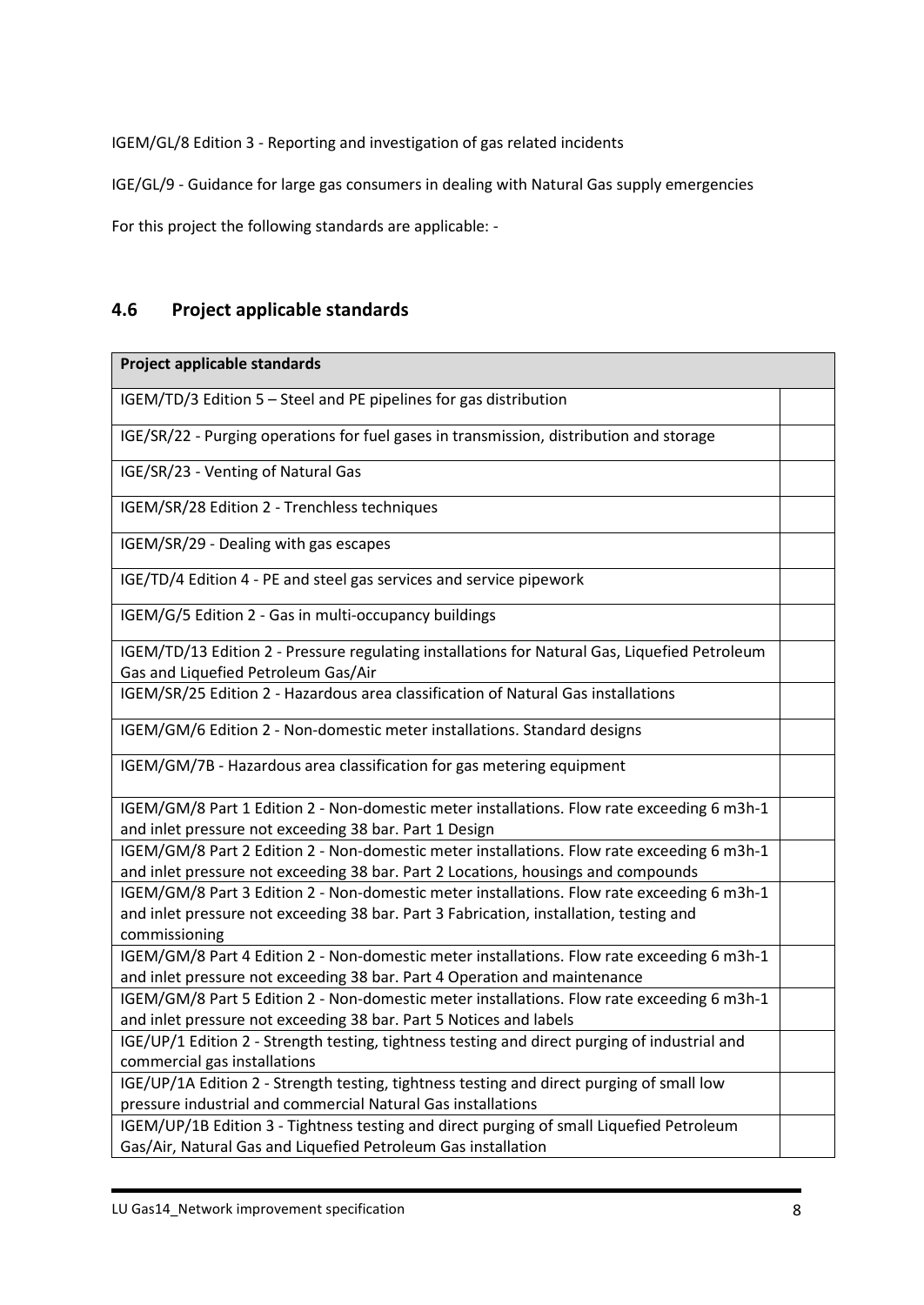| IGEM/UP/1C - Strength testing, tightness testing and direct purging of Natural Gas and LPG      |  |
|-------------------------------------------------------------------------------------------------|--|
| meter installations                                                                             |  |
| IGEM/UP/2 Edition 3 - Installation pipework on industrial and commercial premises               |  |
| IGEM/UP/4 Edition 3 - Commissioning of gas fired plant on industrial and commercial<br>premises |  |
| IGEM/UP/1101 - Guidance on gas installations for the management and staff within                |  |
| educational establishments                                                                      |  |
| IGE/GL/1 Edition 2 - Planning of gas distribution systems of MOP not exceeding 16 bar           |  |
| IGEM/GL/5 Edition 3 - Procedures for managing new works, modifications and repairs              |  |
| IGEM/GL/6 Edition 2 - Permitry for the safe flow of gas                                         |  |
| IGEM/GL/8 Edition 3 - Reporting and investigation of gas related incidents                      |  |
| IGE/GL/9 - Guidance for large gas consumers in dealing with Natural Gas supply emergencies      |  |
|                                                                                                 |  |

<span id="page-105-3"></span>**Table 4: Project applicable standards**

*Please place a tick in the appropriate box*

## <span id="page-105-0"></span>**5 University Safety Requirements and RAMS**

#### <span id="page-105-1"></span>**5.1 University Contractor Induction**

Contractors employed to work on the University campus shall carry out a Loughborough University Contractor Induction process before any works can commence on site. Contractors shall also be provided with contractor ID passes by Loughborough University to clearly identify workers on site and ensure any staff they have completed the before mentioned induction process.

Contractors shall scan on and off site using their contractor ID pass to enable accurate records of persons on site in the case of an emergency.

#### <span id="page-105-2"></span>**5.2 Personal Protective Equipment (PPE)**

Contractors employed on the installation of gas distribution systems shall be provided with the following PPE as a minimum:

- Safety protective footwear
- Hard hat
- Probanised overalls
- Eye protectors
- Ear defenders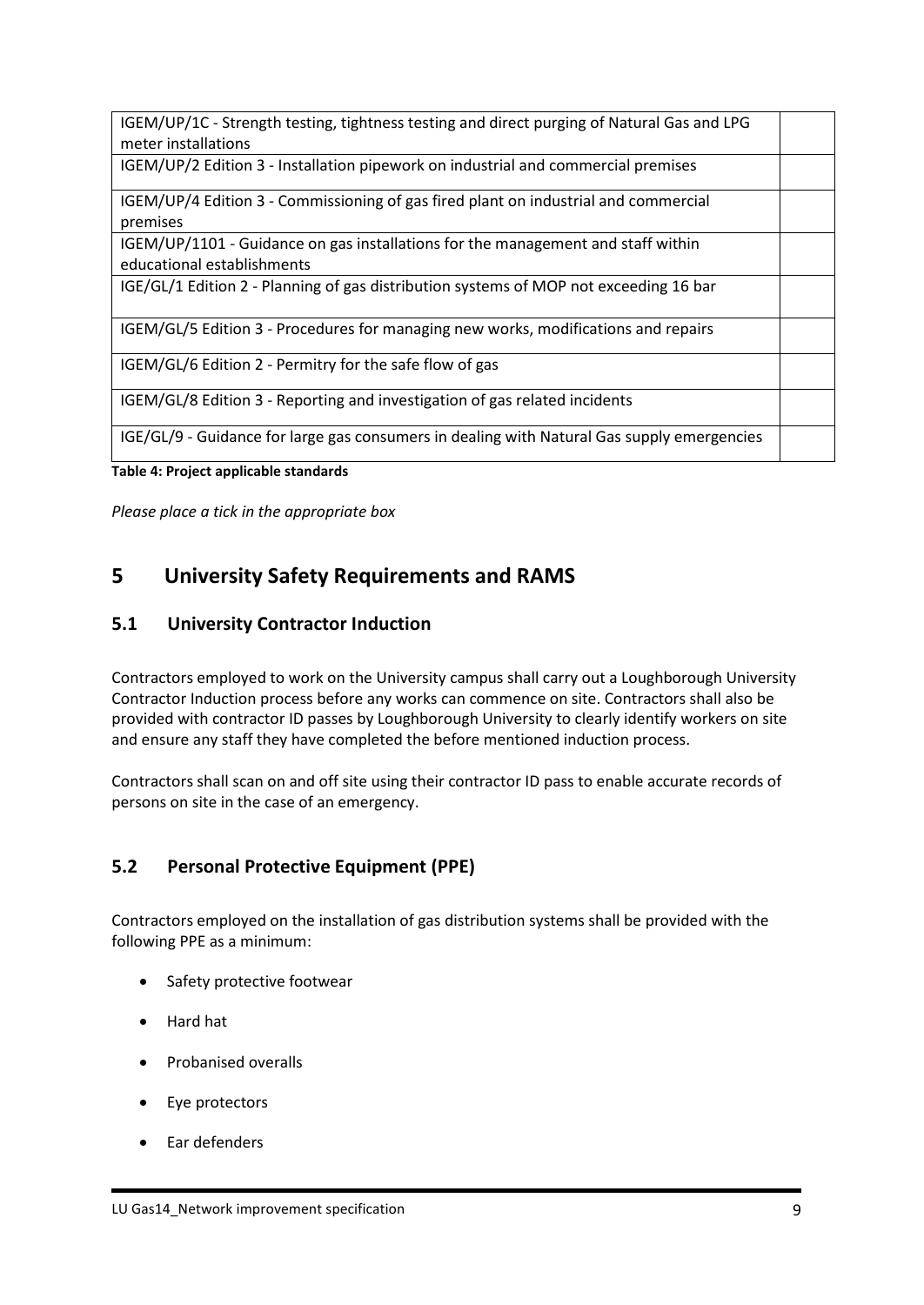#### <span id="page-106-0"></span>**5.3 Minimum equipment requirements**

Contractors employed on the installation of gas distribution systems shall be provided with the following safety equipment as a minimum:

- Gascoseeker
- Cat and Genny
- Fire extinguishers
- Distance breathing apparatus

The contractor shall provide documentation for in date inspection and calibration records for all safety equipment at the commencement of the project and to cover the anticipated project duration.

#### <span id="page-106-1"></span>**5.4 Risk assessments**

The contractor shall provide with his tender submission generic risk assessments to cover the following activities:

- Use of excavators
- Working near underground or overhead Services
- Excavation works
- Working at height
- Manual handling
- Use of scaffolding towers
- Use of substances hazardous to health
- Use of flammable substances
- General Housekeeping
- Use of Equipment / Tools Producing Noise Levels Above 85 dBA
- Use of Portable Electric Tools
- Working in Confined Spaces
- Dust production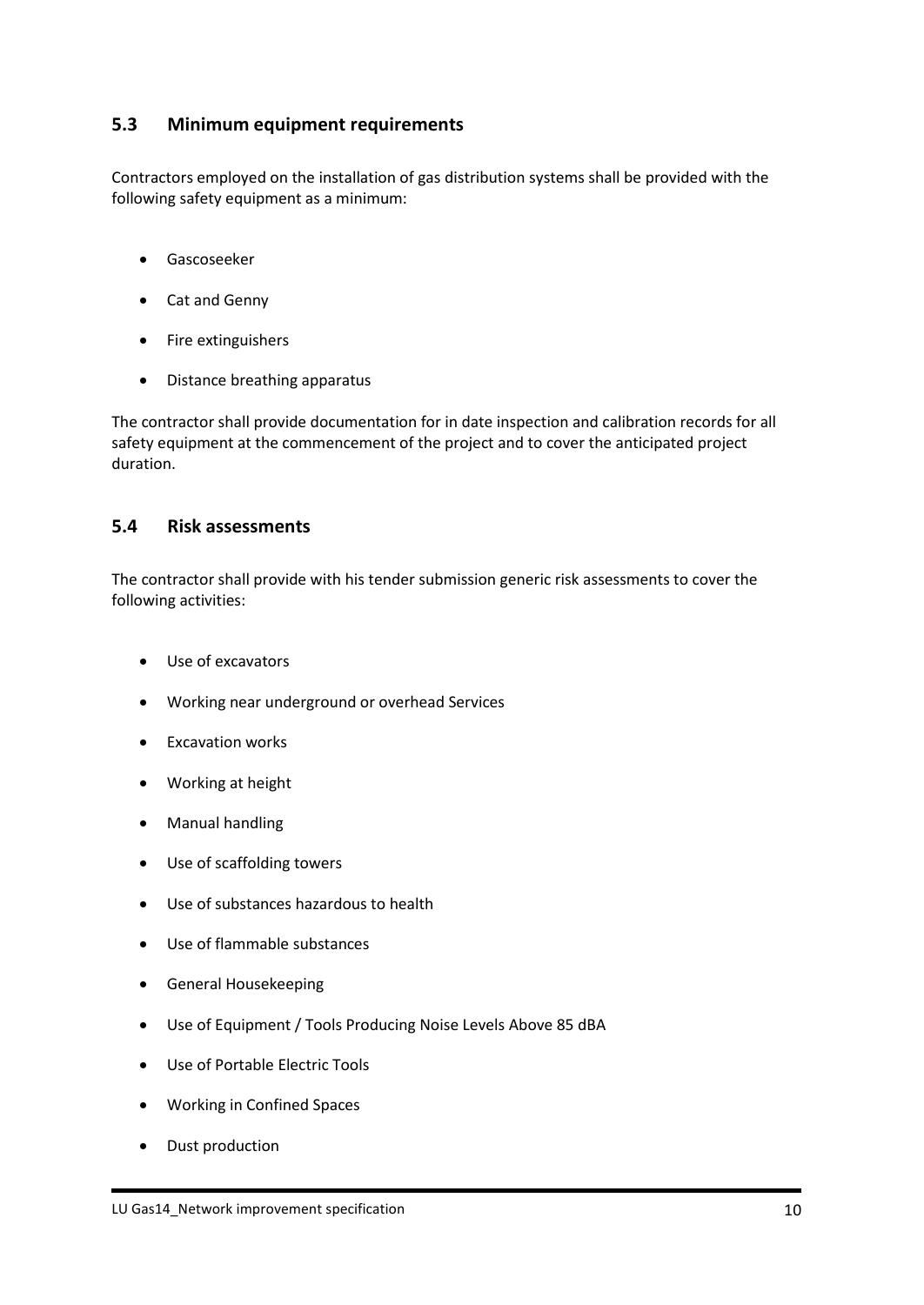- Vibration from plant operations
- Sharps and needle stick injury
- Biological hazards
- Working with asbestos ( Amosite and Crocilodile ) containing materials
- Excavations when carrying out work on the gas infrastructure
- Carrying out PE fusion and electro fusion welding
- Polyethylene main laying
- Carrying out Purging and relighting
- Use of petrol driven equipment
- Use of excavators as cranes
- Use of portable, mobile & static generators, welding sets, compressors and similar equipment
- Moving Compressors by hand
- Using dumpers
- Operating 180 degree and 360 degree excavators
- Using petrol driven disk cutters and abrasive wheels
- Reinstatement
- Street works
- The use of hot bitumen

The contractor shall provide with his tender submission details of specific risk assessment procedures.

#### <span id="page-107-0"></span>**5.5 Method statements**

The contractor shall submit method statements, to be approved by the Loughborough University representative, for all construction activities included in the project.

The method statement shall as a minimum include:

- Statement of intent
- Details of signage and fencing
- Engineering Standards to be adopted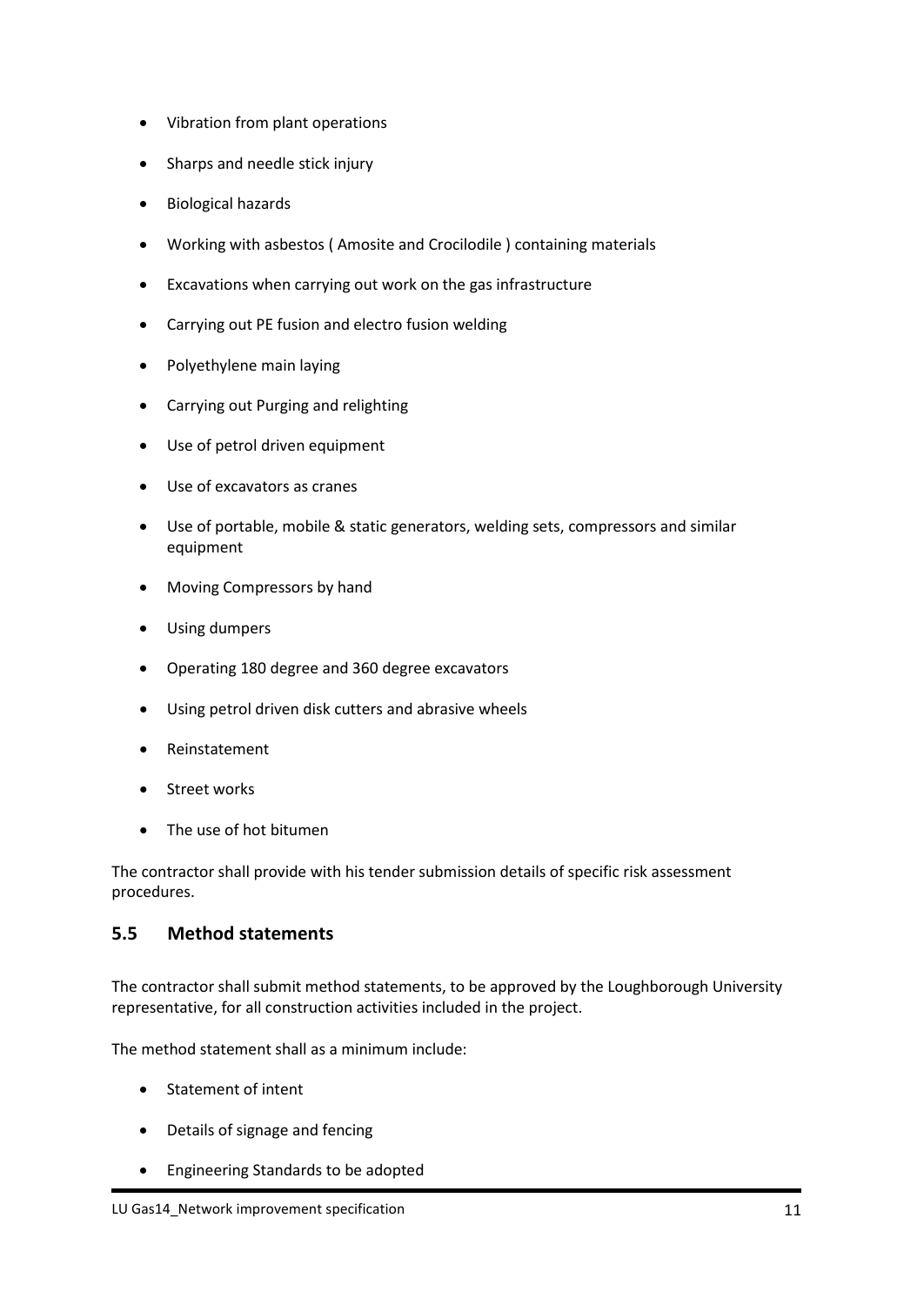- PPE to be worn
- Fire fighting arrangements
- A sequence of events
- Identification of persons responsible for each activity
- Identification of the specific safety hazards to employees, householders and members of the public and how the hazards will be mitigated
- Site rules
- Emergency contact telephone numbers
- Site register of personnel

## **5.6 Non routine operations procedures**

The contractor shall prepare a non- routine operations procedure for gas connection work as set out in Document LU/Gas/17 – Gas Safe Control of Operations, to be approved by the Loughborough University representative.

The non -routine operations procedure shall as a minimum include:

- A sequence of events
- Identification of persons responsible for each activity
- Identification of the specific safety hazards to employees, householders and members of the public and how the hazards will be mitigated
- A sketch showing the location of the operation and the identification of all equipment utilised in the gas connection operation

# **6 Level of supervision required for the project**

The contractor shall ensure that the construction team leader is competent to effectively organise and manage all site works. Evidence shall be provided with the tender submission of employee experience and competence for managing site works commensurate with the scale of activities.

All gas connection work shall be continuously supervised by a gas competent person. Evidence shall be provided with the tender submission of employee experience and competence for supervising gas connection work.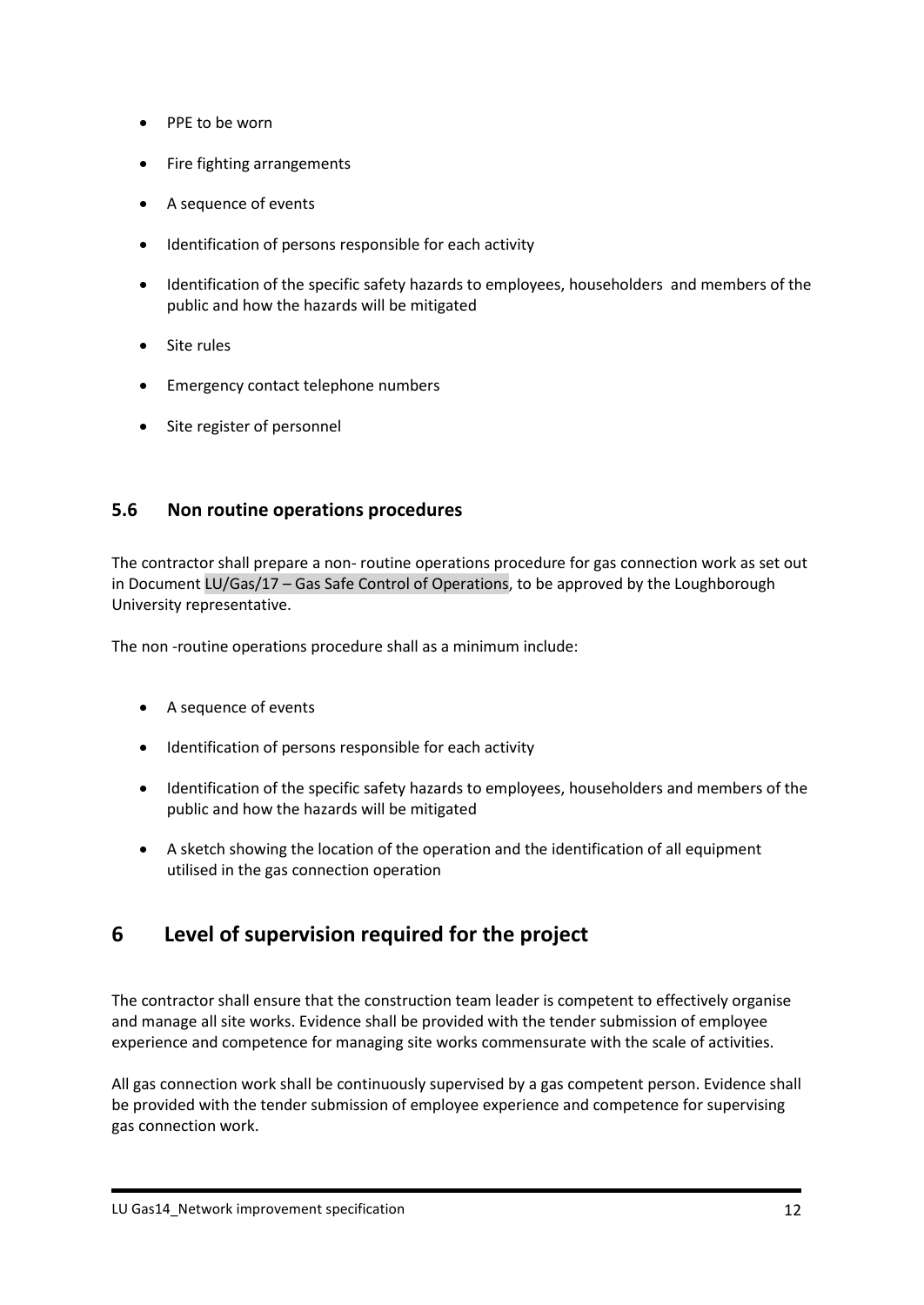All testing, purging and relighting of appliances shall be continuously supervised by a gas competent person. Evidence shall be provided with the tender submission of employee experience and competence for supervising these activities

# **7 Competency**

# **7.1 Contractor**

For work to be carried on gas mains and services including pressure reduction installations and meters the Contractor must be a gas infrastructure contractor and preferably GIRS registered. The company and the individuals carrying out the work shall be 'Gas Safe' registered for the appropriate category of works.

For work carried out on gas installation pipework only the contractor or subcontractor must be a gas installation or mechanical services contractor with the appropriate 'Gas Safe' registration

# **7.2 Design**

A gas infrastructure design specification will normally be provided by the University with the tender pack except for minor works. Where the contractor is required to be provide infrastructure design the design works shall be undertaken by an 'Incorporated' gas infrastructure design engineer with a minimum of 5 years' experience on gas infrastructure design work. Where required, evidence shall be provided with the tender submission of employee experience and competence for undertaking these activities.

## **7.3 Management & supervision**

Contract management shall be provided preferably by persons with a degree in Civil/Mechanical engineering preferably registered with an appropriate Institution at Incorporated Engineer level. Contact managers shall have at least 5 years' relevant experience and must be competent to review and authorise non-routine procedures for gas connections work.

Supervision shall be provided preferably by persons with NVQ level 4 in Gas Network Operations preferably registered with an appropriate Institution at Technician level. Supervisors shall have at least 5 years' relevant experience and must be competent to prepare non-routine procedures for gas connections work.

Where the person(s) undertaking contract management or supervision do not meet the minimum academic standards listed above the University will accept demonstration of competence for persons having significant experience in undertaking similar gas related works. All such persons shall be approved by the University in advance of the works being commenced.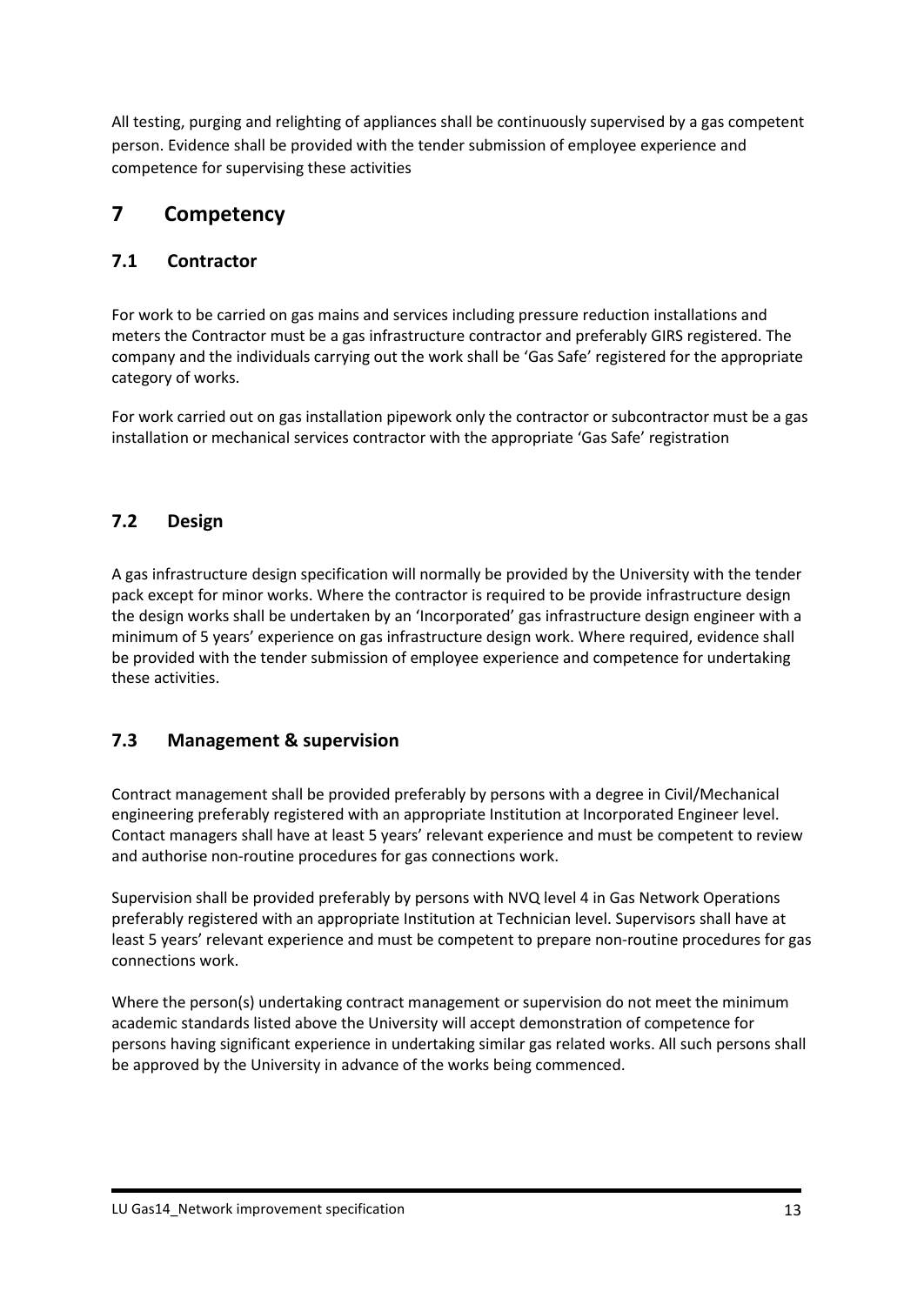# **7.4 Construction employees**

Operatives employed on replacing, altering or extending the gas network shall be registered with the Engineering Utilities Skills Register (EUSR) for the relevant category of work as follows:-

- EUSR Assistant City and Guilds Level 1 Certificate in Network Operations Gas
- EUSR Service Layer City and Guilds Level 2 Diploma in Network Operations Gas (Service Layer)
- EUSR Main Layer up to 180 mm City and Guilds Level 2 Diploma in Network Operations Gas (Mains Layer)
- EUSR Main Layer up to 355 mm City and Guilds Level 2 Diploma in Network Operations Gas (Mains Layer additional experience above 180 mm)
- EUSR Main Layer 400 mm and above- City and Guilds Level 2 Diploma in Network Operations Gas (Mains Layer additional experience above 355 mm)
- EUSR Gas escape locate and repair City and Guilds Level 2 Diploma in Network Operations Gas (additional training and experience)
- The team leader must also be registered to SCO level 1 and 2

# **8 Materials and equipment**

All pipework installed below ground should consist of polyethylene material as specified in IGE/TD/3 unless entries to buildings or for safety reasons where steel pipe can be used. Services shall be installed in accordance with IGE/TD/4.

#### **8.1 Line Pipe**

PE pipe operating pressure of below 2 barg shall comply with specification detailed in IGE/TD/3 - PE material and shall comply with BS EN 1551 Part 1 and Part 2.

## **8.2 Fittings & jointing**

Fittings and jointing of PE pipe shall comply with specification detailed in IGE/TD/3.

The number of joints shall be minimised and preference shall be given to the utilisation of coiled pipe where possible.

Where jointing is necessary then fusion jointing should be used unless connecting PE pipe to metallic pipe or fittings.

Approved fusion jointing methods include

- Butt Fusion jointing
- Electrofusion jointing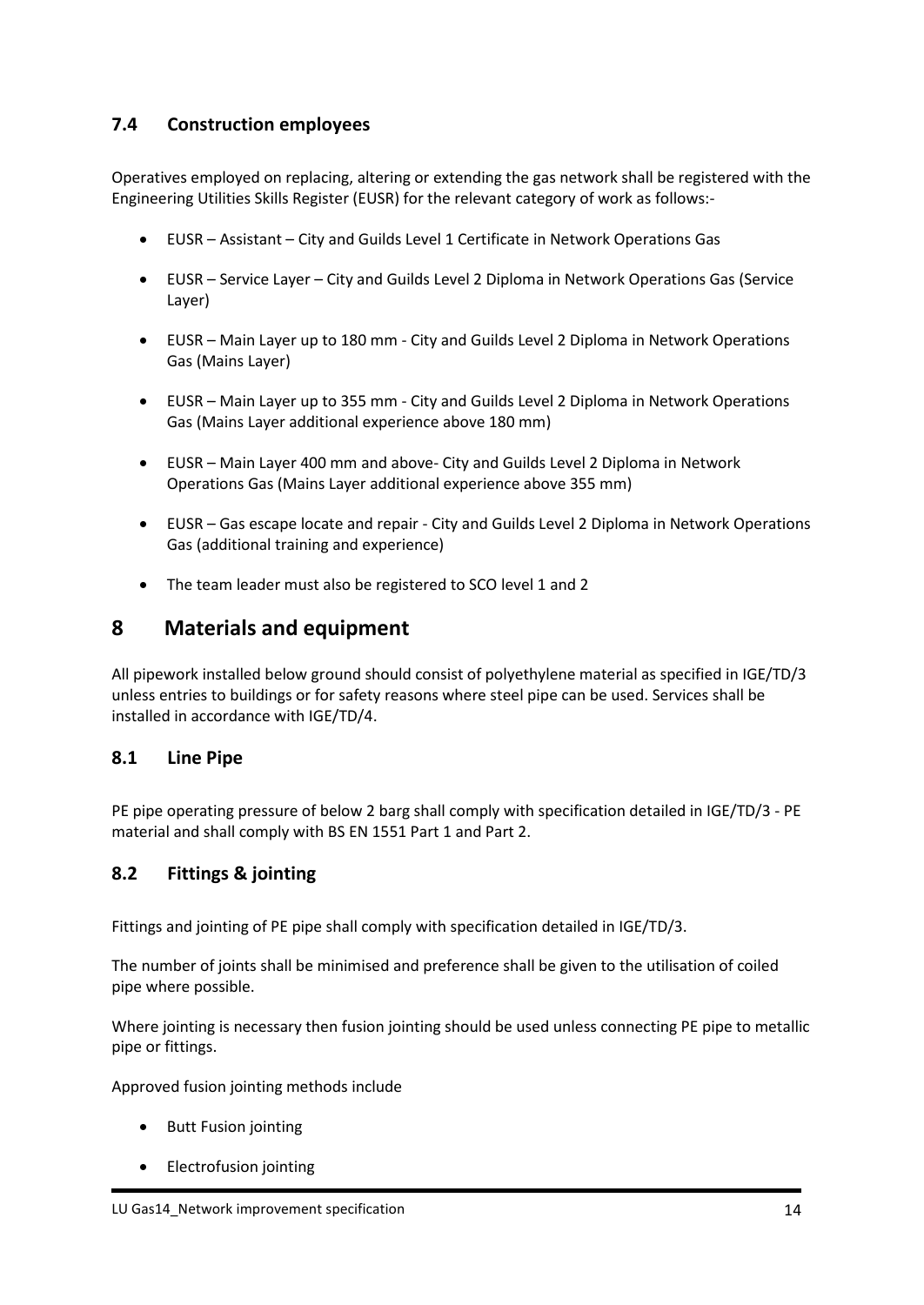Electro fusion is the preferred jointing method for PE pipe.

When connecting from PE system to a metallic system a mechanical transition fitting shall be used.

Reference shall be made to BS EN 1555 Part 5 for general information on pipe jointing Fittings shall comply with BS EN 1555 Part 3.

Mechanical fittings shall be end-load bearing.

#### **8.3 Valves**

Either of the following two types of valves shall be used on plastic systems operating up to 7 Barg as follows:

- Plastic bodied valves are preferred to metal bodied valves where these are available. Reference shall be made the manufacturers specification to ensure the maximum operating pressure of the valve is appropriate for the system under construction. The valve should be manufactured to BS EN 1555 Part 4 Valves shall have a minimum pressure rating of 2 barg
- Where a plastic bodied valve is not available in the size required a cast iron bodied valve may be used. The valve should be a Donkin 555 gate valve or a valve from an alternative supplier to an equivalent specification
- All valves are to be set in valve chambers with covers to carry traffic loading

Each valve shall be fitted with pressure points either side of the valve for monitoring pressures during valve operations.

A plate shall be mounted on a building wall nearest to the valve or on a permanent marker post to indicate the valves position. 1/4 turn valves shall be clearly identified.

Each valve chamber shall be covered with a surface box marked gas.

# **9 Pipework construction**

#### **9.1 Preliminary site investigations**

The route shall be proved to identify the location of other services before any excavation work for pipe laying is undertaken. The following process shall be followed:

- Make reference to existing utility site drawings
- Identify the location of underground electricity cables by cable location
- Prove the route by hand excavated trial holes
- Carry out all excavation works under the control of a University permit to dig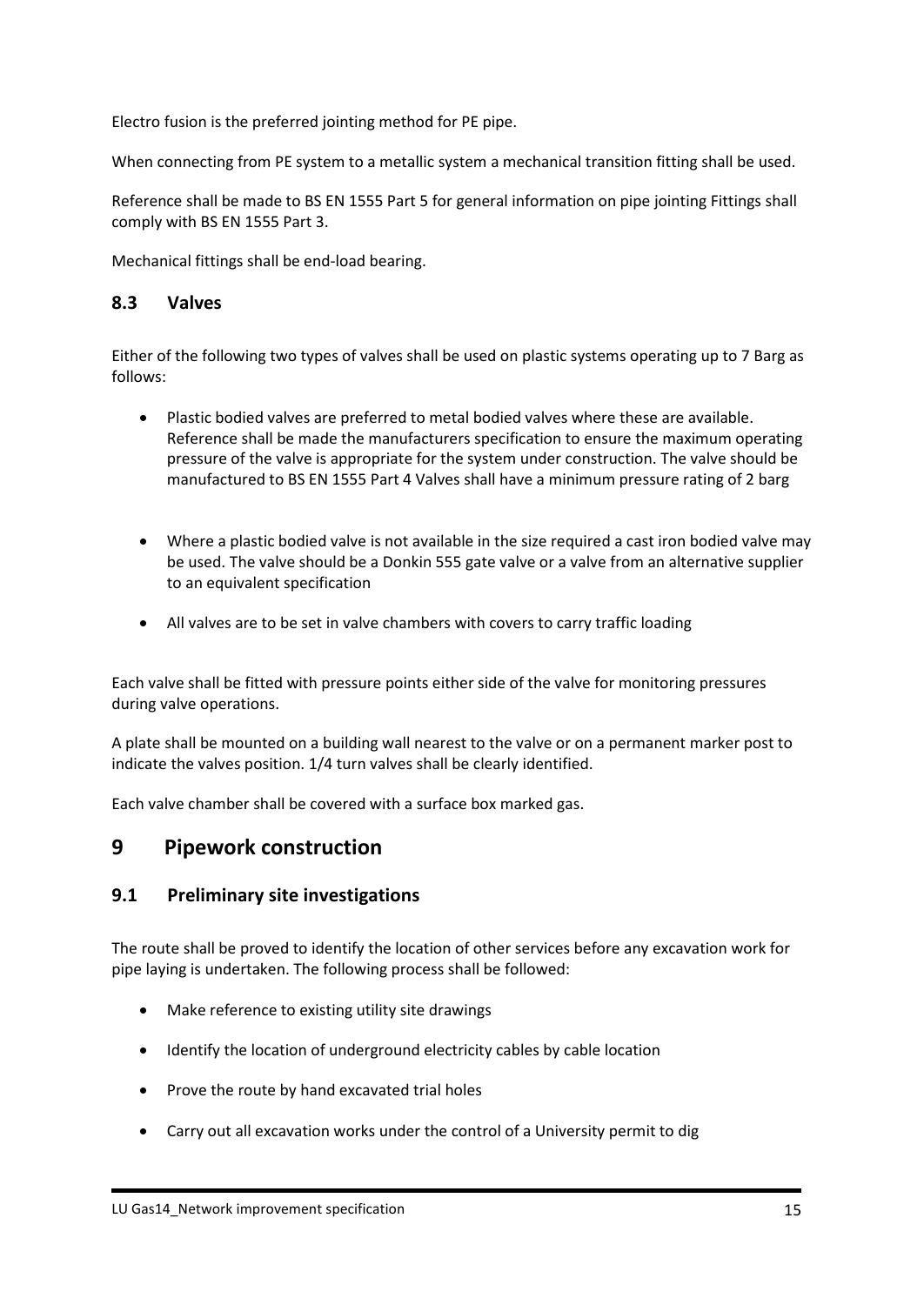# **9.2 Traffic control including signing and guarding**

To be compliant with NRSWA 1991

### **9.3 Excavation**

*.*

To be carried out with due regard for HSE document HSG 47.

#### **9.4 Excavation protection**

All excavations are to be protected at all times to the standards outlined in NRSWA 1991 and in accordance with the Contractor's risk assessment.

#### **9.5 Pipe laying technique**

Trenchless methods shall be utilised only after consultation and University approval. Methods to be considered include:

- Inserting a new pipe into an old or disused pipe or duct
- Moling or thrust boring
- Service insertion for replacement services

Consideration shall be given to ground conditions and the proximity of other site utilities before a trenchless technique is adopted. The method of pipe laying shall be approved by the University before commencement of works.

#### **9.6 Proximity to other utilities**

Underground PE pipe shall be installed in accordance with the proximity recommendations as set out in IGE/TD/3.

Reference shall be made to the National Joint Utilities document 'Guidelines on the positioning and colour coding of Utilities Apparatus.

The minimum depth of cover shall be adhered to as follows:

- Road ways & car parks 0.75 metres
- Footways 0.6 metres
- Grassed areas 1.1 metres

Pipes shall not be laid in a car park, road or footpath construction material.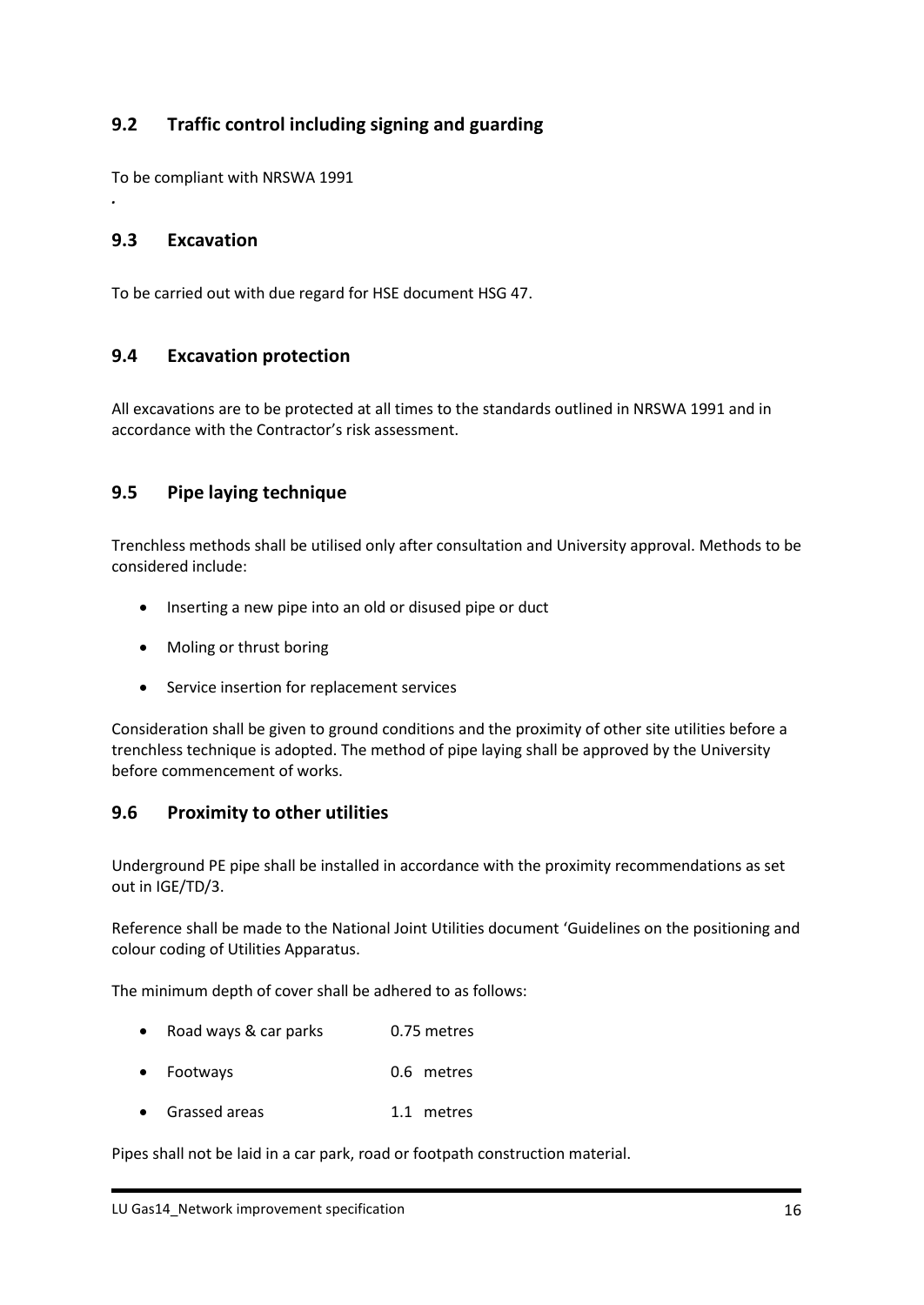Where pipes are laid by the open cut method a warning tape incorporating a metallic tracer shall be install immediately above the pipe and separated from the pipe by at least 250 mm and no greater than 400 mm. BS EN 12613:2001 "Plastic Warning Devices for Underground Cables and Pipelines with Visual Characteristics" specifies the requirements of warning devices for the manual or mechanised laying of cables and pipes. The triple aim of these devices is to warn of the presence of the pipeline or cable when opening a trench, indicating its orientation and identifying the equipment protected.

# **9.7 Proximity to buildings**

For gas pressures, up to and including 75 mbarg PE pipe shall not be laid nearer to an occupied building as follows:

- Pipe sizes up to 140 mm no less than 1 m proximity
- Pipe sizes between 140 mm and 315 mm no less than 2 m proximity
- Pipe sizes greater than 315 mm no less than 3 m proximity

For gas pressures between 75 mbarg and 2 barg PE pipe shall not be laid nearer to an occupied building as follows:

- Pipe sizes up to 315 mm no less than 3 m proximity
- Pipe sizes greater than 315 mm no less than 5 m proximity

## **9.8 Connections**

Intervention techniques are employed where an underground PE pipe is to be temporarily or permanently isolated.

Reference should be mad to IGE/TD/3 for advice on appropriate methodology.

A valve is the preferred method of isolation and where possible an existing line valve should be used for isolation purposes.

Where the valve does not incorporate a double block and bleed facility a risk assessment shall be carried out and consideration shall be given to employing a second method of isolation such as squeeze off. A vent shall be installed between the valve and the squeeze off.

Where a suitably located, valve is not available then a squeeze off technique shall be used to temporarily isolate the gas supply. Two squeeze off units shall be applied in series separated by at least 2.5 times the pipe diameter.

A vent pipe shall be installed between the squeeze off units and shall be of metallic material of sufficient diameter to fully relieve the intermediate pressure. The vent pipe shall be terminated at least 2.5 meters above ground level and be terminated with a suitable flame trap. The location of each squeeze off shall be identified with marker tape to ensure that a squeeze off is not employed again at the same location.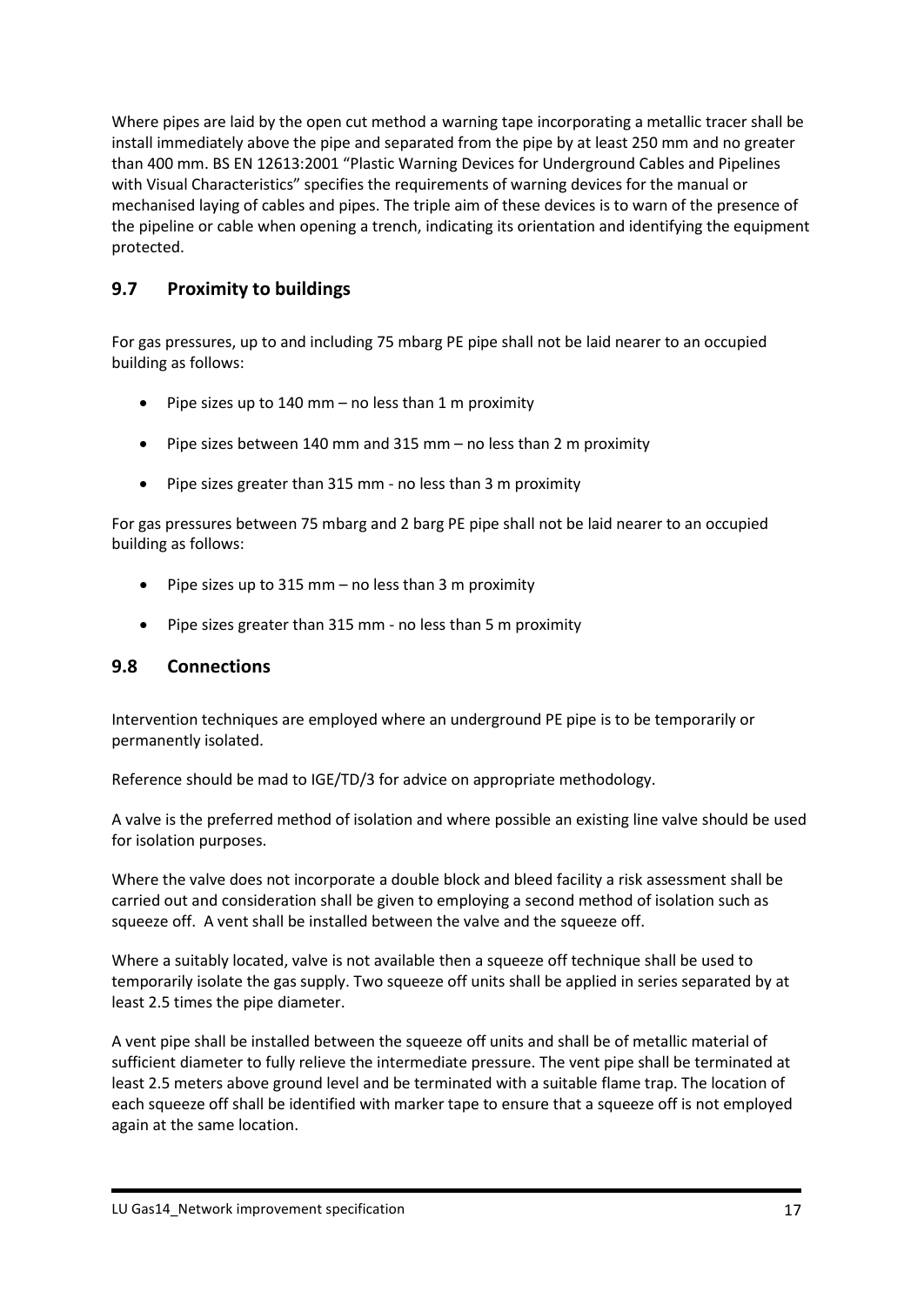A method statement/non- routine operations procedure shall be prepared for all flow intervention operations. The method statement/non- routine operations procedure must be presented to Loughborough University for approval.

### **9.9 Services**

Services shall be installed in accordance with IGE/TD/4 Gas Services.

## **9.10 Backfill & reinstatement standards**

Pipes shall be surrounded, above and below by at least 150 mm of compacted sand.

The space between the sand surround and surface construction material shall be filled with compacted crushed stone.

A marker tape incorporating a wire tracer shall be installed within the backfill.

Existing support material to kerbs, special surfaces shall be replaced to the original specification.

Surfaces shall be replaced to the original specification and reference shall be made to Loughborough University for advice on the appropriate specification.

Pipe protection shall be provided where there is a likelihood of pipeline damage due to vertical loading or ground movement such as at:

- Water crossings
- Railway crossings
- Road crossings where traffic loading is significant
- Soft surfaced areas where there is a likelihood of vehicle movement
- Unstable ground conditions

For selection of the most appropriate pipe protection method reference shall be made to IGE/TD/3.

Reinstatement of landscaped areas (Specific site requirements to be provided by The University)

## **9.11 Pressure testing**

All new polyethylene pipe systems shall be tested in accordance with IGE/TD/3.

The pipe work to be tested shall not be connected to the gas supply system whilst under test and must be restrained where exposed.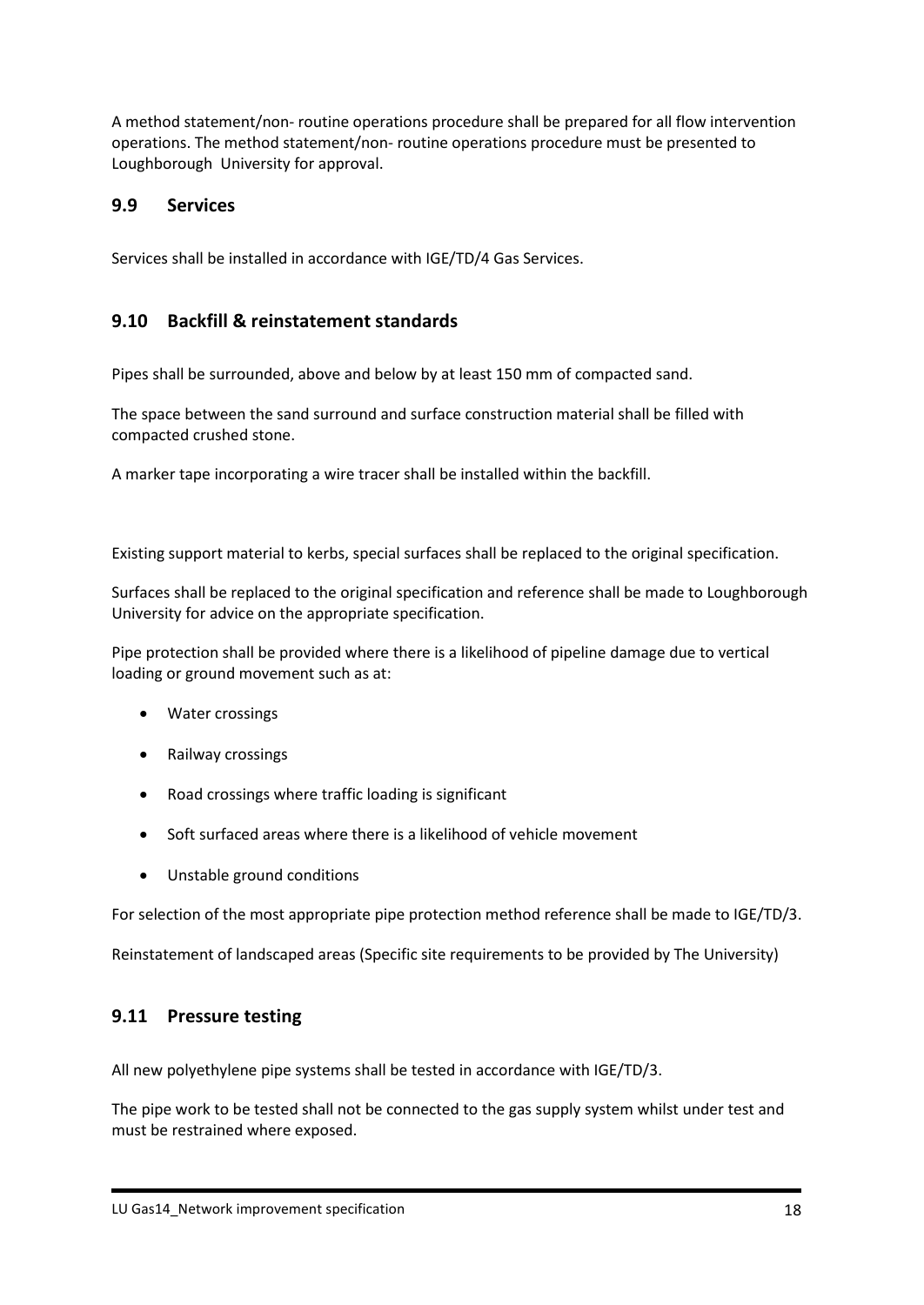Where it is not possible to separate the pipework under test from the existing gas supply system reference shall be made to a Competent Gas Engineer for the preparation of a suitable pressure testing procedure.

While test pressure is being introduced no one should be permitted to enter the test area.

For combined strength and tightness testing a test pressure of 3 barg shall be applied.

Tie in joints shall be left exposed until tightness tested at the operating pressure of the system has been carried out.

Corrections should be made for changes in barometric pressure during the interval of the test unless a test instrument is used which records absolute pressure.

A test certificate should be prepared after successful completion of the tightness test.

For PE pipe, the creep effect may cause a change in pipework volume during the test. Reference should be mad to IGE/TD/3 for determination of permissible pressure drops during testing.

# **9.12 Commissioning and Decommissioning**

All new pipe systems should be commissioned or decommissioned in accordance with IGE/TD/3.

A method statement/non- routine operations procedure shall be prepared for all flow intervention operations. The method statement/non- routine operations procedure must be approved by Loughborough University.

For detailed information on commissioning and decommissioning reference shall be made to IGE/SR/22 Purging operations for fuel gases in transmission, distribution and storage.

# **10 Records**

A diagram shall be provided for each addition or alteration to the gas supply system. The diagram shall identify the following:

- Components of the system
- Pressure range
- Situation, above or below ground

A materials list shall be provided with the diagram listing and cross referencing to the diagram all components of the system. The materials list shall include the following information:

- Diagram reference
- Identification number
- Description of component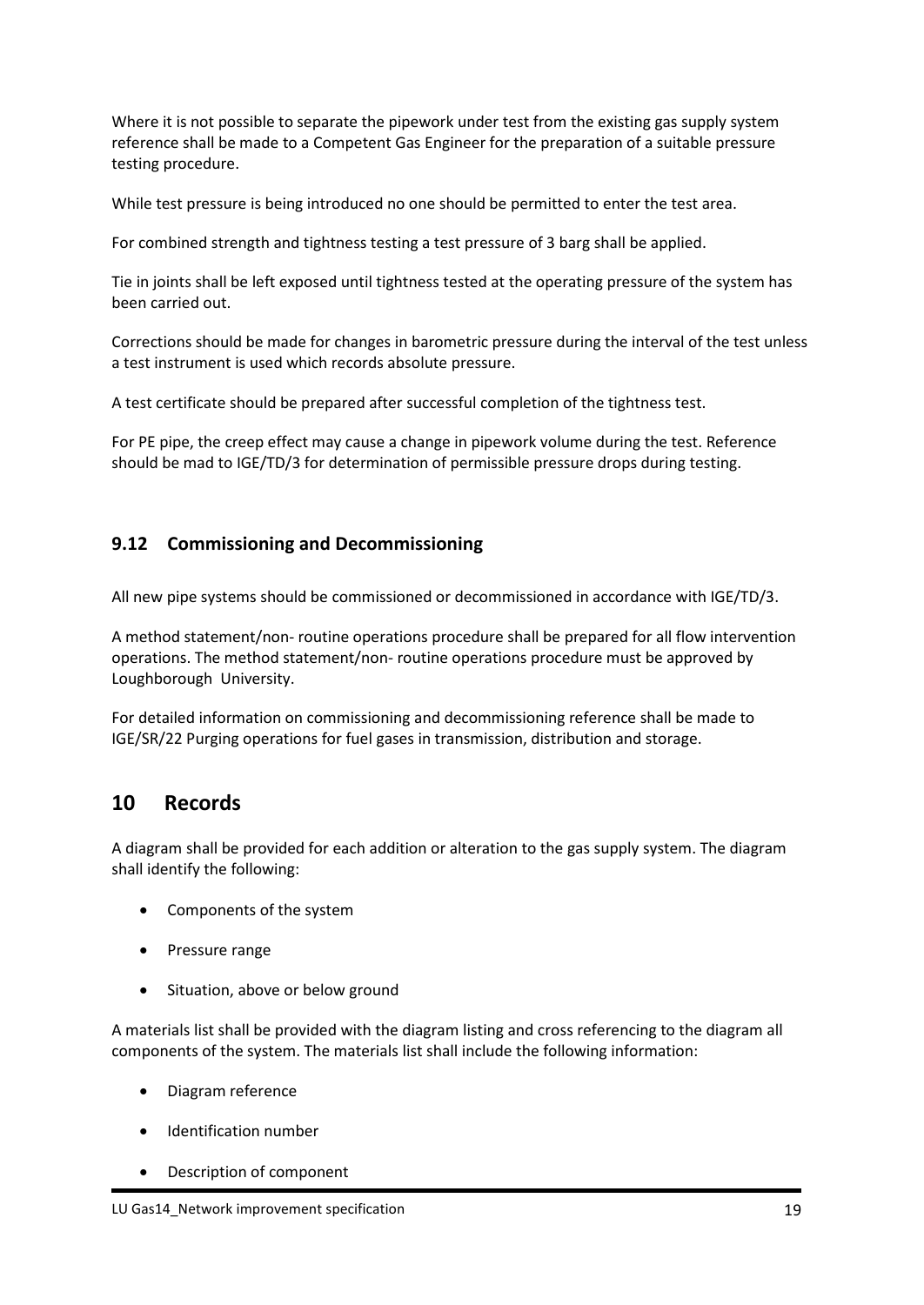- Manufacturer
- Reference number of test certificate
- Relevant standard

Installation, maintenance and user manuals shall be provided for all equipment utilised on the project.

# **11 Pricing schedule**

The pricing schedule shall be completed as follows: -

| <b>Item</b>                                                                      | Price (£) |
|----------------------------------------------------------------------------------|-----------|
| Insert description works described in the Scope of Works - Project Specification |           |

**Table 5: Pricing schedule**

Please also supply day work rates for project related manpower and equipment.

# **12 Declaration**

Please complete the following: -

| <b>Contractor declaration</b>                                                                        |  |  |
|------------------------------------------------------------------------------------------------------|--|--|
| I confirm that I have reviewed this document and associated attachment and agree to comply with      |  |  |
| their instructions                                                                                   |  |  |
| I confirm that I will provide all information required by the University project review and auditing |  |  |
| process and will facilitate any inspections, as required, at no additional cost                      |  |  |
| Signature:                                                                                           |  |  |
| Date:                                                                                                |  |  |
| Position in company:                                                                                 |  |  |

**Table 6: Contractor declaration**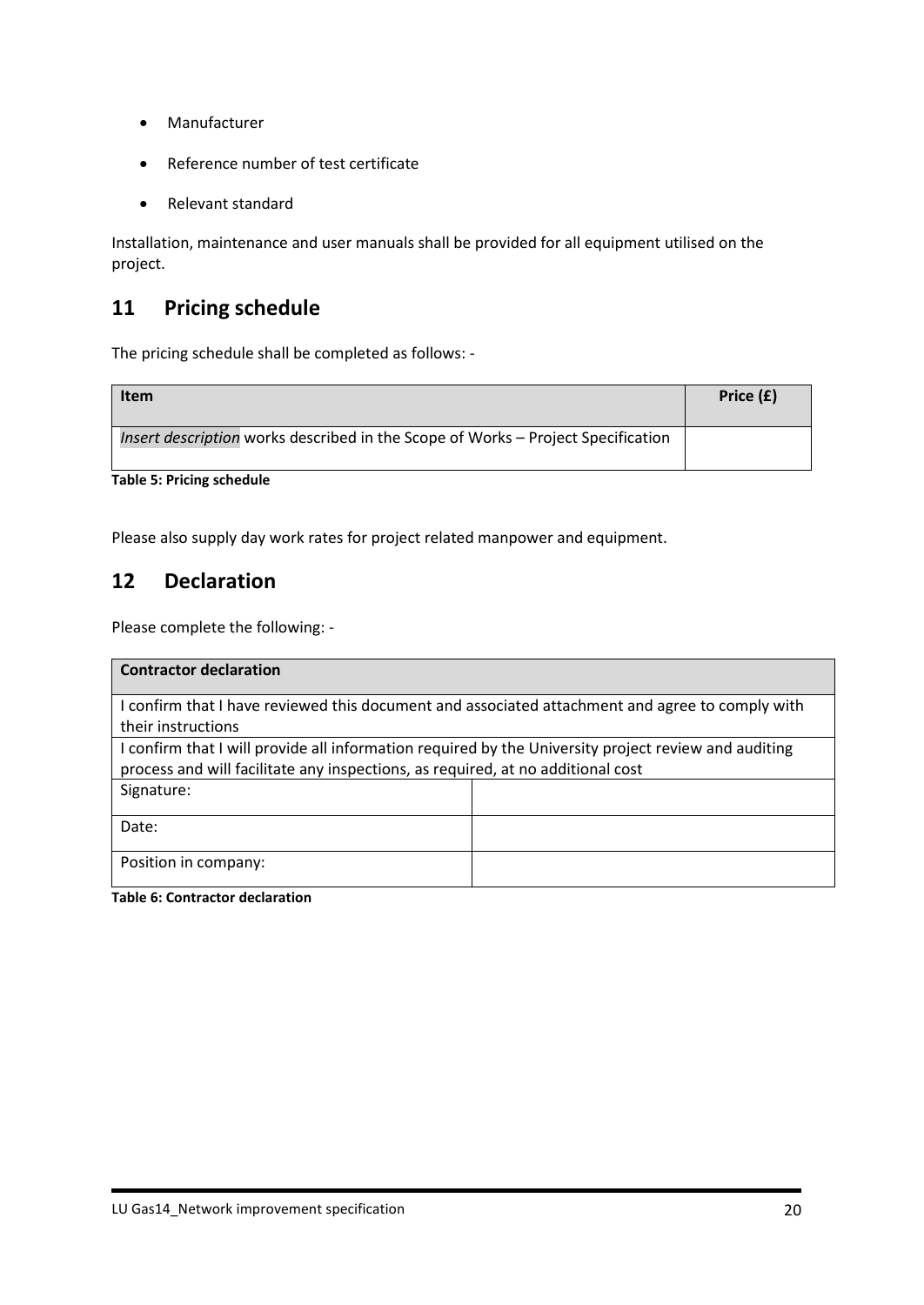# **GAS NETWORK SAFETY CASE**

# **LU /GAS /15 – Gas Network Roles and Responsibilities**

**LOUGHBOROUGH UNIVERSITY**

**Dated 20th August 2021**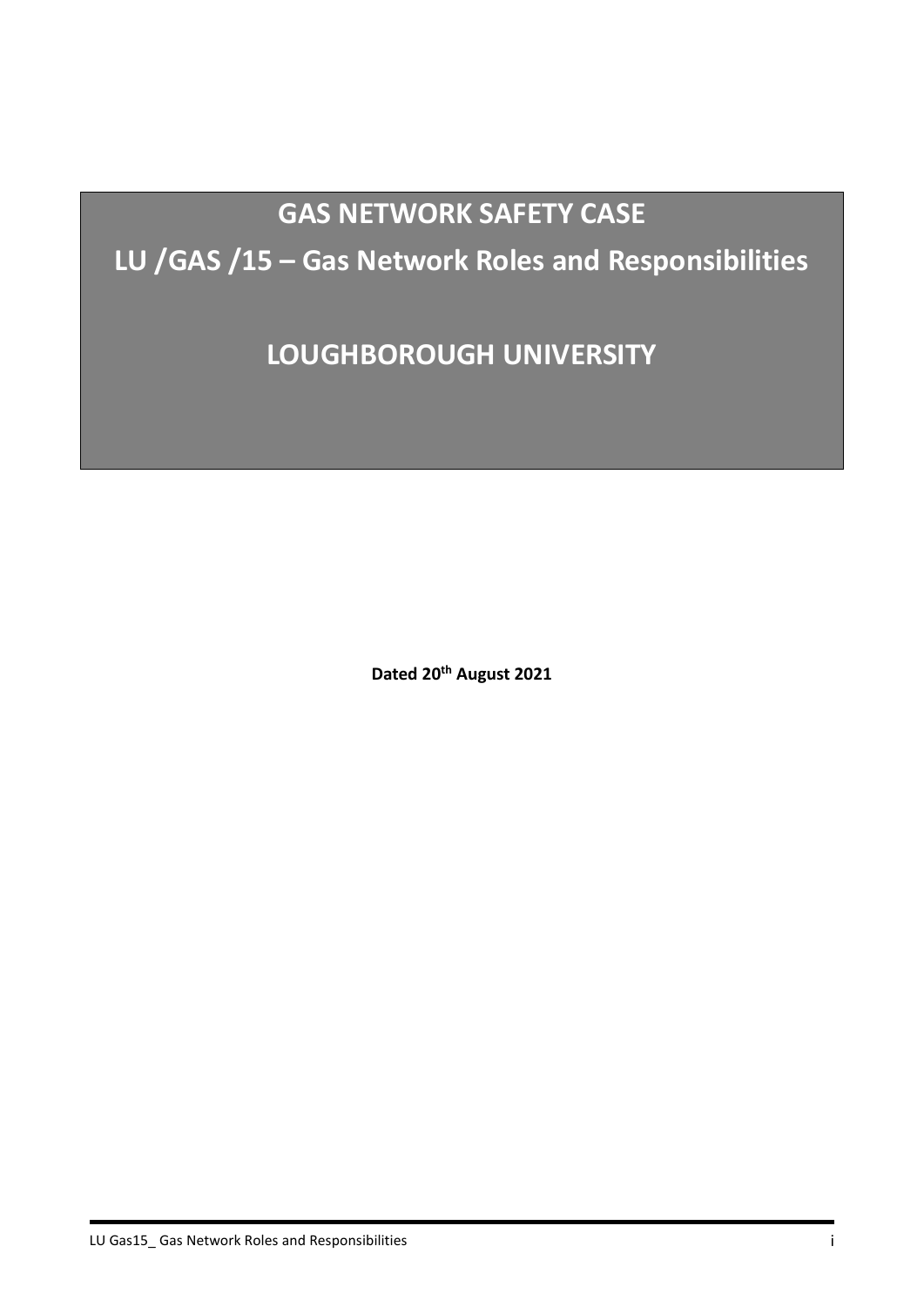# **Contents**

| $\mathbf{1}$   |       |
|----------------|-------|
| $\overline{2}$ |       |
| 2.1            | 2.1.1 |
| 2.2            | 2.2.1 |
| 2.3            | 2.3.1 |
| 2.4            | 2.4.1 |
| 2.5            | 2.5.1 |
| 2.6            | 2.6.1 |
| 2.7            | 2.7.1 |
| 2.8            | 2.8.1 |
| 2.9            | 2.9.1 |
| 2.10           |       |
|                |       |
| 2.12           |       |
| 2.13           |       |
| 2.14           |       |

# **List of Figures**

No table of figures entries found.

# **List of Tables**

No table of figures entries found.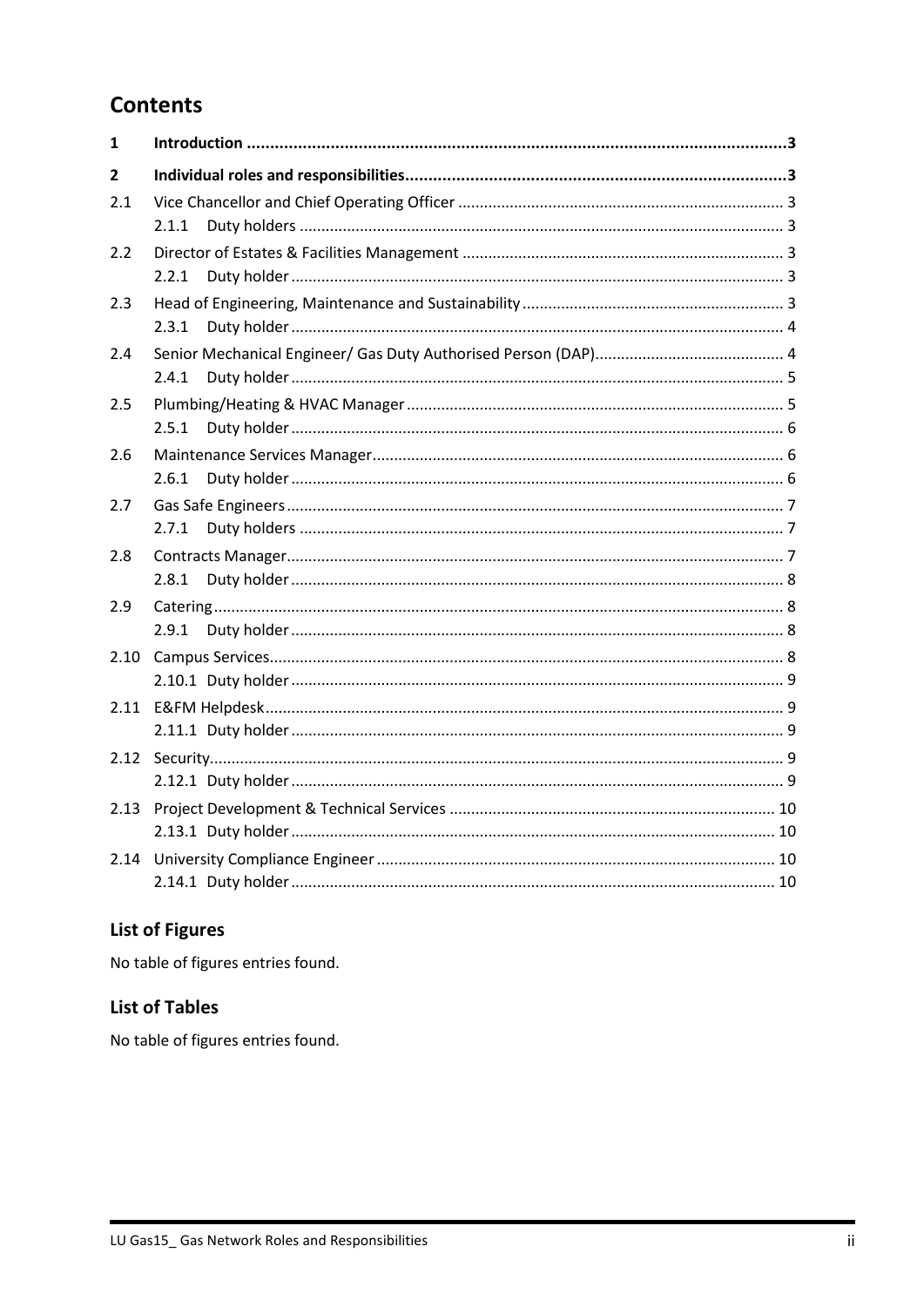# <span id="page-119-0"></span>**1 Introduction**

This document sets out the roles and responsibilities together with contact details for the persons responsible for administering safety on the gas network.

# <span id="page-119-1"></span>**2 Individual roles and responsibilities**

# <span id="page-119-2"></span>**2.1 Vice Chancellor and Chief Operating Officer**

The Vice Chancellor (VC) or Chief Operating Officer (COO) is the Statutory Duty Holder and, as the senior persons responsible, have overall accountability for all aspects of the management of health and safety in the University organisation.

## <span id="page-119-3"></span>**2.1.1 Duty holders**

Chief Operating Officer **Richard Taylor** Vice Chancellors Office Email: R.Taylor@lboro.ac.uk Telephone: 01509 222223

# <span id="page-119-4"></span>**2.2 Director of Estates & Facilities Management**

The Director of Estates & Facilities management is appointed by Loughborough University and has managerial authority and responsibility for the control of health and safety legislation within E&FM.

## <span id="page-119-5"></span>**2.2.1 Duty holder**

Director of Estates & Facilities Management **Graham Howard** Estates & Facilities Management Email: G.J.Howard@lboro.co.uk Telephone: 01509 222126 Mobile: 07845055557

# <span id="page-119-6"></span>**2.3 Head of Engineering, Maintenance and Sustainability**

The Head of Engineering, Maintenance and sustainability manages a multi-functional management team.

For gas safety, the role is one of general management, i.e. responsible for securing sufficient resources to run and maintain the network, employing sufficient staff with the necessary competency i.e. qualifications, training, knowledge and experience and to ensure those staff are properly focused on gas safety by setting and monitoring appropriate targets and objectives.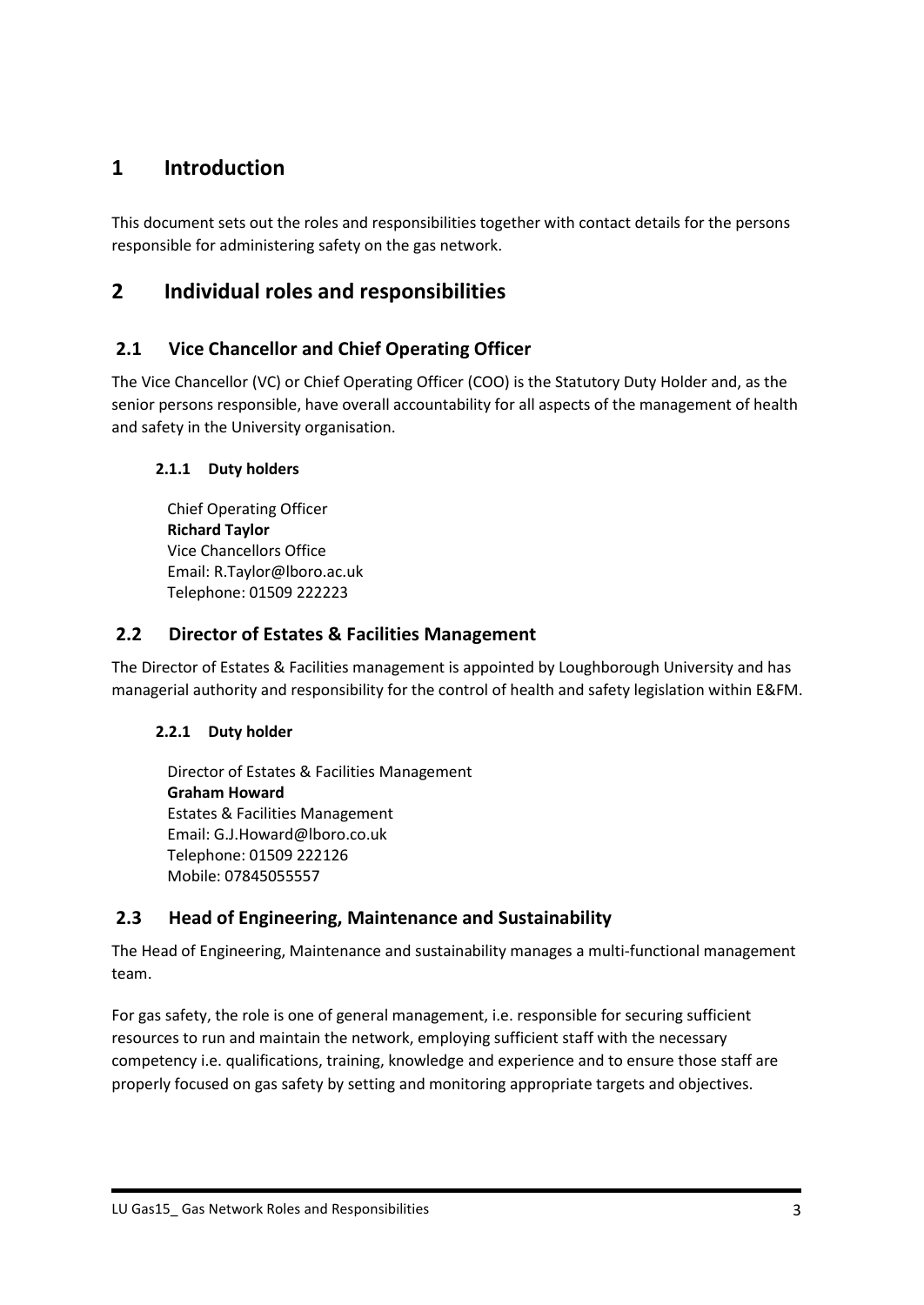#### <span id="page-120-0"></span>**2.3.1 Duty holder**

Head of Engineering, Maintenance & Sustainability **Rob Sparks** Estates & Facilities Management Email: R.J.Sparks@lboro.co.uk Telephone: 01509 228084 Mobile: 07825182725

# <span id="page-120-1"></span>**2.4 Senior Mechanical Engineer/ Gas Duty Authorised Person (DAP)**

The Senior Mechanical Engineer performs the role of Gas Duty Authorised Person (DAP). The person employed has the required knowledge, training and experience, appointed by the Designated Person in writing, to take managerial responsibility for the implementation of policy and procedures for a specific area of health and safety legislation. There is a single Gas DAP for the University whose responsibilities include: -

- 1. Ensuring day to day compliance in regard to Gas Safety
- 2. Reviewing as necessary the university management plan
- 3. Assisting and offer advice in regard to Gas Safety across all areas of the University
- 4. Ensuring the Gas Appliance Asset Register is accurate
- 5. Perform the role of Network Controller

For natural gas infrastructure the incumbent requires a detailed knowledge of the natural gas network (i.e. the location, materials of construction and the age of the pipe system) and an understanding of specific gas distribution operations, i.e.:-

- 1. Pressure regulation,
- 2. Flow stopping and mains cut out procedures,
- 3. Pressure testing, network purging and re-commissioning,
- 4. Procedures for reporting, locating and repairing gas leaks.

The incumbent is not expected to write routine or non-routine procedures for network operations or perform the role of Authorising Engineer\* but must have an understanding of, and access to, the following Institution of Gas Engineers standards: -

- 1. IGE/TD/3 Steel and Polyethylene pipelines for Gas Distribution
- 2. IGE/TD/4 Gas Services
- 3. IGE/TD/13 Pressure Regulating Installations for Transmission and Distribution
- 4. IGE/SR/29 Dealing with Gas Escapes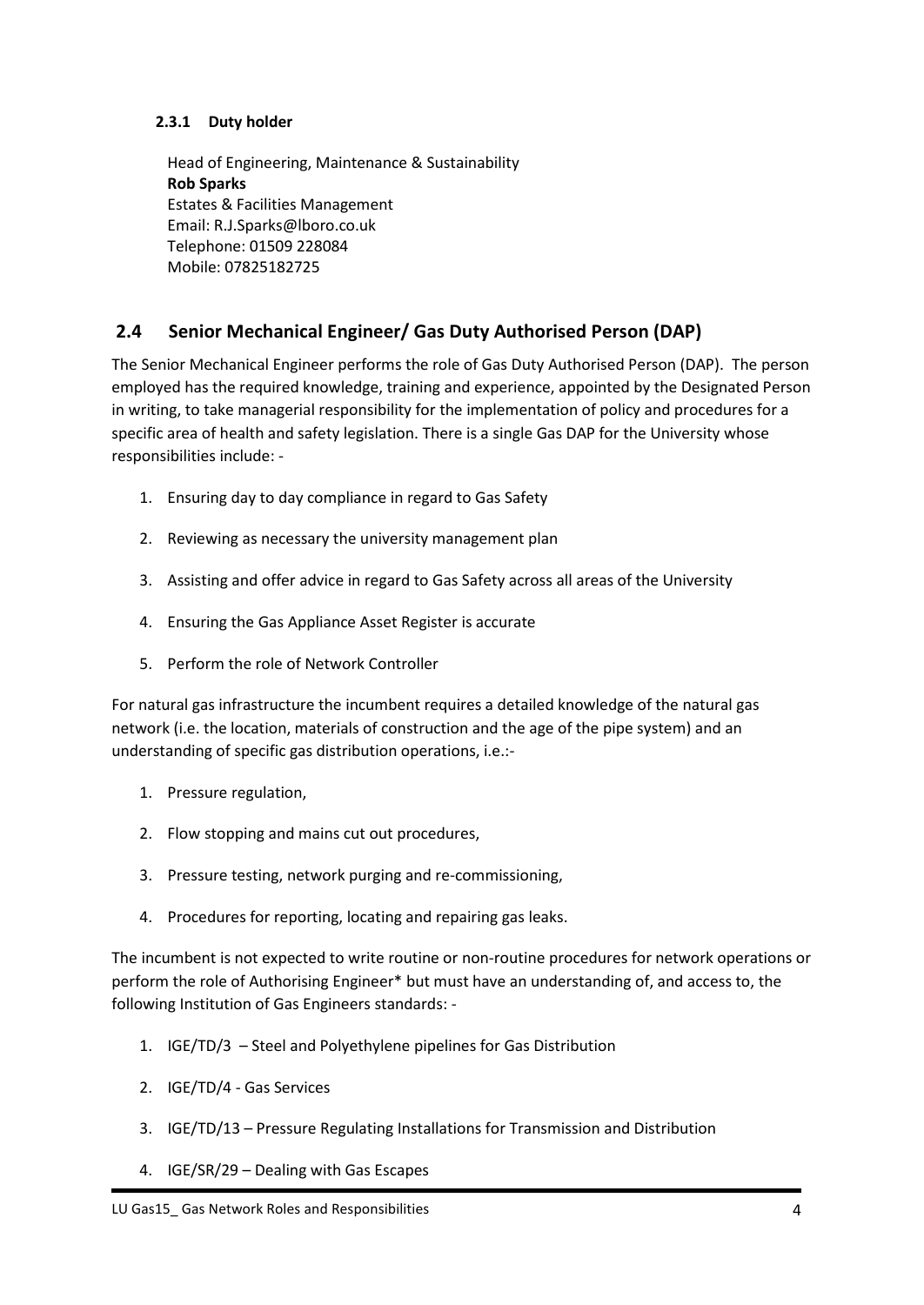\*The role of Authorising Engineer is performed by a GIRS registered contractor or specialist natural gas industry consultant.

<span id="page-121-0"></span>The University has access to all IGEM technical standards via a subscription service to GAS SAFE.

#### **2.4.1 Duty holder**

Senior Mechanical Building Services Engineer **Jonathan Cripps** Estates & Facilities Management Email: J.D.Cripps@lboro.ac.uk Telephone: 01509 222138 Mobile: 07814288498

# <span id="page-121-1"></span>**2.5 Plumbing/Heating & HVAC Manager**

The Plumbing / Heating & HVAC Managers responsibilities are as follows:-

- 1. The incumbent will act as the Deputy Gas Network Controller for the University's Private Gas Network as required by the Gas Safety (Management) regulations 1996. The incumbent will be responsible for liaison with Estates and Facilities Management project managers, other departments and contractors when other building work or activities are being carried out to ensure these do not have any adverse effect on the safe operation of any gas installation, controls or appliances. The role shall be appointed in writing by the Director of Estates and Facilities Management.
- 2. Act as responsible person for the gas network and act as signatory when handovers are requested from the supplier.
- 3. Responsible for the day to day operations of the E&FM Maintenance Gas Safe Engineers and the general management of gas related problems within the University's stock for which they have responsibility.
- 4. Ensure adequate induction and training is provided to new members of staff on gas safety related matters as appropriate to their roles and responsibilities.
- 5. Where the situation is outside the competence of the Plumbing/Heating & HVAC Manger, then they should inform the Maintenance Services Manager and procure the services of a competent contractor.
- 6. Investigate reports of gas escapes & coordinate investigation of Carbon Monoxide spillage/alarms. For Gas escapes, liaise with Cadent Ltd under such circumstances and inform the Gas Duty Authorised Person if there is any escalation in the situation. Record details of the incident for future reporting, follow up on any remedial actions within the Plumbing/Heating & HVAC Manger's remit.
- 7. Responsible for ensuring the E&FM Maintenance Gas Safe Engineers have the appropriate training certification for the work allocated to them.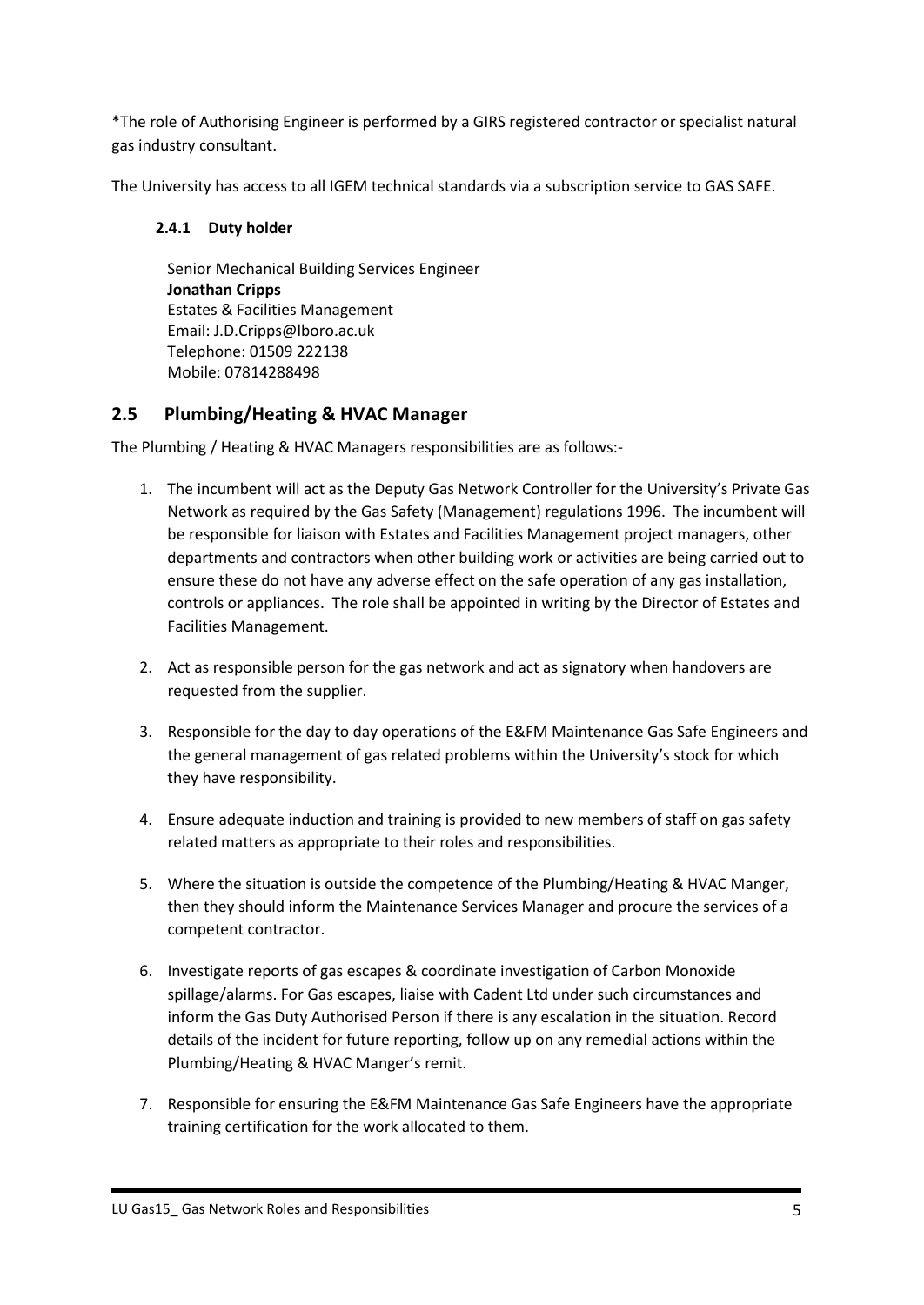- 8. Responsible for dissemination of information and updates from Gas Safe to all the E&FM Maintenance Gas Safe Engineers and to inform the Maintenance Services Manager of any compliance related issues requiring action.
- 9. Responsible for checking qualifications, risk assessments and method statements of approved contractors who are directly employed by the Plumbing/Heating & HVAC Manager.
- 10. Responsible for auditing performance of E&FM Maintenance Gas Safe Engineers to ensure compliance with the Loughborough University Gas Safety Management Policy and the Gas Safety (Installations & Use Regulations) 1998.
- 11. Provide evidence of toolbox talks in relation to dissemination of information relating to gas legislation, technical bulletins and HSE guidance.
- 12. Control the access for the planned programme of works and deal with responsive repairs. Respond to any warning notices raised, confirm and close out any remedial actions, check corrective actions raised by contractors as a result of unsafe situations.
- 13. Responsible for creating work requests on Archibus relating to planned gas works and disseminating these work requests to the Maintenance Gas Safe Engineers or suitable contractor in a timely manner.

#### <span id="page-122-0"></span>**2.5.1 Duty holder**

Plumbing/Heating & HVAC Manager **Matthew Polkey** Estates & Facilities Management Email: M.Polkey@lboro.ac.uk Telephone: Mobile:

## <span id="page-122-1"></span>**2.6 Maintenance Services Manager**

The Maintenance Services Managers responsibilities are as follows:-

1. Responsible for the responsibilities detailed within the Plumbing/Heating & HVAC Manager role when they are not available on site during times of leave.

## <span id="page-122-2"></span>**2.6.1 Duty holder**

Maintenance Services Manager **Adey Bonser** Estates & Facilities Management Email: A.S.Bonser@Lboro.ac.uk Telephone: 01509 222131 Mobile: 07969919639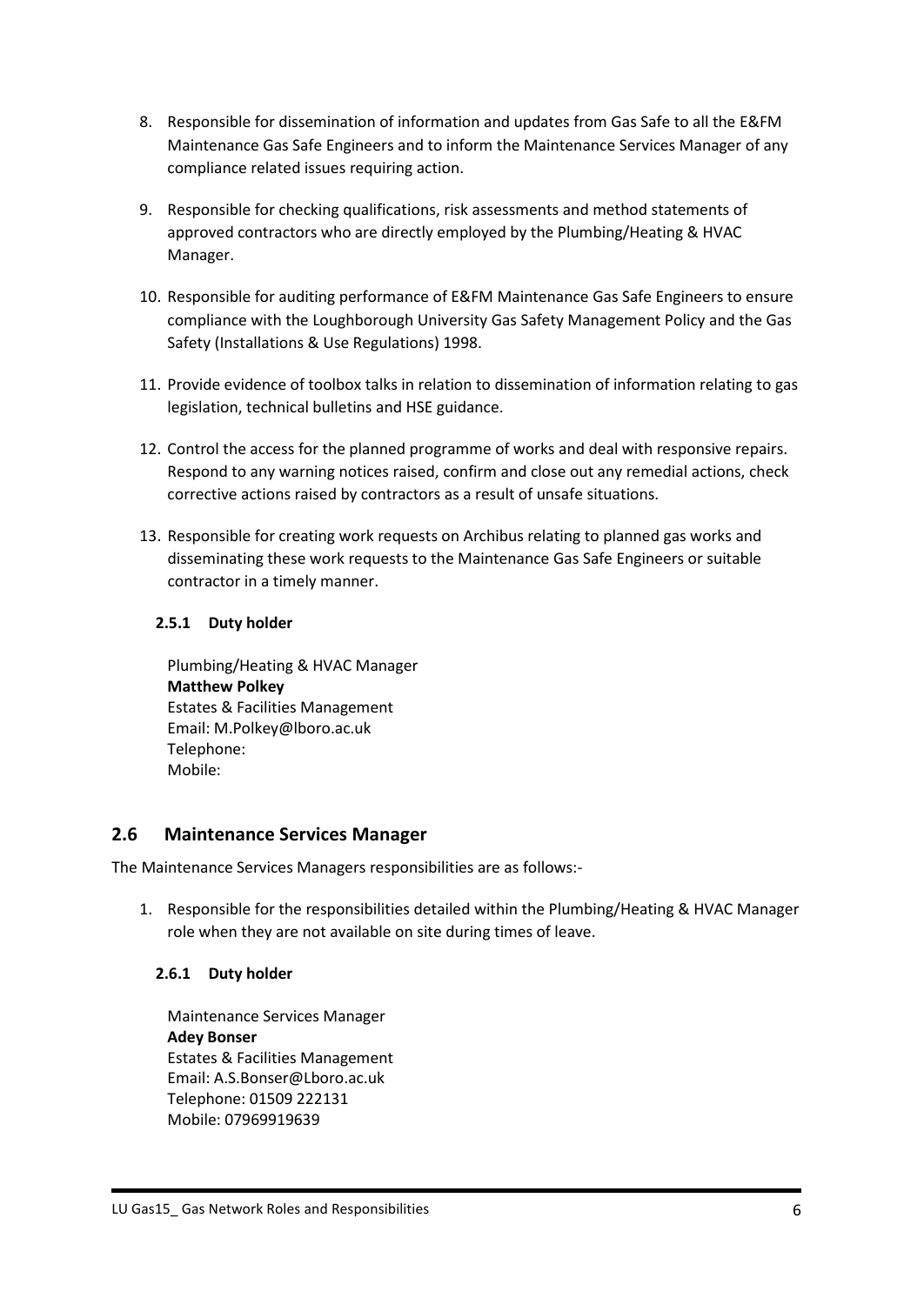# <span id="page-123-0"></span>**2.7 Gas Safe Engineers**

The Gas Safe Engineers responsibilities are as follows:-

- 1. Responsibilities include adherence to the Loughborough University Gas Safety Management Policy and requirements as a duty holder under the Gas Safety (Installation and Use) Regulations 1998.
- 2. Ensure that they hold appropriate current gas qualifications for the areas of work they are employed to undertake.
- 3. They will comply with all safe working practices and install, service and maintain in a safe condition all gas equipment in accordance with the requirements of the Gas Safety (Installation and Use) Regulations 1998 and any relevant manufacturers' instruction and current standards in force. They shall complete gas safety reports or other documentation relevant to the work undertaken and issue any warning notices in accordance with the industry Unsafe Situations Procedure (Gas Safe Technical Bulletin 001).
- 4. They will respond to a report of fumes or CO detector sensor alarm activation, attend on site and make safe. Also to cooperate with any subsequent investigations.
- 5. Responsibility for compliance with Emergency Procedure LU/Gas/6 of the Gas Safety Case, Section 5.

**Note – Any Hospitalisation or fatality where Carbon Monoxide Release is suspected MUST be reported to the HSE as a reportable incident under RIDDOR and the scene must NOT be disturbed by E&FM staff or contractors.**

#### <span id="page-123-1"></span>**2.7.1 Duty holders**

| <b>Peter Miller</b> | mobile 07895331890 P.Miller@lboro.ac.uk |  |
|---------------------|-----------------------------------------|--|
| <b>Andy Moss</b>    | mobile 07749434085 A.Moss@lboro.ac.uk   |  |

#### <span id="page-123-2"></span>**2.8 Contracts Manager**

The Contracts Managers responsibilities are as follows:-

- 1. Responsible for planning recurrent works, inspections and servicing of gas appliances, safety checks and monitoring in line with the requirements of the Gas Safety (Installation and Use) Regulations 1998 utilising the Estates and Development Q5 planning database and assets registers at the request of Estates and Development staff responsible for Gas Safety and from information supplied via project managers and the handover documentation "Project Handover Checklist".
- 2. Responsible for providing reports detailing overdue Gas Safety Inspections and Servicing works to the Gas Duty Appointed Person for inclusion within the monthly Gas Compliance meeting.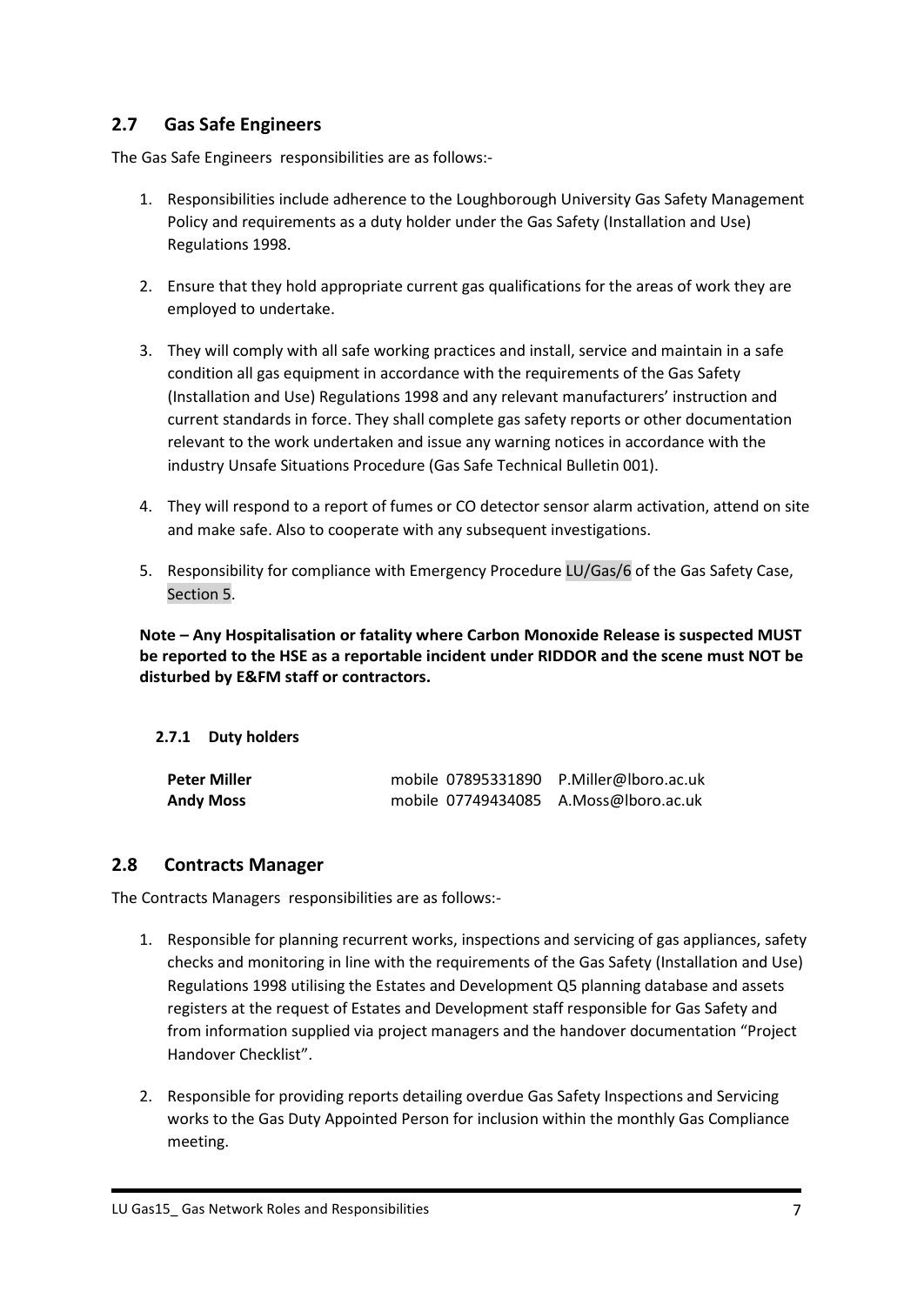- 3. Responsible for the retention and storage of certification relating to Gas Safety Inspections.
- 4. Assist in the formulation and upkeep of asset management systems.

#### <span id="page-124-0"></span>**2.8.1 Duty holder**

Contracts Manager **David Clayton** Estates & Facilities Management Email: D.N.Clayton@lboro.ac.uk Telephone: 01509 228086 Mobile: 07875241969

# <span id="page-124-1"></span>**2.9 Catering**

Catering responsibilities are as follows:-

- 1. Responsible for ensuring that all fixed gas appliances within catering establishments at Loughborough University are installed correctly using advice from the Plumbing/Heating & HVAC Manager and the Maintenance Gas Safe Engineers, and are provided with the necessary certification and asset details being provided to the Estates Facilities Manager Contracts Manager.
- 2. Responsible for ensuring that any mobile catering equipment are fit for purpose and are correctly certified and procedures are in place to check installations prior to use and to follow the requirements in Section 14 of the Gas Safety Management Policy.
- 3. Responsible to ensure that there is an effective day to day cleaning regime in place to ensure equipment, including all ventilation, can work effectively.

## <span id="page-124-2"></span>**2.9.1 Duty holder**

Head of Catering, Domestic and Residential Services **Gagan Kapoor** Estates & Facilities Management Email: G.Kapoor@Lboro.ac.uk Telephone: 01509 228585

# <span id="page-124-3"></span>**2.10 Campus Services**

Campus services responsibilities are as follows:-

- 1. Responsible for agreeing, following advice from the Gas Duty Appointed Person or engineers, the service level and scope of servicing and certification for housing stock, required by the Gas Safety (Installation and Use) Regulations 1998.
- 2. To manage an asset register of properties and inform the Contracts Manager of any changes that affect the planning schedule of appliances' safety checks and servicing requirements.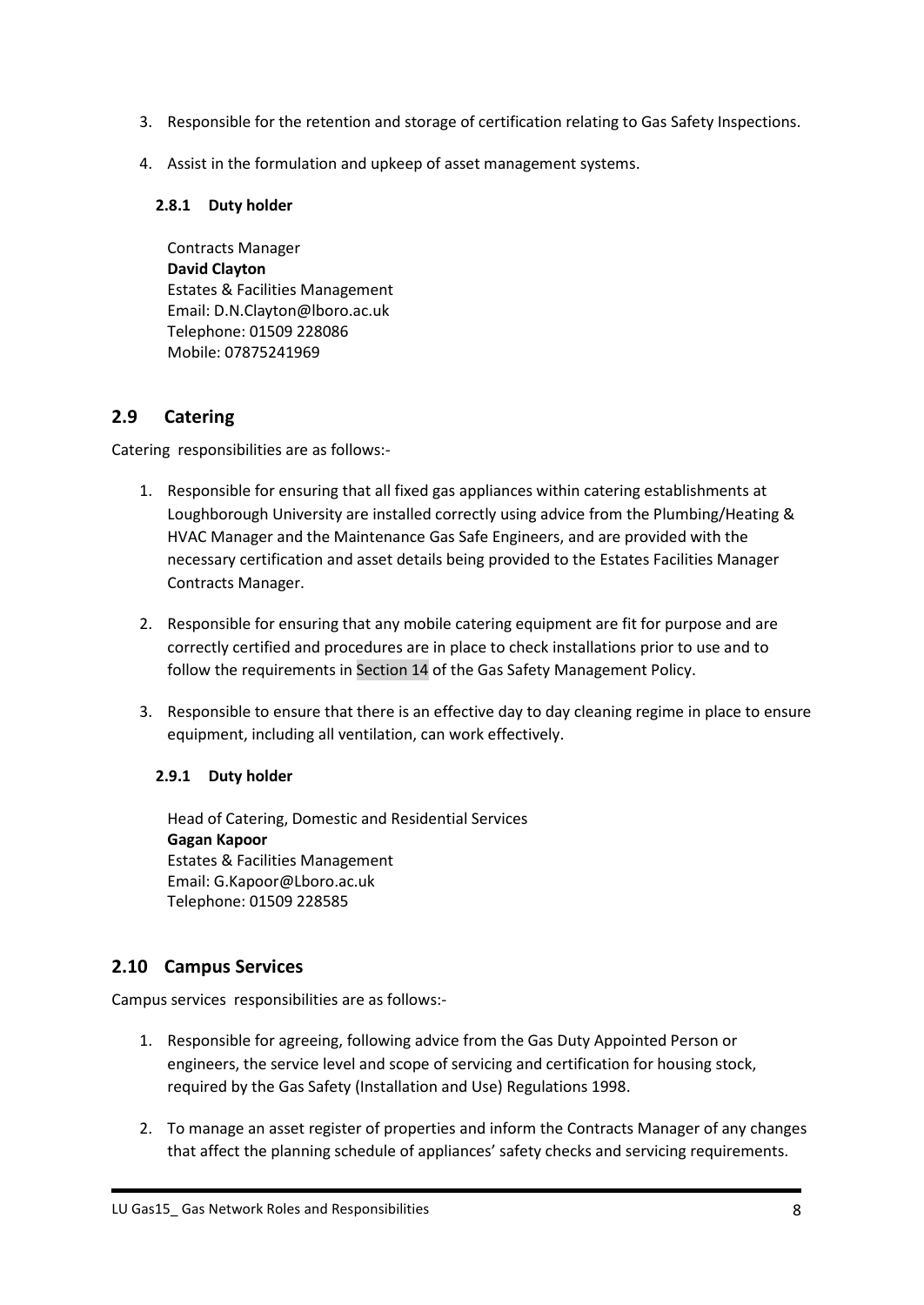3. To facilitate access arrangements to properties with the Accommodation Services area of control for servicing repairs and upgrades.

#### <span id="page-125-0"></span>**2.10.1 Duty holder**

Domestic & Residential Services Manager **Phil Oldershaw** Estates & Facilities Management Email: P.Oldershaw@Lboro.ac.uk Telephone: 01509 223823

## <span id="page-125-1"></span>**2.11 E&FM Helpdesk**

E&FM help desk responsibilities are as follows:-

- 1. Responsible for following Emergency Procedure within the Gas Safety Case Emergency Procedure LU/Gas/6 advising the person reporting any smell of gas or suspected CO incident.
- 2. Responsible for raising appropriate works request on Archibus for internal recording and distributing the work request to the Plumbing/Heating & HVAC Manager.
- 3. To compile information utilising the Gas Reporting Form (GE1) when suspected escapes are reported and to pass on a record of this document to the Gas Responsible Person.

#### <span id="page-125-2"></span>**2.11.1 Duty holder**

#### **E&FM Helpdesk**

Email: FMHelp@Lboro.ac.uk Telephone: 01509 222121

## <span id="page-125-3"></span>**2.12 Security**

Security responsibilities are as follows:-

- 1. Site Security operate on a 24/7 basis and are responsible for actioning the emergency procedure LU/Gas/6 section 2.
- 2. To compile information utilising the Gas Reporting Form (GE1) when suspected escapes are reported and to pass on a record of this document to the Gas Responsible Person.

#### <span id="page-125-4"></span>**2.12.1 Duty holder**

**Security Control Room** Email: Security@Lboro.ac.uk Telephone: 01509 222141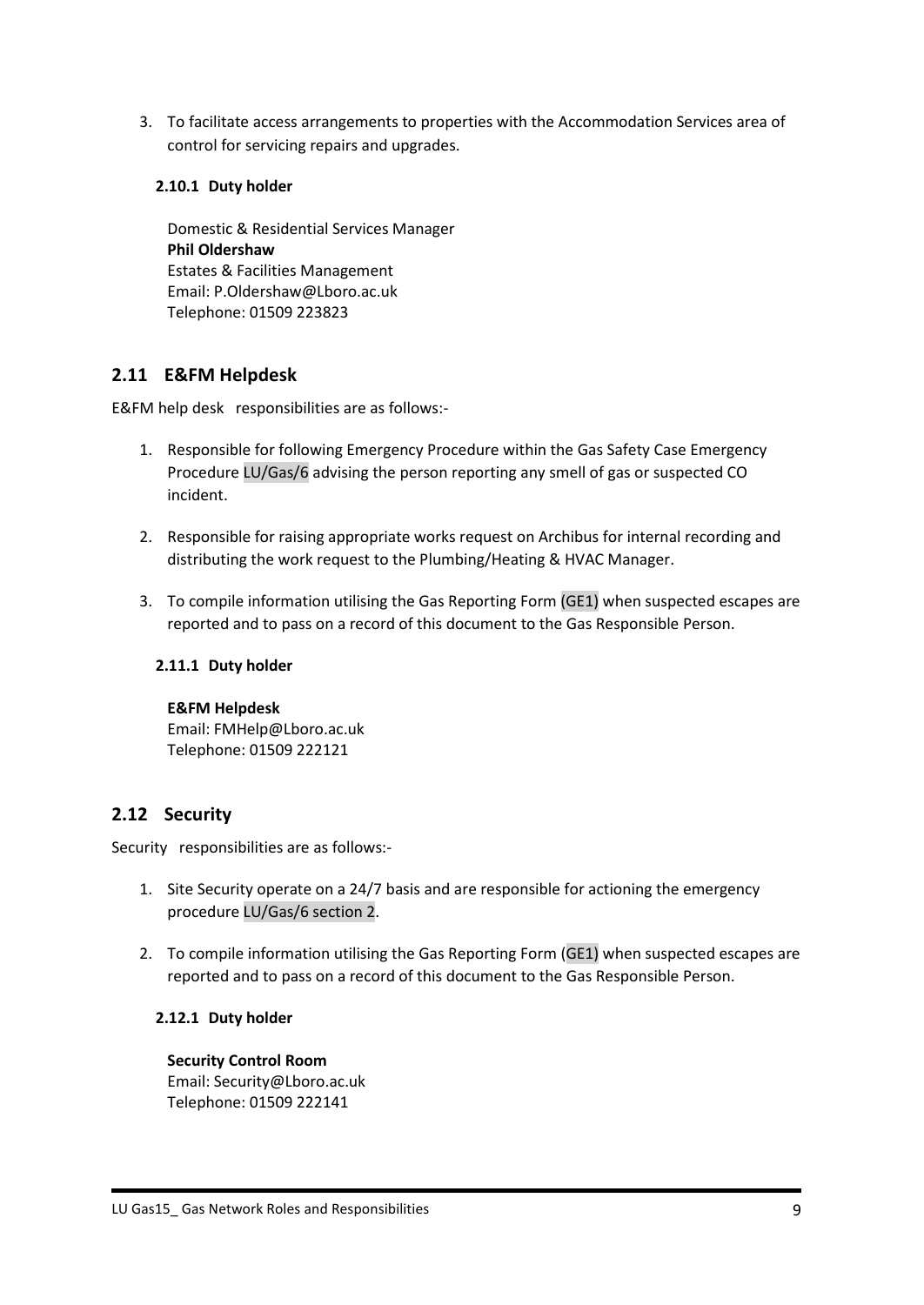# <span id="page-126-0"></span>**2.13 Project Development & Technical Services**

Project Development and Technical Services responsibilities are as follows:-

- 1. Responsible for ensuring that all new/altered gas installations adhere to Loughborough University's Engineering Specification
- 2. Responsible for the asset management of removed or newly installed equipment as per LU Asset management policy.

#### <span id="page-126-1"></span>**2.13.1 Duty holder**

Individuals as nominated on a project basis by the University

#### <span id="page-126-2"></span>**2.14 University Compliance Engineer**

University Compliance Engineer responsibilities are as follows:-

- 1. Responsible for checking certification/qualifications of internal Gas Safe Engineers and External Service Providers, and providing certification to external auditors at least 2 weeks prior.
- 2. Responsible for assisting the Gas Duty Appointed Person with the internal audits on gas compliance and adherence to the Gas Safety Management Policy.

#### <span id="page-126-3"></span>**2.14.1 Duty holder**

University Compliance Engineer **Paul Walker** Health & Safety Services Email: P.Walker@Lboro.ac.uk Telephone: 01509 228074 Mobile: 07977004528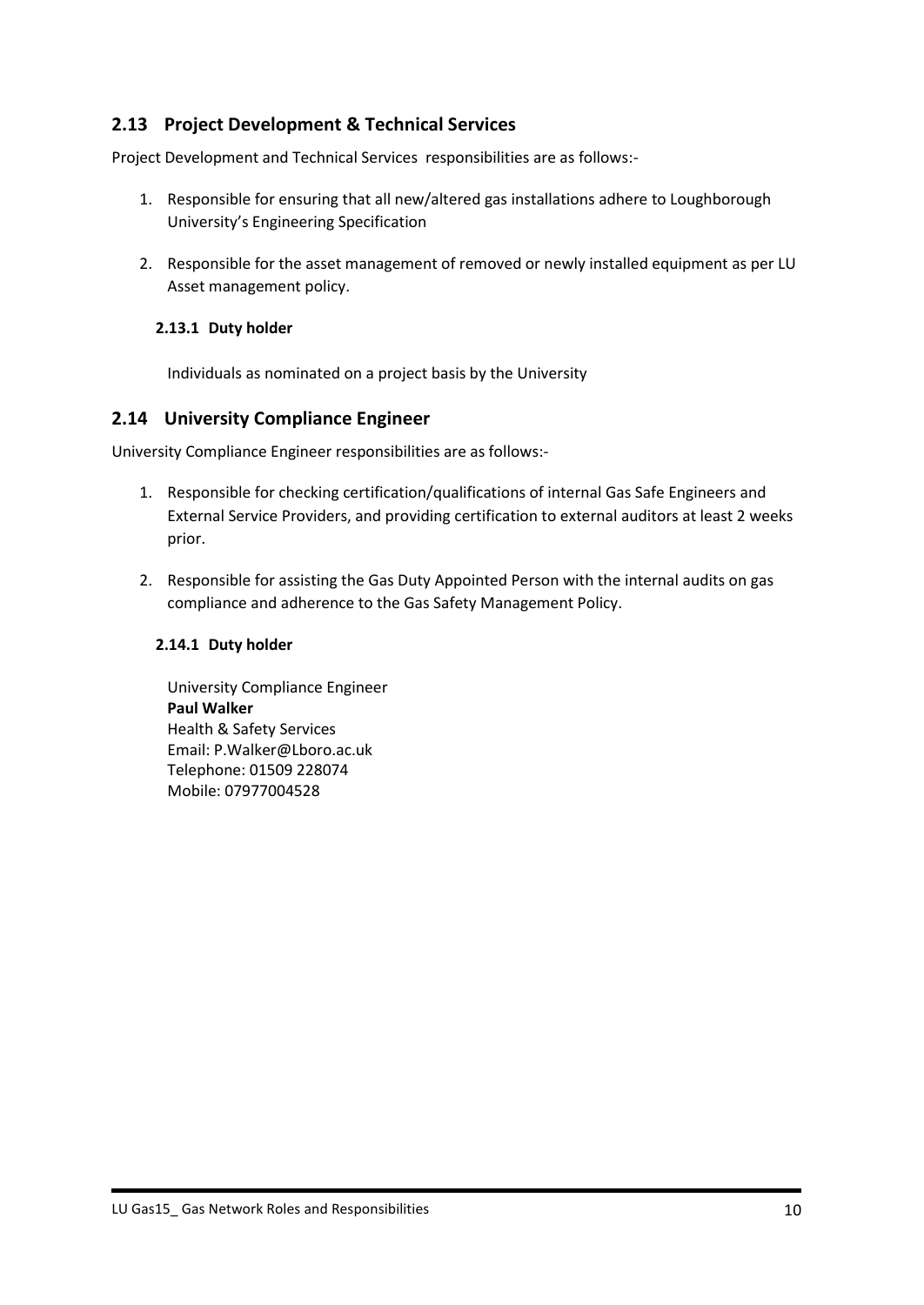# **GAS NETWORK SAFETY CASE LU /GAS /16 – Procedure for contractor selection**

**LOUGHBOROUGH UNIVERSITY**

**Dated 17th February 2021**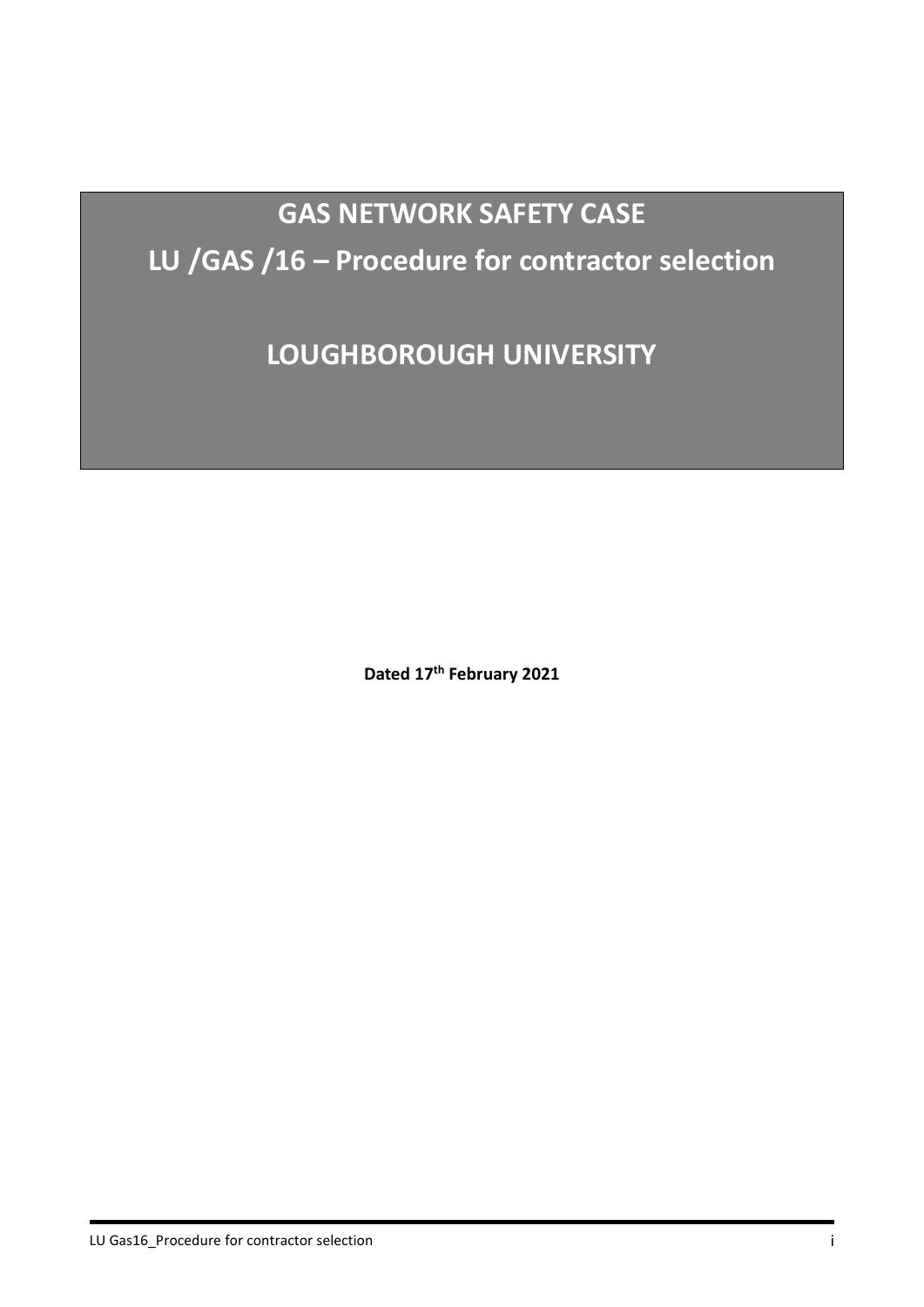# **Contents**

| $1 \quad \blacksquare$ |  |
|------------------------|--|
| $2^{\circ}$            |  |
| $\mathbf{3}$           |  |
| $\overline{4}$         |  |
| 5 <sup>5</sup>         |  |
| 6                      |  |
| $\overline{7}$         |  |
| 8                      |  |

# **List of Tables**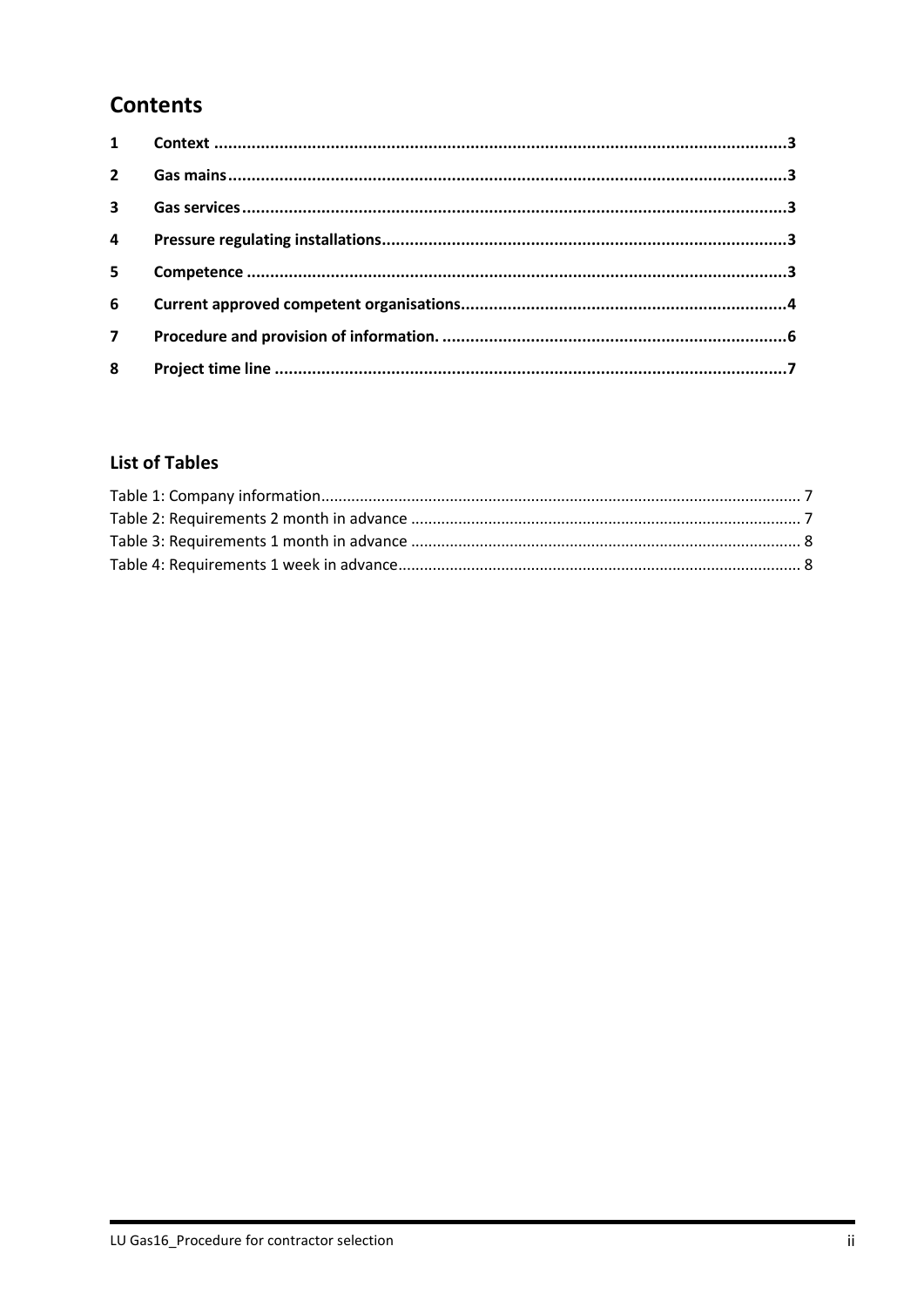# <span id="page-129-0"></span>**1 Context**

The University gas network conveys gas from the primary source of gas supply (Cadent) to buildings and plant rooms located on the University campus.

The downstream boundary between the gas network and a gas installation is the designated Additional Emergency Control Valve located within a building or plant room.

The principle standards applicable to the gas network are listed as follows: -

# <span id="page-129-1"></span>**2 Gas mains**

IGEM/TD/3 Edition 5 – Steel and PE pipelines for gas distribution

IGE/SR/22 - Purging operations for fuel gases in transmission, distribution and storage

IGE/SR/23 - Venting of Natural Gas

IGEM/SR/28 Edition 2 - Trenchless techniques

IGEM/SR/29 - Dealing with gas escapes

# <span id="page-129-2"></span>**3 Gas services**

IGE/TD/4 Edition 4 - PE and steel gas services and service pipework

IGEM/G/5 Edition 2 - Gas in multi-occupancy buildings

# <span id="page-129-3"></span>**4 Pressure regulating installations**

IGEM/TD/13 Edition 2 - Pressure regulating installations for Natural Gas, Liquefied Petroleum Gas and Liquefied Petroleum Gas/Air

IGEM/SR/25 Edition 2 - Hazardous area classification of Natural Gas installations

The University prepared a Gas Safety Case which is approved and audited by the Health and Safety Executive.

# <span id="page-129-4"></span>**5 Competence**

A key requirement of the University Gas Safety Case is ensuring the competence of companies /organisations employed on the design, construction and maintenance of the gas network assets.

To ensure competence, work shall only be undertaken by the current University approved organisations for: -

- 1. Designing network assets
- 2. Constructing / installing network assets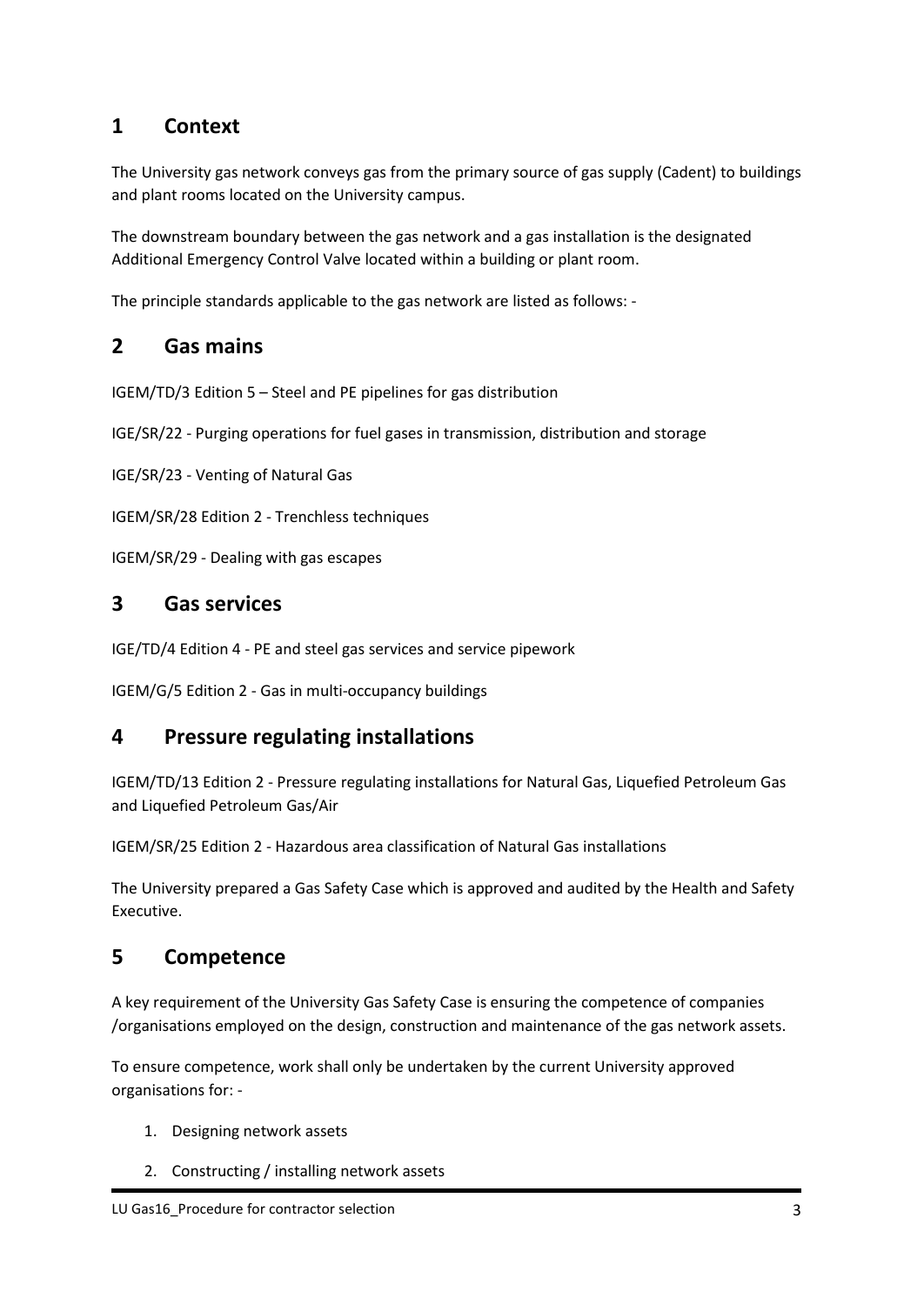3. Commissioning and maintaining gas governors and meters

University selection of approved organisations has been made following a review of the following (All elements carry equal weighting):

- 1. Applicable experience on working on similar assets
- 2. Applicable experience on working on University assets
- 3. Relevant company accreditations
- 4. Experience and qualifications of individuals nominated for a specific task

# <span id="page-130-0"></span>**6 Current approved competent organisations**

#### **GAS NETWORK CONSTRUCTION**

#### **Mercian Utilities**

Scott Hanson.

Managing Director.



[scott@mercianutilities.co.uk](mailto:scott@mercianutilities.co.uk)

[www.mercianutilities.co.uk](http://www.mercianutilities.co.uk/)

07716307191

Unit 3

Masons Place Business Park

Nottingham Road

Derby DE21 6YZ

#### **GBH Utilities**

Trevor Davies

**Tel: 01709 578578**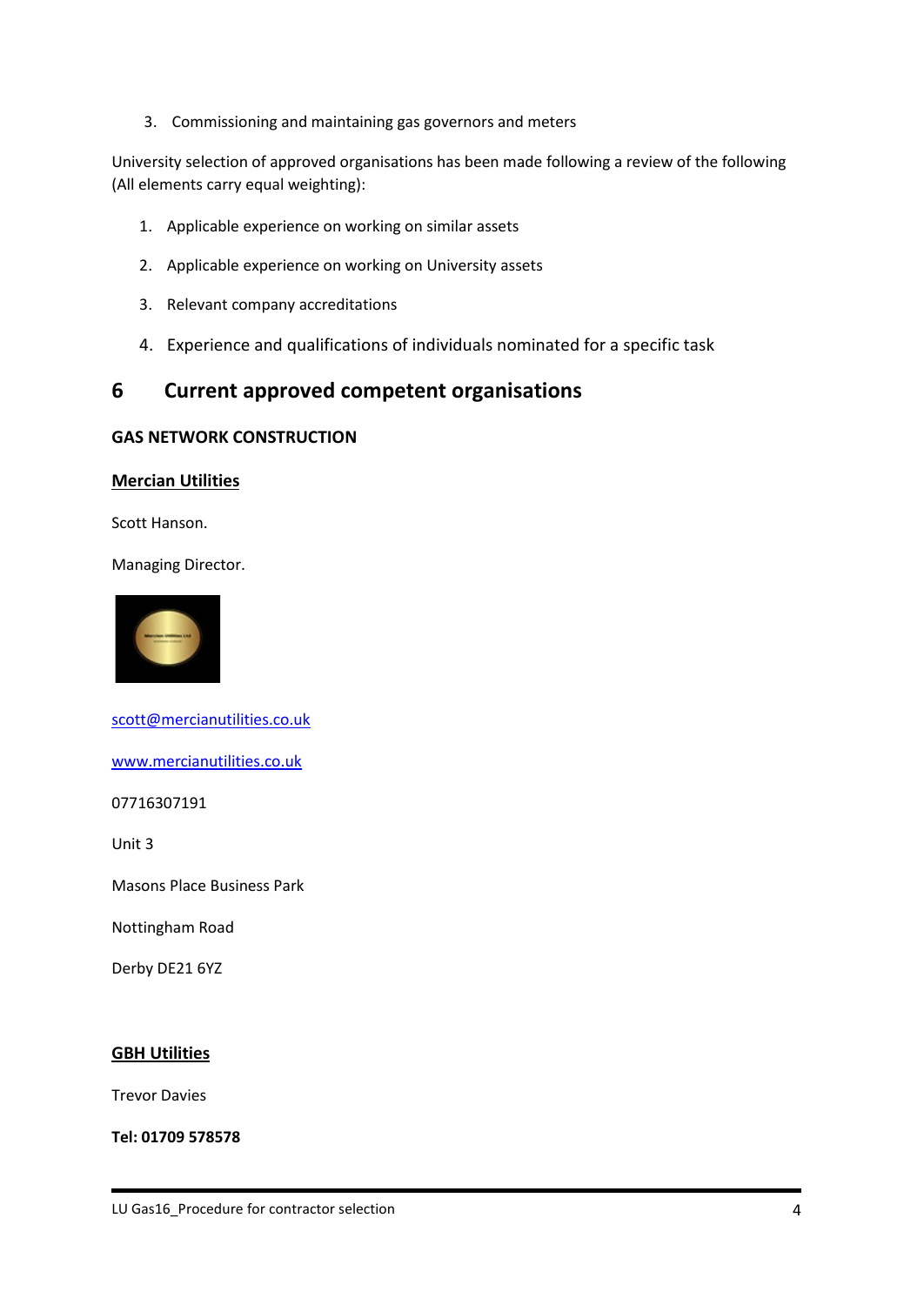#### **Mobile: 07747 476926**



Warmex Buildings

Church Street

Mexborough

S64 0HH

#### **Stor Power Utilities**

Steph Marvin AIGEM (previously Roach)

Gas Connections Manager

**Mobile:** +44 (0)7425 863 095 I **Switchboard:** +44 (0)1278 72 71 80

**Email:** [Steph.Marvin@storpower.co.uk](mailto:Steph.Marvin@storpower.co.uk) I **Website:** [storpowerutilities.co.uk](https://storpowerutilities.co.uk/)

**STOR POWER UTiLITiES Ltd**: Suite 2, The Lawns Business Centre, Hinckley, Leicestershire, LE10 1DY

Company Registration No. 11554317

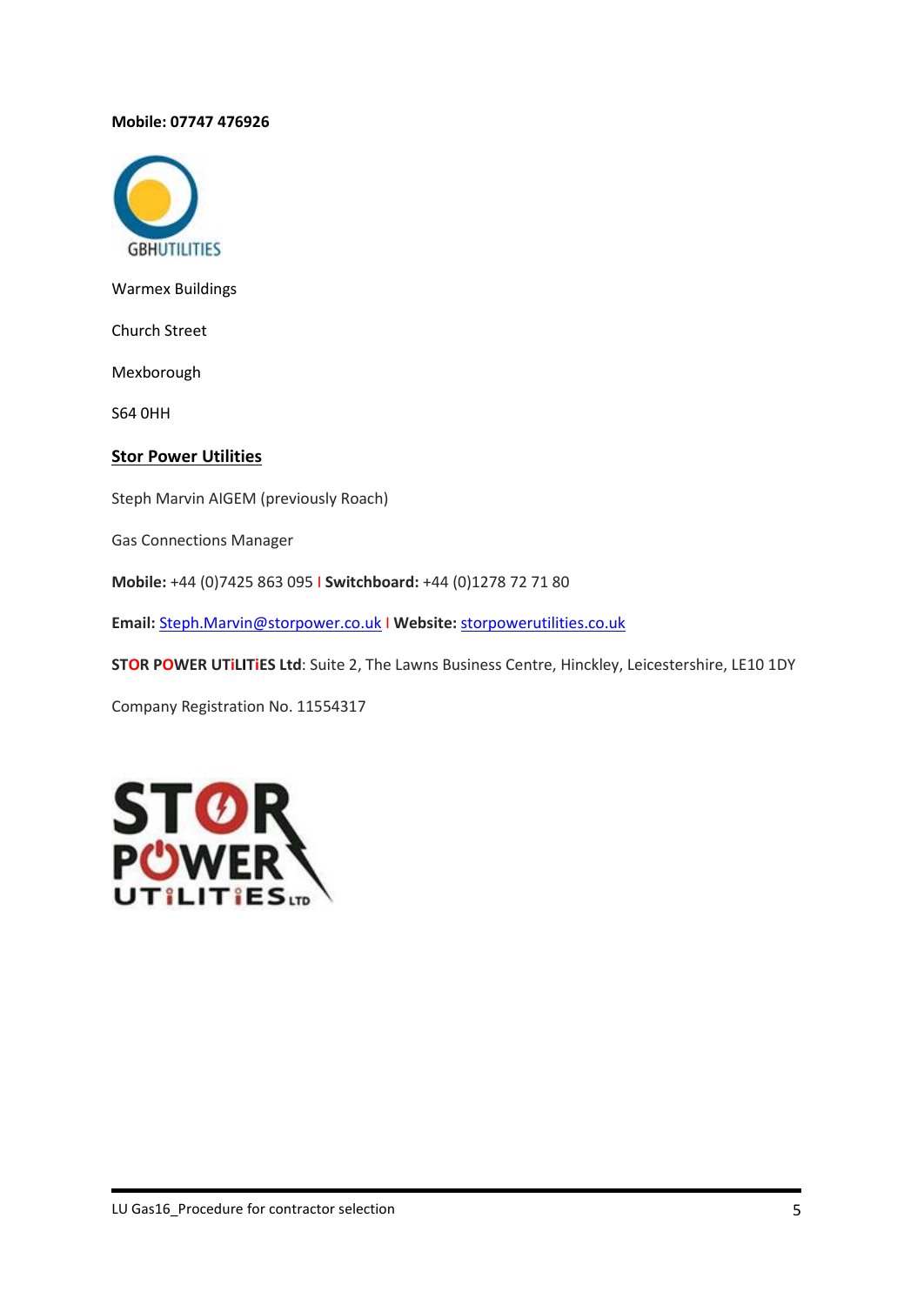### **GOVERNOR AND METER MAINTENANCE**

PENSPEN LIMITED Registered Office: 3 Water Lane, Richmond, Surrey, TW9 1TJ

#### **GAS COMPLIANCE CONSULTANCY**

#### **Wilcock Consulting**

Trinity Enterprise Centre,

Furness Business Park,

Barrow-in-Furness,

Cumbria,

LA14 2PN

# <span id="page-132-0"></span>**7 Procedure and provision of information.**

The University is required to provide information to the HSE of any material change or alteration to the University gas supply network to comply with the conditions set out in its Safety Case. To ensure compliance with this requirement the following process and time line shall be adopted.

For all works on the University gas network the company responsible for undertaking the works shall provide the following information for review and approval by the Universities Competent Authority for the gas network: -

# **Information to be provided by the Company** Design documents detailing: - Pipe routing • Pipe materials and sizes • Network analysis where appropriate • Governor installation GA's and P&ID's including kiosk • Technical data sheets for all materials and equipment Project drawings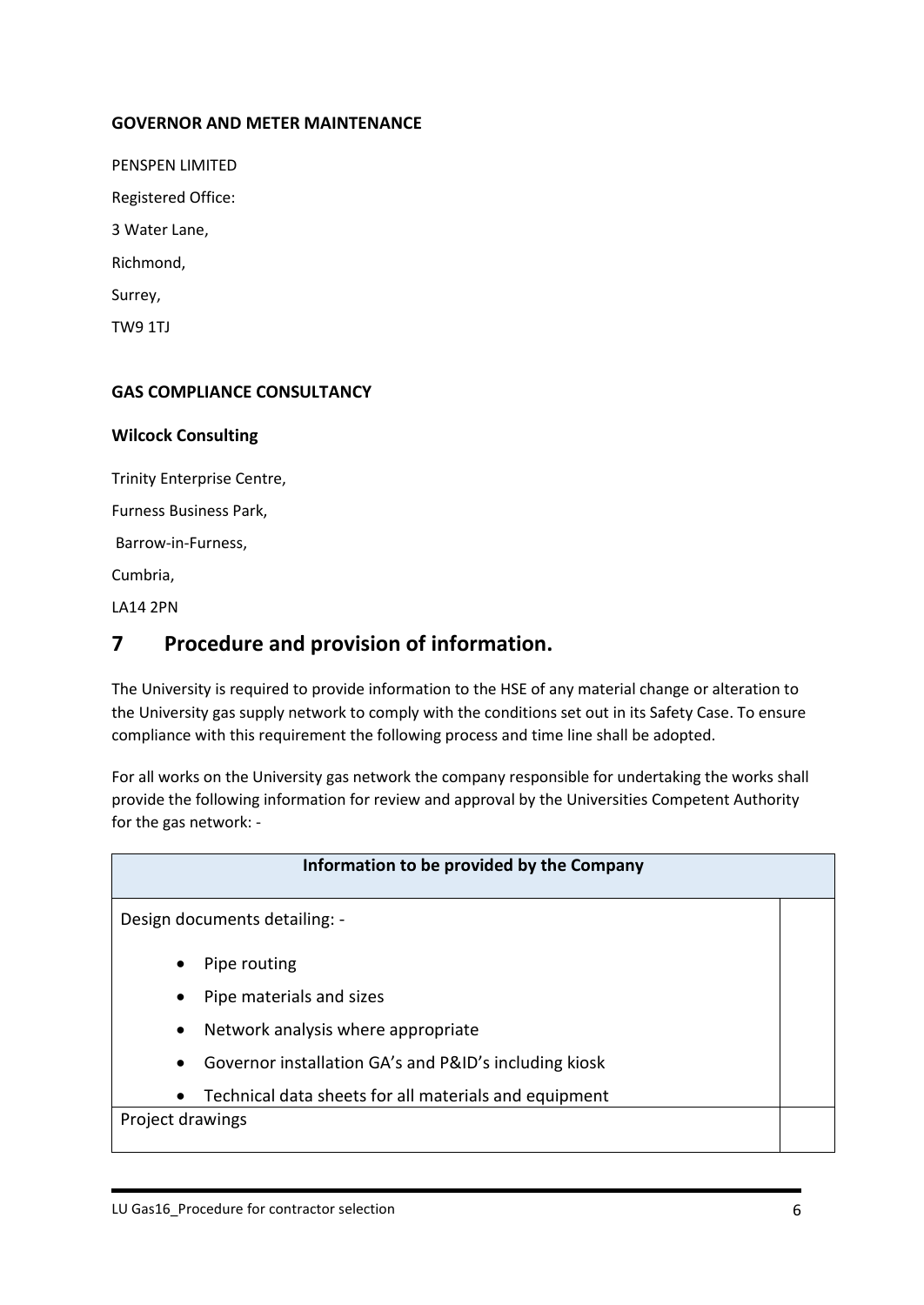Method statements Routine and Non-Routine Operations procedures as appropriate Risk assessments Construction phase plan as required by Regulation 12 of the CDM regulations Information required by the University Health and Safety information to contractors Qualifications and accreditations of all persons to be employed on the project Company accreditation certificates such as GIRS registration, Gas SAFE registration, ISO 9001, ISO 14001 etc. Company history for relevant projects

<span id="page-133-1"></span>**Table 1: Company information**

# <span id="page-133-0"></span>**8 Project time line**

To ensure enabling works on the University gas network are carried out seamlessly provision of information shall be in accordance with the following time line: -

## **Project completion (Gas On date) - 2 month in advance**

Qualifications and accreditations of all persons to be employed on the project

Company accreditation certificates such as GIRS registration, Gas SAFE registration ISO 9001, ISO 14001 etc.

Company history for relevant projects

<span id="page-133-2"></span>**Table 2: Requirements 2 month in advance**

## **Project completion (Gas On date) - 1 month in advance**

Design documents detailing: -

- Pipe routing
- Pipe materials and sizes
- Network analysis where appropriate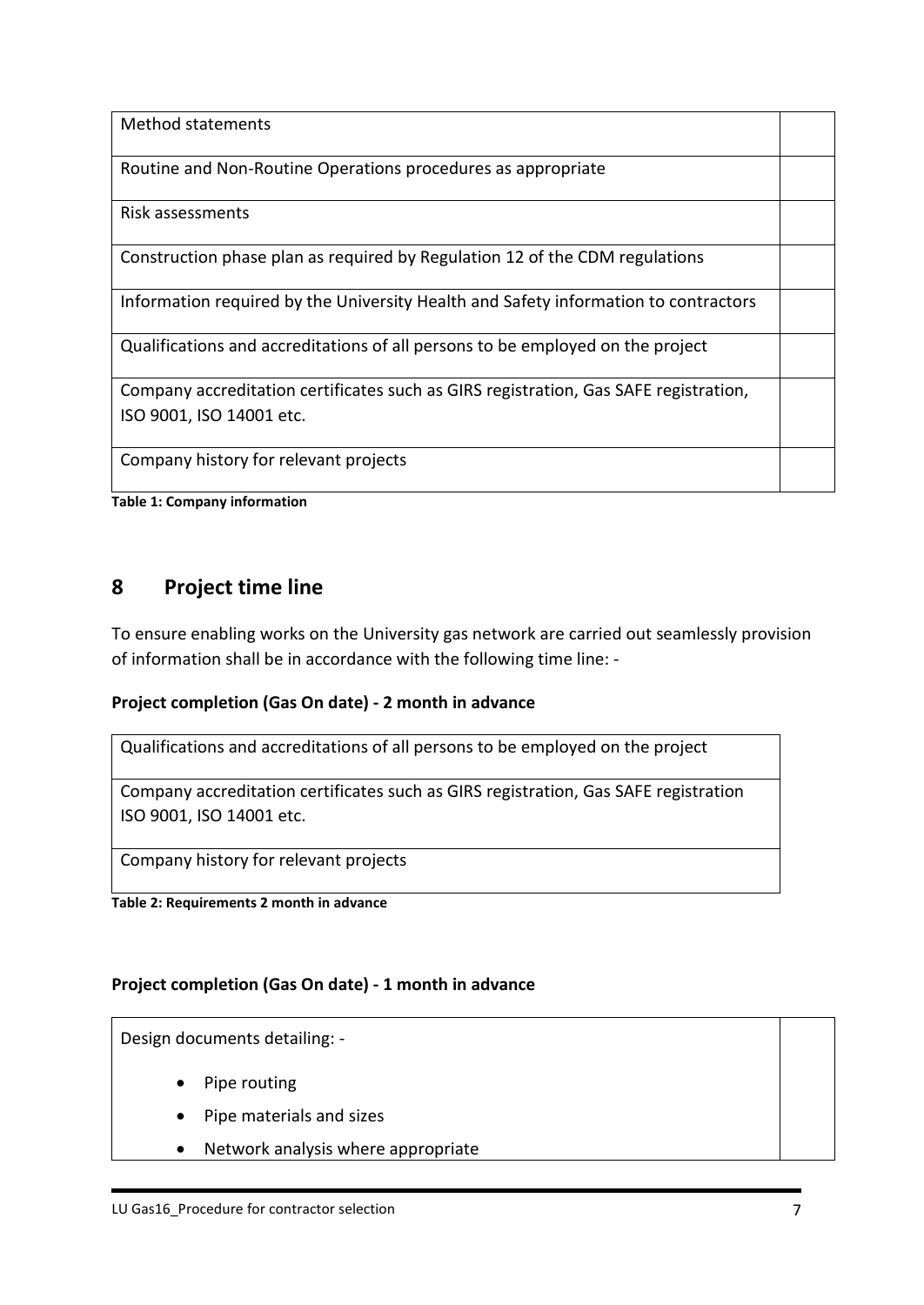- Governor installation GA's and P&ID's including kiosk
- Technical data sheets for all materials and equipment

Project drawings

<span id="page-134-0"></span>**Table 3: Requirements 1 month in advance**

# **Project completion (Gas On date) – 1 week in advance**

# Method statements

Routine and Non-Routine Operations procedures as appropriate

Risk assessments

<span id="page-134-1"></span>**Table 4: Requirements 1 week in advance**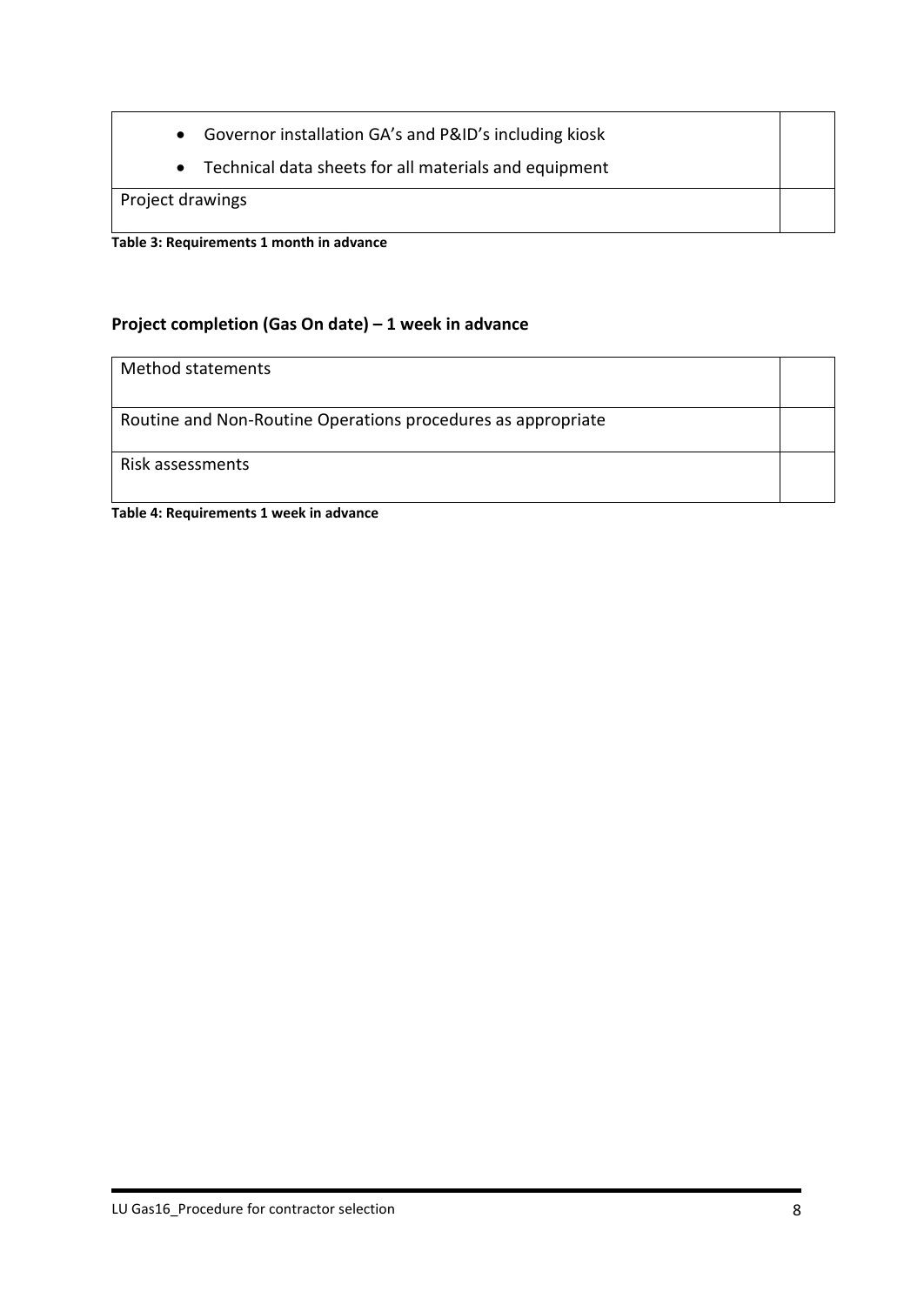# **GAS NETWORK SAFETY CASE LU /GAS /17 – Gas Safe Control of Operations**

**LOUGHBOROUGH UNIVERSITY**

**Dated 10th August 2021**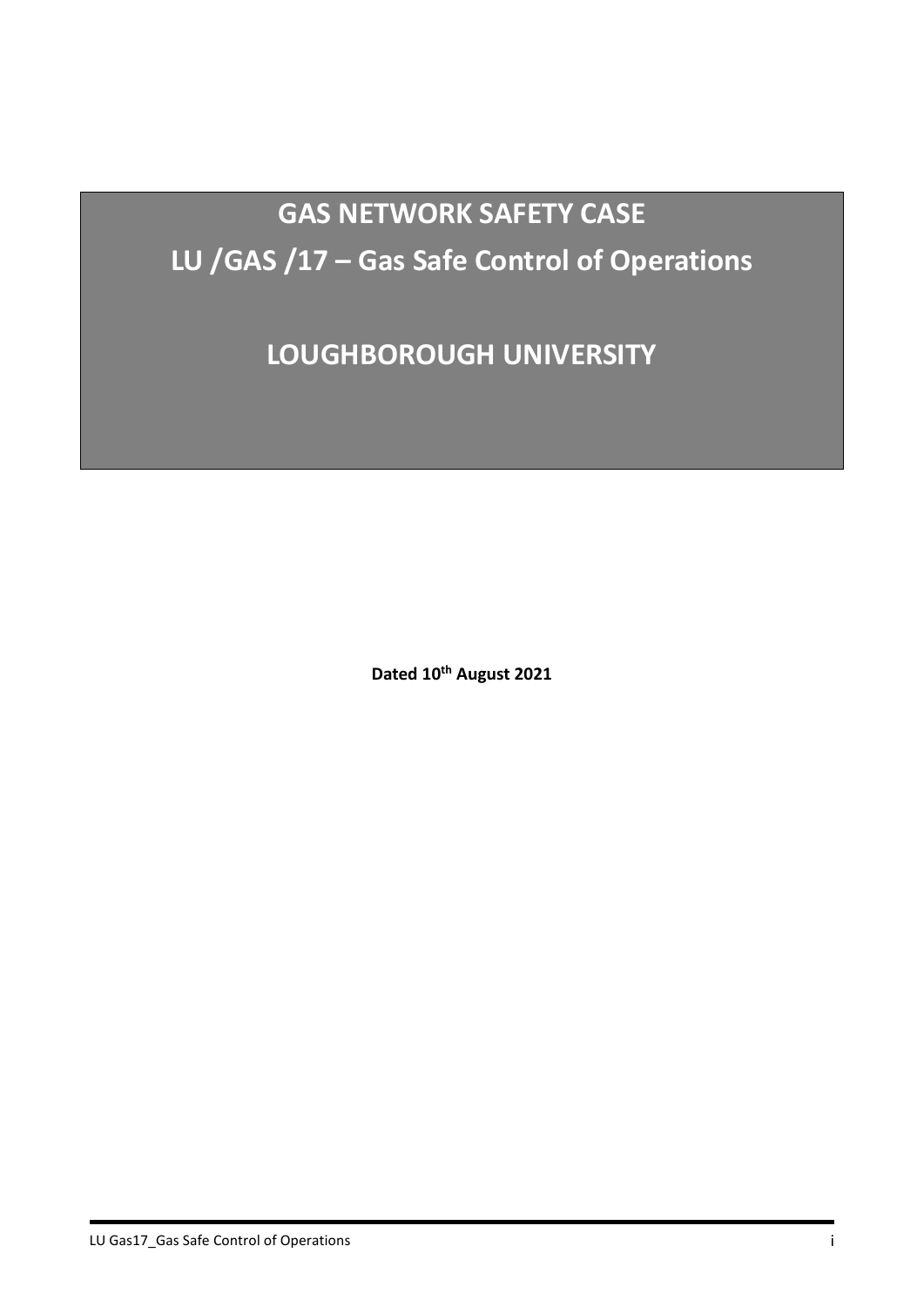# **Contents**

| $\mathbf{1}$   |  |
|----------------|--|
| $\overline{2}$ |  |
| 2.1            |  |
| 2.2            |  |
| 2.3            |  |
| $\mathbf{3}$   |  |
| 3.1            |  |
| 3.2            |  |
| 3.3            |  |
| 3.4            |  |
| 3.5            |  |
| 3.6            |  |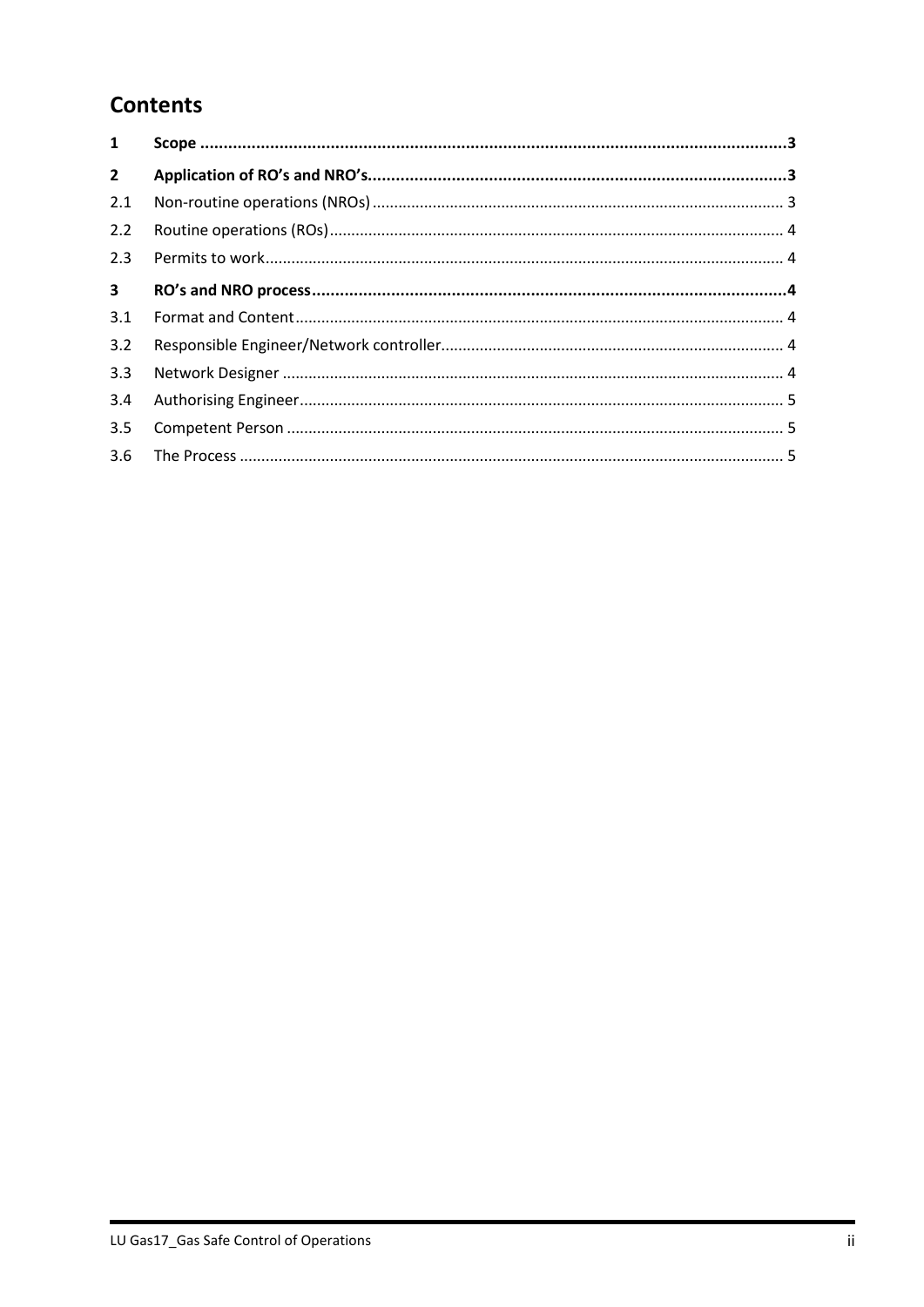# <span id="page-137-0"></span>**1 Scope**

These safe control of operations procedures for the gas system will be adhered to by the University appointed GIRS registered contractor who will be responsible for writing a procedure to an industry approved template as developed and applied by the UK gas networks. To ensure the safe control of operations either a Routine (RO) or a Non-Routine Operations procedure (NRO) as defined in IGEM/GL/6 will be prepared for the following activities: -

- Live work on the network, including service and mains connections. These are controlled by either
- Maintenance activities, when required by the Gas Duty Authorised Person
- Access to housings containing large primary meters and large university PRIs
- Any work which might affect the upstream gas transporter or meter asset manager
- Any work which might affect the interruption of a gas supply to a priority consumer
- Any work activity that presents an unacceptable risk to personnel or others

# <span id="page-137-1"></span>**2 Application of RO's and NRO's**

A RO/NRO is not required for:

- Dead main laying
- The installation, testing and abandonment small diameter (up to 50mm/63mm) LP and MP services

# <span id="page-137-2"></span>**2.1 Non-routine operations (NROs)**

NRO's are applicable to:-

1. Flow-stopping (including valve closure) on:

- LP mains or services of nominal diameter exceeding 355 mm PE / 12" metallic
- MP mains or services of any diameter
- 2. Connections and/or commissioning operations:
	- on LP metallic pipes larger than 300 mm nominal diameter and PE pipes above 355 mm (not required for service tees up to 63 mm)
	- on MP mains of all diameters (not required for service tees up to 63 mm)
	- on IP mains of all diameters involving live welding

3. Any activity which could adversely affect a significant part of a network, including an upstream or downstream network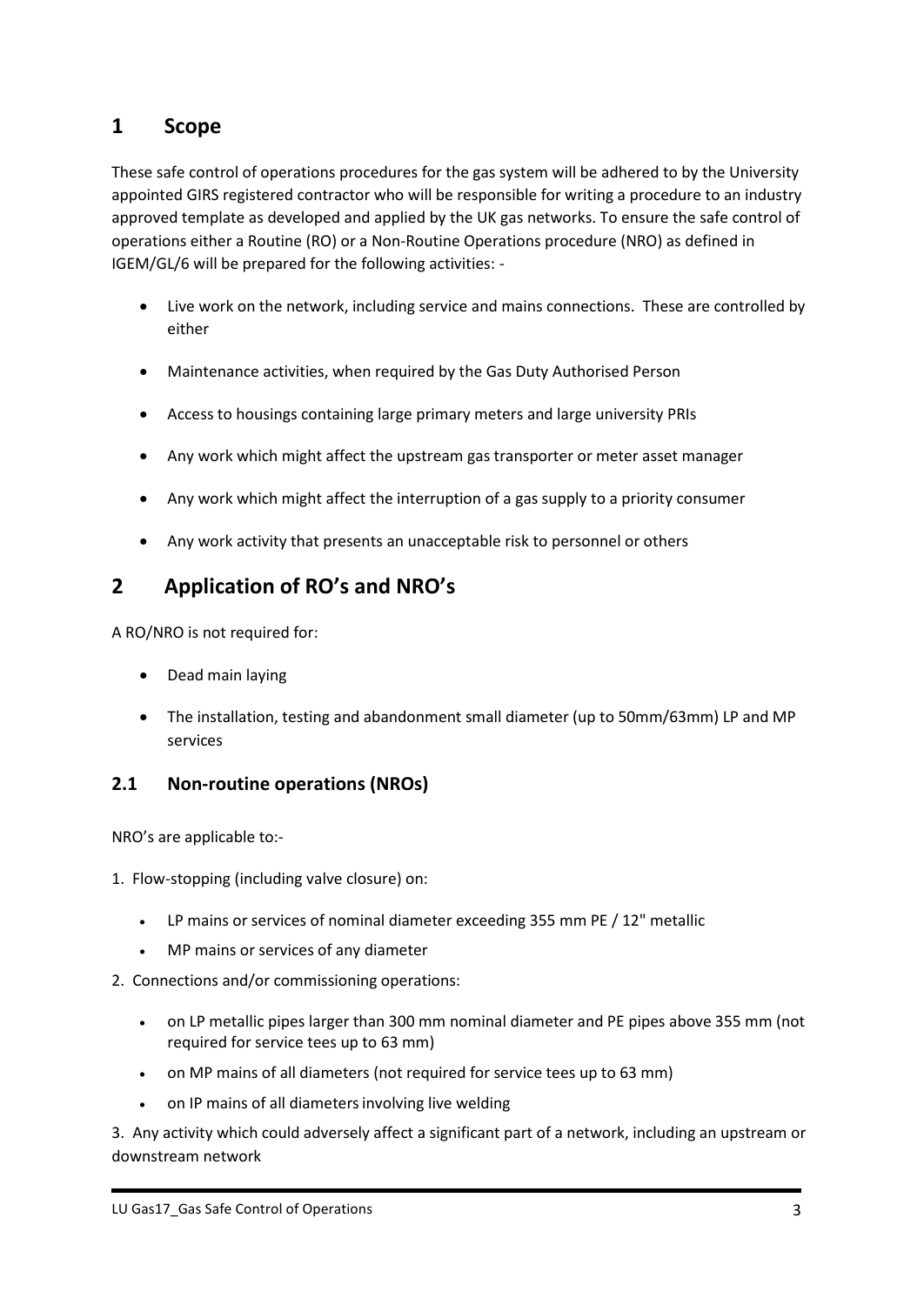4. Wherever considered necessary by the Gas Duty Authorised Person

# <span id="page-138-0"></span>**2.2 Routine operations (ROs)**

RO's are applicable to flow-stopping operations, connections and commissioning operations not covered by NRO's as detailed in Section 2.1 or any activity at the discretion of the Gas Duty Authorised Person.

## <span id="page-138-1"></span>**2.3 Permits to work**

Additionally, all works shall comply with all current University permit to works systems.

# <span id="page-138-2"></span>**3 RO's and NRO process**

## <span id="page-138-3"></span>**3.1 Format and Content**

The construction contractor will utilise a standard industry RO or NRO form, in the format developed by UK Gas Networks and will include the following:

- A site plan
- Schematic sketches showing the gas network layout before, during and after the operation, valves to be operated, etc.
- A detailed step by step procedure of the operation, referenced clearly to the schematic sketches.
- <span id="page-138-4"></span>• For NROs, contingency plans for possible failures, incidents, etc.

## **3.2 Responsible Engineer/Network controller**

The Responsible Engineer / Network Controller for RO and NRO purposes is the Gas Duty Authorised Person as stated in the safety case. The RO and NRO duties of the Gas Duty Authorised Person may be delegated as appropriate. The Network Controller will be supported by a nominated gas consultant with sufficient knowledge in managing gas distribution operations to enable review and recommendation for approval of RO's and NRO's.

## <span id="page-138-5"></span>**3.3 Network Designer**

The university's appointed Network Designer carries out pressure, flow and sizing checks as required, on behalf of the Gas Duty Authorised Person. This role may reside with the Universities nominated gas consultant or appropriately registered GIRS contractor depending on the complexity of the works required